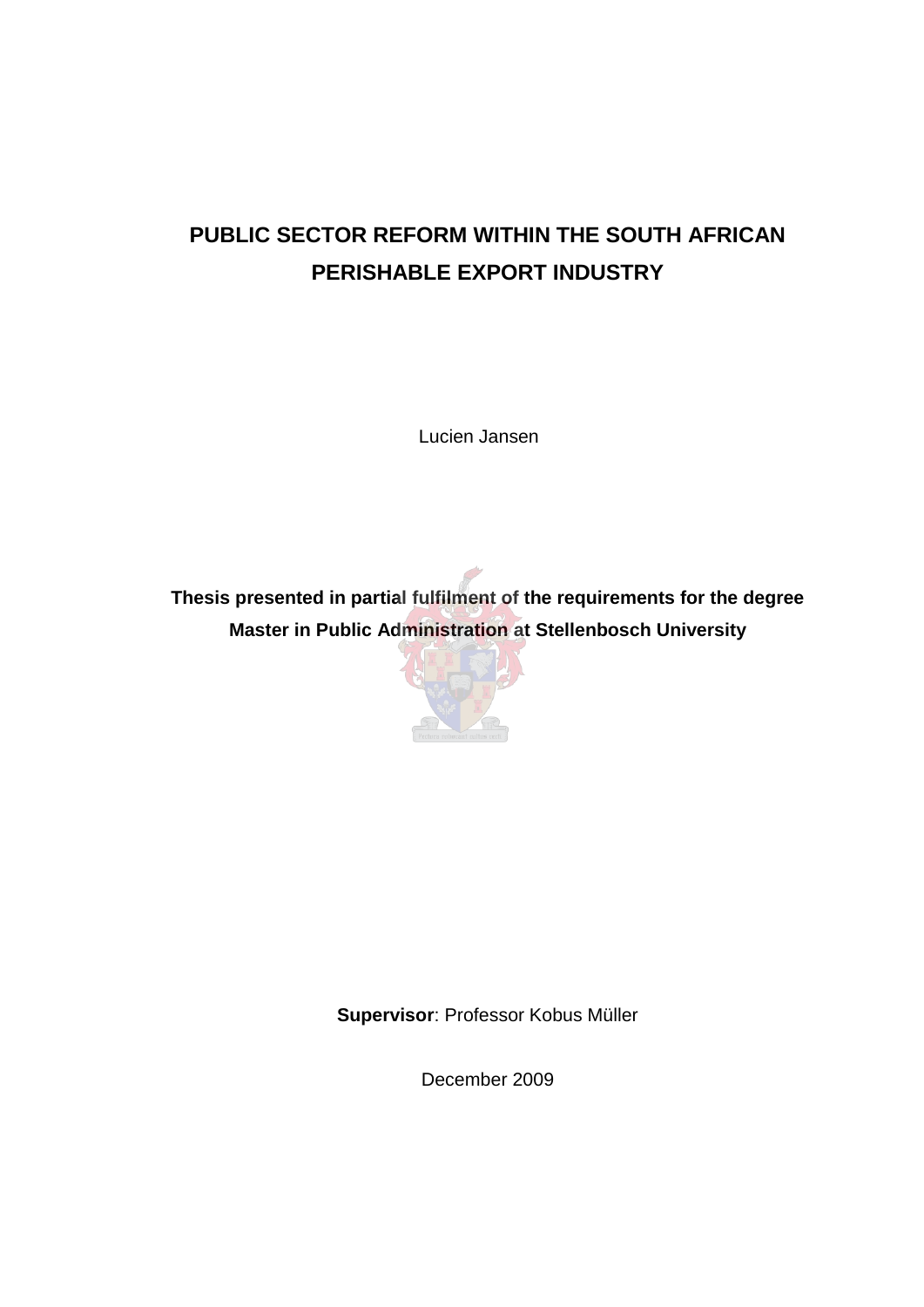## **DECLARATION**

By submitting this thesis electronically, I declare that the entirety of the work contained therein is my own, original work, that I am the owner of the copyright thereof (unless to the extent explicitly otherwise stated) and that I have not previously in its entirety or in part submitted it for obtaining any qualification neither in its entirety nor in part.

Sign: ….…..………………………… Date:...........................................

**Copyright © 2009 Stellenbosch University All rights reserved**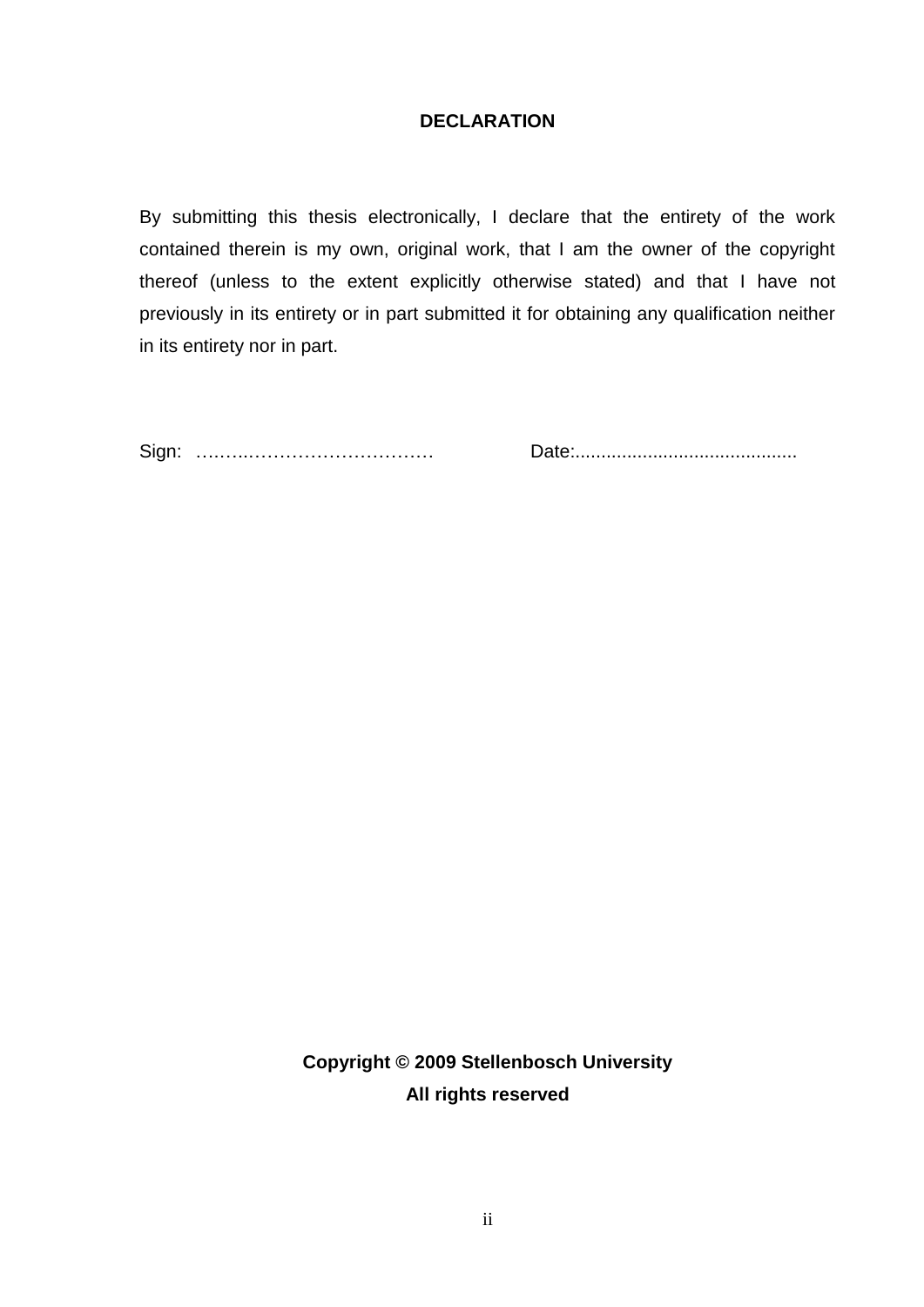#### **Abstract**

Public sector reform has been around since the 1980s and was a result of criticism against traditional public administration for being too slow and inefficient to address public needs. Although Public sector reform is common in developed countries, evidence of public sector reform has rarely been seen in developing countries. The purpose of this investigation is to determine whether there is any evidence of public sector reform in a developing country such as South Africa.

The author divides public sector reform into three categories, namely: new governance, regulatory governance and new public management (NPM). Based on the theoretical information analysed, a list of qualifying criteria for public sector reform is compiled. The author then focuses on the Perishable Products Export Control Board (PPECB), a statutory organisation acting as a service provider for the perishable products export industry and a regulator on behalf of the South African government. The author analyses the model on which South African perishable exports are based and studies the organisation"s history, strategies, operational structure and its relationship with government. The information gathered is then compared to the list of qualifying criteria compiled for public sector reform.

It was found that the model, and specifically service delivery strategies by the PPECB, provides conclusive evidence of new governance, regulatory governance and NPM. It was also found the model is a hybrid between traditional public administration and public sector reform, as it contains characteristics of both.

The study takes the form of a literature review. Research was conducted through studying various literatures pertaining to new governance, regulatory governance and new public management. In addition, the author gathered relevant information from within the PPECB, the South African Department of Agriculture, Forestry and Fisheries (DAFF) and the export industry. Further information was also collected by means of unstructured interviews with senior individuals employed by the PPECB.

iii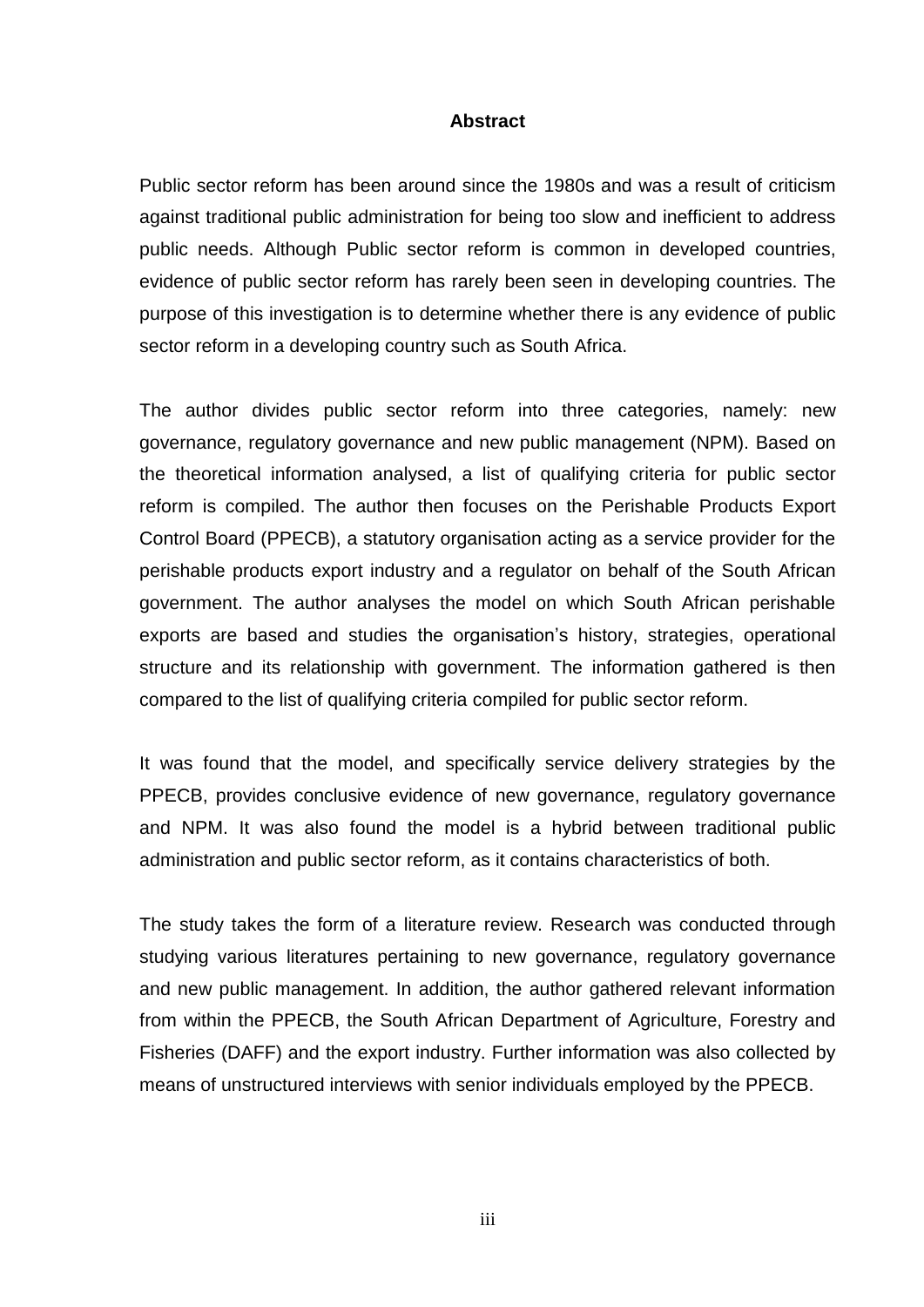#### **Opsomming**

Openbare hervorming bestaan sedert die jare tagtig en het basies ontstaan as gevolg van kritiek omdat tradisionele openbare administrasie te traag en onbevoeg was om openbare behoeftes aan te spreek. Hoewel openbare hervorming in ontwikkelde lande stewig gevestig is, is daar ook bewys daarvan in ontwikkelende lande. Die doel van hierdie ondersoek was om vas te stel of daar enige bewys van openbare hervorming in "n ontwikkelende land soos Suid-Afrika bestaan.

Die outeur het openbare hervorming in drie kategorieë verdeel, te wete nuwe regeringsbestuur, regulatoriese regeringsbestuur en nuwe openbare bestuur. Op grond van "n analise van die teoretiese inligting, is "n lys van kwalifiserende kriteria – gerig op openbare hervorming – saamgestel. Die outeur het vervolgens op die Bederfbare Produkte Uitvoerbeheerraad (PPECB) gefokus – dit is "n statutêre liggaam wat as diensverskaffer vir die bederfbare produkte uitvoernywerheid en as "n reguleerder namens die Suid-Afrikaanse regering optree. Die outeur het "n analise gedoen van die model waarop Suid-Afrikaanse bederfbare uitvoere gebaseer is en voorts die organisasie se geskiedenis, strategie, operasionele struktuur en sy verhouding met die regering bestudeer. Die inligting wat ingewin is, is vervolgens met die lys van kwalifiserende kriteria – gerig op openbare hervorming – vergelyk.

Daar is bevind dat die model – en spesifiek diensleweringstrategie by die PPECB – voldoende bewys lewer van nuwe regeringsbestuur, regulatoriese regeringsbestuur en nuwe openbare bestuur. Daar is ook bevind dat die model "n hibridisering is tussen tradisionele openbare administrasie en openbare hervorming aangesien dit karaktereienskappe van albei bevat.

Die studie is in die vorm van "n literêre oorsig gedoen. Navorsing is uitgevoer deur die bestudering van verskeie geskrifte oor nuwe regeringsbestuur, regulatoriese regeringsbestuur en nuwe openbare bestuur. Daarbenewens het die outeur relevante inligting binne die PPECB, die Suid-Afrikaanse Departement van Landbou, Bosbou en Visserye en die uitvoernywerheid, ingesamel. Nog inligting is ook bekom deur ongestruktureerde onderhoude met senior werknemers van die PPECB te voer.

iv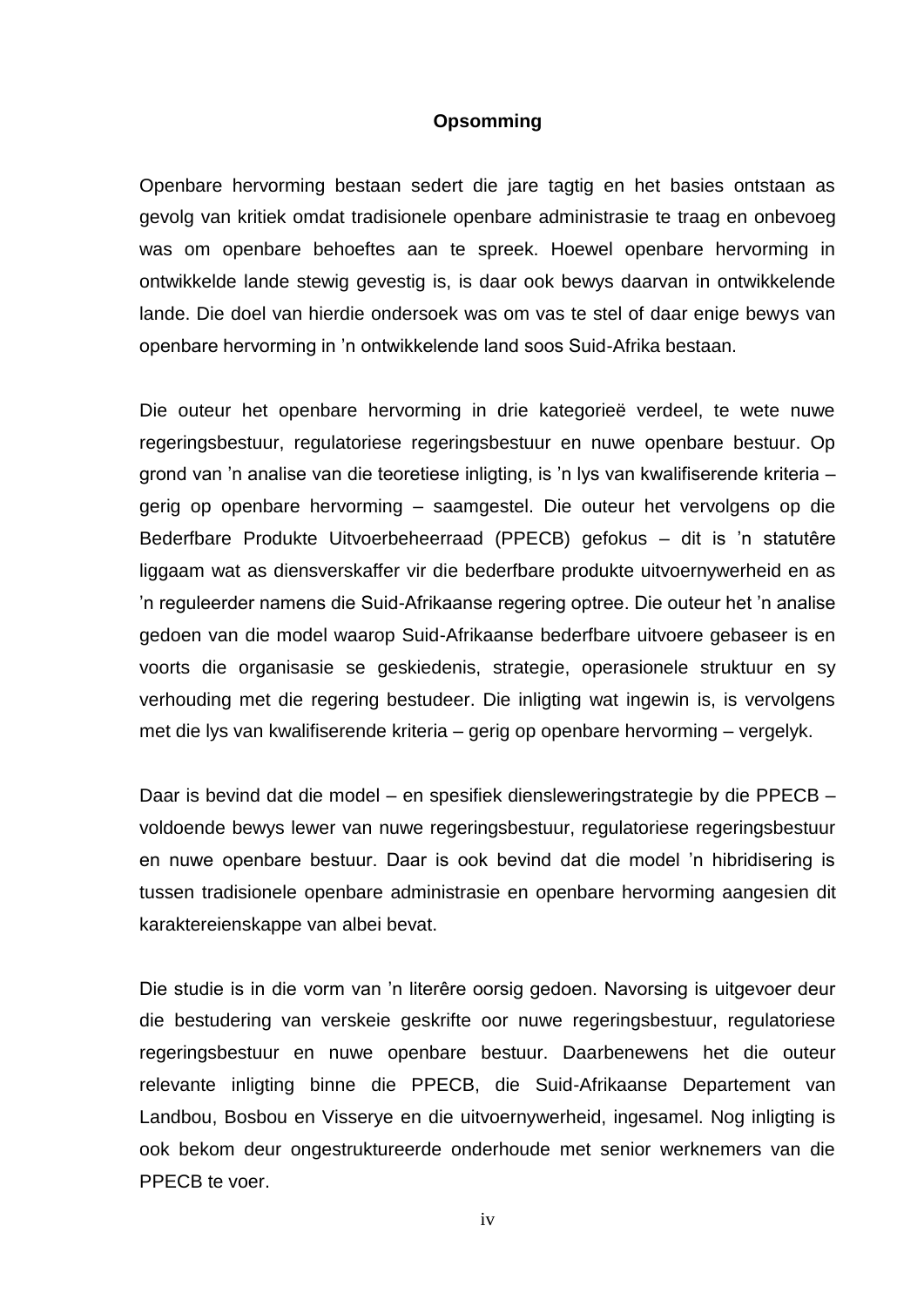## **Acknowledgements**

I hereby acknowledge my wife (Juanita) and daughter (Leigh) for their continued support and understanding whilst compiling this document. I also want to acknowledge my dear friend, Gawie de Klerk, for all the typing work throughout the past 8 years. Last but not the least; I completed this document in memory of my late mom (Rachel) and aunt (Joscene) for giving me the opportunity to obtain a valuable academic qualification. Thank you.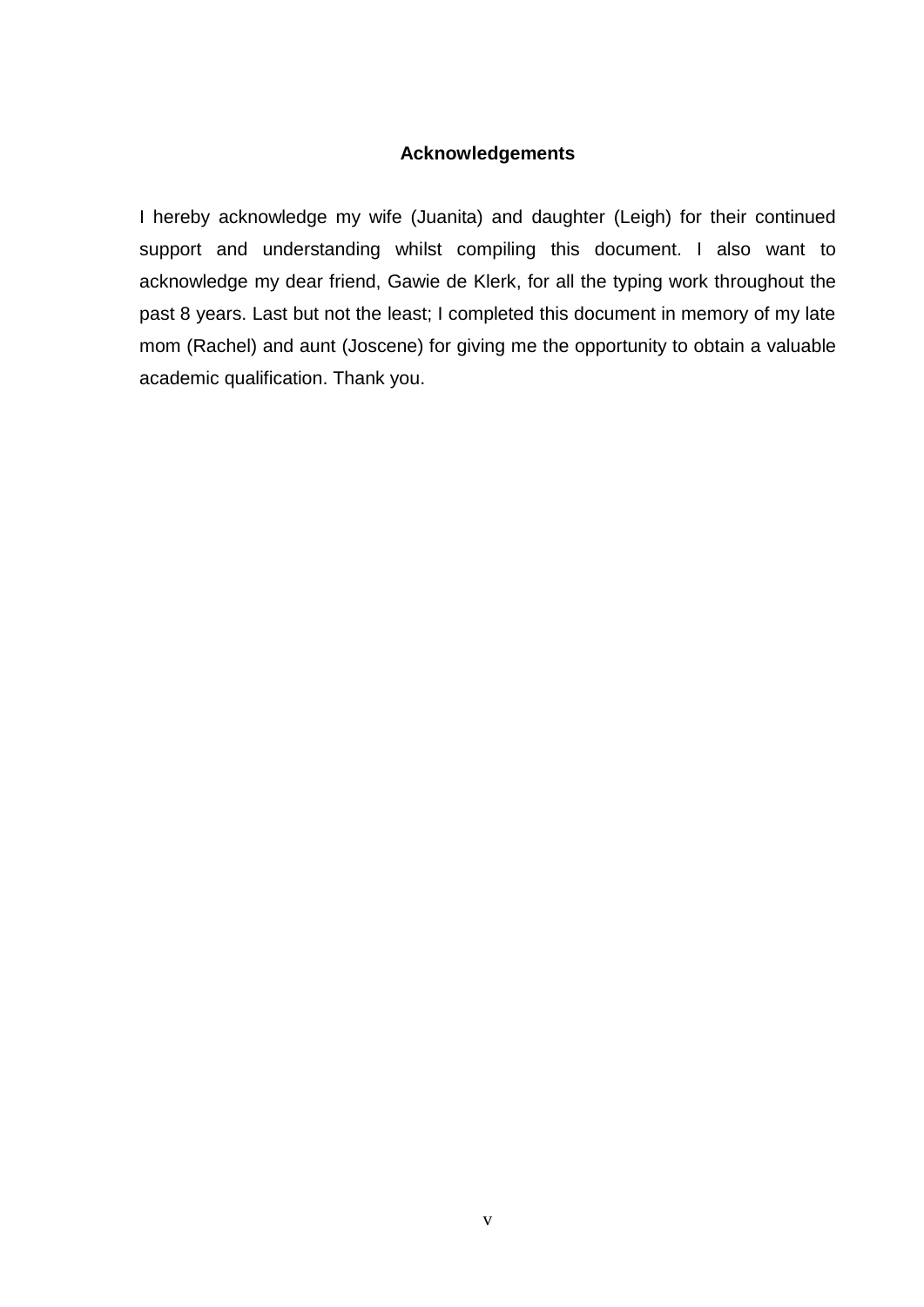## **TABLE OF CONTENTS**

| <b>Declaration</b>               | ii.         |
|----------------------------------|-------------|
| <b>Abstract</b>                  | iii         |
| <b>Opsomming</b>                 | iv          |
| <b>Acknowledgements</b>          | $\mathbf v$ |
| <b>Table of Contents</b>         | vi-vii      |
| <b>List of Table and Figures</b> | viii        |
| <b>List of Acronyms</b>          | ix          |
|                                  |             |

## **Page**

| <b>Chapter 1:</b> An introduction to public sector reform |    |
|-----------------------------------------------------------|----|
| 1.1 Introduction                                          | 1  |
| 1.2 Research problem and objective                        | 3  |
| 1.3 Research design                                       | 4  |
| 1.4 Research methodology                                  | 5  |
| 1.5 Conceptualisation                                     | 6  |
|                                                           |    |
| <b>Chapter 2:</b> A theoretical perspective               |    |
| 2.1 Introduction                                          | 7  |
| 2.2 Governance                                            |    |
| 2.3 New governance                                        | 8  |
| 2.4 Regulatory governance                                 | 14 |
| 2.5 New public management                                 | 18 |

| <b>E.O.</b> TOW pablic filation of the           | . . |
|--------------------------------------------------|-----|
| 2.6 Qualifying criteria for public sector reform |     |
| 2.7 Summary                                      | 29  |

## **Chapter 3:** Public sector reform within the South African perishable export sector

| 3.1 Introduction                                                 | 32  |
|------------------------------------------------------------------|-----|
| 3.2 A historical perspective on South African perishable exports | 32  |
| 3.3 The establishment of PPECB                                   | 34  |
| 3.4 Structure                                                    | 37  |
| 3.5 Infrastructure                                               | 40. |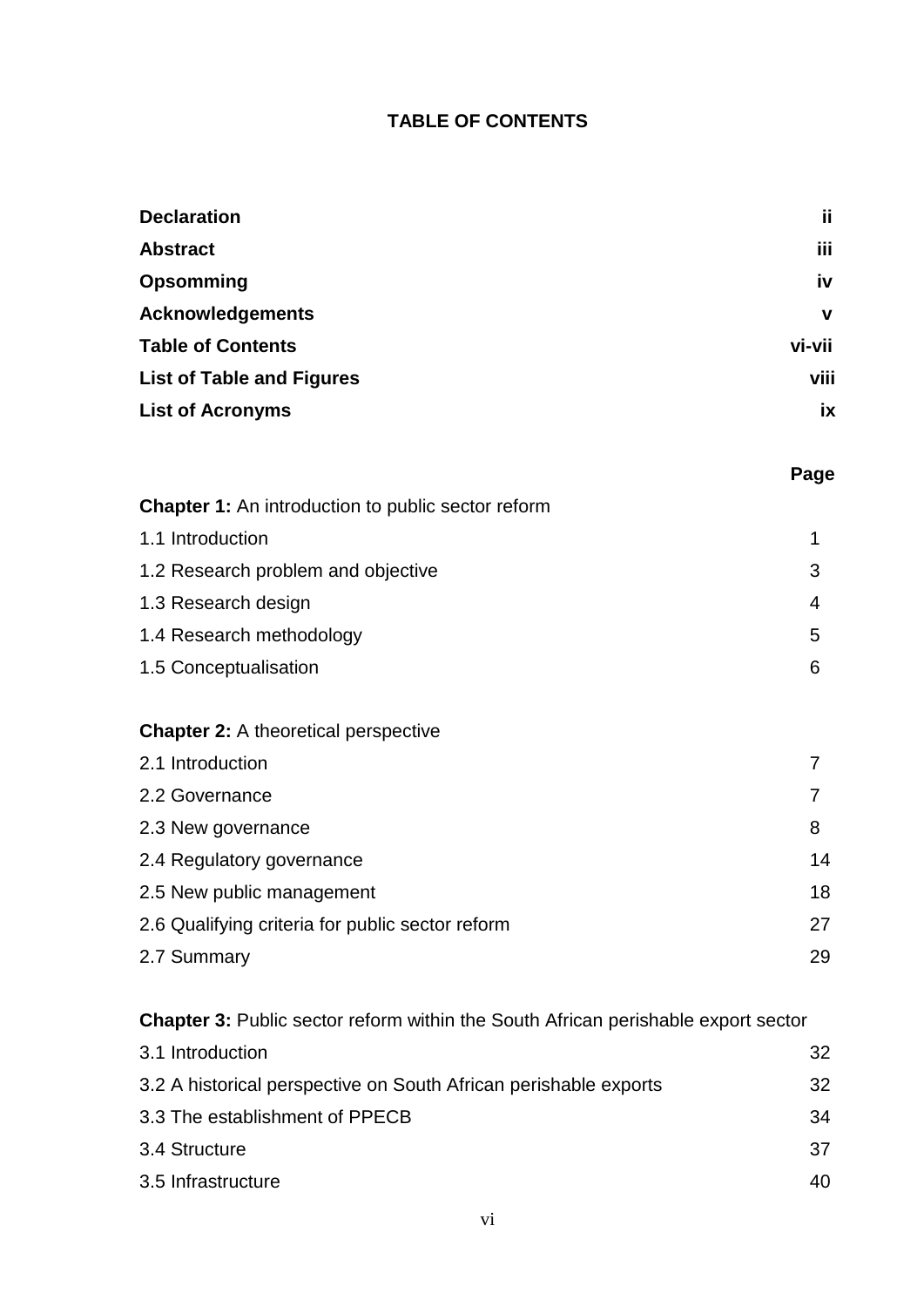| 3.6 Deregulation                                                    | 49 |
|---------------------------------------------------------------------|----|
| 3.7 PPECB and the Department of Agriculture, Forestry and Fisheries | 54 |
| 3.8 Summary                                                         | 55 |
|                                                                     |    |
| <b>Chapter 4: Findings and evaluations</b>                          |    |
| 4.1 Introduction                                                    | 58 |
| 4.2 Compared to new governance                                      | 59 |
| 4.3 Compared to regulatory governance                               | 61 |
| 4.4 Compared to new public management (NPM)                         | 64 |
| <b>Chapter 5: Summary and conclusion</b>                            |    |
| 5.1 Introduction                                                    | 74 |
| 5.2 Public sector reform                                            | 74 |
| 5.3 New governance                                                  | 75 |
| 5.4 Regulatory governance                                           | 76 |
| 5.5 New public management                                           | 76 |
| 5.6 The role of the PPECB                                           | 77 |
| 5.7 The road ahead                                                  | 81 |
| <b>References</b>                                                   | 82 |
| <b>Annexures</b>                                                    |    |
| Annexure A: Fruit Distribution Table                                | 86 |
| Annexure B: DAFF Macro Organisational Structure                     | 87 |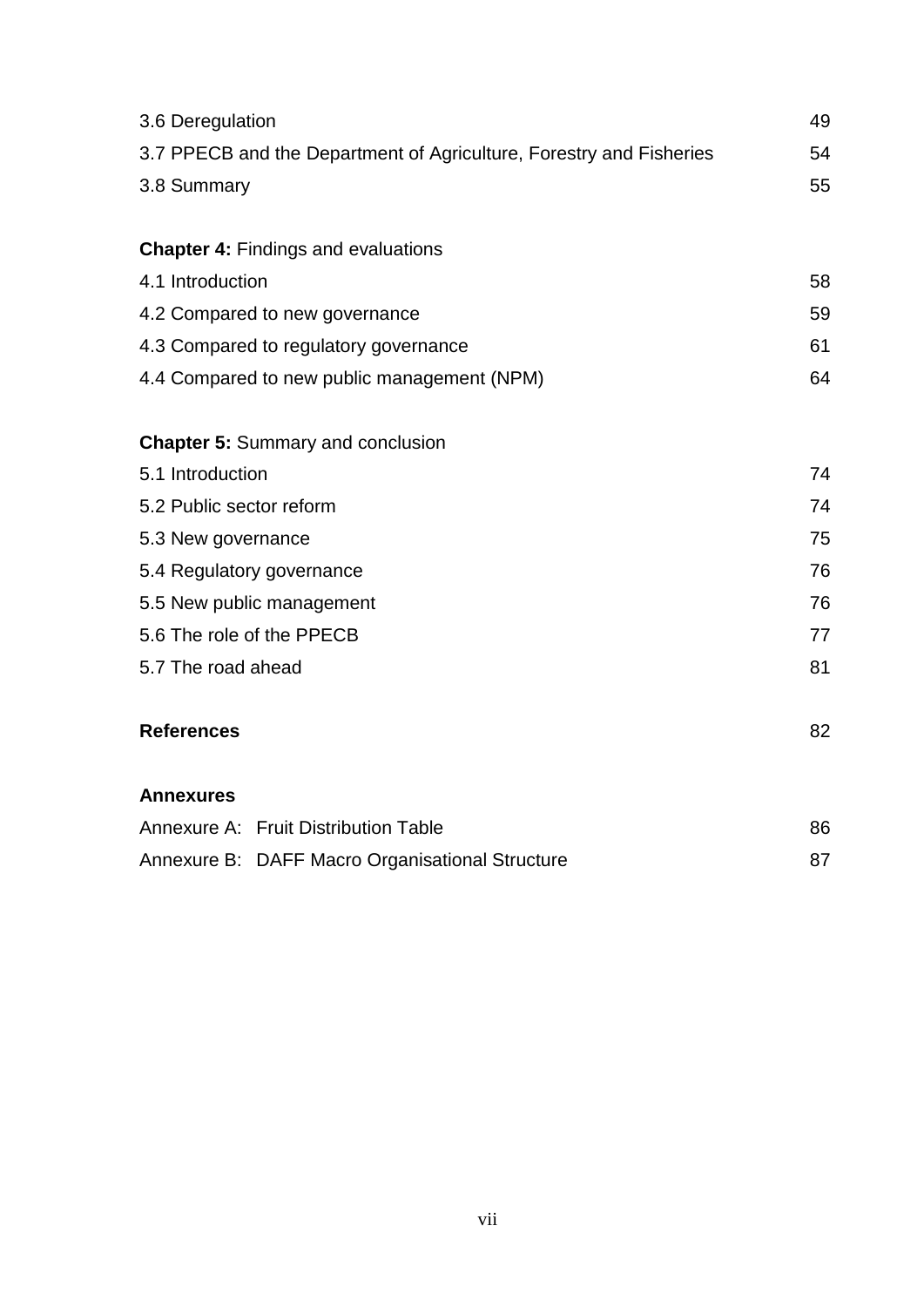## **List of Tables and Figures**

| <b>Tables</b> |                                              | Page |
|---------------|----------------------------------------------|------|
|               | Table 2.1: The new governance paradigm       | 9    |
|               | Table 2.2: Criteria for public sector reform | 28   |
|               | Table 3.1: PPECB board members               | 37   |
|               |                                              |      |

# **Figures**

| Figure 3.1: PPECB organisational structure | 39 |
|--------------------------------------------|----|
| Figure 3.2: Amended illustration           | 45 |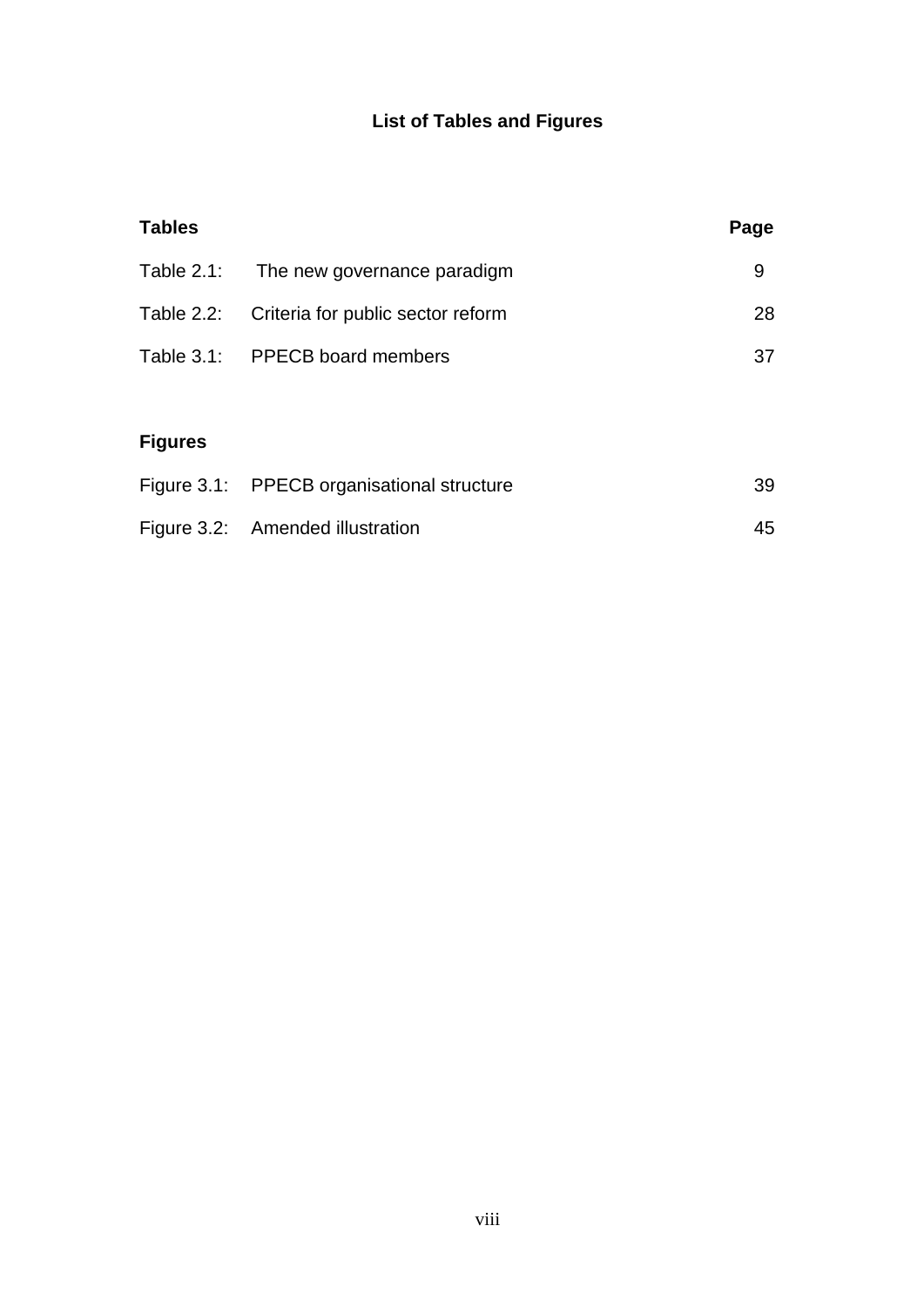## **List of Acronyms**

| APS:            | <b>Agricultural Product Standards Act</b>          |
|-----------------|----------------------------------------------------|
| CEO:            | <b>Chief Executive Officer</b>                     |
| CRC:            | Centre of Regulation and Competition               |
| DFPT:           | <b>Deciduous Fruit Producers Trust</b>             |
| DAFF:           | Department of Agriculture, Forestry and Fisheries  |
| DPSA:           | Department of Public Service and Administration    |
| EU:             | <b>European Union</b>                              |
| FPEF:           | <b>Fresh Produce Exporters Forum</b>               |
| HACCP:          | <b>Hazard Analysis and Critical Control Points</b> |
| HR:             | <b>Human Resources</b>                             |
| IT:             | <b>Information Technology</b>                      |
| NPM:            | <b>New Public Management</b>                       |
| OCC:            | <b>Overberg Conference Centre</b>                  |
| PFMA:           | <b>Public Finance Management Act</b>               |
| PPECB:          | Perishable Products Export Control Board           |
| PPP:            | <b>Public-Private Partnership</b>                  |
| QMS:            | <b>Quality Management System</b>                   |
| <b>R&amp;D:</b> | <b>Research and Development</b>                    |
| SA:             | South Africa                                       |
| <b>SANAS:</b>   | South African National Accreditation System        |
| SAPIP:          | South African Perishable Initiative Programme      |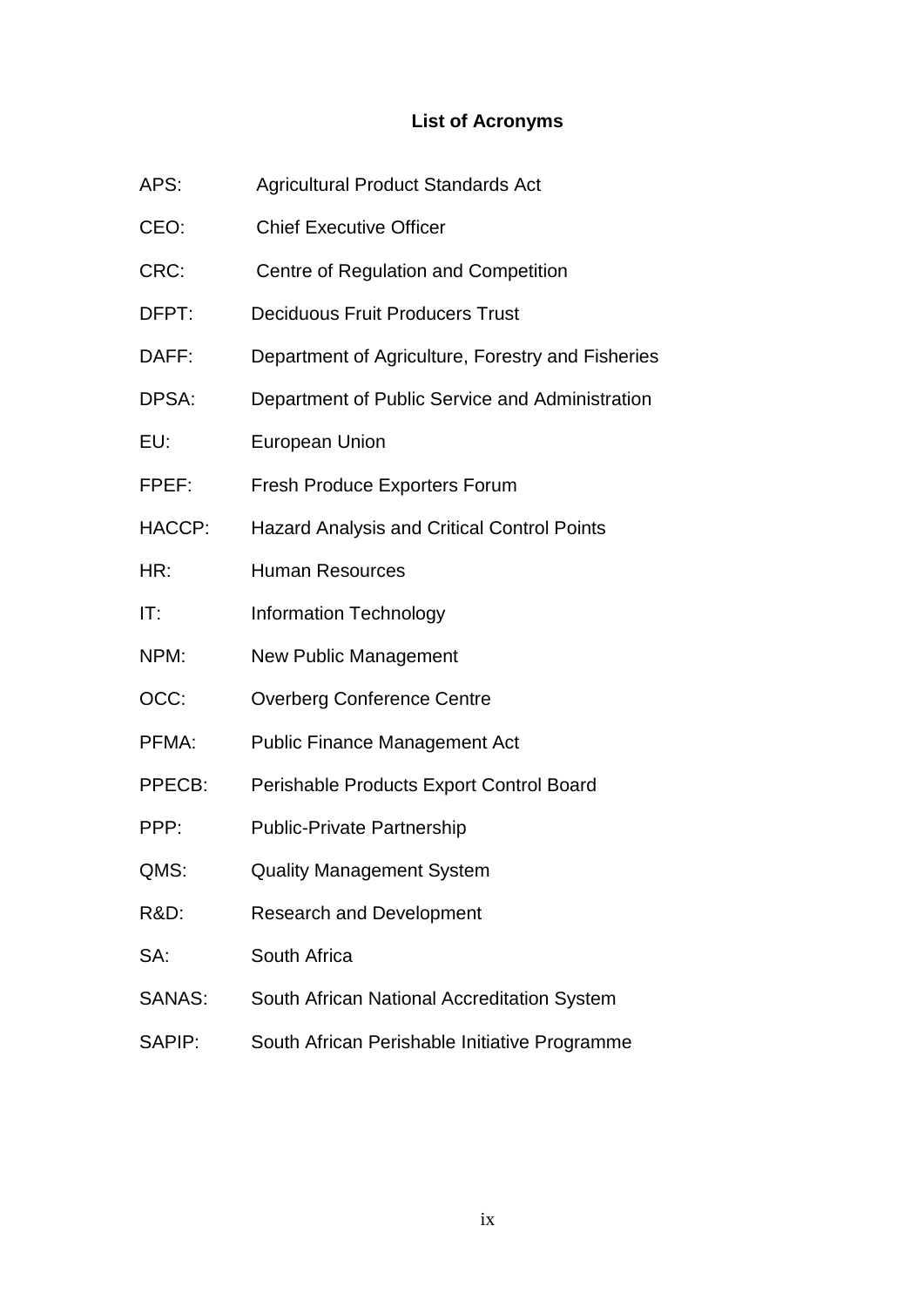## **CHAPTER 1: AN INTRODUCTION TO PUBLIC SECTOR REFORM**

#### **1.1 Introduction**

Public sector reform is in many cases misunderstood and regarded by some as a phenomenon that we will only experience in the future. However, as economic pressure on consumers mounts and the needs of society change, the load on public service sectors has increased significantly over the past few years. Government needed to adapt and expand the types of services they deliver in order to fulfil the ever-changing needs of citizens.

It is reported that as early as 1980 (Batley & Larbi, 2004:31) services delivered by government came under attack for not keeping up with the demands of society. The Weberian model of bureaucracy was criticised for being too slow, ineffective and unresponsive. This led to the investigation of alternative methods to manage the public sector. Public sector reform therefore entails the transformation of the public services sector in order to meet the needs of society. Public sector reform is characterised by the use of unconventional methods, compared to traditional public administration, in order to deliver a more effective, efficient and responsive public service. Methods used are often synonymous with the private profit sector and can vary from the involvement of third party actors, outsourcing and the promotion of competition, amongst other things. Public sector reform appears to be more common in developed countries, with well established infrastructures and a mature political regime. With a few exceptions, it is often assumed that public sector reform, or at least certain aspects thereof, may be more challenging in developing countries, vis-à-vis their developed counterparts (Ogus 2005:161).`

This research study takes a look at the basic principles of public sector reform. The researcher divides public sector reform into three categories: new governance, regulatory governance and new pubic management. Each of these categories is analysed theoretically and then summarised to generate a list of qualifying criteria against which public sector reform can be measured.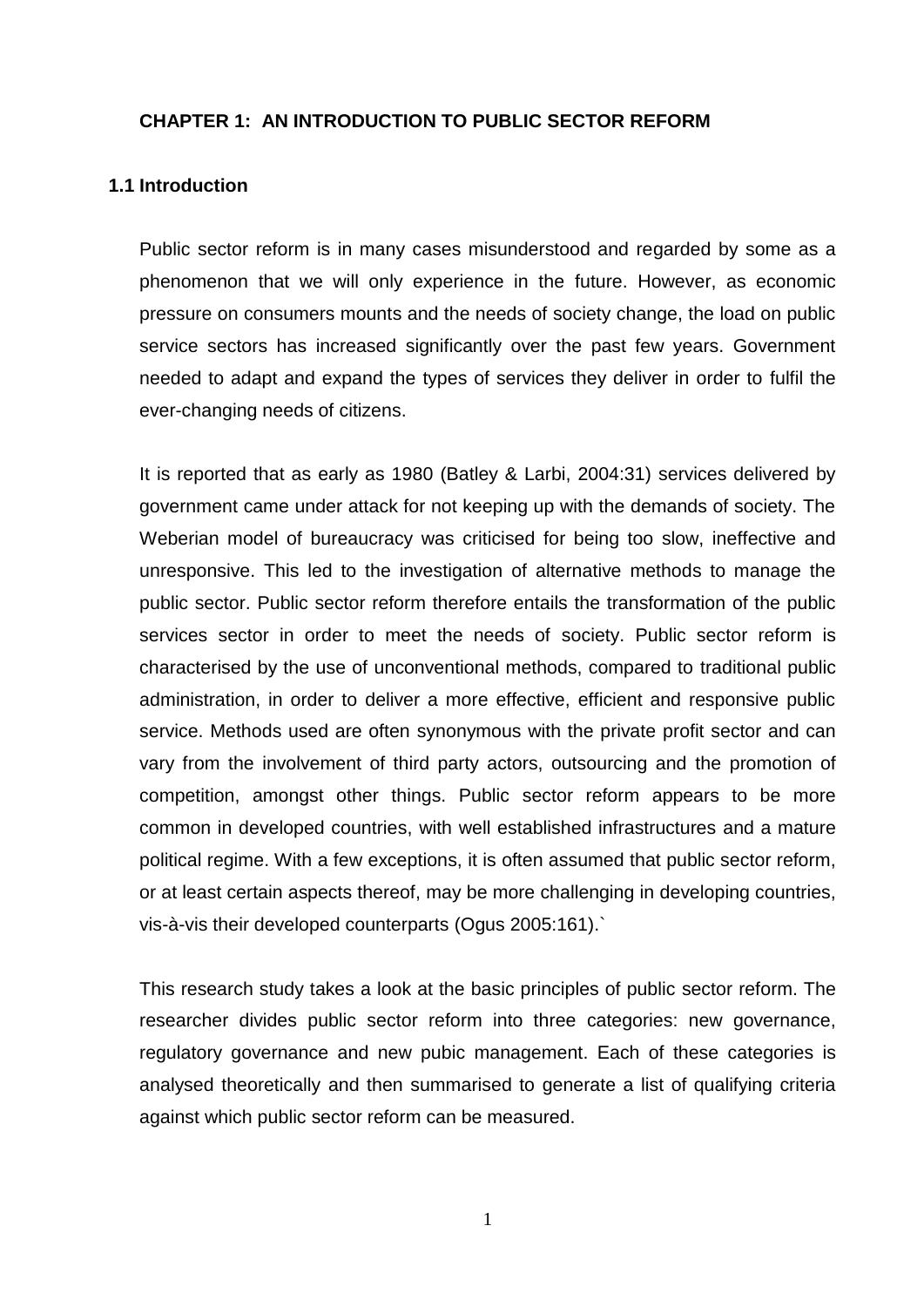The researcher explores the South African agricultural environment and how it developed over time. The focus then shifts to the functioning of the South African export industry, specifically the export of perishable products.

It is reported that about 25 percent of South African goods and services are exported (Roux, 2002: 93), of which perishable exports make out a massive R7 billion (PPECB Export Directory, 2006: 1-2). Given the relatively high turnover of this particular industry, it can be assumed that the industry is established and probably successful. The South African export industry is regulated by the government. It should be stated, however, that the government does not regulate the service directly, but make use of an organisation outside of government to do so.

With reference to schedule 4, part A of the Constitution of South Africa (108 of 1996), the responsibility for trade is a national and provincial legislative competence. Although the Constitution does not elaborate on the definition, "trade" is defined by Collins (1988:851) as the activity of buying, selling or exchanging goods or services. The export of perishable cargo can certainly be included as part of this definition. It can thus be argued that trade is ultimately a government responsibility, including the export of perishable cargo. In South Africa as a developing country, the regulation of the perishable export industry is done by the Perishable Export Control Board, and this has been the case for a number of years.

The Perishable Products Export Control Board (PPECB) was formally founded in 1926 and has since played a pivotal and influential role in ensuring the orderly exports of perishable cargo (De Beer *et al*., 2003:12-13). The PPECB is a statutory organisation, established in terms of the Perishable Export Control Board Act (9 of 1983), and is South Africa's official authority (mandated by the Department of Agriculture, Forestry and Fisheries) to deliver quality inspections (in terms of the Agricultural Product Standards Act, 119 of 1990) and Cold Chain Services to the perishable products industries within South Africa. In short, this merely means that perishable cargo may not be exported without any involvement of, or consent from, the PPECB. The core services delivered by the PPECB include quality inspections and cold-chain management, amongst other things. There is no doubt that the services as stipulated above are intended to ensure that only good quality products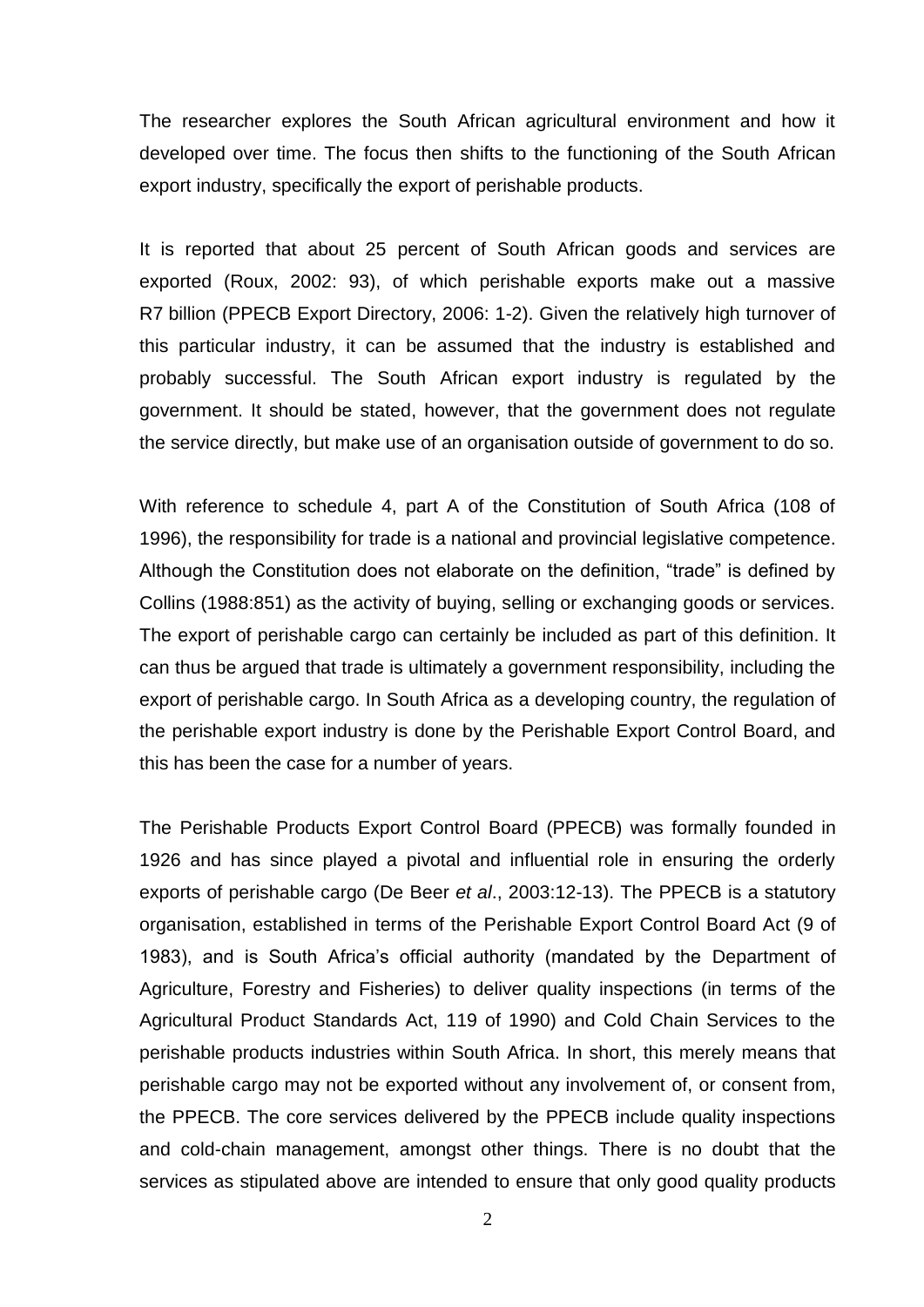with uniform standards are exported. Through delivering these services, the ultimate goal is to create international confidence in South African produce and thereby ensuring sustainable exports – typically what every government would want.

In 1997 the PPECB underwent a process of deregulation, and lost its grip on many of the services they were initially mandated by legislation to deliver. Most of these services and responsibilities were absorbed by the industry. As a result of this, the export industry needed to get re-organised and accept responsibility for services previously taken care of by the PPECB. It is therefore important that such industry bodies need to have a close working relationship with the PPECB.

Being a parastatal and service provider to the industry, the PPECB constantly finds itself in between being a mandated regulator of perishable exports and independent service provider to the industry. The challenge faced is to ensure proper quality control of export produce, without being a stumbling block to the export industry. As the PPECB operates within a changing and fairly business- and client-orientated environment, the success of such an organisation is certainly greatly dependent on how it adapts to change, but even more so, on the management style and approach adopted by the organisation.

The researcher explores how the PPECB was established and how the organisation operates, and analyses the business model of the organisation. The study also reflects how agriculture and exports developed over time as well as the major changes that took place.

#### **1.2 Research problem and objective**

As mentioned before, the PPECB has a statutory function and is by definition a parastatal. The organisation is instituted in terms of the PPECB Act and in addition acts on behalf of the Department of Agriculture, Forestry and Fisheries (DAFF), carrying the responsibility of ensuring orderly exports. Having said this, and with specific reference to the roles and functions performed by the PPECB, as well as the organisation"s relationship with the Department of Agriculture, Forestry and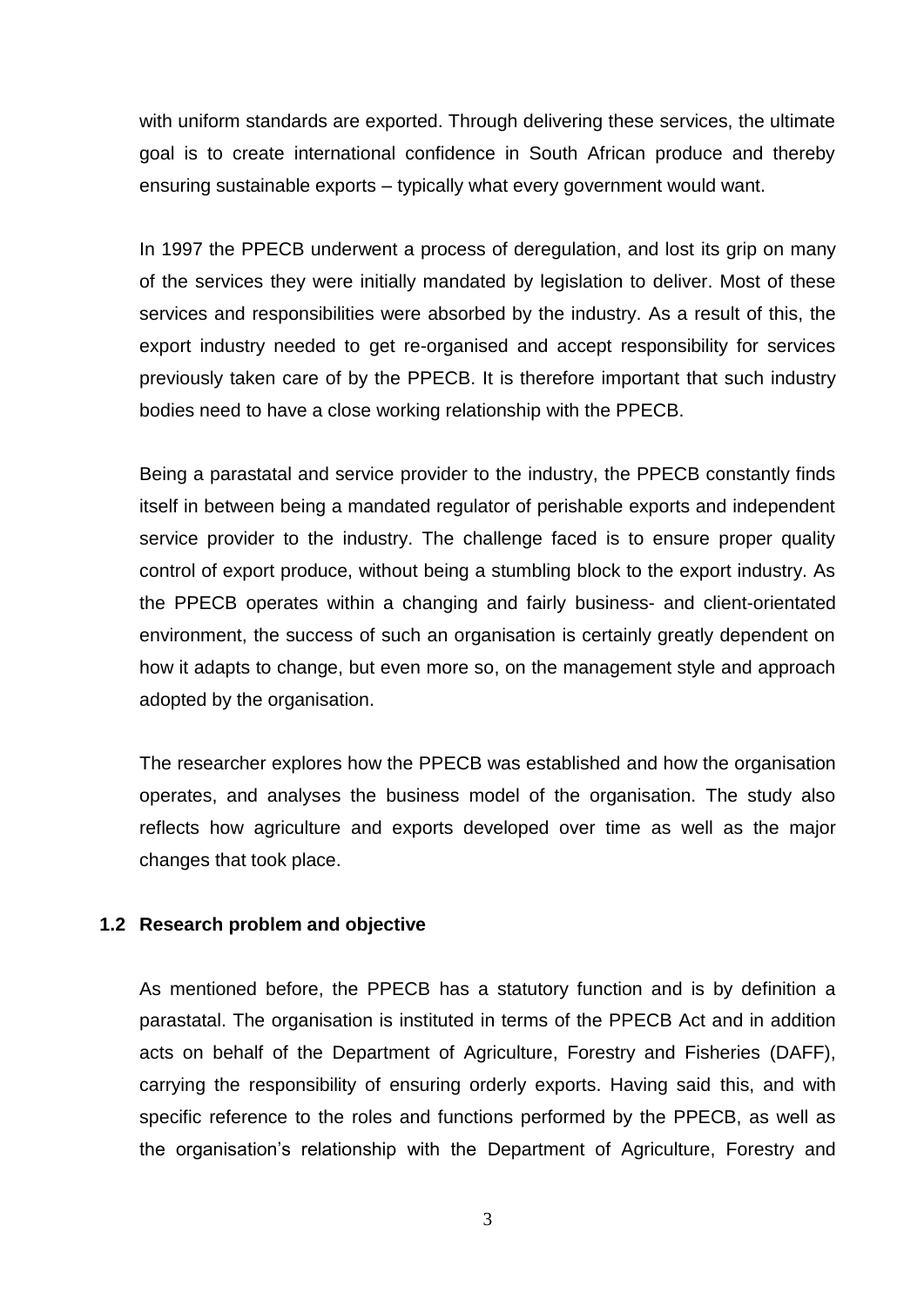Fisheries, the question should be asked whether this model has any resemblances to the features of public sector reform.

The researcher will therefore use data reviewed or collected to determine if this specific arrangement or model can be regarded as evidence of public sector reform in South Africa, using the PPECB as case study organisation. The focus will be on the services delivered by the PPECB on behalf of government, particularly the methods used to deliver these services, and the structural model that the relationship and delivery of services is built on in order to ensure the effective functioning of the service.

#### **1.3 Research design**

The study has drawn on existing data and will take the form of a literature review. It is therefore a non-empirical study design.

The data needed to reach the desired outcome are mostly factual and have been derived from an in-depth analysis of relevant documentation and literature. The ground principles of the study have been based on the gathering of relevant literature pertaining to public sector reform, divided into the categories of new governance, regulatory governance and NPM, and its prevalence in developing countries. The researcher also gathered relevant information in the form of documentation from within the PPECB and the Department of Agriculture, Forestry and Fisheries, (DAFF). Data was collected from both internal (PPECB) and from external (DAFF and other relevant sources). This method of studying / collecting data has ensured that the views of more than one party were taken into account, minimising the possibility of a one-sided approach by the researcher or any of the parties involved.

The collection of data was limited to data that are documented. However, much of the information needed has not been documented, but was regarded as important for the purpose of this study. For this reason the researcher has selected senior employees within the PPECB, who were personally interviewed to elaborate on such information. It should be stated, however, that personal interviews were limited in order to keep the study as factual as possible. Interviews were also not intended to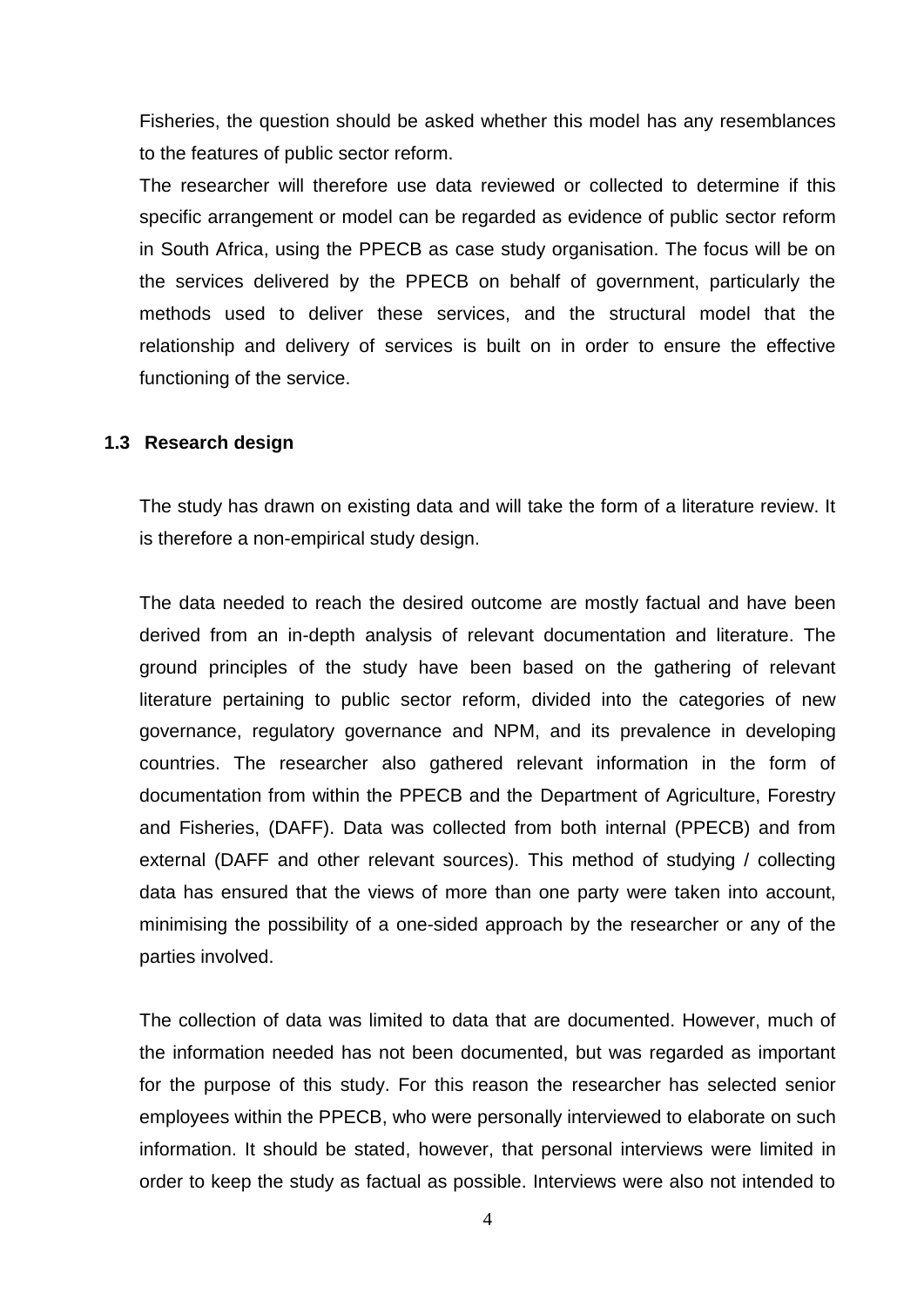collect new data, but to ensure that critical information and/or documentation has been interpreted correctly. Interviews took the form of a discussion and unstructured questionnaires were used.

## **1.4. Research methodology**

To allow the researcher to develop a thorough understanding of public sector reform, the relevant literature on new governance, regulatory governance and NPM was studied and analysed as baseline information. This has assisted the researcher to acquire a proper understanding of the general principles of public sector reform in a global context. The study was then narrowed down to ascertaining the prevalence of public sector reform in developing countries, including South Africa. A list of qualifying criteria (as referred to above) was compiled using this theoretical information.

Relevant documentation, policy frameworks and legislation within a South African context were studied and analysed. The study looked at the South African political arena and the prevalence of public sector reform in a political context. The focus of the study then shifts to the PPECB, and reflects on the establishment of the organisation, the relationship with the DAFF and the way the PPECB conducts its business.

As an outcome, the researcher notes the information gathered on the services delivered by the PPECB, the methods the organisation uses and the involvement of the DAFF. This information is then compared to the list of qualifying criteria to determine whether there is any correspondence.

Amongst other documents, the following internal and external documentation was studied and analysed to note the work done by the PPECB:

- Strategic documentation
- Annual organisational reports
- Relevant legislation
- Industry directories and publications
- Documentation published on the official websites of the PPECB and the DAFF.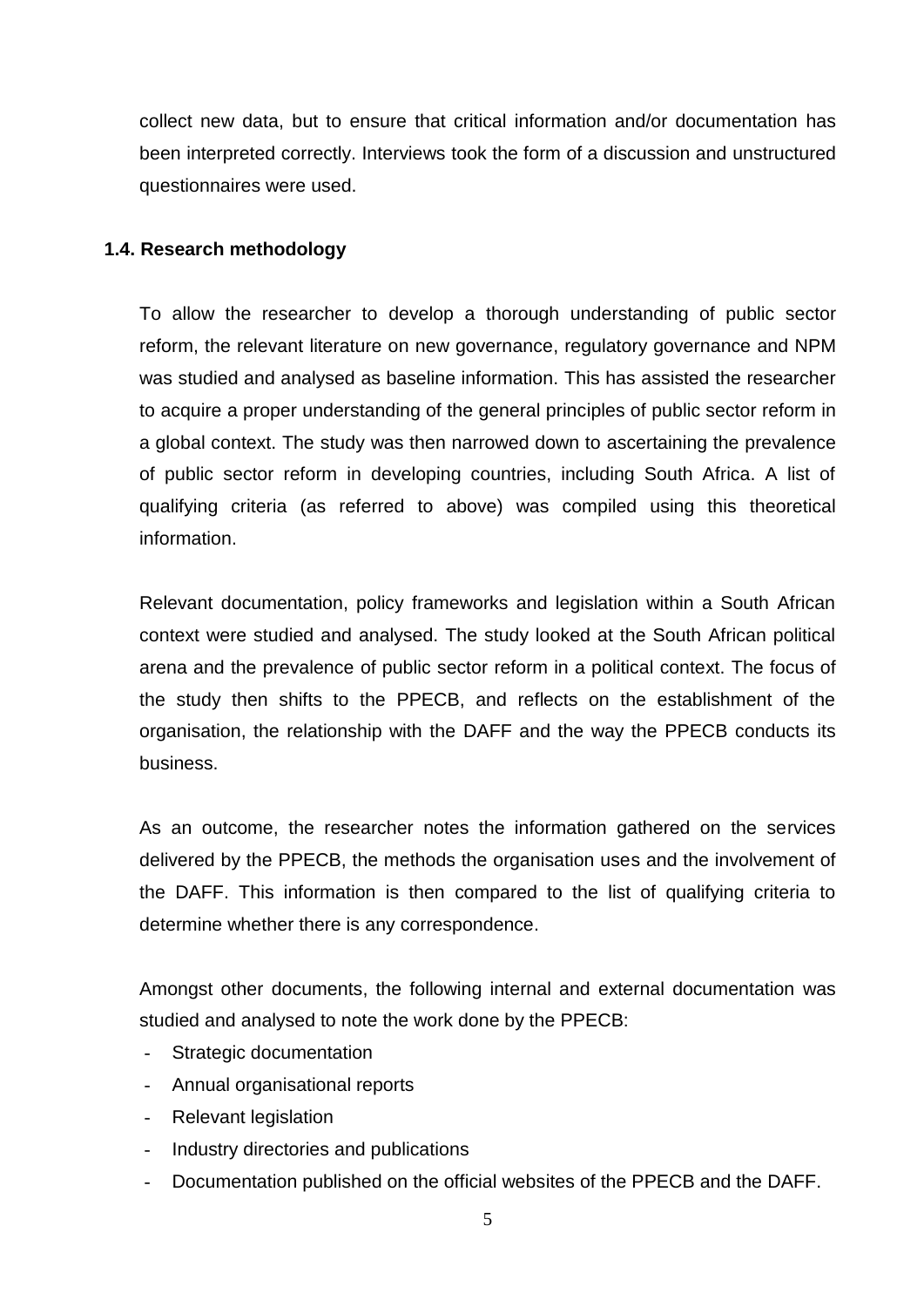In order to ensure the correct understanding of certain terminology used throughout the study, the researcher has listed and defined these terms below.

## **1.5. Conceptualisation**

This study refers regularly to specific terminology. It is important that such terms are clearly defined in order to put the research study into the correct context.

- Efficient refers to the optimal use of scarce resources and often include drivers like value for money (Schwella *et al.,* 1996:17);
- Responsive means to take note of something and react appropriately (Collins, 1988:678); Kruger *et al* (2005:56) elaborates on this and define responsiveness as the ability to adjust as quickly as possible to any true changes in demand level.
- Re-inventing government the latest manifestation of the progressive tradition of continuously improving government (Shafritz & Russell, 2005: 545);
- Re-engineering the fundamental rethinking and redesign of organisational processes to achieve significant improvements in critical measures of performance, such as costs and quality of services (Shafritz & Russell, 2005:545);
- Deregulation to free an organisation or industry from regulation (Encarta Reference Library, 2002). Craythorne (1993:499) defines deregulation as the removal of obstacles to economic growth and progress caused by the existence of unnecessarily restrictive legislation or policies.
- Public Administration that system of structures and processes, operating within a particular society as environment, with the objective of facilitating the formulation of appropriate governmental policy, and the efficient execution of the formulated policy (Fox *et al*., 1991:2).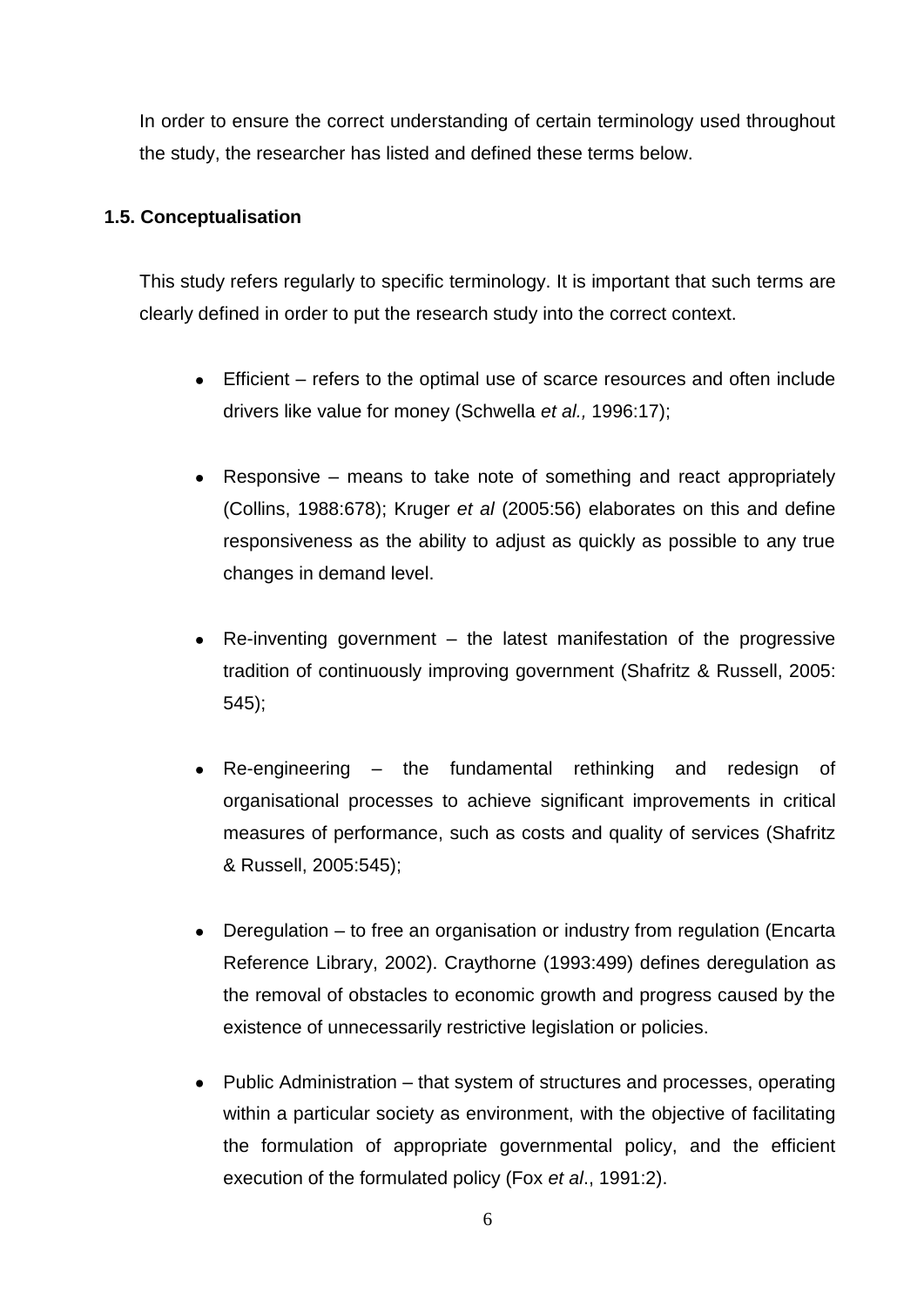#### **CHAPTER 2: A THEORETICAL PERSPECTIVE**

### **2.1 Introduction**

It is said that the traditional approach to solving public problems is no longer effective. The Weberian model of bureaucracy had already come under attack during the 1980s and was described as slow, insufficient, ineffective and unresponsive to service users (Batley & Larbi, 2004:31). In simple language this means that government was just not functioning well anymore and this called for their approach to be revisited. This set the stage for a worldwide outcry for public sector reform. Salamon (2002:1) states that even defenders of government admit that the wrong kind of government is used to address current needs. The purpose of this chapter is therefore to explore the theoretical framework of public sector reform under the umbrella of new governance. The focus will then shift to regulatory governance as a mechanism of control, and new pubic management (NPM) as a substitute for traditional public administration. In addition, this chapter highlights advantages and possible problems, and outlines the focal points of these approaches. In conclusion, the researcher will develop a list of evaluative criteria based on the theoretical information gathered in this chapter.

### **2.2 Governance**

In order to understand the concept of new governance, it is important to define the term "governance". Rhodes (2002:208) implies that the term governance is popular but imprecise, with several distinct meanings. He stipulates that governance refers to self-organising, inter-organisational networks and argues that these particular networks complement markets and hierarchies as governing structures for authoritatively allocating resources and exercising control and co-operation. Frederickson (as cited in Ferlie *et al*., 2005:282) defines governance as the regimes, laws, rules, judicial decisions, and administrative practices that constrain, prescribe and enable the provision of publicly supported goals and services. Goodin (as cited in Pollitt and Bouckaert, 2000:11) in turn says that governance is nothing less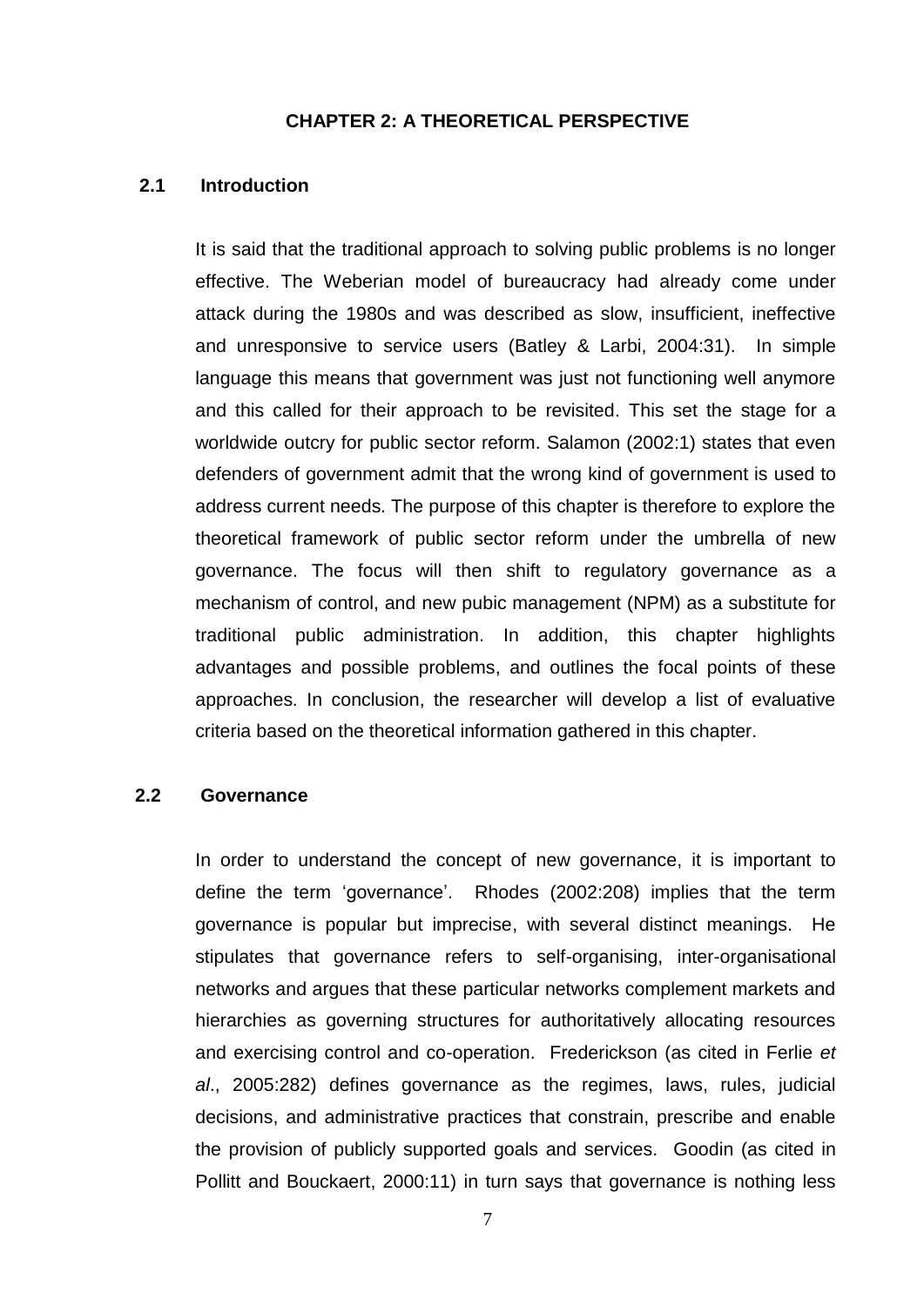than the steering of society by officials in control of what are organisationally the commanding heights of society.

Rhodes (2002:208) goes further and concludes that the current use of the term governance does not treat governance as a synonym for government. Governance signifies a change in the meaning of government by referring to a new process, a change in conditions of ordered rule or simply new methods by which society is governed.

Rhodes adds that there are at least six separate uses of the concept of governance, of which governance as new pubic management (NPM) is only one. He argues that steering constitutes a central part of the analysis of NPM and that steering is a synonym for governance (Rhodes, 2002:211). It is clear that governance signifies change and proper co-ordination of a changed condition. Governance leans more towards the sphere of policy decision making (steering) than delivering the actual service (rowing).

#### **2.3 New governance**

In the previous section we noted that the term governance has a lot of different meanings, but they all boil down to change in order or rule to meet the current needs. Needs change over time and government needs to adapt. Salamon (2002:2) argues that earlier government activity was largely restricted to the direct delivery of goods or services; it now embraces providing loans, loan guarantees, grants, contracts and economic regulation. Services delivered by government have become more diverse over time and involve many more stakeholders than in the past. Salamon (2002:2) adds that the situation is complicated by the fact that each of these "tools" has its own operating procedures, skill requirements and delivery mechanisms. He adds that new government services are not simply the delegation of clearly defined duties to regulated agents of the state, but sometimes involve third party actors for governmental functions. These third party actors were at times left alone and allowed to make crucial decisions on behalf of government. These agencies spend government money at their own discretion and in many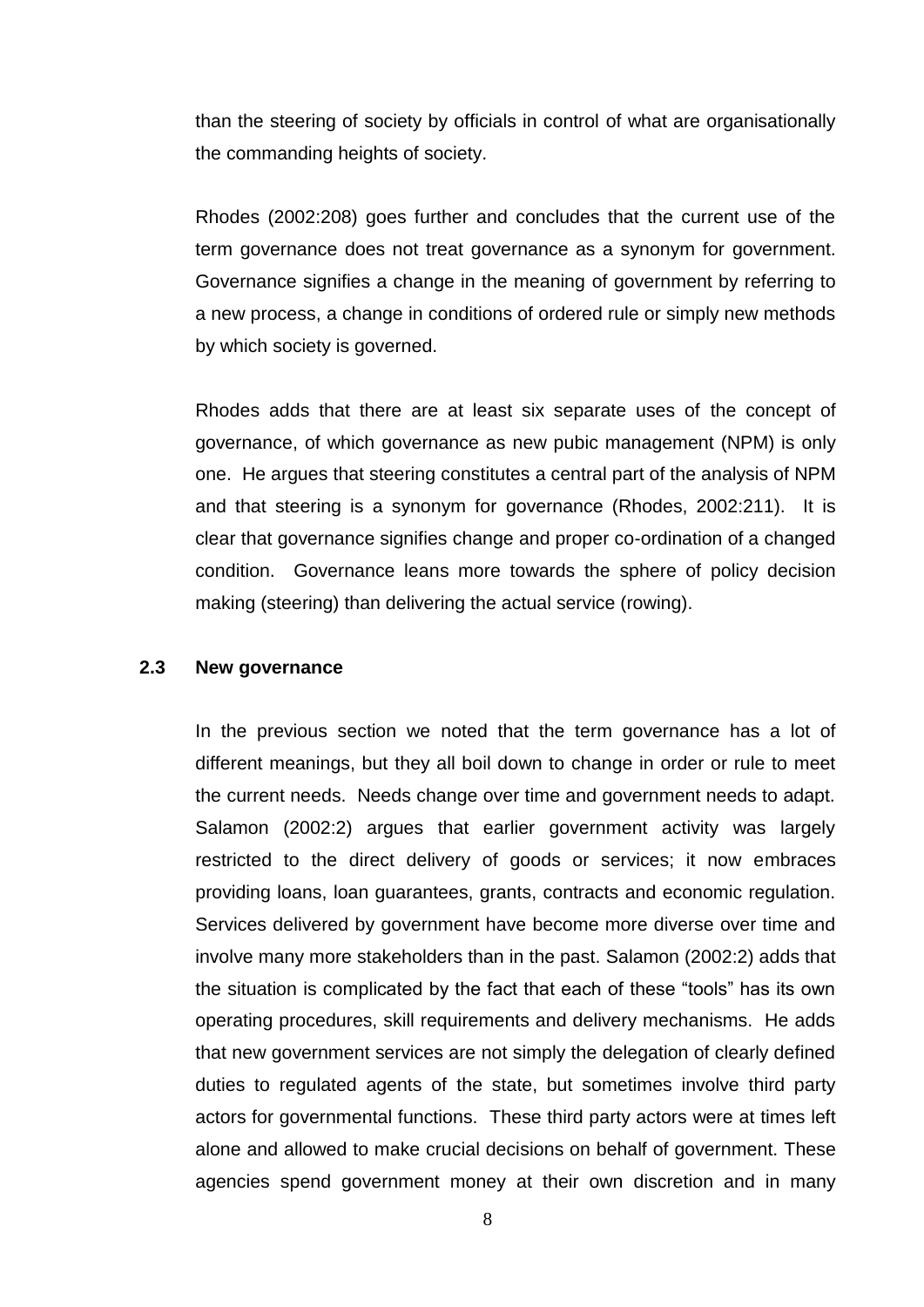instances become known as the "face" of government. Although duly authorised, these agencies must be managed, as government remains the responsible authority.

### **2.3.1 The need for new governance**

Salamon (2002:8) is of the opinion that in order to accommodate new governance, government does not need to be reinvented. He says that the process of reinvention is already well advanced. According to Salamon (2002:8), the greatest challenge is to manage the reinvented government.

With the introduction of new governance, third party actors have entered the public domain, thus requiring a different approach from government. It is said that new governance is recognised for its collaborative nature and its reliance on an array of third parties to solve public problems and pursue public purpose (Salamon, 2002:8). Smismans (2006:4) adds that new governance is characterised by heterophy rather than hierarchy, creating horizontal modes of governance among a multitude of actors, public and private, involving all relevant stakeholders. This definitely creates a more participatory environment and a platform to address problems that have become far too complex for government to manage on its own. Salamon (2002:9) distinguishes between classical public administration and new governance based on the following five key concepts.

| <b>Classical Public Administration</b> | <b>New Governance</b>             |
|----------------------------------------|-----------------------------------|
| Programme / Agency                     | Tool                              |
| Hierarchy                              | <b>Network</b>                    |
| Public vs. Private                     | Public + Private                  |
| <b>Command and Control</b>             | <b>Negotiation and Persuasion</b> |
| <b>Management Skills</b>               | <b>Enablement skills</b>          |
|                                        |                                   |

**Table 2.1: The New Governance Paradigm**

**Source:** Salamon (2002:9)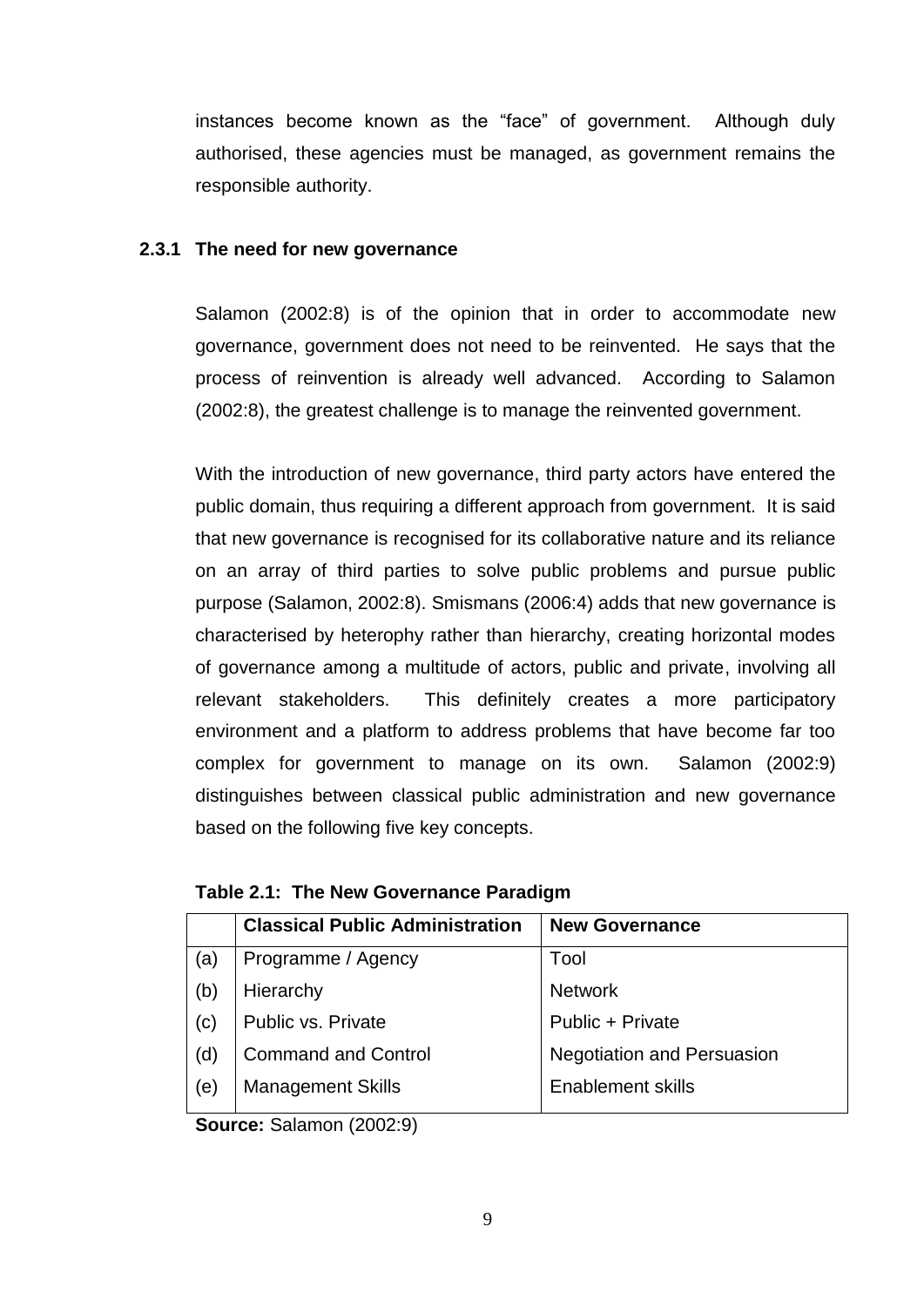#### **(a) From programme / agency to tool**

At the heart of new governance is the shift in the unit of analysis from public agency or individual public programmes to distinctive tools or instruments through which public purposes are pursued. Salamon (2002:10) explains that new governance does not see programmes as unique, but finds certain commonalities in the tools that these public actions employ. He argues that government programmes embody a limited number of basic tools or instruments that share common features, regardless of the field they are developed in. These tools will eventually define the set of actors that will form part of the implementation process. These tools have different characteristics which will need specific management skills.

#### **(b) From hierarchy to network**

One of the most defining characteristics of tools is their indirect character, the establishment of interdependencies between public agencies and a host of third party actors (Salamon, 2002:11). Frederickson (as cited in Ferlie *et al*., 2005:283) notes that organisations that want to get things done, will no longer be hierarchical pyramids but systems with interlaced webs of tension in which control is loose, power diffused, and cent`res of decision plural. The involvement of third parties introduces government to even more allies, but compromises government"s position to exert complete control over its own programmes. Government now shares responsibility with an array of third party actors, ranging from hospitals, corporations and banks – thus leaving government with no choice but to establish close networks with those different role-players. Salamon (2002:12) adds that this broadening focus does not only differentiate new governance from traditional public administration, but also from privatisation and from reinventing government. He argues that, although both of these schools acknowledge the importance of indirect government, in neither case is the use of third parties viewed as problematic. Privatisation theories indicate that the private sector is more reliant on serving the public interest than public agencies are. The reinvention school, of which NPM is a part, believes that contracting out and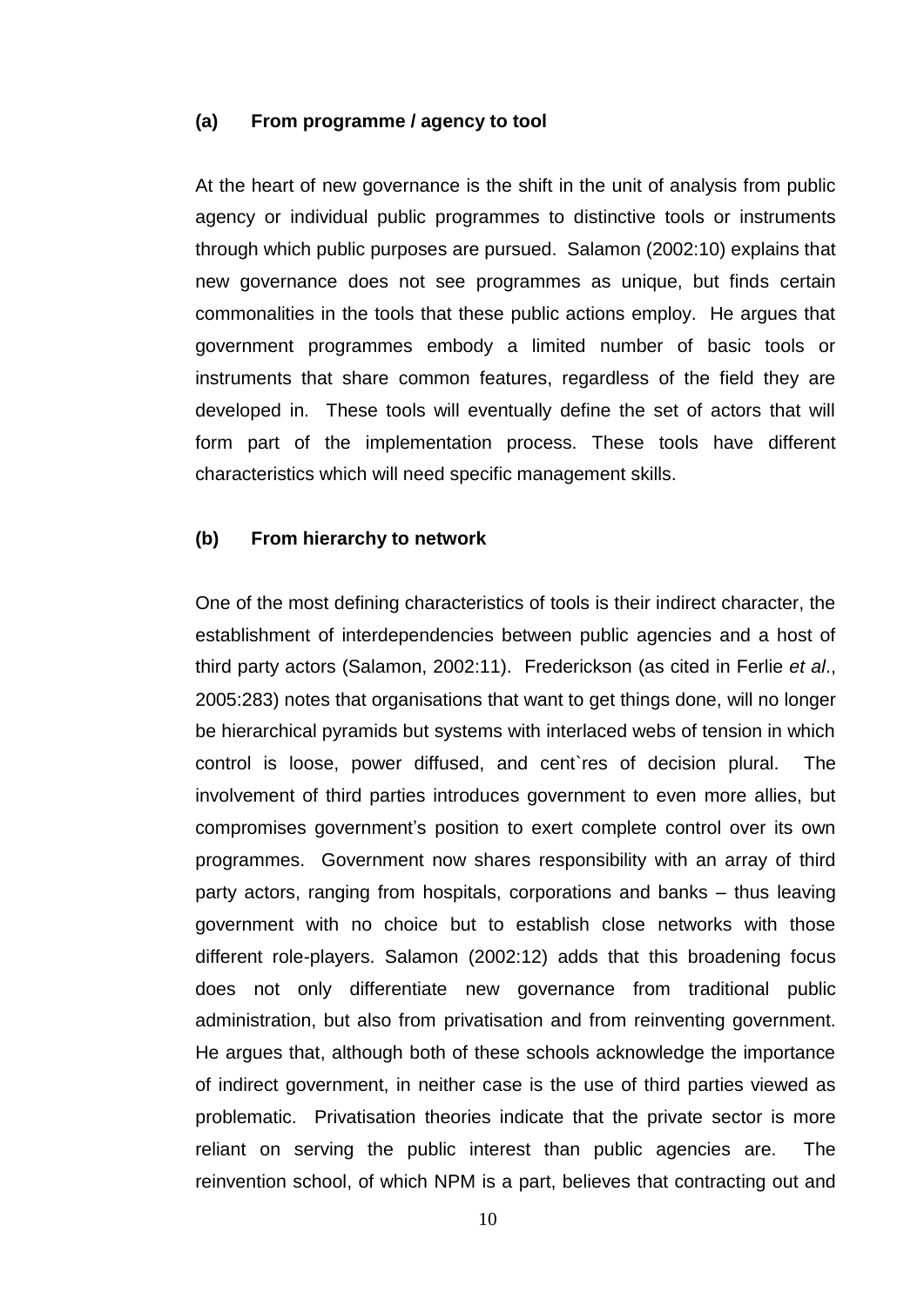other means of indirect government should be left to continue, without participation from public managers. New governance, on the other hand, focuses much more on the internal working of public organisations vis-à-vis the networks of actors they rely on. New governance acknowledges the advantages of such networks, as well as the challenges they may pose.

### **(c) From public vs. private to public plus private**

Traditional public administration posits a definite tension between the public and the private sectors. The public sector is distinguished by its monopoly and its legitimate mandate to act on behalf of the people (Salamon 2002:14). According to Salamon (2002:14), public systems have been designed to respond to the public will and not to the need of some private groups. In the view of traditional public administration, it was therefore best to keep private interests and organisations at arm"s length.

The divide between the public and private sectors can also be identified in privatisation theories. In this instance, it is about the protection of the private sector from intrusion of the state.

According to Salamon (2002:14), the introduction of new tools of public action led to a blend between the public and private sector, instead of a division. Frederickson (as cited in Ferlie *et al*., 2005:283) notes the blurring of distinctions between public and private organisations and associates this blurring with the conception of governance. New governance calls for collaboration to replace competition between these two sectors. The two sectors should be combined, bringing to the table what each sector does best – government for securing important resources and the private sector for delivering services and innovation in new fields.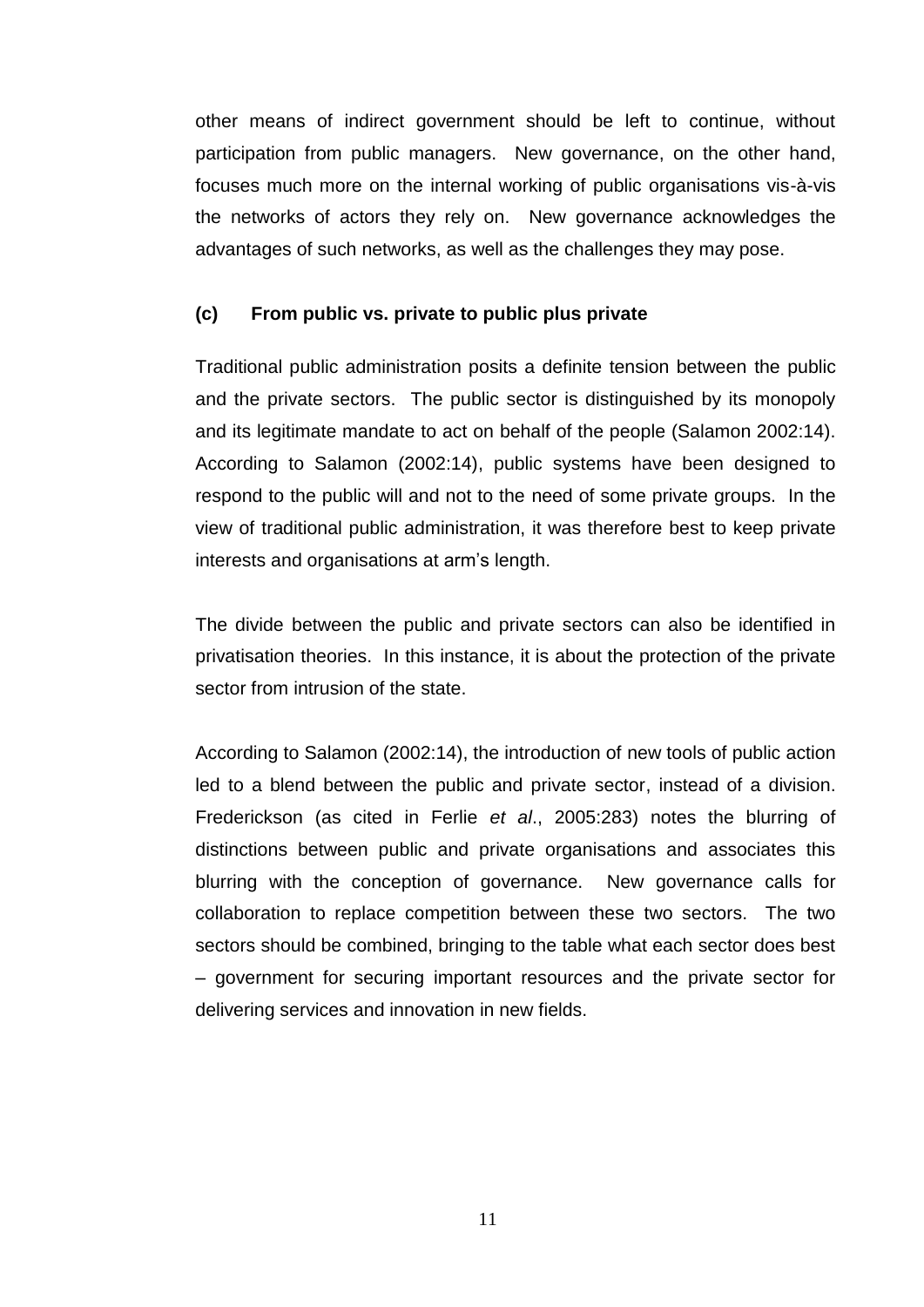#### **(d) From command and control to negotiation and persuasion**

Salamon (2002:15) argues that traditional public administration emphasises command and control as the modus operandi of public programmes. This means that public agencies operate in a structured and bureaucratic environment with a relatively strict chain of command. Traditional public administration is in many instances preoccupied with the clarification of lines of control and centralising authority – sometimes taking up valuable time that could have been spent differently.

Privatisation, on the other hand, highlights the market as mechanism to achieve coordination and pursue public goals. The focus is on market competition as a replacement for public decision making, shifting aside the need for further administrative control.

New governance, in contrast, rejects both of the above approaches that imply private markets cannot be relied upon to serve public interests above those of the private sector. The relationship between government and private sector requires continuous involvement from government to ensure that both parties are still on track. New governance acknowledges that command and control are not the appropriate approach in the kind of network relationship that currently exists between government and its allies. Instead, new governance proposes negotiation and persuasion as a preferred management approach. It is said that government is not in a position to enforce its will onto others and needs to learn how to create incentives in order to reach desired outcomes.

#### **(e) From management skills to enablement skills**

According to Salamon (2002:16), the shift in emphasis from command and control to persuasion and negotiation necessitated a different set of skills to manage the phenomenon of third-party government. Both traditional public administration and NPM focus on management skills as the core.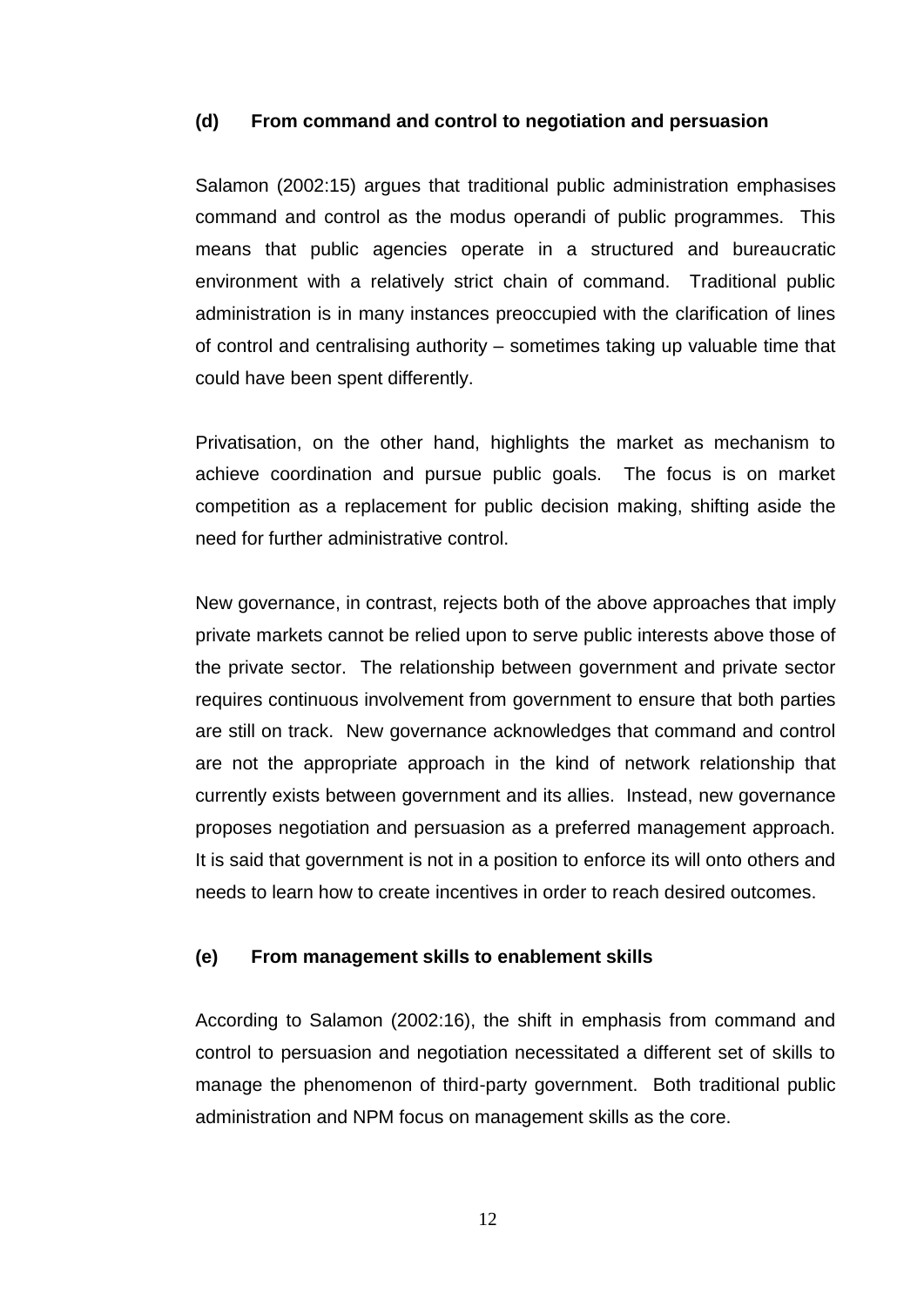New governance, on the other hand, shifts the emphasis from management to enablement skills. In order to elaborate further on these enablement skills, Salamon (2002:16) highlights the four types of skills.

**Activation skills** – these skills are required by new governance to activate the networks of actors that will be needed to address public problems. Although opportunities are continuously created for third parties to participate in government, these parties must be encouraged and mobilised to become active in their role as a partner to government. On the question of individual accountability, Frederickson (as cited in Ferlie *et al*., 2005:2) argues that the new style public-private horizontal systems will be led by a new breed of men and women – people who will manage public responsibilities whether in public or private organisations.

**Orchestration skills** – when all players/networks have been activated, new governance highlights the sustainability of this condition. Orchestration skills deal with directing activities to such an extent that they produce the required outcome – a specific activity at a specific time. Salamon (2002:17) compares orchestration skills with the way in which a conductor conduct a symphony orchestra. Orchestration skills will ensure that the relevant role-players remain on board, that the relevant resources are available and that the projects/programmes are in line with the objectives.

**Modulation skills** – New governance introduces the modulation of rewards and penalties as methods to stimulate co-operation from players involved in the network. Salamon (2002:17) refers to this as 'enoughmanship'. Subsidy provided by developers/government must be sufficient to attract investment in rundown areas, but not to such an extent that it produces windfall profits. It is said that people will generally not cooperate, unless they have a good reason for doing so (Kotze, 1997:41).

Application of penalties and rewards should be well balanced, otherwise players may withdraw, or public goals are completely disregarded. Salamon (2002:17) argues that regulatory enforcement may be more successful if it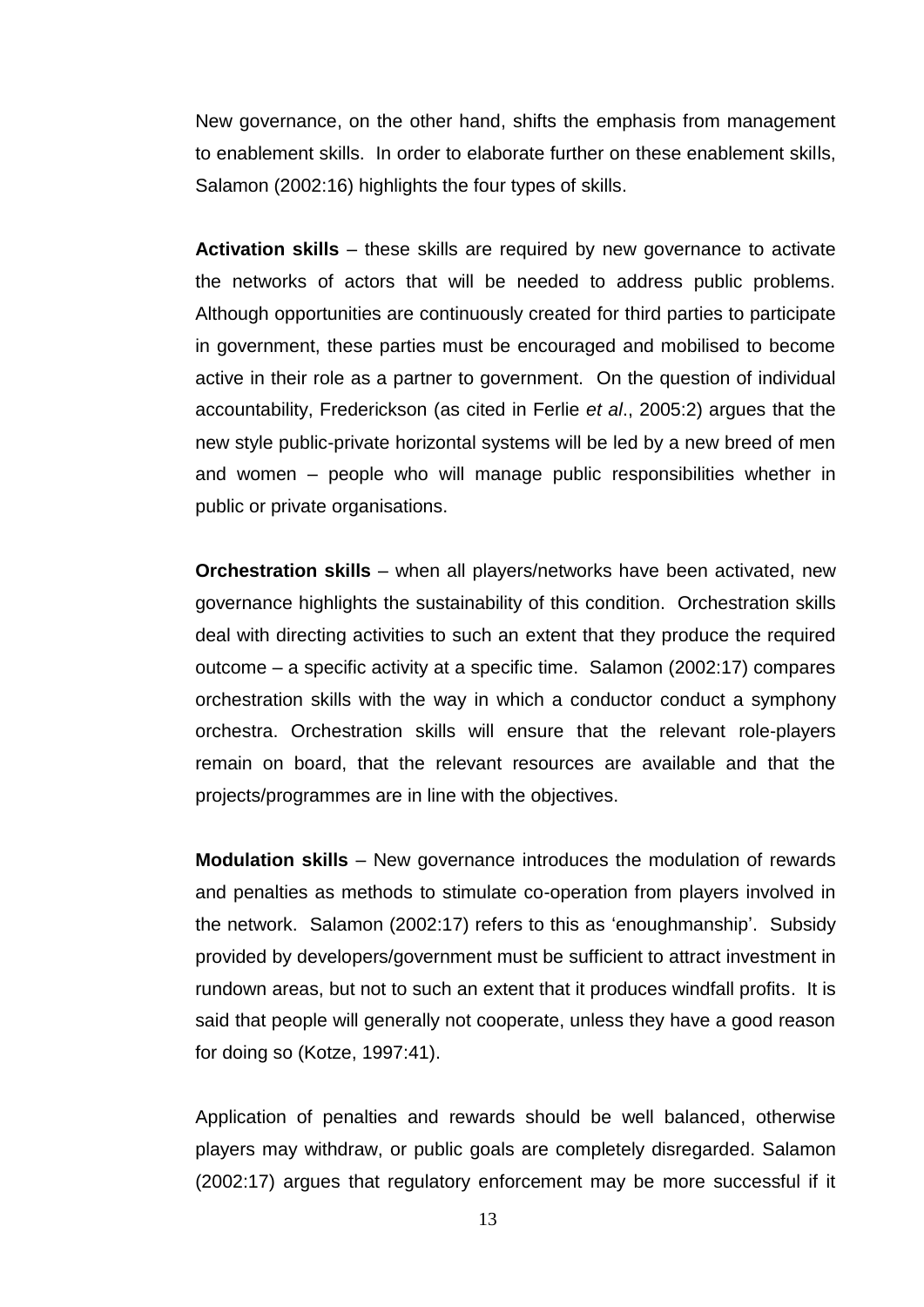promotes the concept of "good inspector" as opposed to "tough cop". They add that the "good inspector" usually understands that patience, discretion and tact rather than rigid enforcement best achieve regulatory compliance.

New governance focuses on the broadening of discretion and in developing of the skills needed to exercise such discretion that will ultimately advance programme objectives.

## **2.4 Regulatory governance**

In a dispensation where government makes use of unconventional methods and strategies to structure its business, the deployment of proper controls is essential. It is said that distortion of law or rules and corruption are closely linked (Du Plessis in Gildenhuys, 1991:21) - meaning that such laws or rules should be clear and well understood to avoid any malpractice. In terms of NPM and new governance, authority may be decentralised, involving an array of non-government actors. Government may on many occasions be distanced from the actual service deliverers, hence the need for a regulated environment.

#### **2.4.1 The definition of regulatory governance**

Governance was defined in the previous section as signifying a new process, a change in condition of ordered rule, or simply new methods by which society is governed (Rhodes, 2002:208). Regulation is defined as the control of an activity or process by means of rules (Collins, 1988:666). If we go a step further, regulations are defined as rules which try to control human behaviour (CRC Policy Brief, 2004:2). We can therefore say that regulatory governance is the framework established in order to exercise control over the new methods used to govern society.

Sharfritz and Russell (2005:13) add that regulation is basically the government telling citizens and business what they may and may not do – controlling their actions and behaviour.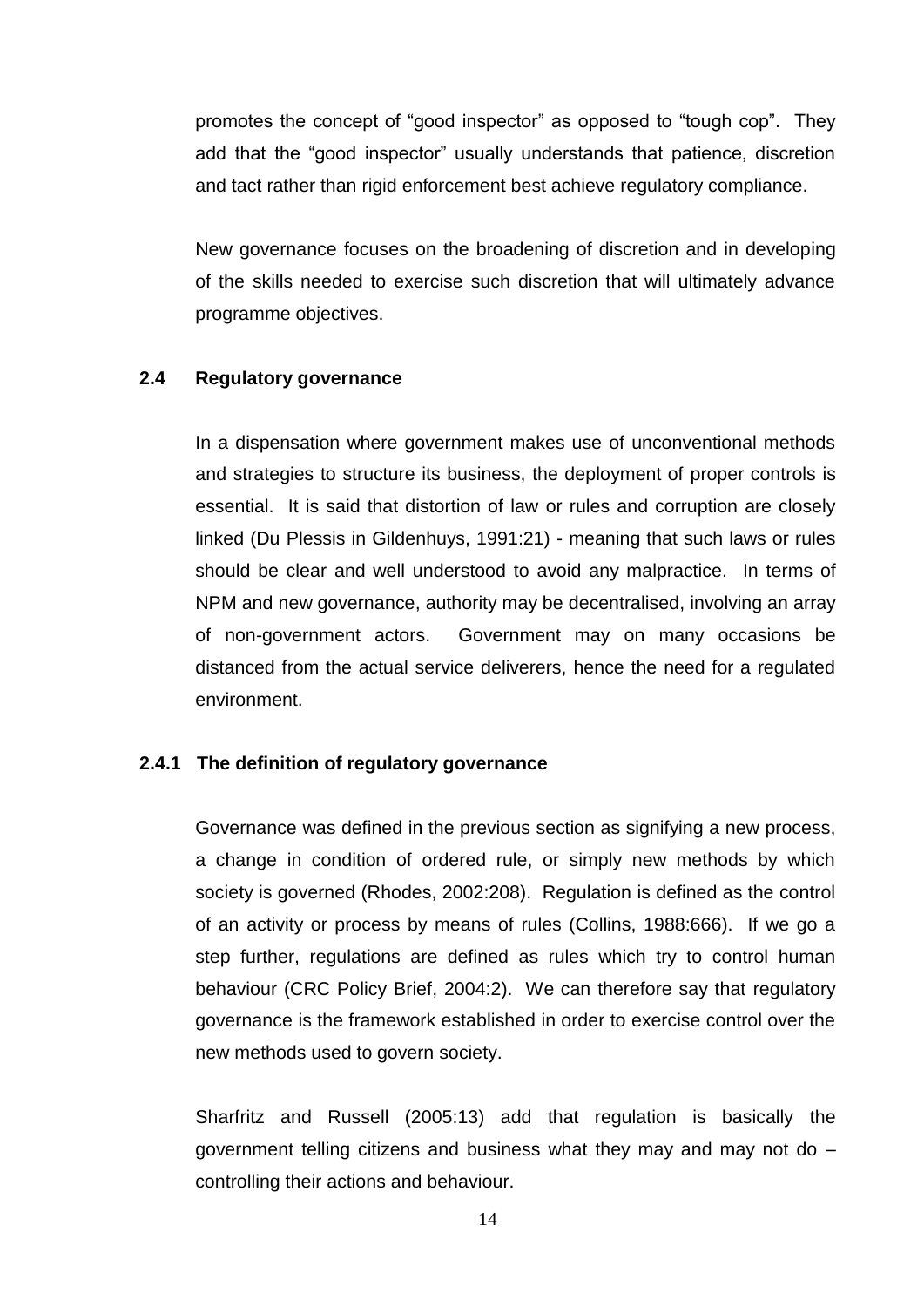### **2.4.2 The need for regulation**

Regulation can be called upon for more reasons than one. Amongst the most common are to ensure certain standards; enforce uniform standards; create law and order; and guide actions and activities to reach specific outcomes. According to Sharfritz and Russell (2005:14), the more crowded and economically developed an environment is, the more regulations can be found – very ironic, as one would expect a greater sense of self-control with economic development. They argue that regulation may minimise or prevent people from bumping into each other"s cars; prevent the building of structurally unsound houses; and even prevent/minimise incidents of food poisoning. Such incidents were fairly common but became less as society became more regulated. Ogus (2005:146) states that regulation involves individuals and firms being induced to achieve outcomes that, in absence of the instrument, they would not have attained.

#### **2.4.3 Methods of regulation**

Modern-day regulation is so common that we adhere to it without any objection. Sharfritz and Russell (2005:13) say that we are regulated from:

The day of birth (birth certificate); building a house (building regulations); driving a car (driver's license); getting married (marriage license); even till the day we die (death certificate). It is therefore a fact that our lives are continuously governed by some form of regulation.

One form of regulation relates to how the state continues to control activities that have been privatised. Another relates to how the NPM reforms are designed and implemented (CRC Policy Brief, 2 of 2004). The latter reforms are supposed to eliminate politics from management and ensure institutional autonomy.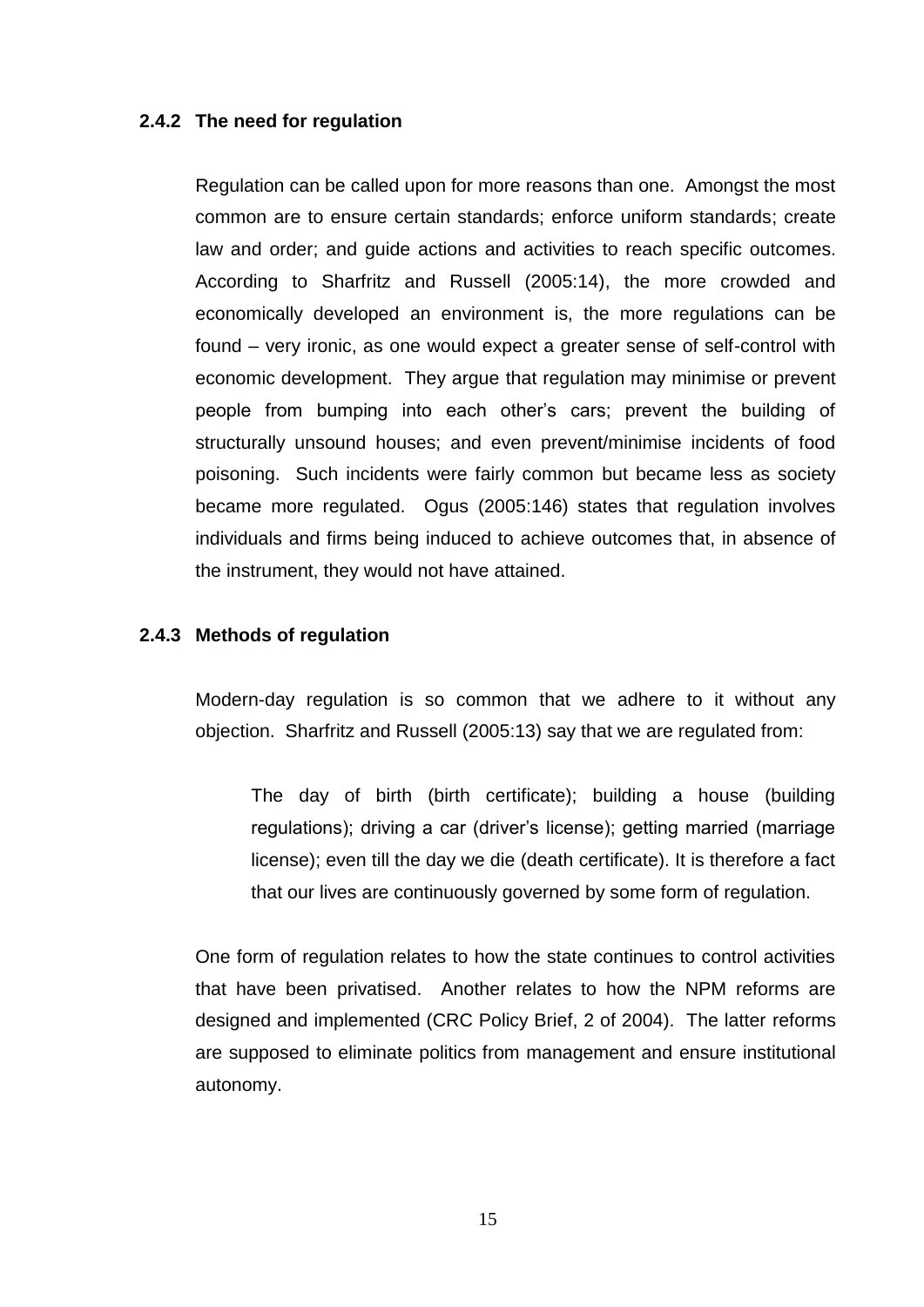## **2.4.4 Regulatory systems**

According to Ogus (2005:150), regulatory systems must be enforced and this requires some agency to do so. He identifies four main agency types:

**(a)** The agency that is part of government. The agency may turn to the outside for opinions, but the rules and final decision are made within government.

**(b)** An agency that is semi-autonomous – this agency is independent and not accountable to government. However, government exerts some control, through one or more of the following:

- The appointment of members;
- Government representation;
- Rules and decisions must be made in accordance with government policy or guidelines;
- Ratification of decisions by relevant ministers.

**(c)** An agency that is independent of government. Few, if any, of the controls stipulated in the previous agency types exist. This type of agency is a public institution, acting under powers conferred through, and in accordance with, principles enacted by the legislative. Members of this agency are experts recruited from non-government sources without political affiliations.

**(d)** An agency that is self-regulatory and independent from government. A significant proportion of the agency members are drawn to represent their respective regulated sectors. However, some degree of public control may be exercised through one or more of the following:

- Some members to represent public interest;
- Principles and procedures followed are determined by the legislature;
- Agency rules and decisions may be challenged by reference to courts or a superior public agency.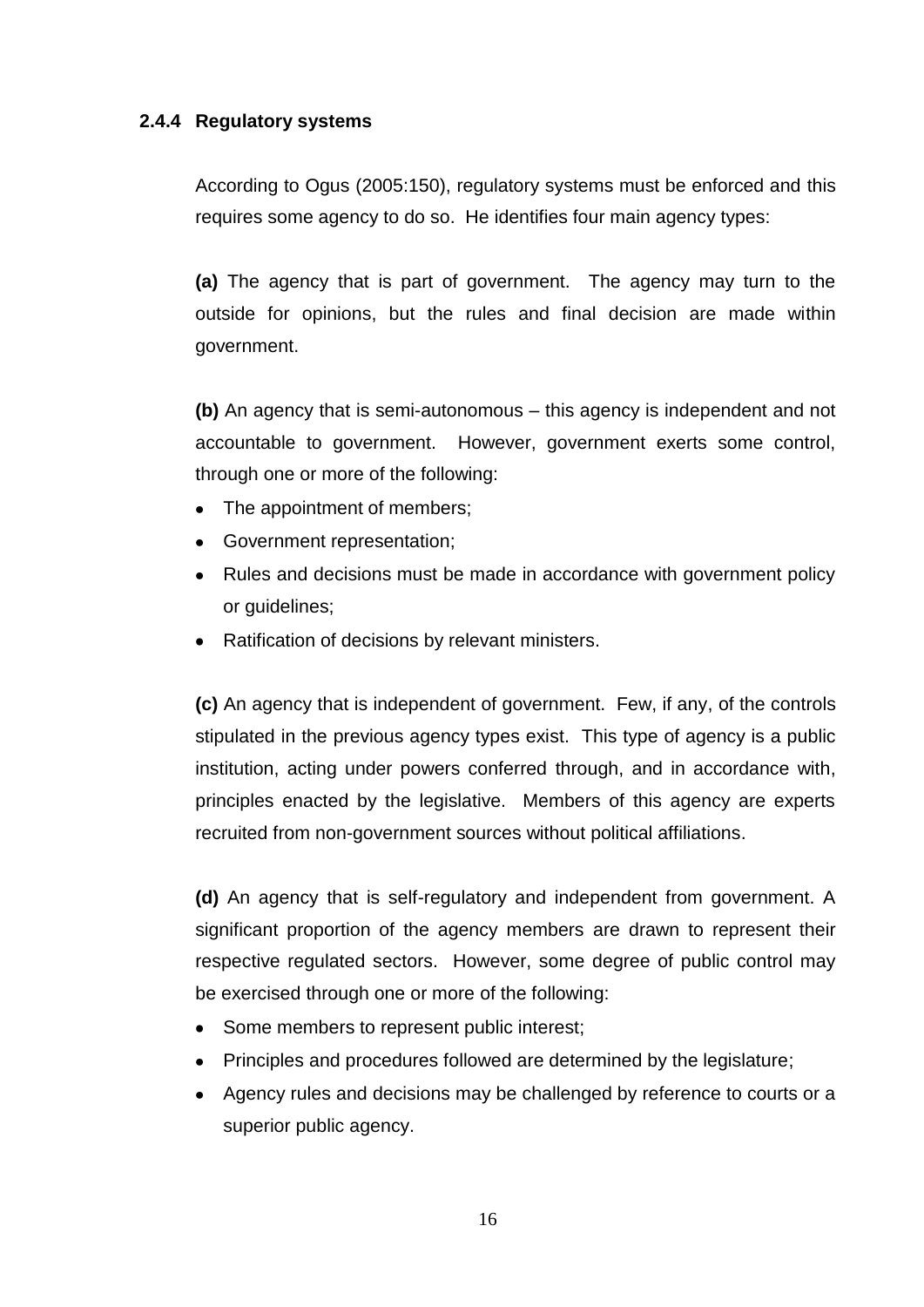### **2.4.5 Advantages**

Ogus (2005:151) states that the delegation of regulatory rulemaking to agencies independent of government has several advantages.

Distance from government can reduce the degree of political interference. Decisions are made outside of government and in most instances solely based on the facts.

Expertise of members can be concentrated in ways that are not always possible within government. Being outside of government, members usually experience less or even no political interference and can therefore remain focused by expending their energy on the actual tasks.

Ogus (2005:151) also acknowledges the involvement of government in some instances, for example, Agency Type (b). Although there has been a great tendency towards deregulation over the past three decades, government still needs to keep a firm hand on certain decisions or policies. The latter are normally decisions or policies of public interest.

## **2.4.6 Regulatory governance in South Africa**

The democratisation of South Africa in 1994 set the tone for regulatory systems. According to Müller (2004:237), parliament was considered to be sovereign before the new dispensation. The new South African Constitution (108 of 1996) makes provision for, amongst other things, the establishment of regulatory authorities.

Regulatory governance has become fairly common in the South African government structures ever since then. Industries and professional bodies have over time geared themselves to this and mostly take full responsibility to regulate. Examples are the Ombudsman for the banking industry; the Health Professionals Council of South Africa; and Agri-Inspec, which oversees the importation of agricultural products. Although these bodies are in most cases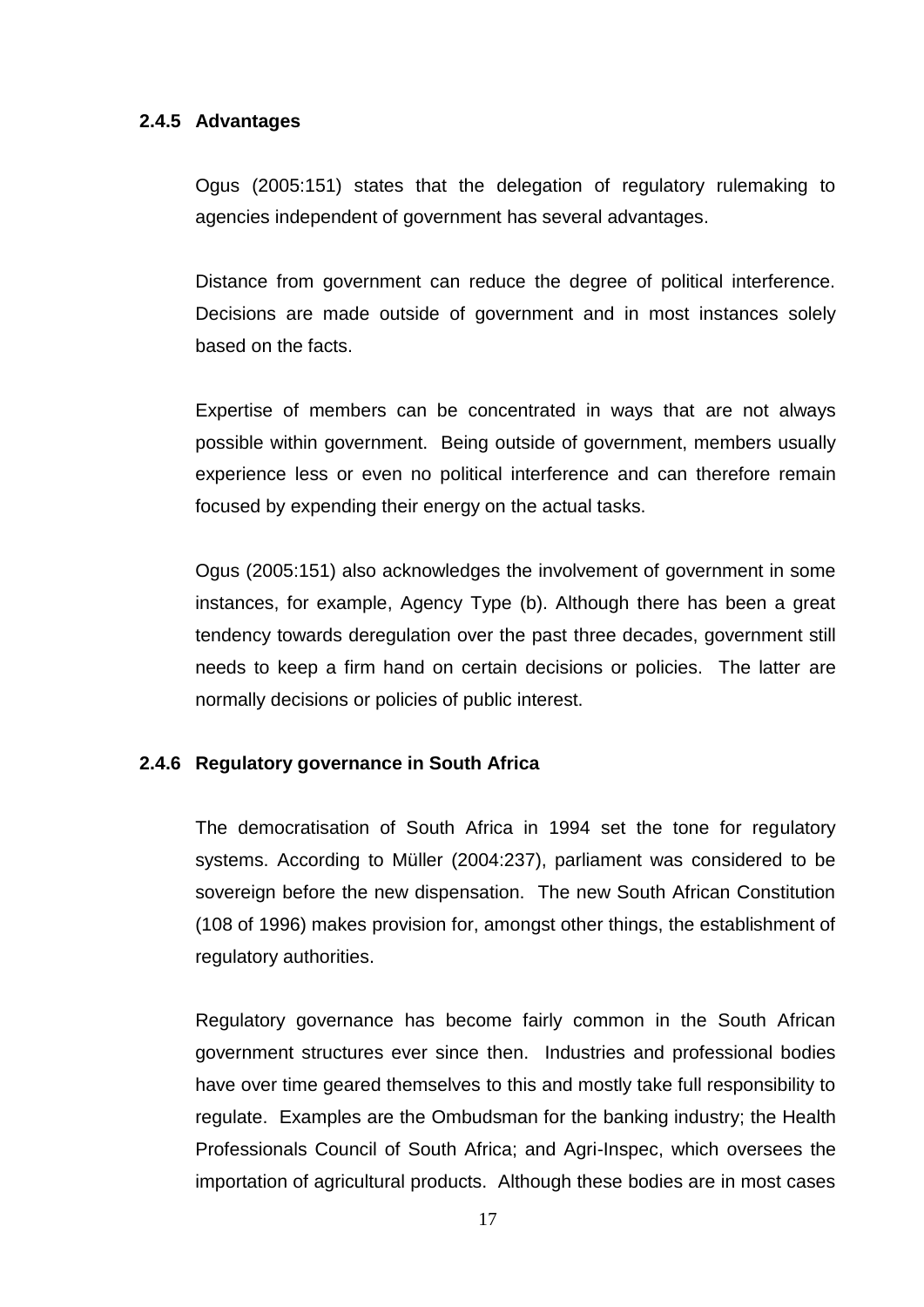independent from government, they fulfil major regulatory roles, previously performed by government departments. By doing so, these bodies ease the load on government.

#### **2.5 New public management**

New public management (NPM) has been around as a concept since the early 1970s and developed as a substitute for traditional public administration. For the purpose of this study, NPM is regarded as one of the concepts in striving towards a new governance. In relation to the principles of new governance, NPM is much more concerned with the structural, managerial and organisational changes of government reform (Batley & Larbi, 2004: 41).

## **2.5.1 The definition of NPM**

NPM introduces unfamiliar concepts such as competition, value for money, decentralisation, a closer focus on quality and feedback from clients, and professional management, amongst other things, to the public sector arena. NPM is best defined as being a set of particular management approaches and techniques borrowed from the private-for-profit sector and applied in the public sector (Batley & Larbi, 2004:41)

Applying private sector techniques does not merely mean the privatisation or outsourcing of state assets as the name may imply, but actually goes far beyond that. NPM explores possibilities such as service contracts, publicprivate partnerships (PPPs), long-term concessions, all in the search for affordable but effective service delivery. Hood (1991:5) is of the opinion that rivalry may be the key to lower costs and better standards.

Although the phenomenon of a new approach to public management is not entirely new, it is still widely criticised. According to Batley and Larbi (2004:40), traditional public administration cannot easily be replaced by NPM. They argue that certain qualities such as stability and predictability will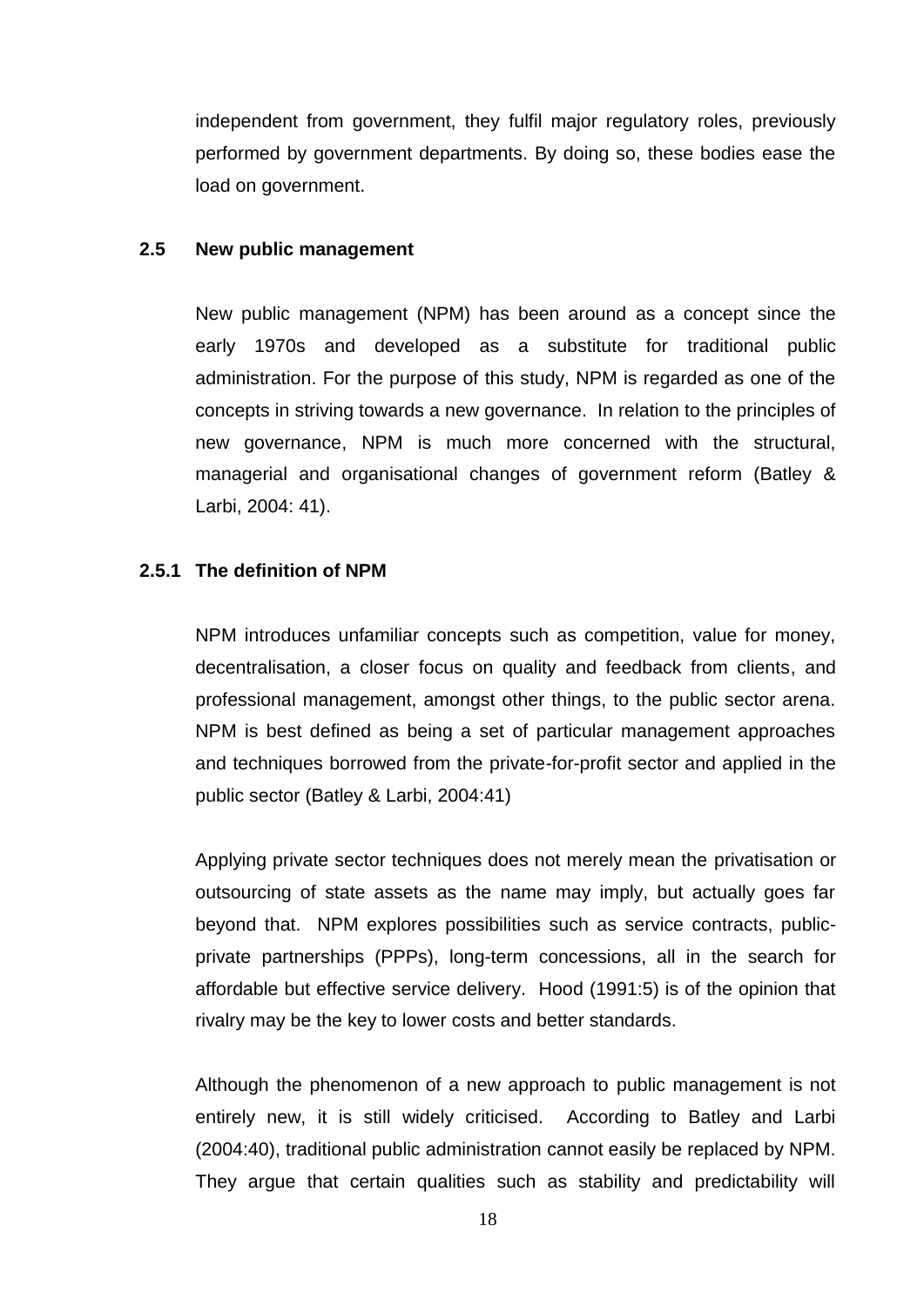survive this transformation. Burger (2005:4) goes further by stating that the competitive environment of NPM often results in a scenario where service providers only focus on required outputs and ignore the importance of the service to be delivered. He further adds that NPM assumes that highly professional managers are in total control of their respective business units and that service payers/clients are kept at a safe distance after they have paid their extravagant fees (2005:3).

NPM is described as being a more holistic challenge to traditional administration (Batley & Larbi, 2004:40). It is also said that the NPM model is comprehensive but tailored for the developed countries (Minogue, 1988:33). However, Minogue (1988:34) notes that the model should be flexible and able to adapt to different administrative and political contexts – meaning that irrespective of the government structure NPM should be able to provide the answer.

In the early 1990s traditional public administration was diagnosed as being too rigid and consequently too unresponsive to meet the changing demands of the public sector (Batley & Larbi, 2004:39). NPM held the promise of dealing with these demands by simply adapting private sector techniques and making them work for the public sector. One of the main objectives of NPM is to improve the delivery of public services (Oxford Policy Institute, 2000:1).

According to McLaughlin *et al*. (2002:211), NPM relates to the notion of reengineering the public sector or reinventing of government. They add that it calls for changes in the structure of public organisations, their culture, management systems and other aspects in support of the new initiative. This implies that government needs to adopt an unconventional approach.

Burger (2005:3-4) says that NPM is a numbers game and compares it with F1 racing – non-performance will ultimately lead to the termination of service contracts.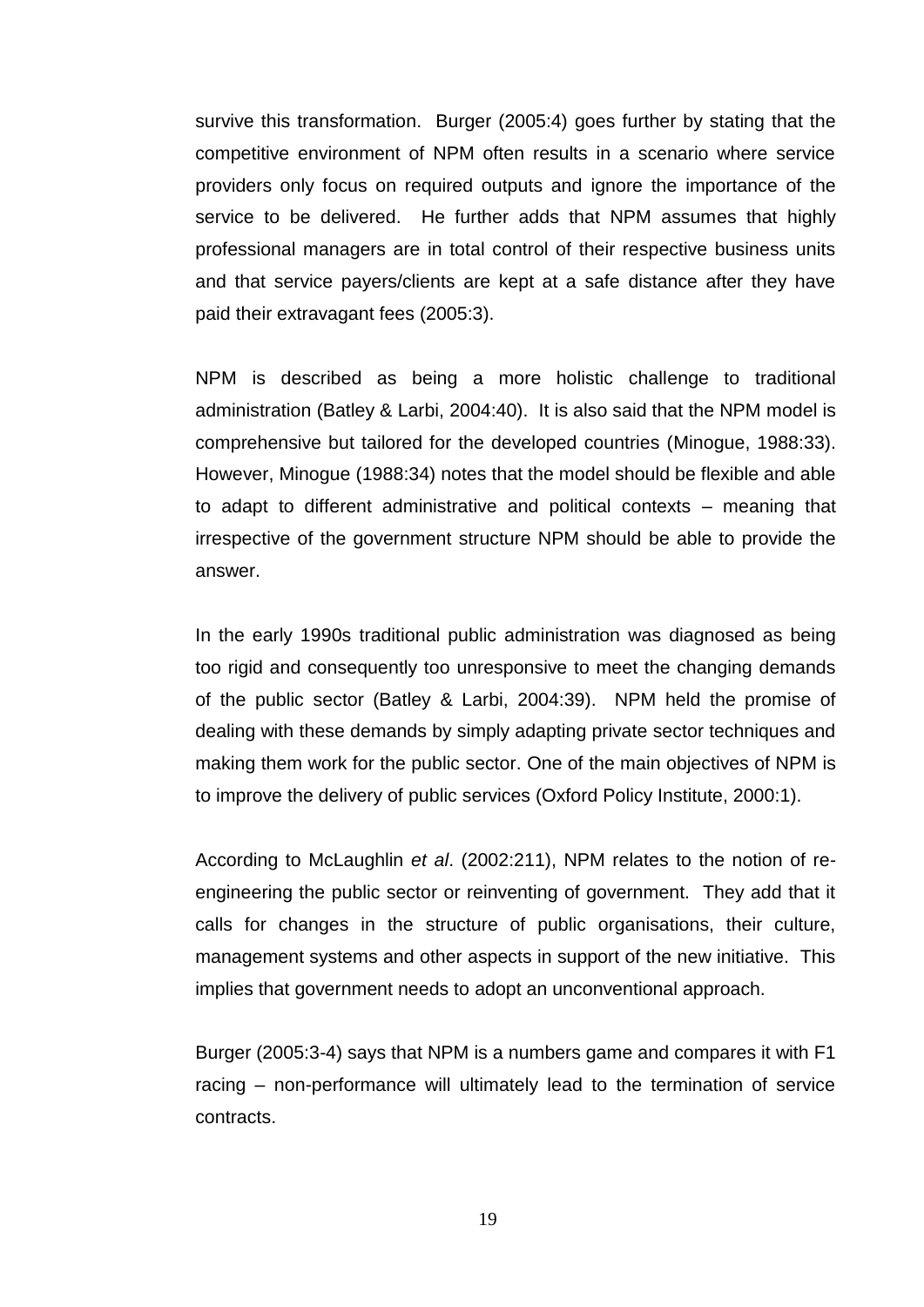It is important to note that NPM is focused on outcomes in contrast to traditional public administration, which is more focused on internal processes. Hood (1991:4) adds that NPM has a great emphasis on results rather than procedures. Service providers are therefore under constant pressure to deliver the desired outputs and kept up to speed by the possibility that their contracts may be terminated if they are not able to do so.

NPM therefore creates a competitive environment, forcing service providers to be more responsive, effective and efficient through a constant process of reforming.

#### **2.5.2 NPM in practice**

It is quite clear that the ultimate goal of NPM is to make government services more affordable, efficient, effective and user friendly, but still ensure proper control. NPM holds the promise of adopting a more hands-on approach, measures performance, be closer to the customer/client, managing by results and ensure greater competition through outsourcing (Rhodes, 2002:211). Having said this, Rhodes (2002) is of the opinion that government's role should be limited to policy decisions and that government's actual involvement should be minimised. By implication governments should only give direction and create the framework for effective service delivery. The delivery of services should be contracted out and the state must intervene only when members fail (Minogue, 1998:21).

NPM also calls for managers to be hands-on and accountable. This means that managers should be visible and actively involved in organisations. For managers to be successful in doing this, it will require clear assignment of responsibility and not the diffusion of power (Hood, 1991:4).

The following examples of structural changes in the public sector as a result of NPM are discussed by Minogue (1998:24-25).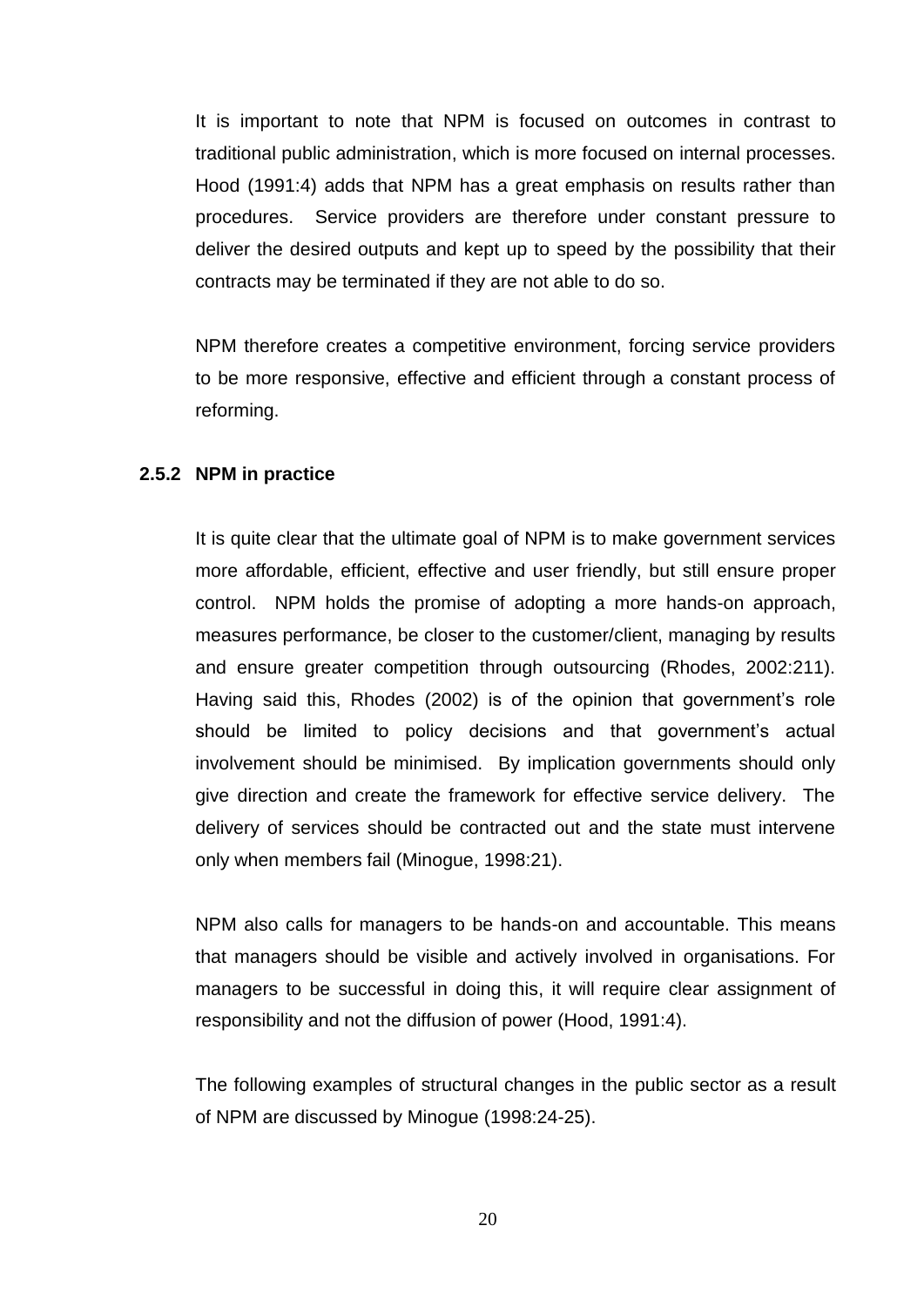The British government has restructured its public service to form 130 freestanding agencies. These agencies employ a total of 386 000 civil servants. Each agency has its own chief executive officer. These agencies and their executive officers will be measured against set criteria and will receive incentives based on their performance. According to Minogue (1998), similar agencies were also formed in Canada and New Zealand.

The establishment of these agencies is a clear sign that government services in these countries have become more decentralised. This gives managers more authority and creates the opportunity to be more responsive to the customers" needs. According to Pollitt and Bouckaert (2000:86), the ideal public sector agency must be flat, flexible, specialised/focused, decentralised and probably relatively small. They also mention that the trend of public sector reform is to do away with large bureaucracies, as they represent the "Old World". Therefore Minogue (1998:24) notes that successful organisations produce a small central core overseeing a flatter fragmented structure. They mention that these structures are known to be more responsive to external forces and changes as they facilitate a more professional organisational culture and encourage entrepreneurialism.

Pieterse (2002:8) sums up typical NPM approaches to promote the following:

- The adoption of strategically planned techniques to develop frameworks to guide allocation of certain resources;
- Improving performance through the introduction of incentives and sanctions;
- Allow managers to use their discretion through the reduction of rules a process of deregulation;
- The adoption and utilisation of contracts for lines of responsibility and accountability;
- Privatisation of public services to improve service quality and coverage;
- Entering into public-private partnership agreements if full-scale privatisation is not viable;
- The introduction, whenever possible, of competition between agencies and even departments within the public sector;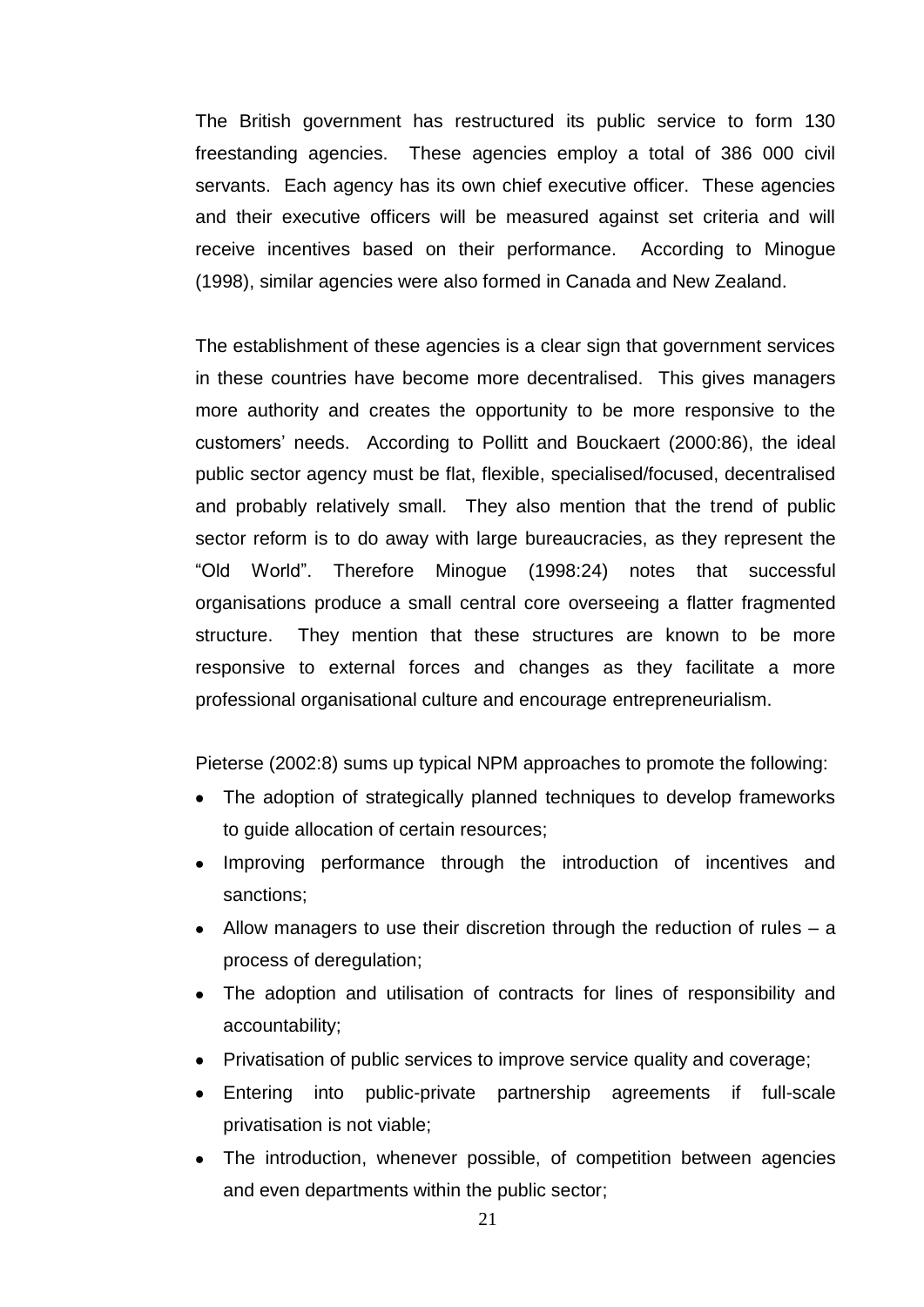- Reducing the public sector wage bill through restructuring;
- The elimination of all service subsidies and search for the recovery of all service costs.

Pieterse (2002:8) is of the opinion that the persuasive power of NPM lies in the fact that it promises greater efficiency and reduced political risk, because many responsibilities are shifted to other sectors.

## **2.5.3 NPM and developing countries**

Governments in developing countries are often characterised by huge and clumsy public sectors, which are unresponsive and place little emphasis on outputs or outcomes (Luwaga, 2003:8-9). It is therefore unusual to note that certain developing countries such as Jamaica, Ghana and Uganda are implementing certain principles unique to NPM (according to Talbot and others as quoted by Batley & Larbi, 2004:45). Studies have shown that the establishment of service agencies is fairly common in these countries. It is also said that a significant increase in revenue can be noted after the implementation of revenue-collection agencies.

According to McLaughlin *et al.* (2002:213), significant efforts towards reform and transformation of the public sector have been made in sub-Saharan Africa since the early 1980s. It is argued that these efforts were prompted by underperformance, and a lack of accountability in African bureaucracies.

It is clear that, although attempts to implement NPM in some developing countries have been made, there is still a long way ahead. Control in many of these countries is still centralised, allowing little or no authority to manage freely.

## **2.5.4 NPM in South Africa**

Although a developing country, South Africa is a well-respected member of the international community (Sonn, 2000:45). The South African government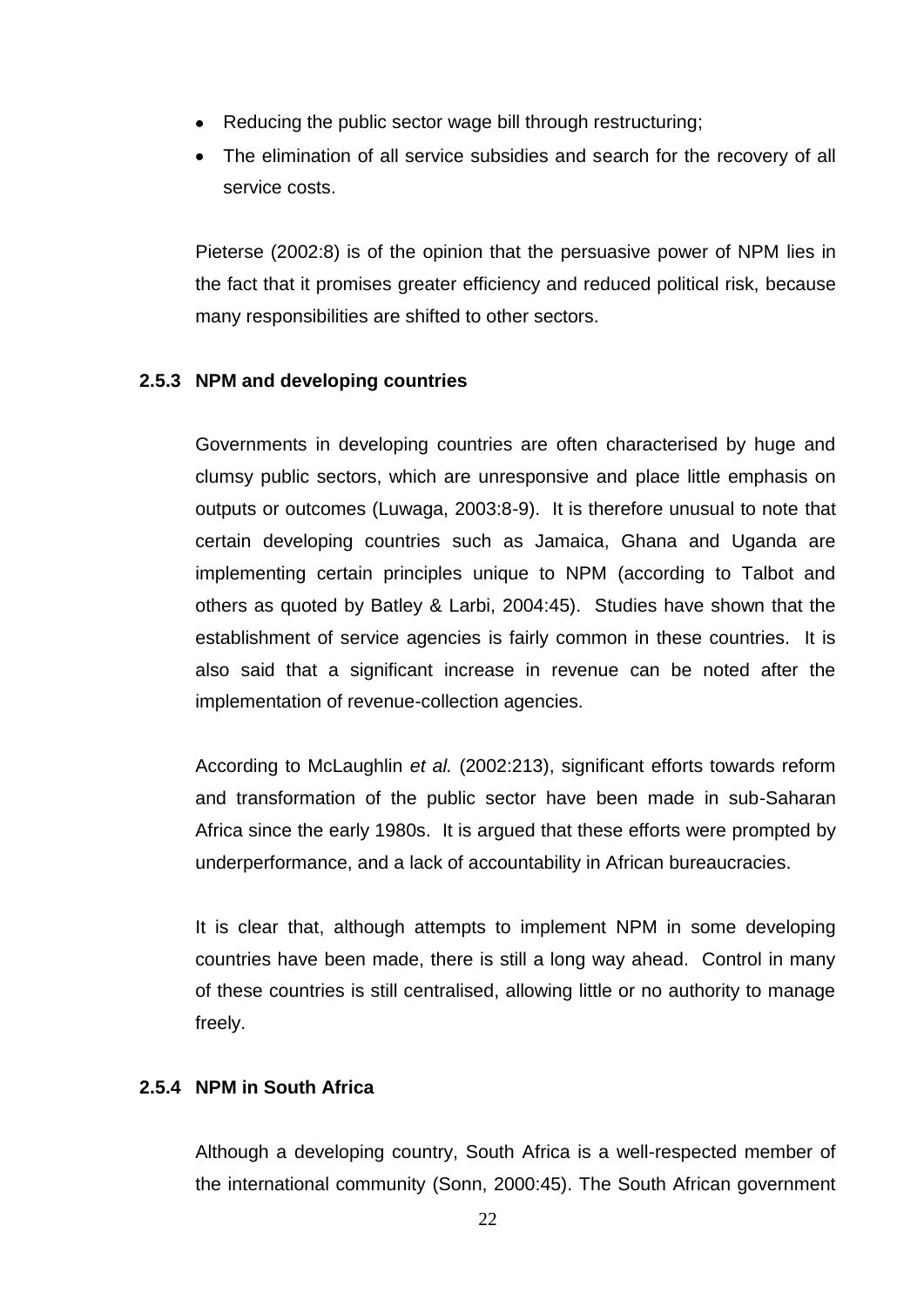has rightfully earned this position after more than four decades of racial oppression. With apartheid abolished the road of reconstruction and development lies ahead.

NPM is not an unfamiliar concept to the South African government. Going back all the way to 1955, one of the main building blocks of our democratic Constitution (108 of 1996) was indeed the Freedom Charter. The Freedom Charter was written in 1955 by the ANC (African National Congress) in cooperation with anti-apartheid groups to express their goals and objectives for a free South Africa. Being a progressive document, one of the ten propositions in this document was that "The People shall Govern" (Encarta Reference Library, 2002; African National Congress, 1955).

In the State of the Nation Address on 15 February 2005 the ex-Minister Geraldine Frazer Moleketi explained that under the heading of "The People shall Govern" (Build People"s Power, 2005), the Freedom Charter asserted, amongst other things, that "all people shall be entitled to take part in the administration of the country" (Frazer Moleketi, 2005:1).

The ex-minister says further that the needs of the people should give direction to the administration (Frazer Moleketi, 2005:2). Although the honourable ex-minister does not spell it out clearly, this may implicate that government should be responsive to the needs of the population.

This point touches on one of the ten principles of NPM as spelled out by Minogue (1998:18): "Steer the ship, rather than row it". As stated by ex-Minister Frazer Moleketi, the South African government will allow the citizens to actively participate in government decisions in order to guide government to meet the needs of their citizens. The ex-Minister goes further by quoting Osborne and Gaebler, saying that business does some things better than government, but government does some things better than business (Frazer Moleketi, 2005:7). It is clear that the ex-Minister acknowledges the importance of private sector principles in government and vice versa and also acknowledged the fact that NPM and reinvented government have been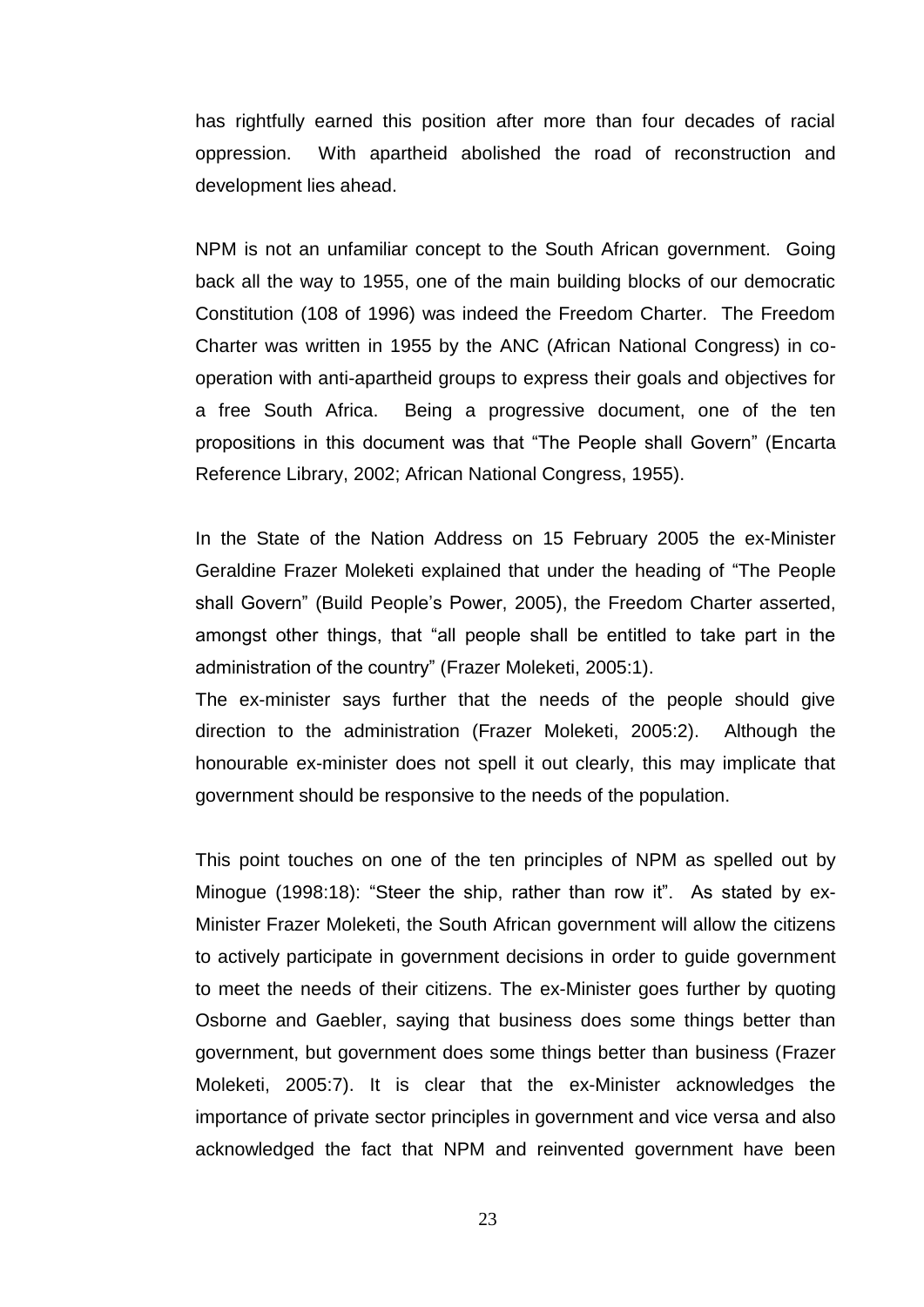effective tools in improving the efficiency of the public sector and in reducing costs.

Ex-Minister Geraldine Frazer Moleketi headed the Department of Public Service and Administration (DPSA) until 2008. As this is the Department that needs to ensure public service excellence, the DPSA touches on many aspects relating to NPM. However, the challenge is the implementation of the already formulated policy documents.

The mission of the DPSA is to -

- Support the minister in leading public service administration;
- Provide professional advice and support to ensure public service excellence;
- Promote good governance nationally, on the African continent and globally (DPSA, 2007).

In its value statements, the DPSA states that the statement is aligned with the Constitution and Batho Pele (People First) principles (DPSA, 2007). This department therefore ensures that it develops within the macro framework established by national government. When you refer to one of the Batho Pele principles nl. Value for money, it is exactly what NPM calls for (Meyer & Theron, 2000). This principle states that public services should be provided economically and efficiently. Being the department that oversees government service delivery, this statement sets the tone for other government departments not to create unnecessary service costs.

The value statement includes, amongst other things, the following:

- Utilising resources effectively and efficiently. As with NPM, there is a clear focus on the effective and efficient utilisation of resources;
- Encouraging citizens to participate in policymaking and implementation. The DPSA thus acknowledges the importance of stakeholder participation in order to address their needs.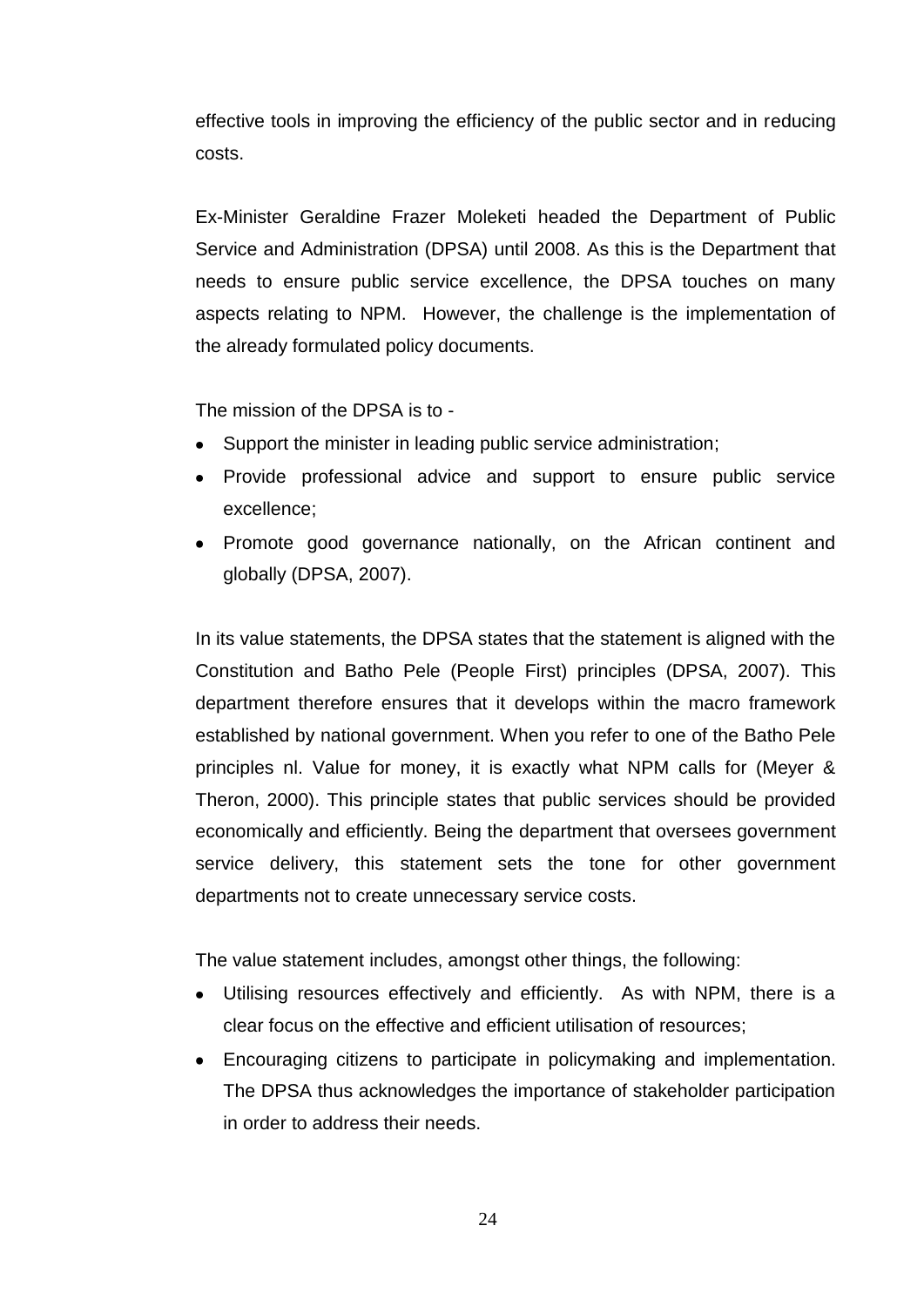Furthermore, the DPSA introduced a new management framework in July 1999, to ensure improved service delivery in the public service departments/institutions (DPSA, 2007). This includes, but is not limited to:

- Continuously auditing the progress achieved by the departments in complying with the dictates of the new management framework. This is to ensure compliance with relevant targets. Continuous auditing will not only prevent possible problems within a department, but also ensure that the department keeps in touch with its mission. Minogue (1998:18) goes further by saying that regular auditing may even improve efficiency.
- A performance management system (through performance agreement) that is supported by a competency framework. Minogue (1998:18) as well as Pieterse (2002:8) regard a performance management system as one of the important principles of NPM. Minogue (1998:18) argues that NPM focuses on funding the outcome rather than the need. Government departments sometimes create the impression that their outcomes are medium to long term, and therefore cannot be measured. It is maybe for this reason that some government officials cannot produce definite results, making their existence questionable by the broader public. With the introduction of a performance management system, officials and ultimately departments can be measured on outcomes, provided that the performance management system functions correctly. If the DPSA implies that they want to provide value for money, the public (being the client) does have a right to know how their money was spend, to determine whether it was a fair value exchange.

#### **2.5.5 Problems with the NPM approach**

Batley and Larbi (2004:41) sum NPM up as a set of particular management approaches and techniques borrowed from the private sector and applied in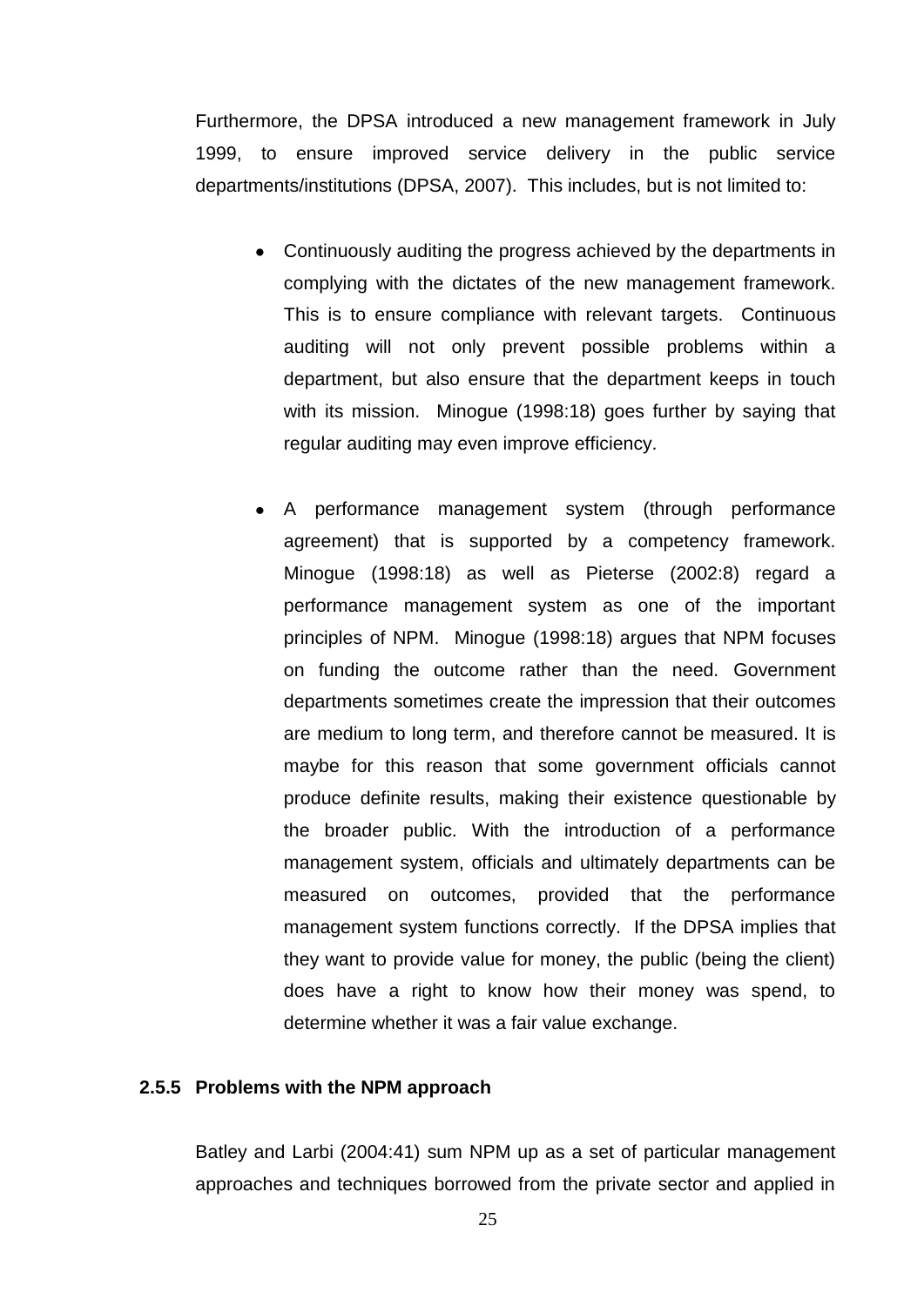the public sector. Although it sounds fairly simple and straightforward, NPM has been criticised for almost as long as it has been around. Rhodes (2002:218) draws our attention to four weaknesses of NPM, as pointed out by the advocates of the new governance.

Firstly, he notes that managerialism, being one of the cornerstones of the NPM approach, adopts an intra-organisational approach. Rhodes (2002) is of the opinion that this may be in order when managing line bureaucracies; but it does not accommodate the managing of inter-organisational links. Rhodes (2002) adds that it lacks the negotiation of shared purpose in the absence of hierarchy control.

Secondly, Rhodes (2002:218) criticizes managerialism's obsessive preoccupation with management by objectives. In an environment that involves different actors, the emphasis should shift to managing the relationship between these networks. The preservation of trust should override all other considerations.

Thirdly, NPM is fairly focused on results. The introduction of third party actors to government creates an inter-organisational network, where a single actor is not responsible for an outcome. Actors may differ on the desired outcome and how to measure performance, and the centre (the government) is in no position to enforce any preferences. Eventually many actors have contributed to the success of an enterprise and a single actor can therefore not be highlighted and not be held accountable after the event. It is again pointed out that NPM may suit line bureaucracies, but does not accommodate inter-organisational networks. These networks simply undermine NPM with its specific focus on objectives and results.

Rhodes (2002) concludes by drawing attention to the distinct contradiction between competition and steering, which is at the heart of the NPM approach. He argues that the low level of interdependence between several stakeholders and the resulting network leads to instability and lack of trust to develop a negotiated balance/equilibrium between these forces. The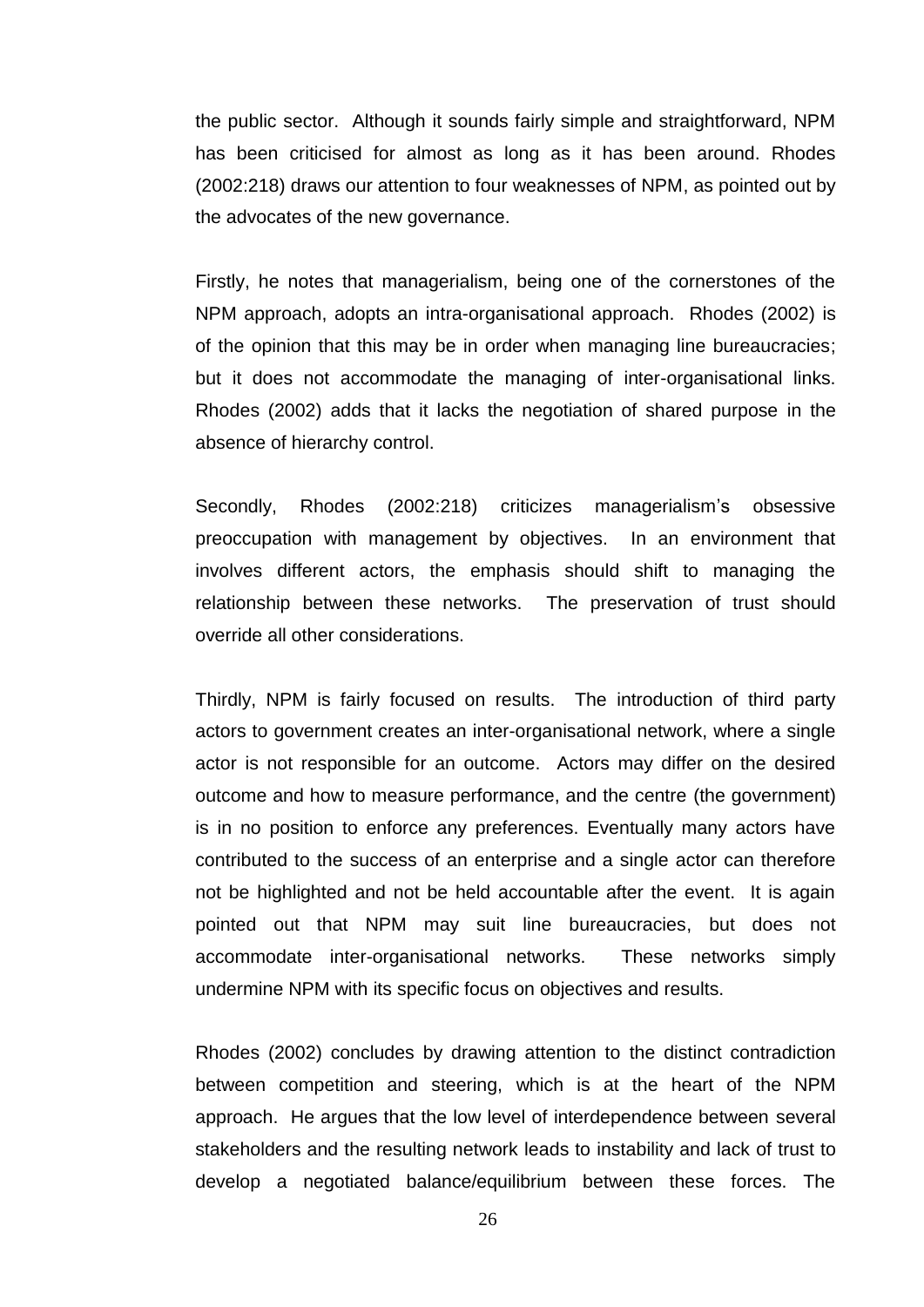introduction of markets and competition will therefore compound the problem of steering. NPM lacks the focus to establish a relationship of trust between these diverse forces.

Furthermore, Pollitt and Bouckaert (2000:174) add to the criticism of NPM by saying that NPM may distance political leaders from government problems. Political leaders may refer to government as if it is an alienated entity and go as far as to blame government for certain problems. By inviting third party actors to take part in government activities, political leaders may conveniently distance themselves when service delivery is not to the satisfaction of clients. They may use the arrangement as a scapegoat and act as if they are not accountable in any way.

Burger (2005:40) criticises the NPM approach for creating fragmentation as a result of a lack of integrated vision. He argues that NPM became so focused on outputs and results that it eventually lost track of the bigger picture. Burger adds that NPM assumes that clients/customers are independent with the right to choose and the ability to pay – the less fortunate individuals may therefore be marginalised. This argument is supported by ex-Minister Geraldine Fraser Moleketi, (2002:5), who said that NPM calls for the decentralisation and devolution of power. This may leave the state powerless in trying to correct extreme geographical differences, allowing disadvantages to continue.

## **2.6 Qualifying criteria for public sector reform**

For the purpose of this study, the researcher summarised a list of criteria against which the phenomenon of public sector reform can be measured. The criteria will be based on theoretical information discussed so far. The criteria will be divided into the three main categories; new governance, regulatory governance and new pubic management.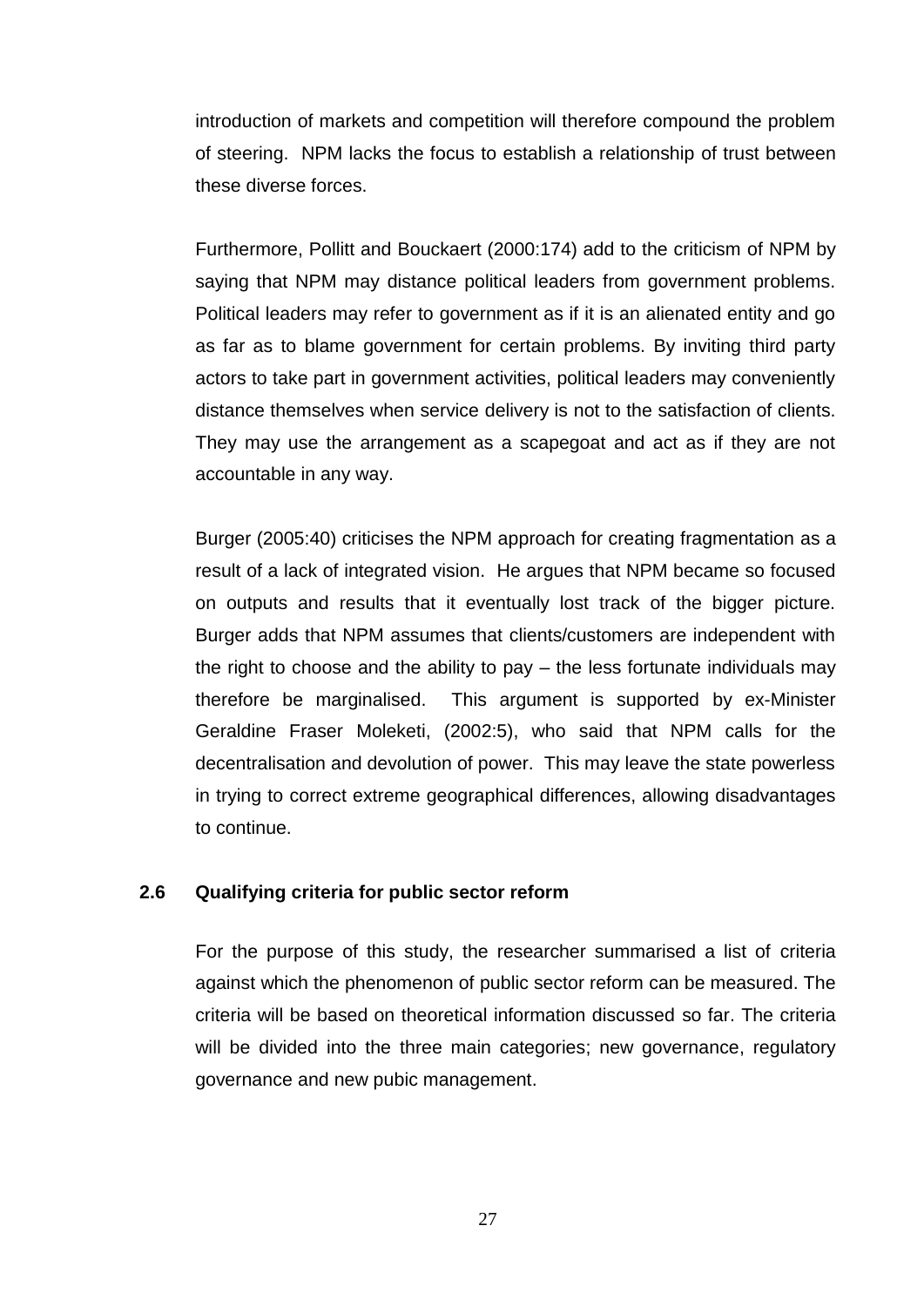| <b>NEW GOVERNANCE</b> |                                  | <b>REGULATORY GOVERNANCE</b> |                                   | <b>NEW PUBLIC MANAGEMENT</b> |                                      |
|-----------------------|----------------------------------|------------------------------|-----------------------------------|------------------------------|--------------------------------------|
|                       |                                  |                              |                                   |                              | (NPM)                                |
|                       | Diversification of government    |                              | • Deployment of proper controls   | $\bullet$                    | Recognised by the promotion of       |
|                       | services                         |                              | Where government is distanced     |                              | competition and value for money      |
|                       | The involvement of third party   |                              | from a service or function they   | $\bullet$                    | NPM has a strong focus on the        |
|                       | actors                           |                              | are accountable for, such         |                              | quality of service and feedback      |
|                       | Collaborative service delivery,  |                              | service is delivered by a third   |                              | from clients on service quality      |
|                       | involving public and private     |                              | party actor                       |                              | Outcome driven                       |
|                       | sector                           |                              | • The actions of a specific       | $\bullet$                    | Hands-on approach                    |
|                       | Creation of horizontal modes of  |                              | industry are controlled or guided |                              | Measures performance                 |
|                       | government by including a        |                              | by some form of policy or         |                              | Maintains performance through        |
|                       | multitude of public and private  |                              | document                          |                              | incentives and sanctions             |
|                       | actors                           |                              | The use of one of the following   |                              | Allows services to be closer to the  |
|                       | Establishment of close networks  |                              | regulatory agencies;              |                              | client through a process of          |
|                       | with third party role players    | ➤                            | An agency which is part of        |                              | deregulation                         |
|                       | Activation and sustainability of |                              | government                        |                              | Do away with government              |
|                       | these networks                   | ⋗                            | An agency which is semi-          |                              | subsidies and strive to recover all  |
|                       | No reliance on command and       |                              | autonomous                        |                              | service costs                        |
|                       | control, but negotiation and     | ➤                            | An agency which is                | $\bullet$                    | Belief that government should        |
|                       | persuasion to reach goals        |                              | independent of government         |                              | give direction and stand back to     |
|                       | Introduction of rewards and      | ➤                            | An agency which is self-          |                              | allow for participation              |
|                       |                                  |                              | regulatory and independent        | $\bullet$                    | More concerned with the needs of     |
|                       | penalties to stimulate co-       |                              | from government                   |                              | its clients than that of the service |
|                       | operation                        |                              |                                   |                              | provider itself                      |
|                       | No rigid enforcement, but        |                              |                                   | $\bullet$                    | Use of service contracts and         |
|                       | patience, discretion and tact    |                              |                                   |                              | public-private partnerships to       |
|                       |                                  |                              |                                   |                              | reduce service costs                 |
|                       |                                  |                              |                                   |                              | Calls for responsive, effective and  |
|                       |                                  |                              |                                   |                              | efficient service delivery           |

# **Table 2.2: Criteria for public sector reform**

**Source:** Compiled by author, 2008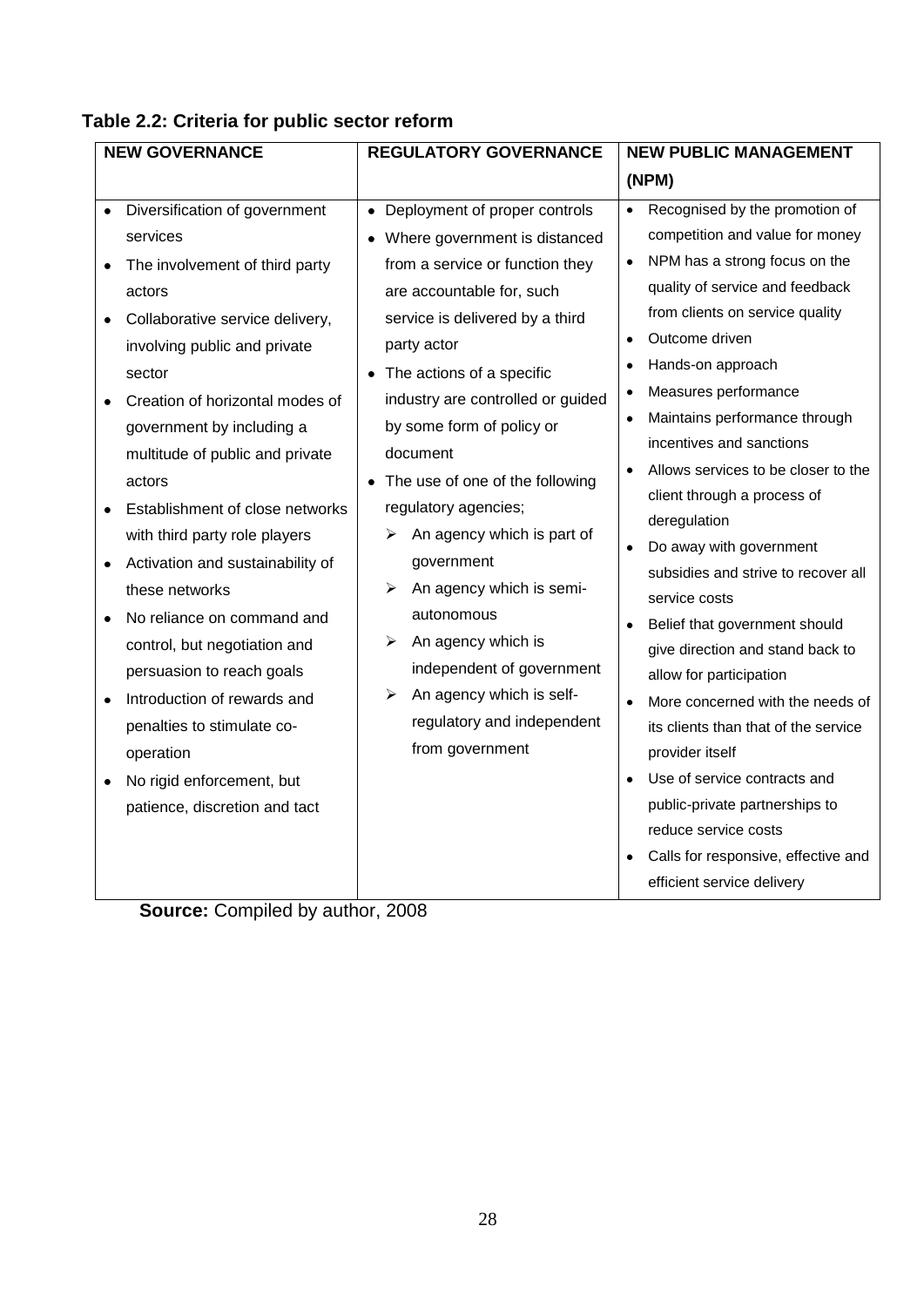#### **2.7 Summary**

For many years traditional public administration was regarded as the cornerstone to address public needs around the globe. Over time, the traditional approach became slow, inefficient, costly and simply could not cope with the increasing, yet specific demands of public needs. The model was faced with constant criticism and pressure rose to investigate the possibility of public sector reform. Public sector reform can come in different forms, of which only three are explored by the author.

New governance, as a phenomenon of public sector reform, recognises the importance of third party actors entering the public domain to help solve public problems. Government services were restricted to service delivery in the past, but became so diverse over time that they now include a multitude of stakeholders. New governance is known for its collaborative nature, the formation of networks and the unconventional methods used to sustain these networks in order to maintain good relationships between an array of public and private role-players. In theory, it is almost certain that the concept of new governance touches all the right aspects to establish a cooperative framework between private and public sector. The author is however of the opinion that the practical side thereof is much more challenging than literature may imply. Government bureaucracies have become so use to doing things their way, that it will be a mammoth task to make them believe otherwise. Furthermore, decisions made by such bureaucracies are usually politically motivated, and not always made to bring about the best possible outcome. Apart from external realities, the single biggest challenge faced by new governance is to change the principles on which decisions are based. Government should also learn to accept private role-players as a partner and not regard them as the enemy or competition.

Another extension of public sector reform is regulatory governance. The entering of non-governmental actors into the public domain may lead to a situation where government is distanced from the actual service that is delivered. Notwithstanding the latter situation, government remains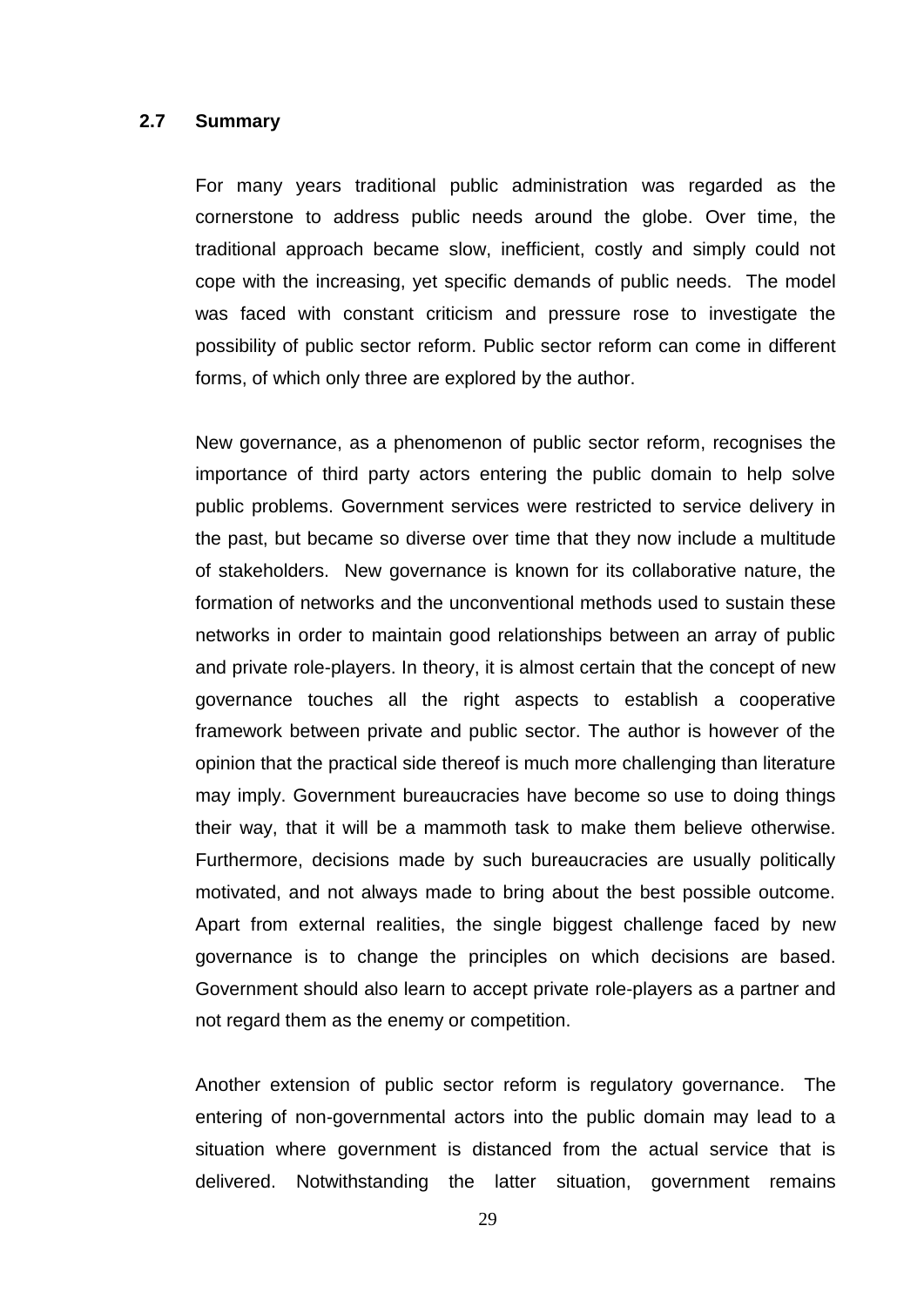accountable and will therefore need a framework to ensure proper control. As a result of deregulation and privatisation, government makes use of regulations in order to referee the participants. It is said that regulation is so common that it has become unnoticeable in modern society. It should however be stated that such regulations should be clear and well communicated to avoid any misinterpretation.

One of the most common means of regulation takes place by means of an agency. These agencies can range from being part of government, or be semi-autonomous, totally independent of government or self-regulatory agencies. Regulatory agencies are commonly found in South Africa, ranging from the health to the agricultural sector. In a developing country like South Africa, it is especially important that government keeps a close eye over certain developments. Coming from an era of oppression, government will want to ensure that certain imbalances created in the past do not re-occur and at the same time such imbalances are addressed. This situation makes the selection of agency types extremely difficult, as too much government involvement may create the impression that government wants to be in control.

Lastly, public sector reform may appear in the form of new pubic management (NPM). NPM makes use of techniques and strategies commonly known in the private sector and introduces them to the public sector. These techniques include concepts such as competition, value for money and decentralisation, amongst other things. These techniques were adopted to make the public service more responsive, efficient and affordable. It should however be stated that the traditional public administration model have been around for ages, and should not be shifted aside all at once. Although it is said that the model is not as effective as it used to be, the model is simple, familiar and rooted in bureaucracies around the globe. The author is of the opinion that NPM will slowly make its way into government structures, although it is not sure if the traditional model of public administration will ever disappear totally. Although both models do have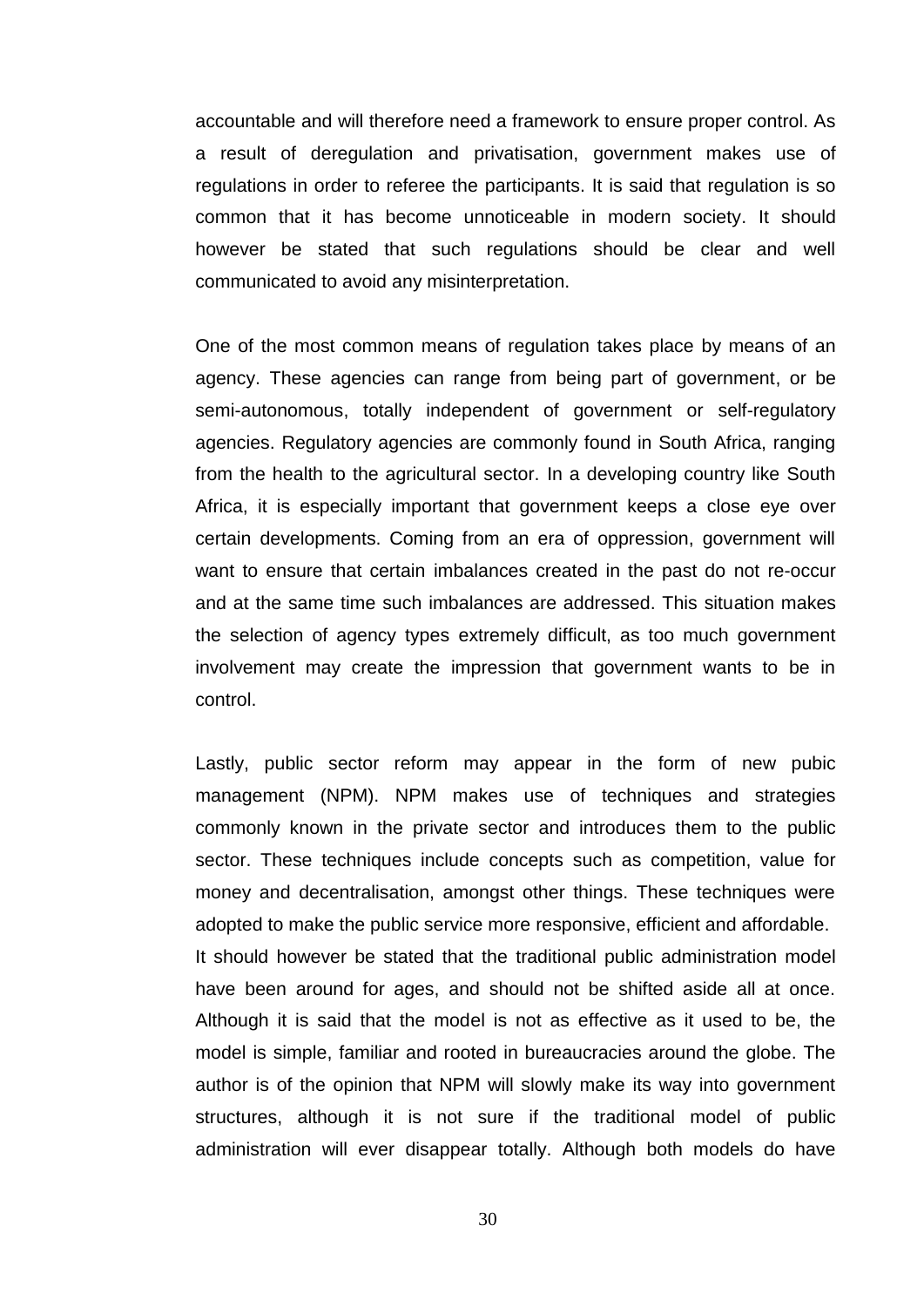some disadvantages, NPM seems to provide the right answers for the right time.

NPM is not a new concept and has been around for more than thirty years. Evidence of NPM can be found in structures of developing countries such as Ghana, Jamaica, and even South Africa.

Public sector reform is a relatively common phenomenon and has become part of government structures all over the world. The next chapter will explore public sector reform in a South African context, with specific reference to roleplayers in the agricultural export sector.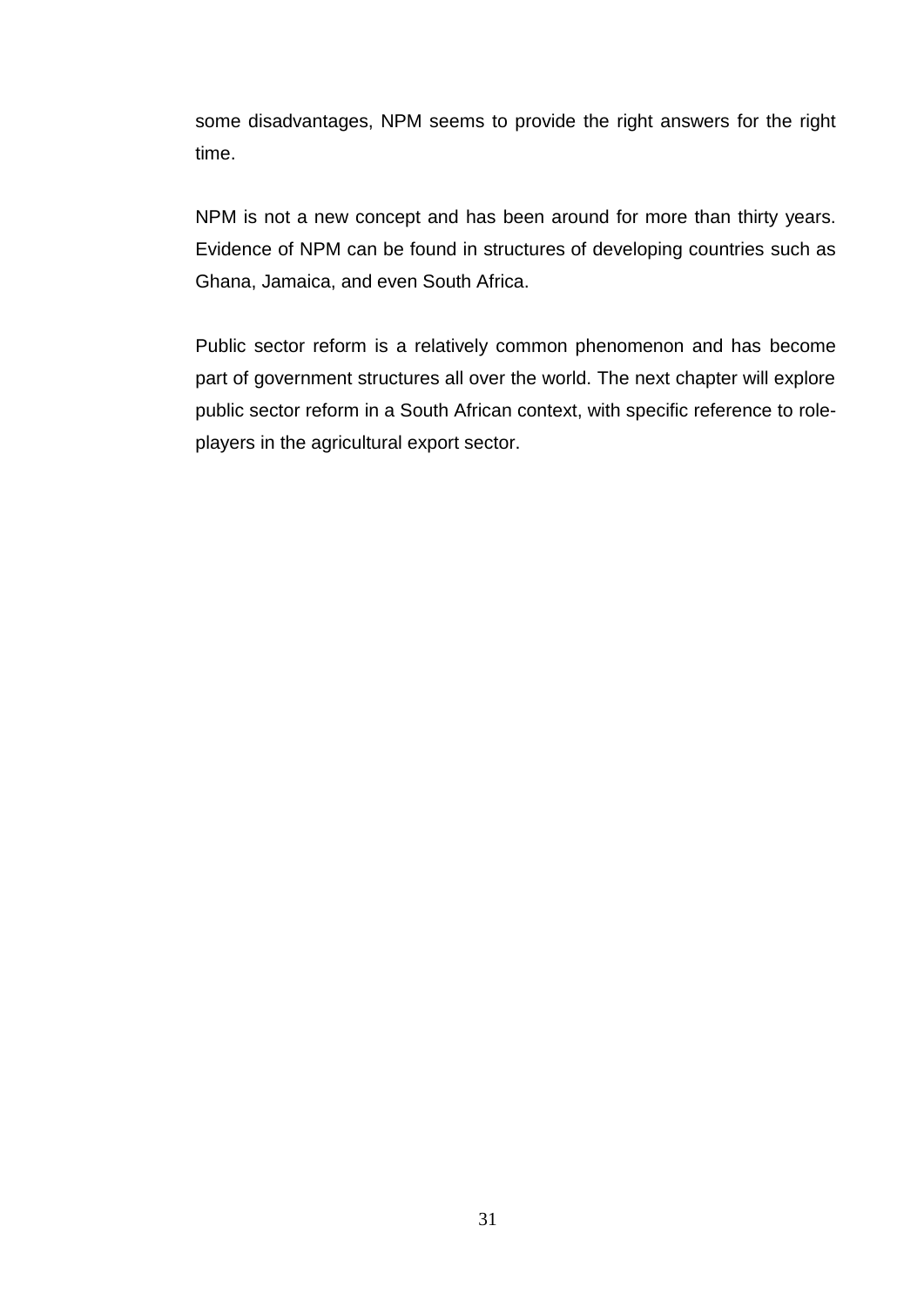# **CHAPTER 3: PUBLIC SECTOR REFORM WITHIN THE SOUTH AFRICAN PERISHABLE EXPORT SECTOR, WITH SPECIFIC REFERENCE TO THE PERISHABLE PRODUCTS EXPORT CONTROL BOARD (PPECB)**

### **3.1 Introduction**

Chapter Two focused on three categories, namely, new governance, regulatory governance and new pubic management (NPM) – all touching on unconventional strategies to handle government affairs. The literature review revealed that, although these unconventional approaches were not very common in developing countries, some evidence of such models there could be found. In many instances evidence of unconventional governmental strategies is well embedded in government structures of some developing countries.

The objective of this chapter is to review the changes that have taken place in the South African export sector since it became regulated. Then the focus will be shifted to the Perishable Products Export Control Board (PPECB), with reference to its inception, the organisational structure, strategies, relationship with government and its role within the export arena.

# **3.2 A historical perspective on South African perishable exports**

Perishable products have been exported from South Africa since the early 1600s and the process developed a rich history over time. Shortly after the establishment of the Union of South Africa in 1910, exports became regulated with the promulgation of the *Uitvoer van Vruchten Wet*, 12 of 1925 (De Beer *et al*., 2003: 34). This act stipulated the size, shape and packaging of fruit destined for export and was unique in the world.

Ever since the inception of the above-mentioned legislation, the role of the state became prominent in the South African agriculture and export environment. In addition to the *Uitvoer van Vruchten Wet,* the Union of South Africa introduced an array of legislation, including the Marketing Act of 1937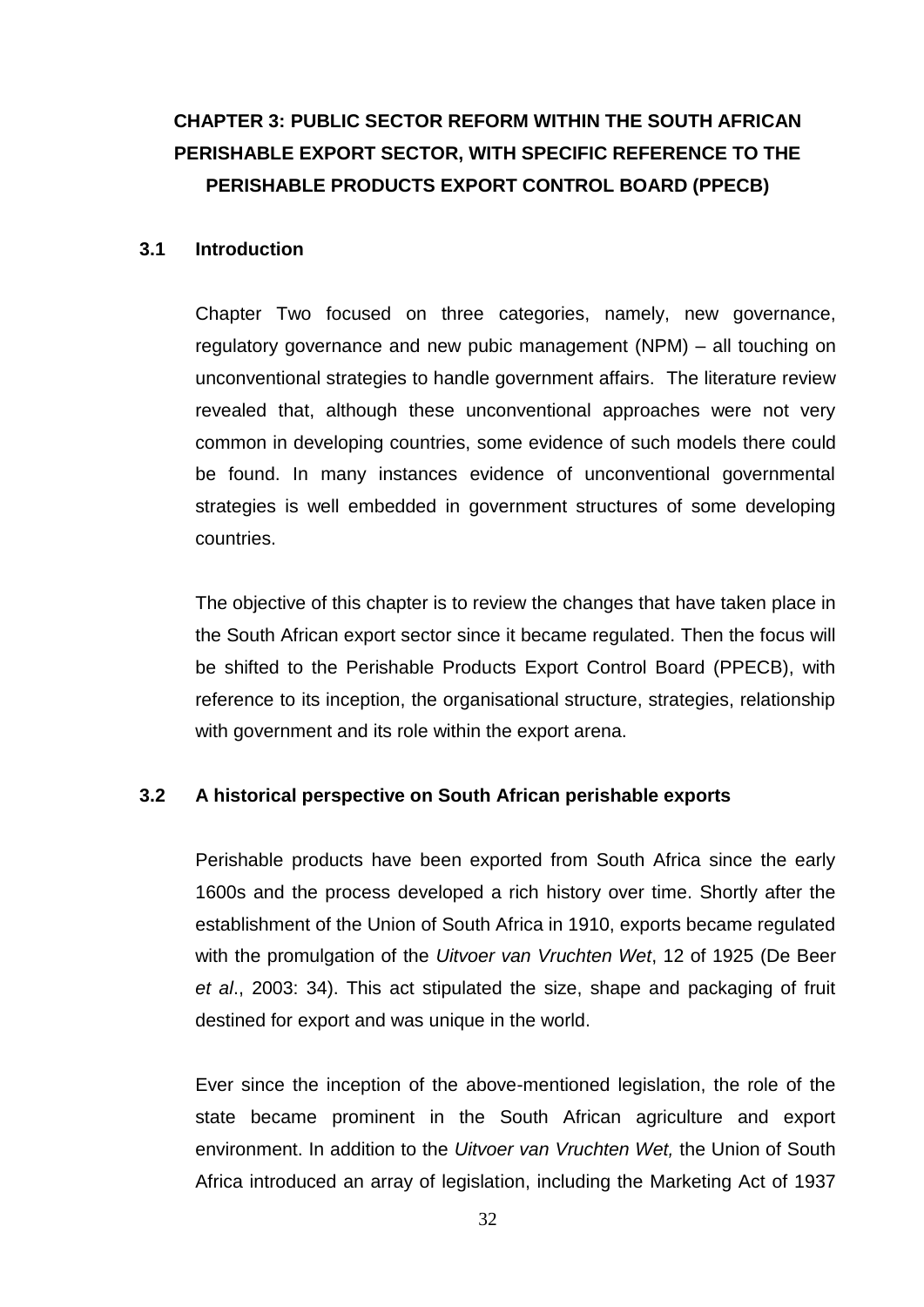(Vink & Kirsten, 2000). It is said that the Marketing Act (1937) became the cornerstone of commercial agricultural policy and played a pivotal role in influencing access to markets for a selected group of farmers (Vink & Kirsten, 2000).

The Kassier Report (1992:6) revealed that the Marketing Act (1937) was the direct result of the deliberations of the Viljoen Committee appointed in the 1934. The committee argued that state intervention was justified for the following reasons:

- The inelastic demand for farm products;
- The adverse climate in South Africa;
- The lack of information; and
- The risk inherent to a free market.

Based on the above, the committee argued for mechanisms to ensure stable prices and allow surplus removal, hence the promulgation of the Marketing Act (1937). According to Kassier *et al.* (1992:7), large-scale state intervention in agriculture after the Great Depression was not restricted to South Africa, but was a worldwide trend during that time. However, what made the South African situation unique was the combination of the said intervention with the respective Land Acts of 1913 and 1926. Kassier *et al.* (1992: 8) summarise the end results of the state"s intervention, which include the following:

- An inequitable farm production structure, with great imbalances between commercial and subsistence farming, with respect to access to land and support services;
- The ability to export surplus basic foods, even at a financial loss;
- The development of a workable information system;
- The development of a wide range of export markets in respect of a few selected commodities;
- The prevalence of widespread poverty, malnutrition and hunger, especially in the rural areas;
- A lack of food security:
- A financial crisis among commercial farmers;
- An inflexible infrastructure; and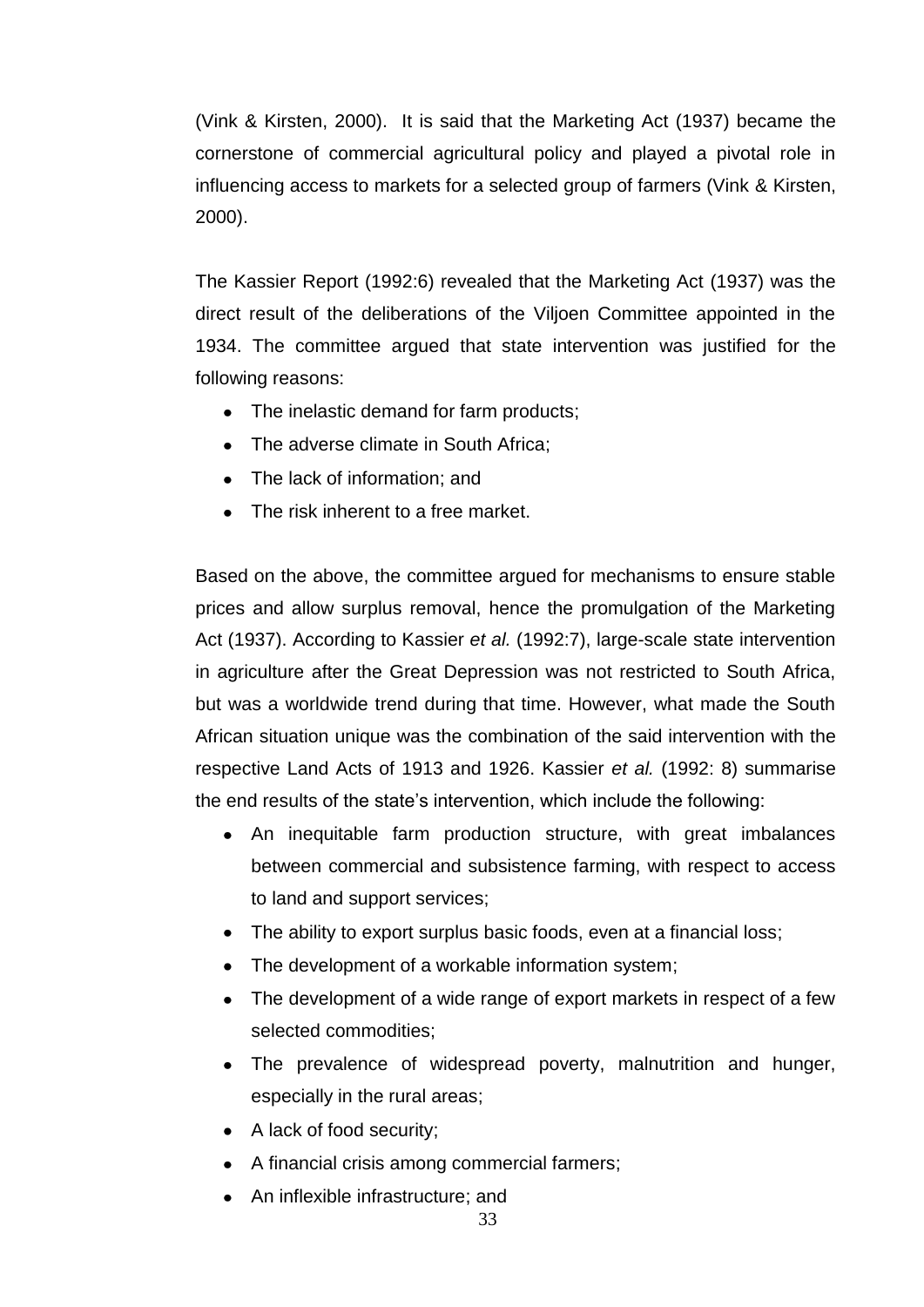• An output pricing policy biased in favour of producers.

The combination of the promulgated legislation gave the state at the time the authority to control who gets to plant, who gets to export, the commodity to be exported as well as the condition of the produce to be exported. While many of these aspects were mainly controlled through access to land and funds, fruit destined for export was inspected by government inspectors around harbour areas (De Beer *et al*., 2003:34).

The stringent regulation of the South African agricultural sector continued until the mid 1980s (Kleinhans, April 2008, personal interview). This was an era of a substantial shift in farming policy, which made the sector more exposed to market forces (Vink & Kirsten, 2000).

# **3.3 The establishment of the PPECB**

In 1924 the South African government appointed the Lategan Committee to investigate and study practices regarding the export of fruit from South Africa. The committee submitted a report and recommended that a central authority to negotiate shipping space should be established. This authority should act in the interest of all farmers (De Beer *et al.,* 2003:37).

De Beer *et al*. (2003:38-41) point out that this report was eventually submitted to Parliament and in 1925 the *Vruchten Uitvoer Kontrole Wet*, 12 of 1925, was promulgated. This led to the establishment of the *Vruchten Uitvoer Kontrole Raad,* as recommended by the Lategan Committee. Towards the end of 1925 a number of farmers made other perishable products, apart from fruit, available for export. The *Vruchten Uitvoer Kontrole Raad* requested Parliament to extend the Board"s mandate to include export regulation of export products. The request was granted and Parliament promulgated the *Wet op Reeling van Uitvoer van Bederfbare Produkte*, 53 of 1926. This lead to the creation of the Perishable Export Control Board in 1926.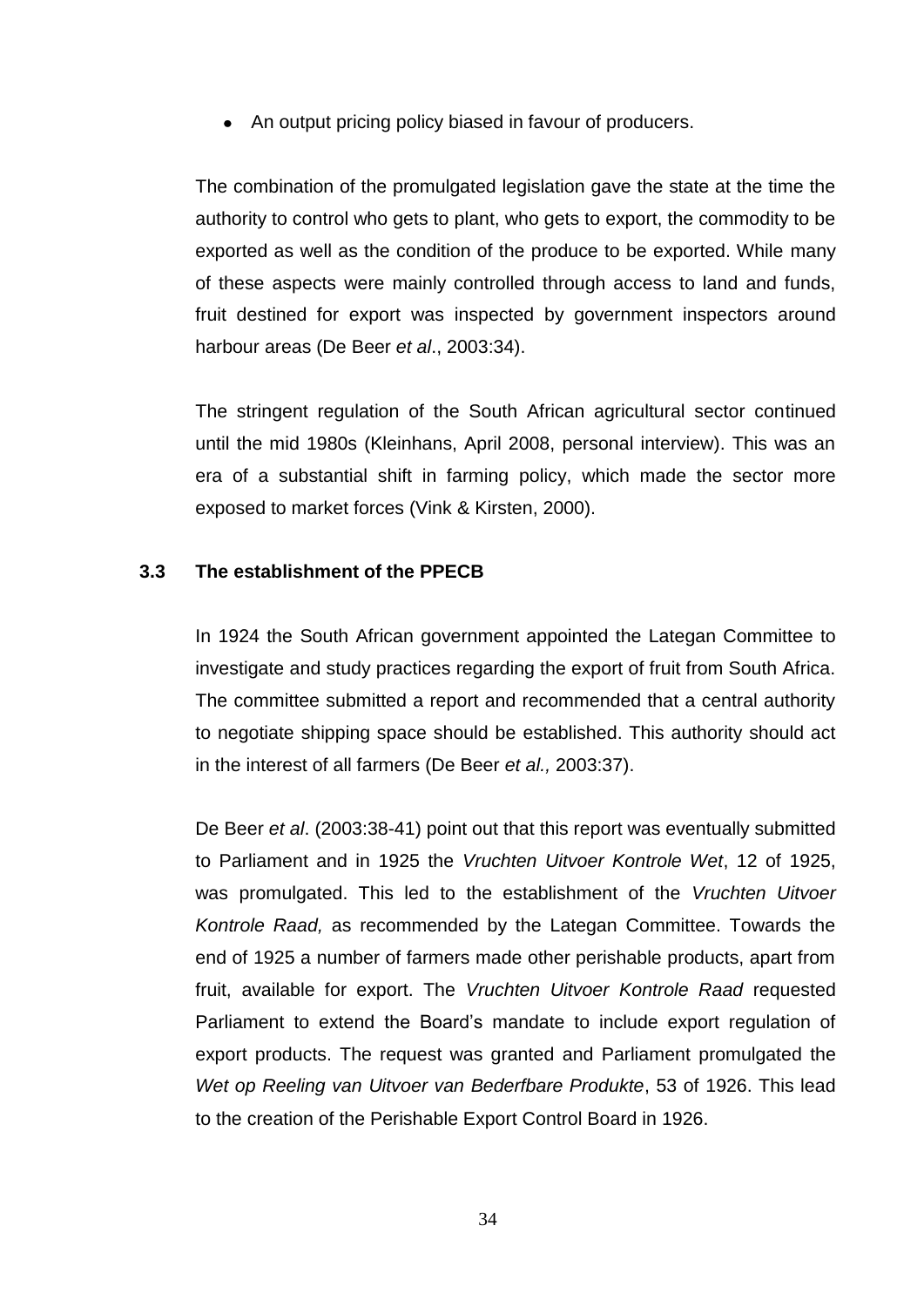The PPECB has played a pivotal and invaluable role in ensuring the orderly export of perishable cargo from South Africa ever since (De Beer *et al*., 2003:9). The 1926 act was amended and substituted by the Perishable Products Export Control Board Act (Act 9 of 1983). The PPECB is a statutory organisation and is South Africa"s official authority (mandated by the Department of Agriculture, Forestry and Fisheries) to deliver product quality inspections in terms of the Agricultural Product Standards Act (APS) (Act 119 of 1990), and cold chain services to the perishable product industries within South Africa. Apart from the previously mentioned legislation, the PPECB"s regulatory framework, as spelled out by section 10 of the PPECB Act (9 of 1983), can be summarised as follows:

- Control of the export shipment of perishable products from South Africa;
- Determination of the suitability of ships;
- Call exporters for intended volumes to be shipped;
- Determine the amount of shipping space available on vessels for the shipment of perishable cargo;
- Contact and/or arrange and negotiate the necessary port facilities and shipping space for handling perishable products;
- Determine the most suitable port for the shipment of perishable products;  $\bullet$
- Investigate the conveyance and cold storage requirements for perishable products and make recommendations to any department of state or invested party;
- Make recommendations on the way to handle perishable products when moved from and to railway trucks, other vehicles or cold stores;
- Promote uniform freight rates for the export of perishable products; and
- Perform such other functions in relation to the export of perishable products as may be prescribed by regulation.

In a nutshell, the abovementioned legislation implies that perishable cargo may not be exported without the consent of the PPECB. The core service categories are listed below (PPECB Export Directory, 2006:2-4).

Inspection services – the inspection of products based on legislative  $\bullet$ requirement or agreed standards in order to ensure optimum quality. This is done through on-farm inspections or inspection prior to loading.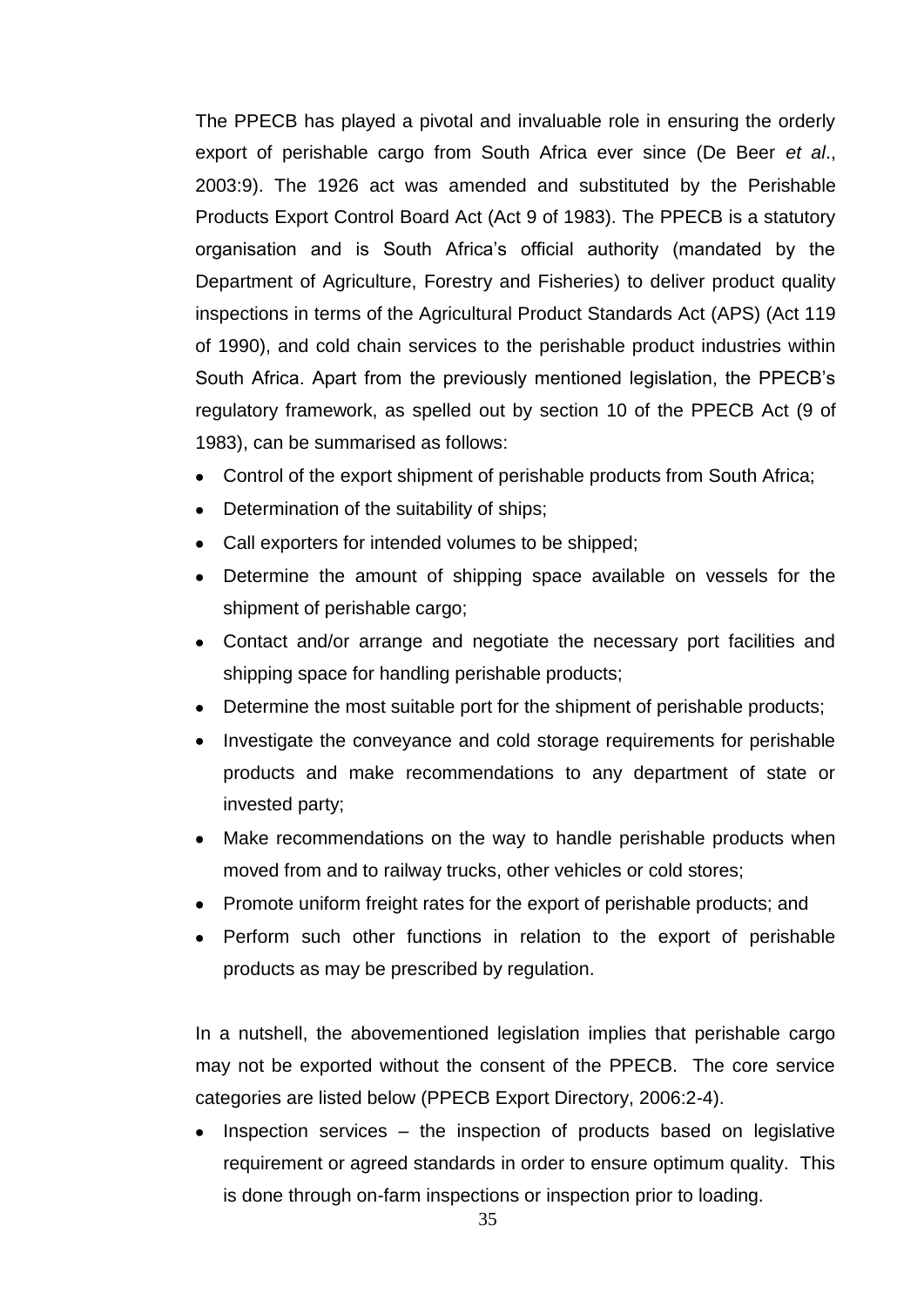- Cold chain services Temperature and equipment monitoring of products destined for export in order to ensure optimum quality and a prolonged shelf life. Cold chain services include, but are not limited to:
	- $\triangleright$  Cold store and container depot registration;
	- > Container inspections;
	- $\triangleright$  Vessel surveying;
	- $\triangleright$  Temperature management auditing;
	- $\triangleright$  Loading supervision;
	- $\triangleright$  Issuing of carrying instructions;
	- $\triangleright$  Research and development;
	- $\triangleright$  Recordkeeping; and
	- $\triangleright$  Administration.
- Mycotoxin Analytical Programme This programme deals with the performance of impartial mycotoxin analytical services according to international best practice. This programme plays a pivotal role in ensuring good safety and thereby creating confidence in the South African perishable product market.
- Official Food Safety Authority In addition to the existing mandate, the PPECB was assigned as the official Food Safety Authority in May 2005 by the Department of Agriculture, Forestry and Fisheries (DAFF). The objective of this programme is to ensure compliance to the auditing standards and Food Safety Standards, as listed under the Agricultural Product and Standards Act (Act 119 of 1990).
- Certification Services The PPECB also carries out third party audits and grants certificates for sustainable agricultural methods. This section enjoys full accreditation status from the South African National Accreditation System (SANAS) and is able to grant accredited EUREPGAP and HACCP certificates that are internationally accepted.
- Specialised Services This programme monitors and measures risk in the supply chain on behalf of contracted clients.
- Agency Services The PPECB has been appointed to manage and implement the South African Perishable Initiative Programme (SAPIP). This programme aims to assist producers with compliance to European Union (EU) export requirements for food safety and consumer protection.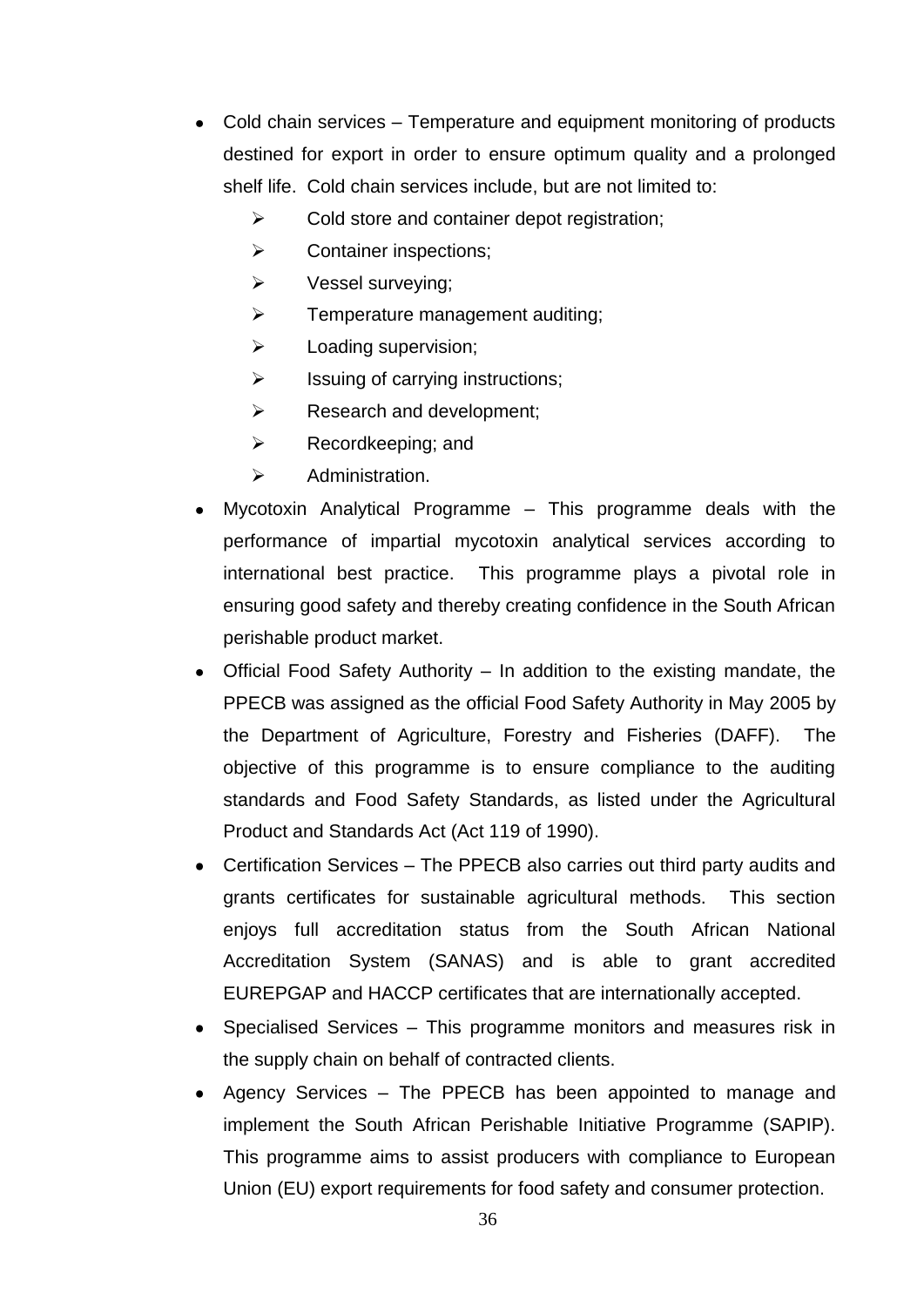Based on the above list of services delivered by the PPECB, it should be stated clearly that only cold chain services, inspection services, and official food and safety authority forms part of the PPECB"s statutory mandate. The remainder of the listed services are delivered only on request from clients.

# **3.4 Structure**

The PPECB is managed by a Board of Directors, representing different export groups and one member designated by the Minister (Section 4 of Perishable Products Export Control Act, Act 9 of 1983). The Board is a statutory body and listed as a Schedule 3A entity in terms of the Public Finance Management Act, Act 1 of 1999 (PPECB Annual Report, 2006/2007:32).

The PPECB Board is accountable to the Minister of Agriculture, Forestry and Fisheries. The following industries are currently represented on the PPECB Board:

| <b>INDUSTRY</b>                             | <b>AMOUNT OF MEMBERS</b> |
|---------------------------------------------|--------------------------|
| <b>Citrus Industry</b>                      | 2                        |
| <b>Fishing Industry</b>                     | 1                        |
| Deciduous Industry                          | $\overline{2}$           |
| Meat and Ostrich Industry                   | 1                        |
| Subtropical Industry                        | 1                        |
| Vegetable Industry                          | 1                        |
| <b>Ministerial Representative</b>           | 1                        |
| <b>Organised Agriculture Representative</b> | 1                        |
| <b>Minority Group Representative</b>        | 1                        |
| <b>TOTAL</b>                                | <b>11 Board Members</b>  |

**Table 3.1: PPECB Board Members**

**Source:** PPECB Annual Report (2006/2007: 9)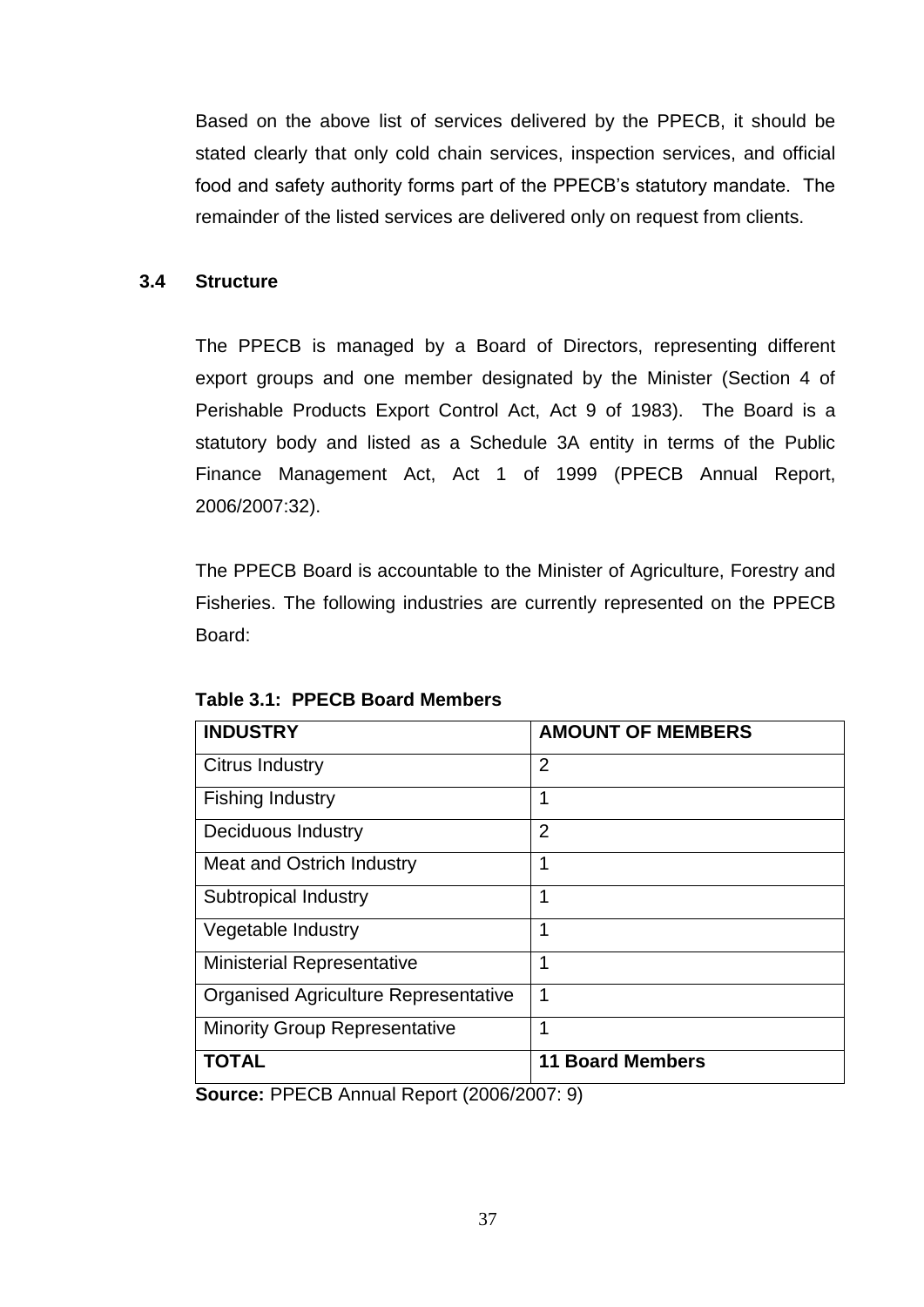An elected member of the PPECB Board may be appointed for a maximum period of three years and the conditions of such appointment are determined by the Minister of Agriculture, Forestry and Fisheries (PPECB Act, 9 of 1983).

Furthermore, in terms of Section 11 of the PPECB Act (Act 9 of 1983), the Board may appoint employees to achieve its objectives. The PPECB"s organisational structure comprises of a Chief Executive Officer and five Executive members, each responsible for specific programmes. (See Figure 3.1 below).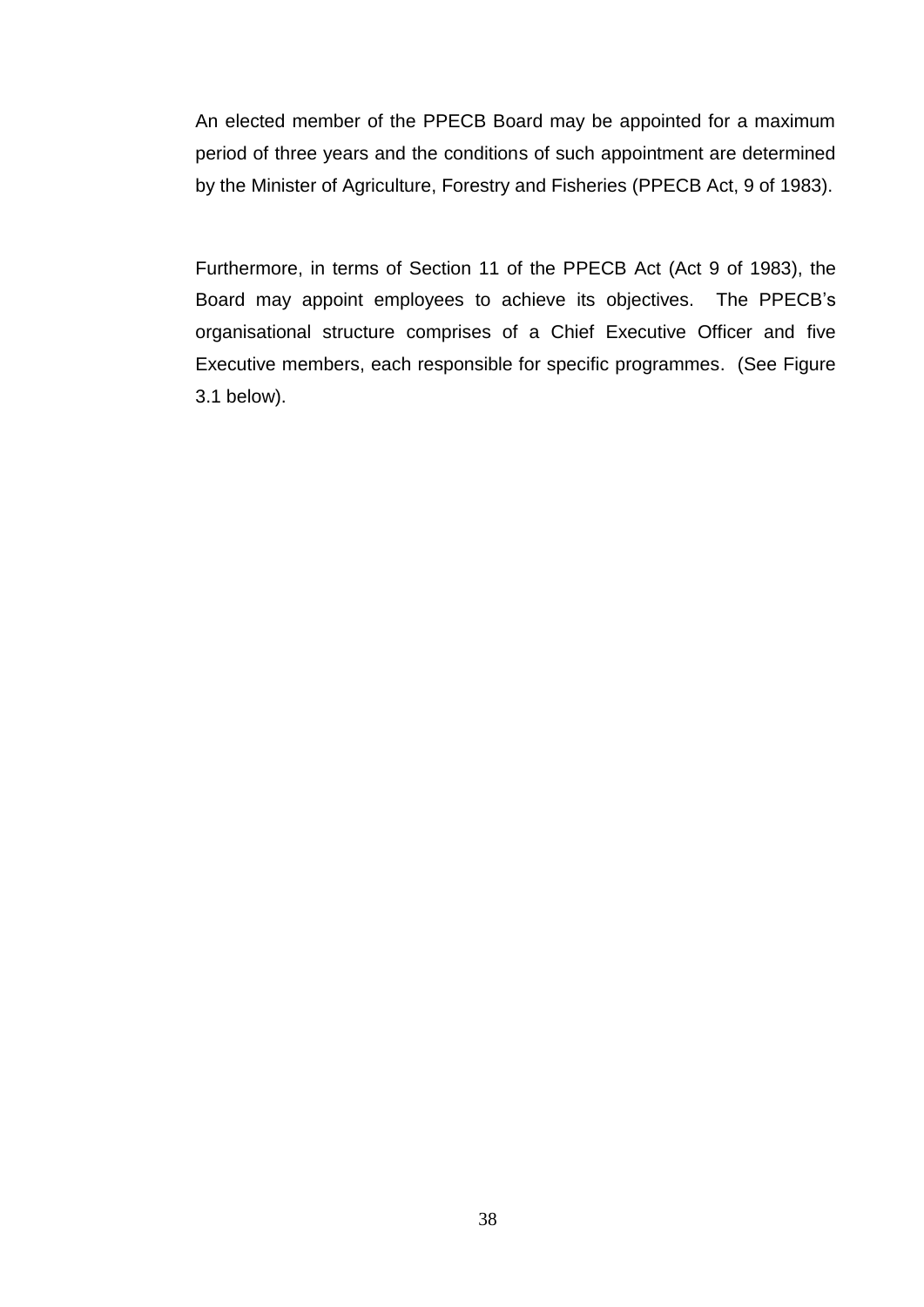### **PPECB Organisational Structure**



**Figure 3.1 PPECB OFFICIAL WEBSITE – [www.ppecb.com](http://www.ppecb.com/)**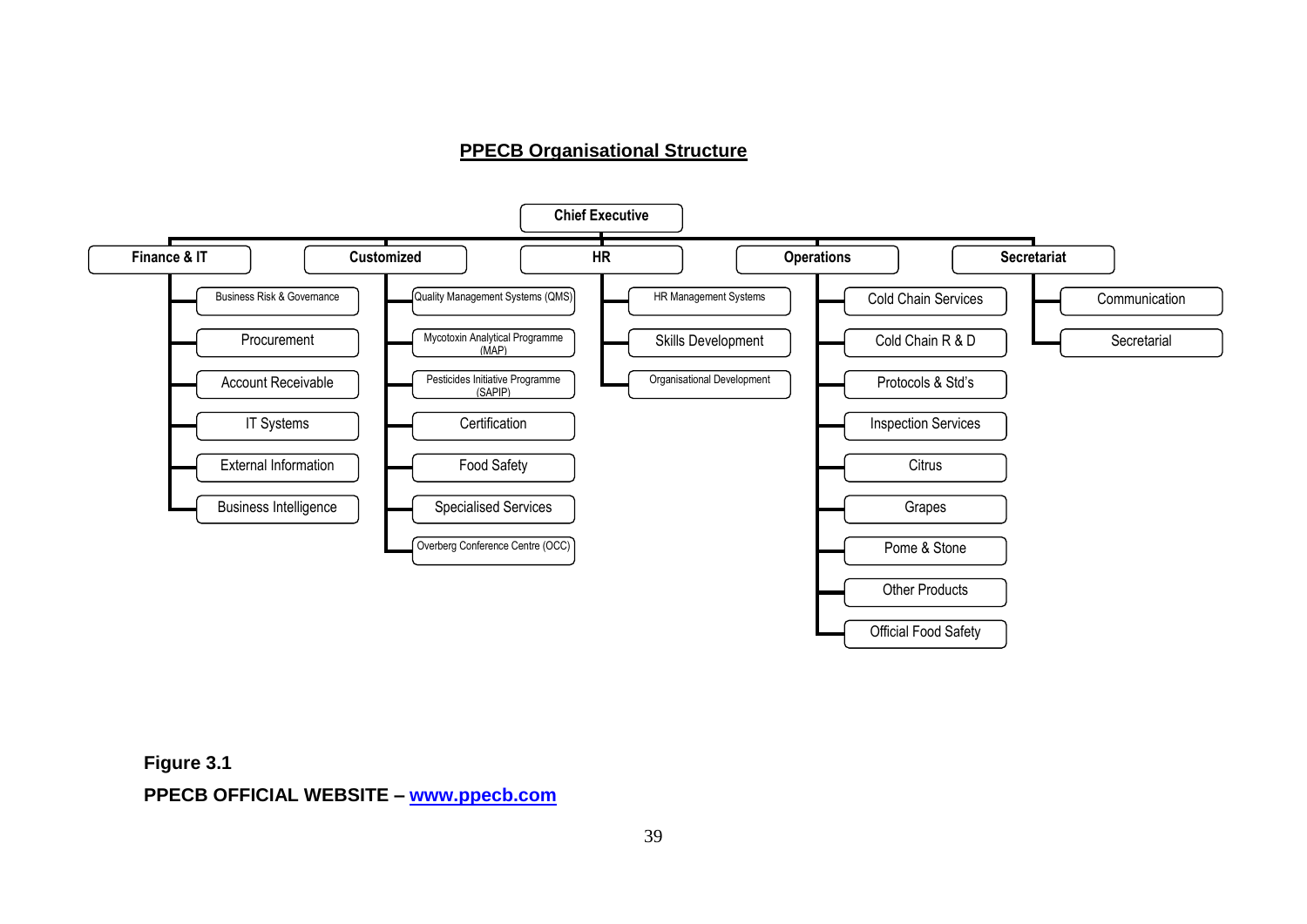As it can be observed from the organisational structure (Figure 3.1), the PPECB is programme driven. The reason is to remain in touch with a specific industry and also to prevent cross-subsidisation of services. Each programme has its own manager, responsible for effective and efficient functioning of his/her programme. PPECB has embarked on a programmefocused strategy to:

- Improve the culture of service excellence;
- Improve stakeholder relations;
- Improve communication; and
- have a focused approach to market perspectives (PPECB, 2008).

In addition, the introduction of the programme management concept has also ensured improved flexibility and responsiveness to industry requirements (PPECB Export Directory, 2006:5).

# **3.5 Infrastructure**

The PPECB employs over 330 people in total at more than thirty offices across South Africa. More than fifty service types are provided at more than 1500 locations (PPECB Strategic Document, 2005/2006). PPECB has an annual income of approximately R100 million. The greater part of the income is earned through statutory levies (PPECB Strategic Document, 2005/2006).

# **3.5.1 Statutory levies**

In terms of the nature of the PPECB's business, it is entitled to impose a levy to recover costs incurred due to the delivery of mandated functions (section 17 of PPECB Act, Act 9 of 1983). The Act states clearly that the levy shall be paid by the relevant party on which the levy is imposed – clearly securing a source of income for the organisation.

The levy is recovered as a fixed cost per carton exported by product type or service type delivered (PPECB Strategic Document, 2005/2006).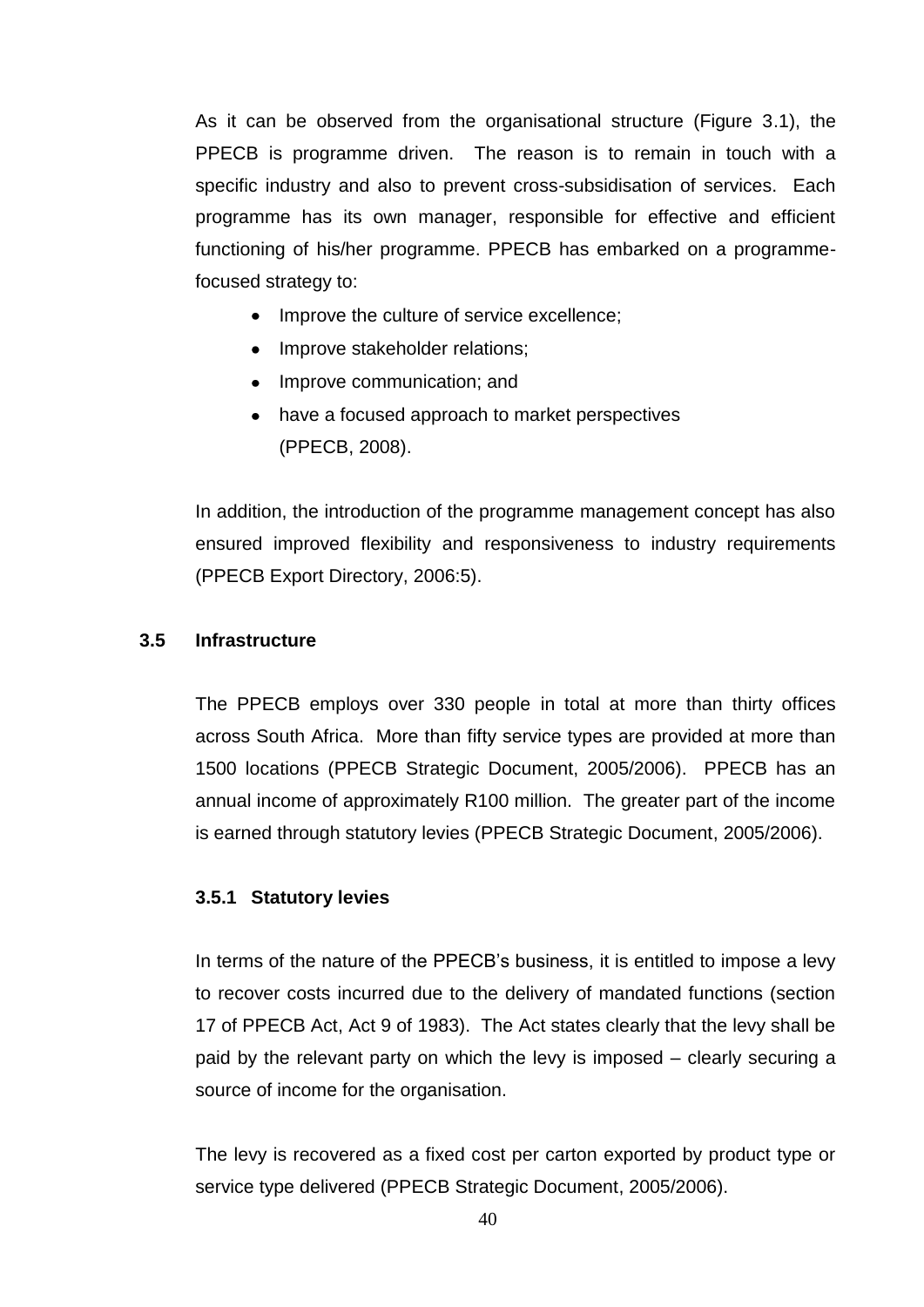Notwithstanding the above, the financial performance of the PPECB is likely to be impacted on by the marginal growth in export volumes across all product groups (PPECB Annual Report, 2006/2007:28). Export volumes have a direct impact on the income and expenditure of the PPECB, making the organisation extremely sensitive to market fluctuations.

# **3.5.2 Customers**

The PPECB deals with more than 2500 customers as part of its daily activities. Customers and stakeholders include, but are not limited to:



# **(PPECB Website: [www.ppecb.com\)](http://www.ppecb.com/)**

The PPECB sees its primary service users as the following industries:

- **•** Citrus Fruit
- Deciduous fruit
- Subtropical fruit
- Flowers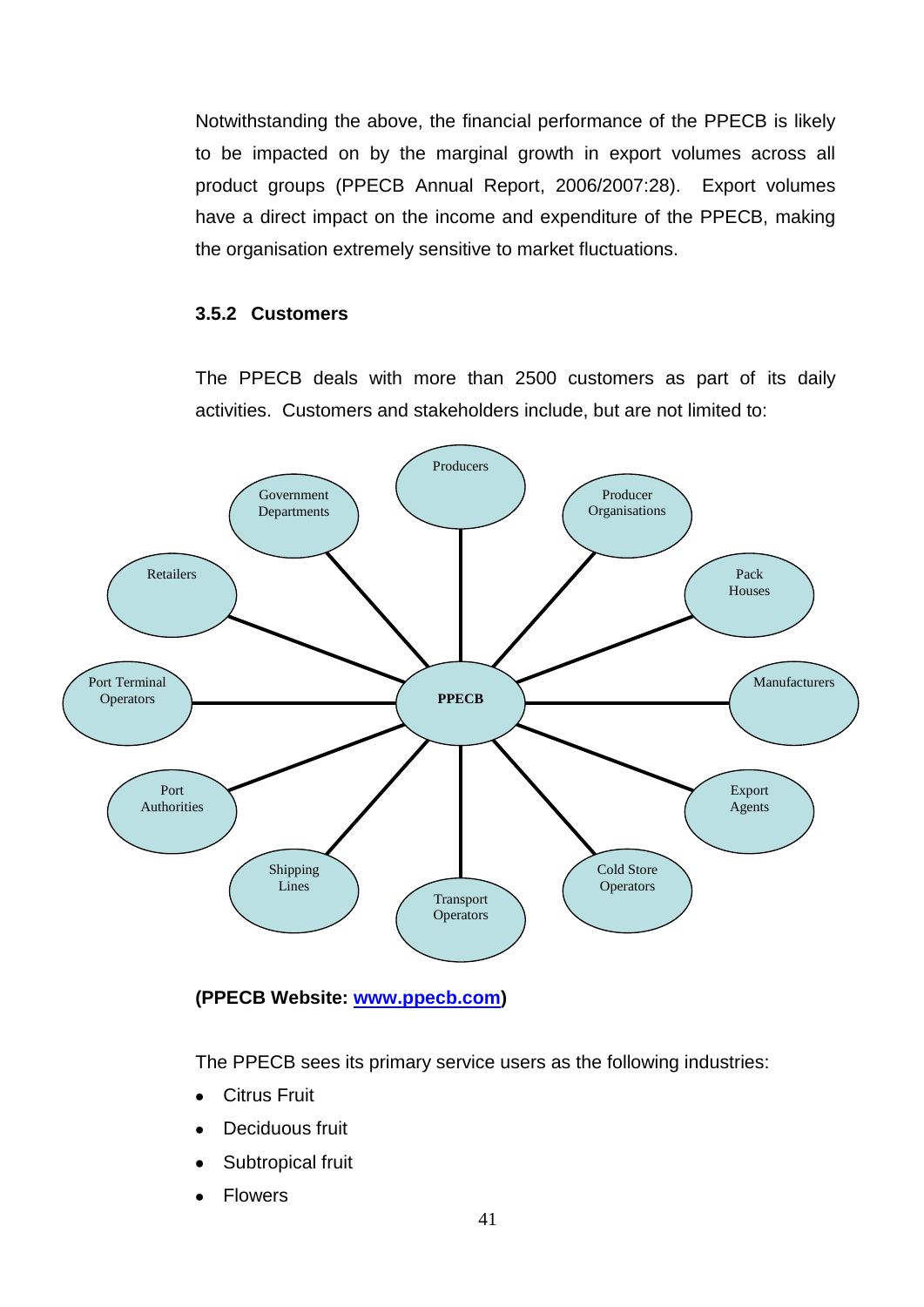- Vegetables
- Meat
- Wine
- Seafood
- Grain
- Oilseed and
- Processed products.

(PPECB Strategic Document, 2005/2006)

The PPECB is a customer orientated organisation who constantly explores new methods and techniques to improve on client service. As quoted by the CEO (Neels Hubinger, Chief Executive from 1997 to 2007): "… our role will change according to stakeholder and client requirements, all of whom are continuously faced with new and changing market requirements. Therefore, our focus will be to respond with service delivery par excellence. It is clear that we must become more market orientated…" (PPECB Export Directory  $(2006:v)$ ).

Although being a statutory organisation, it is clear that the PPECB"s managing objectives are greatly influenced by the needs of its clients.

Neels Hubinger, the previous CEO of the PPECB, stressed this by saying that the New Millennium and future require a new understanding and thinking about the business environment of the PPECB and the challenges facing such a *statutory* organisation, in order to remain relevant and able to add value in the world of perishable product exports from South Africa (De Beer *et al.*, 2003:83).

In addition to the above, the PPECB claims in its quality statement that it is committed to meeting customer expectations every time (PPECB Annual Report, 2006/2007:5).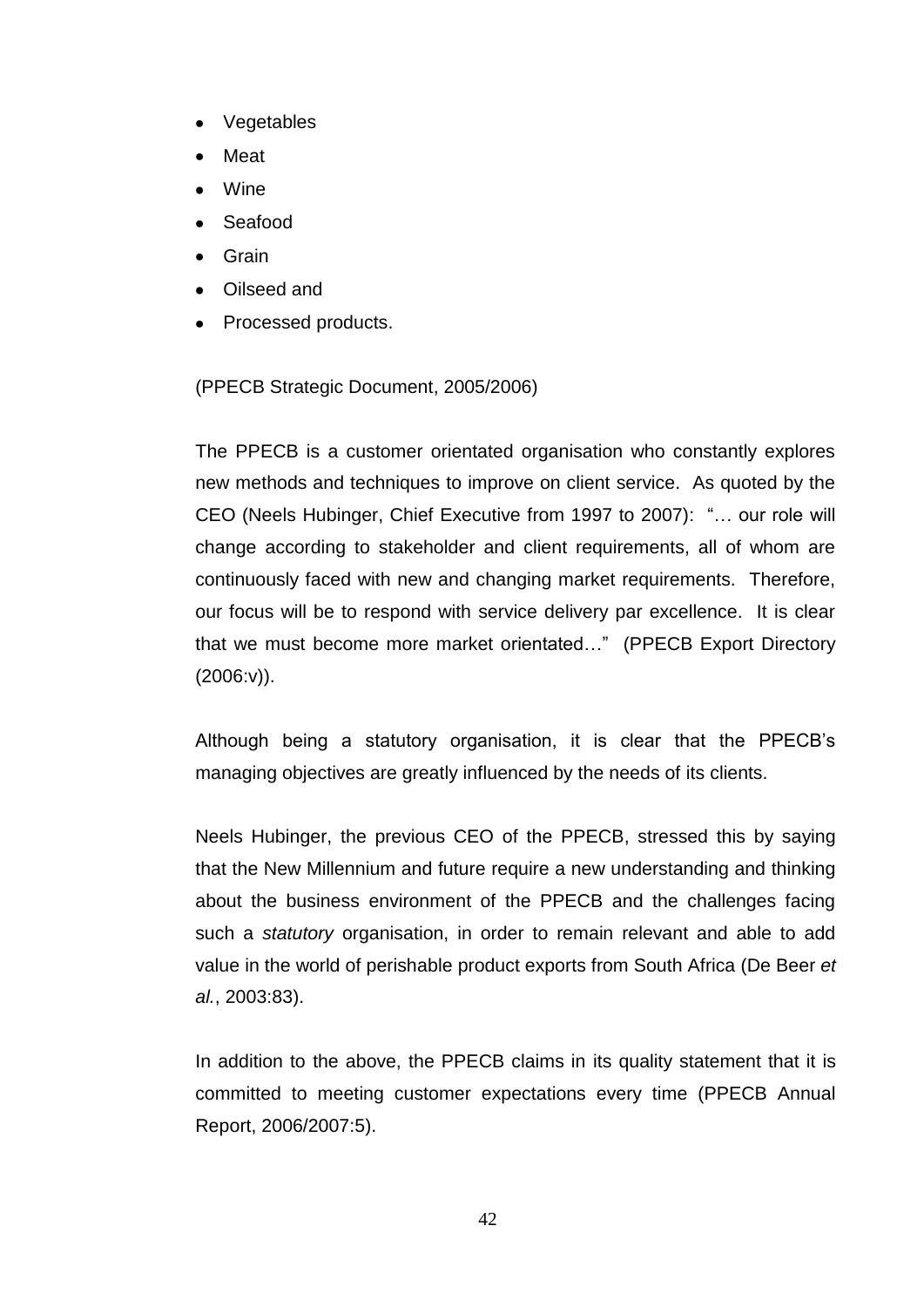#### **3.5.3 Service delivery**

Delivering a national service to the perishable product industry is more complex than may appear on face value. Apart from the product volume, fruit cycles may differ from year to year. Cycles may start earlier and end later than initially anticipated. In addition, seasons may overlap and service providers such as the PPECB need to adapt. The geographic and climatic diversity of South Africa makes it possible to provide a comprehensive basket of fruit types for relatively long periods of time, as shown in Annexure A (The Fresh Produce Exporters Forum, 2003:8).

As stated earlier, the PPECB employs about 330 people, including support services staff and management. Two hundred of the 330 employees are operational and passed a total of 180 million cartons of fruit for the export market in the 2004/2005 season (PPECB Export Directory, 2006:3-5).

The PPECB moves its staff between production regions, as dictated by seasonal activities. For this reason PPECB employees travel 3.2 million kilometres and spend 21 000 man days (3 months) away from their base station per year on average (PPECB Strategic Document, 2005/2006).

#### **3.5.4 Operational structure**

The operational department of the PPECB is the department mainly responsible for fulfilling the organisation"s statutory mandate. At the end of the 2006/2007 financial year, the operations department brought in  $±88$ percent of the total revenue collected (PPECB Annual Report, 2006/2007:29). The Operations Department is divided into mainly two value streams, namely inspection and cold chain services, each managed by a service programme manager.

Furthermore, both inspection and cold chain services are divided into eleven regions, each region reporting to a service manager. Amongst other things, service managers are responsible for the co-ordination and planning of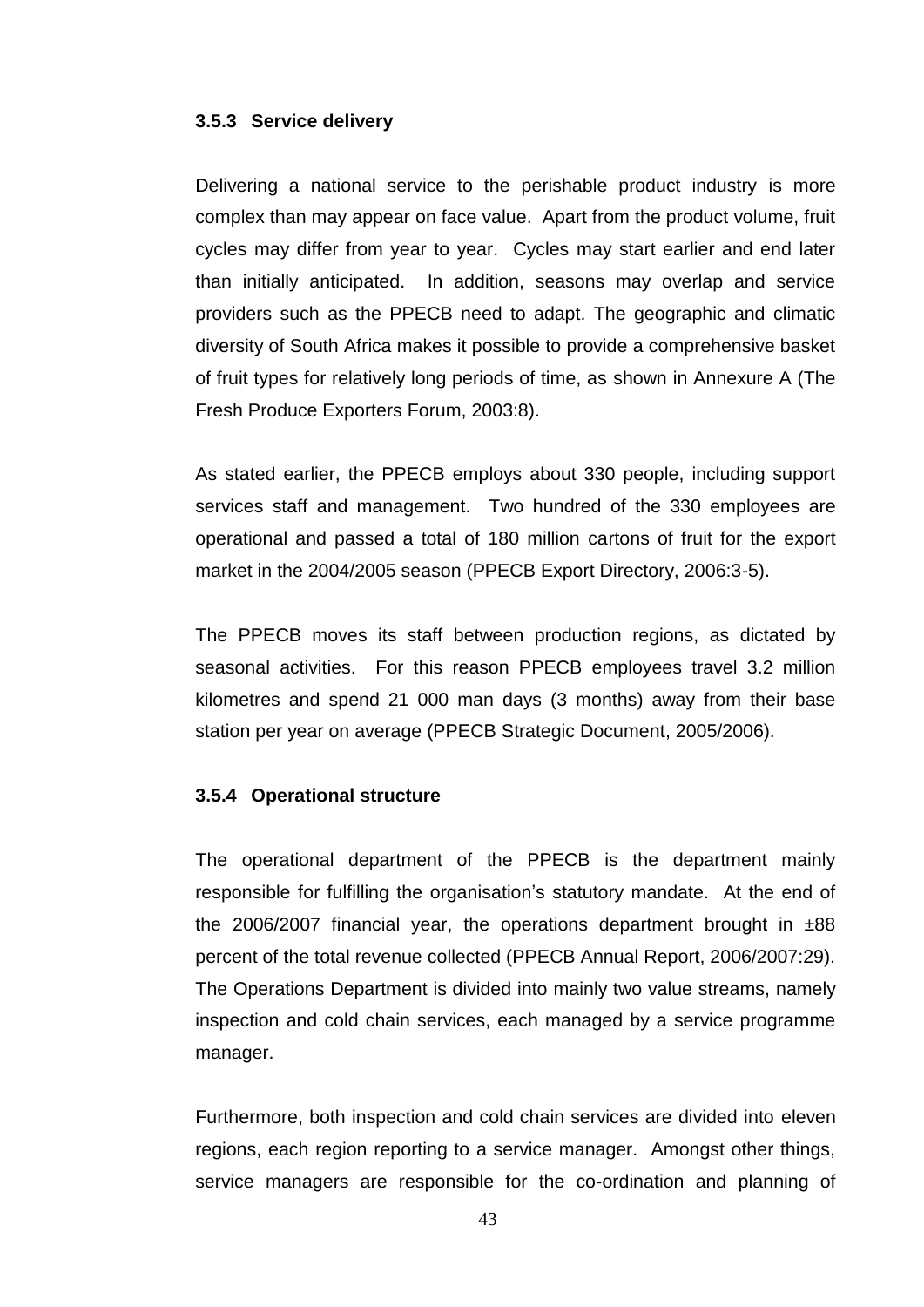activities within their respective regions, the compilation and management of the regional budgets, the maintenance of sound industrial relations and the servicing of regional client needs. Authority is therefore fairly decentralised by having a manager within the different regions. The latter structure may allow for a more hands-on approach, especially with regards to client needs and the responsiveness of the organisation.

It should also be noted that the operational structure is relatively flat, minimising the potential for communication distortion (Robbins & Barnwell, 2002:97). (See Figure 3.2.)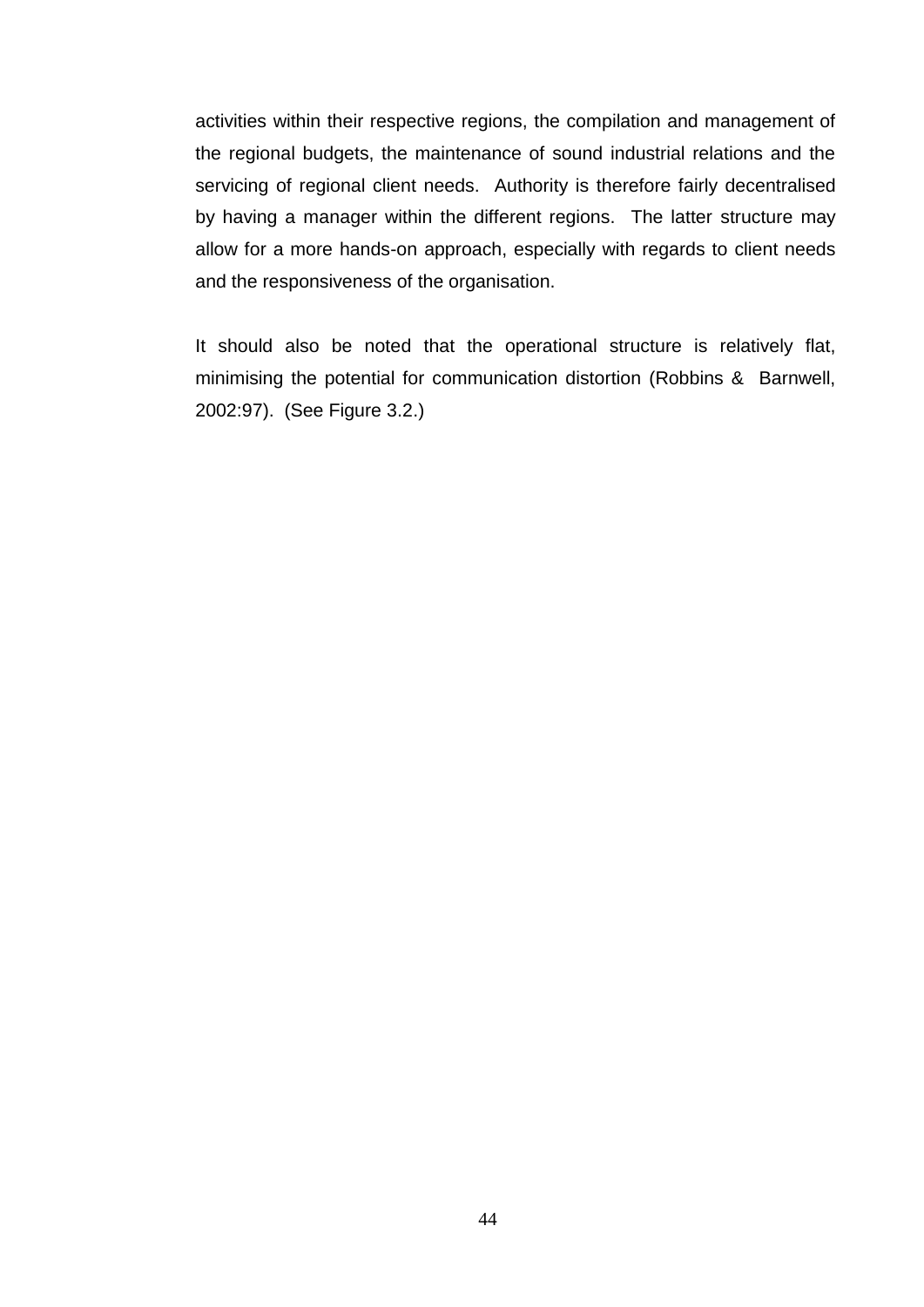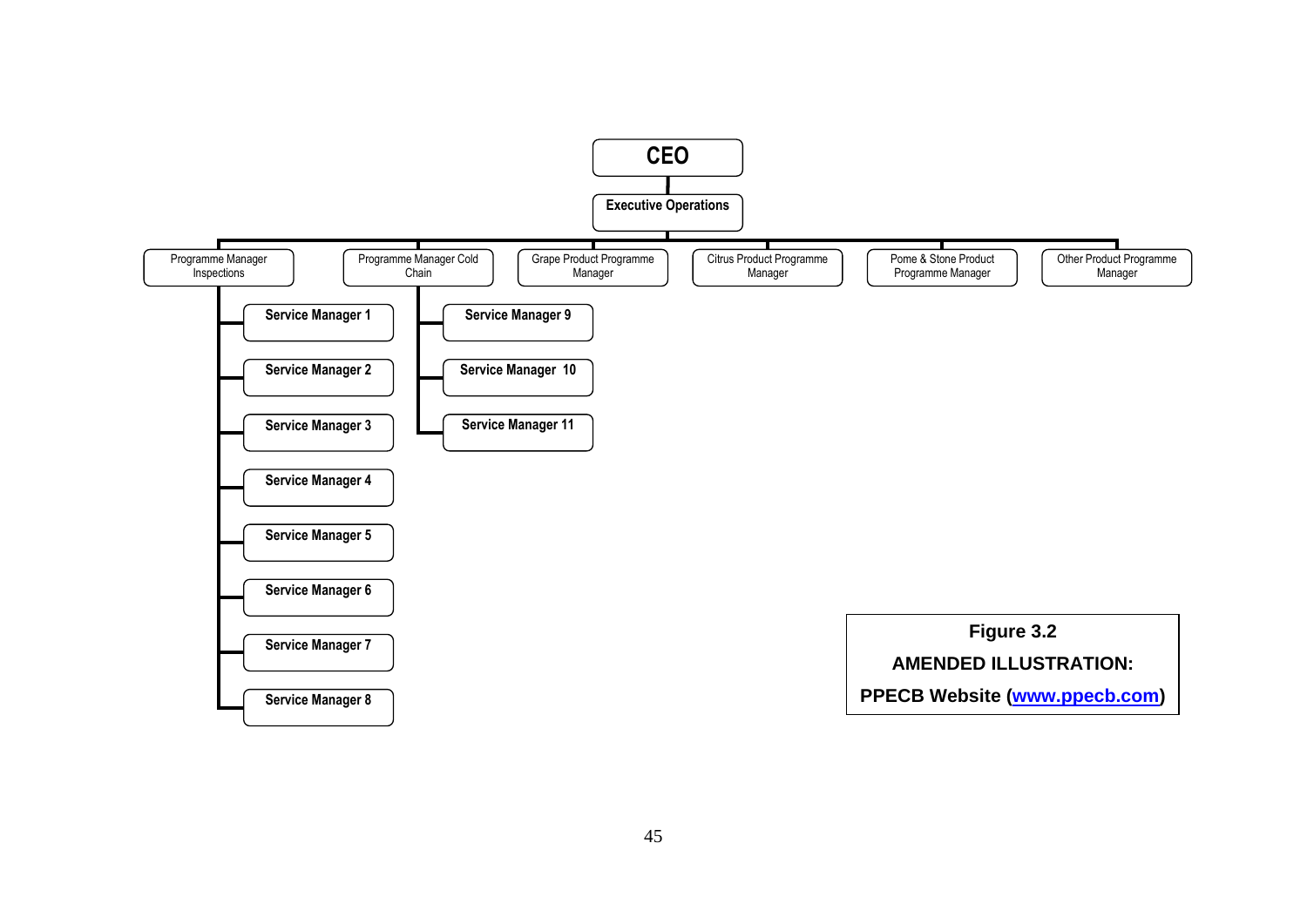#### **3.5.5 Business Processes**

Because of the nature of the work, the PPECB is bound to an internal business management system. All procedures are documented, spelling out precisely what should be done and how.

The positions of those employees who are 100 percent operational are highly formalised, leaving not much discretion to the employees in such positions, especially in inspections and cold chain services. According to Robbins and Barnwell (2002:101), highly formalised positions provide consistent results and uniform output. In order to ensure compliance to procedures and organisation policies, business processes are audited at random, internally and externally.

In addition, the organisation has developed a performance management system, whereby the performance of all employees is evaluated and appraised every six months. Performance appraisals ensure that employees meet certain performance targets and, as reward, performance incentives are awarded on an ad hoc basis. Unfortunately no evidence of a defined reward system could be found. In addition to this, the overall service of every region is evaluated on an annual basis. This is done through a service questionnaire send to clients (Blaauw, October 2008, unstructured interview).

# **3.5.6 Costing**

As discussed previously, PPECB collect most of its revenue through statutory levies payable for services delivered. These levies are calculated on a basis of cost recovery, per product, per service type – meaning that the levy imposed on a product exported must cover the cost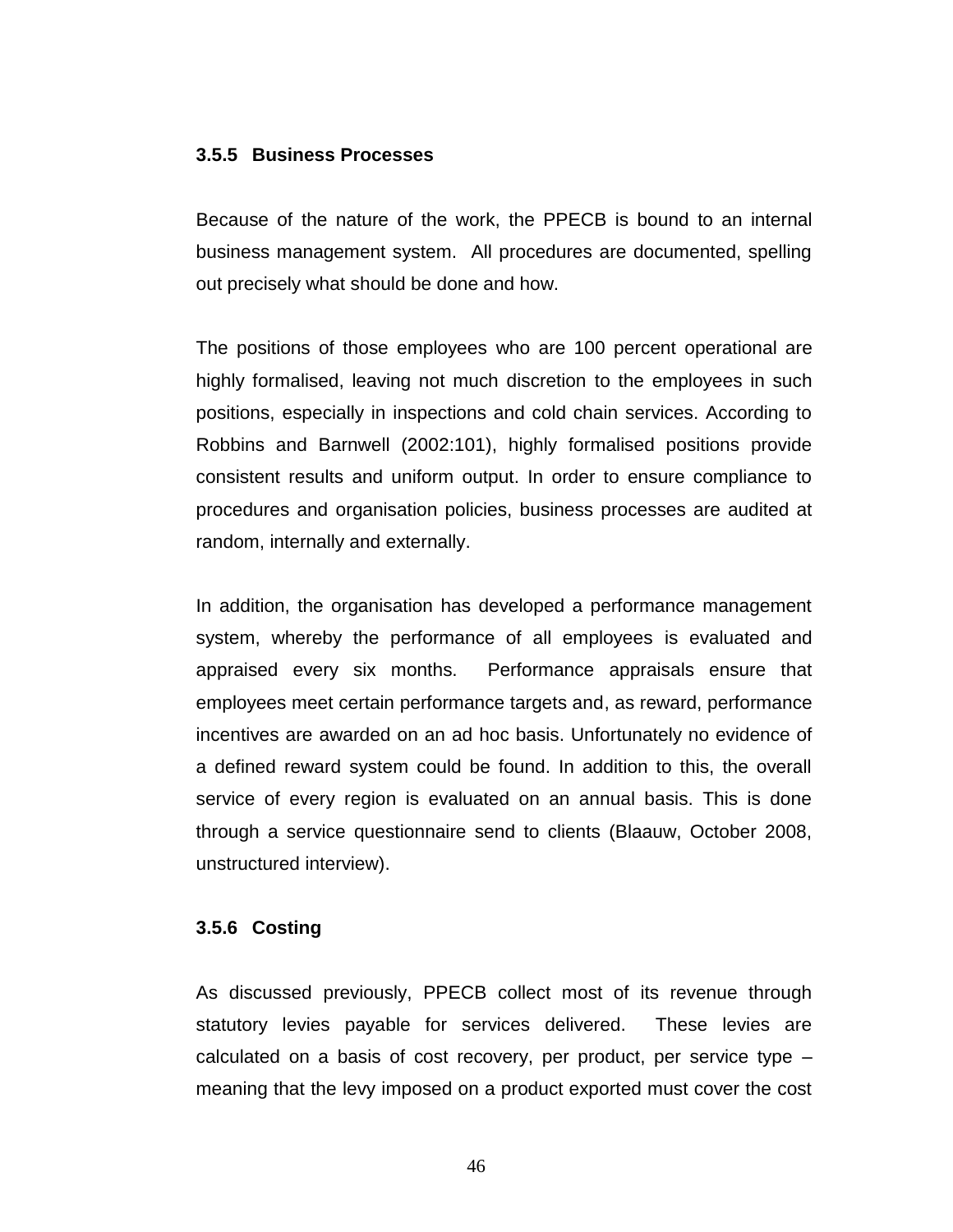of the services delivered for that specific product. Levies are greatly affected by the volume of a product.

The above is made possible by the programme management approach and a fairly complex costing model.

# **3.5.6.1 Timesheets**

As a start, operational employees are requested to complete a timesheet for each working day. These timesheets contain information such as:

- The product involved;
- The type of service delivered by the employee;
- The number of hours spent on the service; and
- Whether the hours worked were normal or overtime hours

Timesheets are captured once a week and the timesheet information is divided into the weeks of the year. This information is readily available to management and allows them to make strategic decisions when needed.

The correct completion of these timesheets is critical as it will have a huge impact on the determination of levies. Furthermore, the amount of hours spend on the services as recorded on the timesheet is crucial, as employee cost of the PPECB is just over 70 percent of the total expenditure budget (PPECB Annual Report – 2006/2007:49).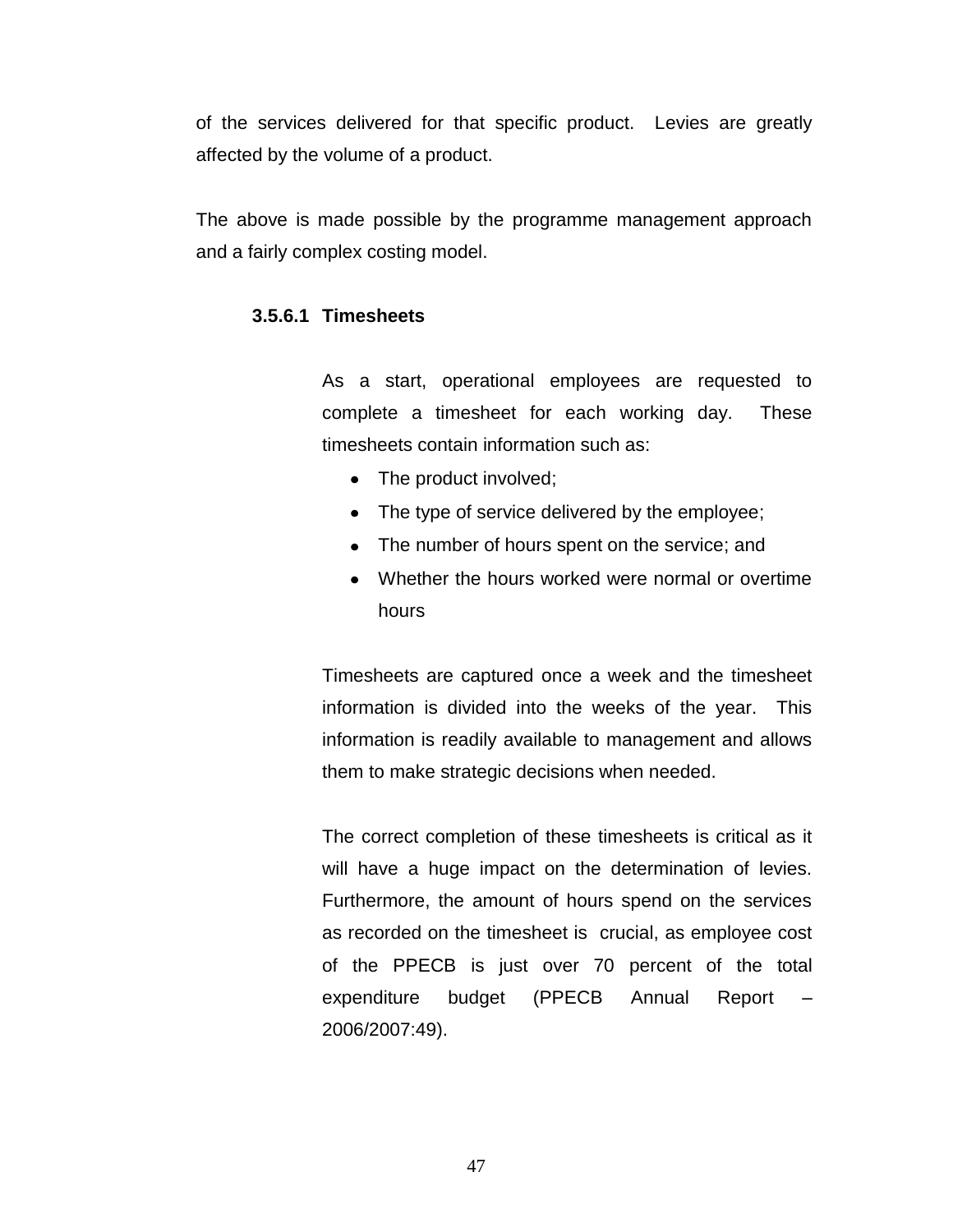For this reason, completed timesheets go through a relatively stringent process when authorised, and audited on an ad-hoc basis.

#### **3.5.6.2 Export inspection values**

As part of the operational activities, the PPECB records the amount of products inspected and exported. These export and inspection volumes are recorded per product and put the PPECB in a position to determine exactly the volumes handled at different times of the season. Having the volumes per product, the organisation can calculate which product has the biggest volume and should carry the biggest proportional cost.

#### **3.5.6.3 Recovery**

Having the amount of cargo handled per product and per service type, the PPECB can determine what the direct cost to deliver the service is and can ensure that it recovers its costs. Added to the direct cost is the cost of support services and infrastructure (indirect cost), which must also be covered by the levy charged. Indirect costs are divided proportionally between the different products.

This ensures that the user of the service or the product concerned is charged fairly and minimises or eliminates cross-subsidisation. It can mean that, when exporting certain products, the client may pay less compared to other products. It can also mean that certain products may face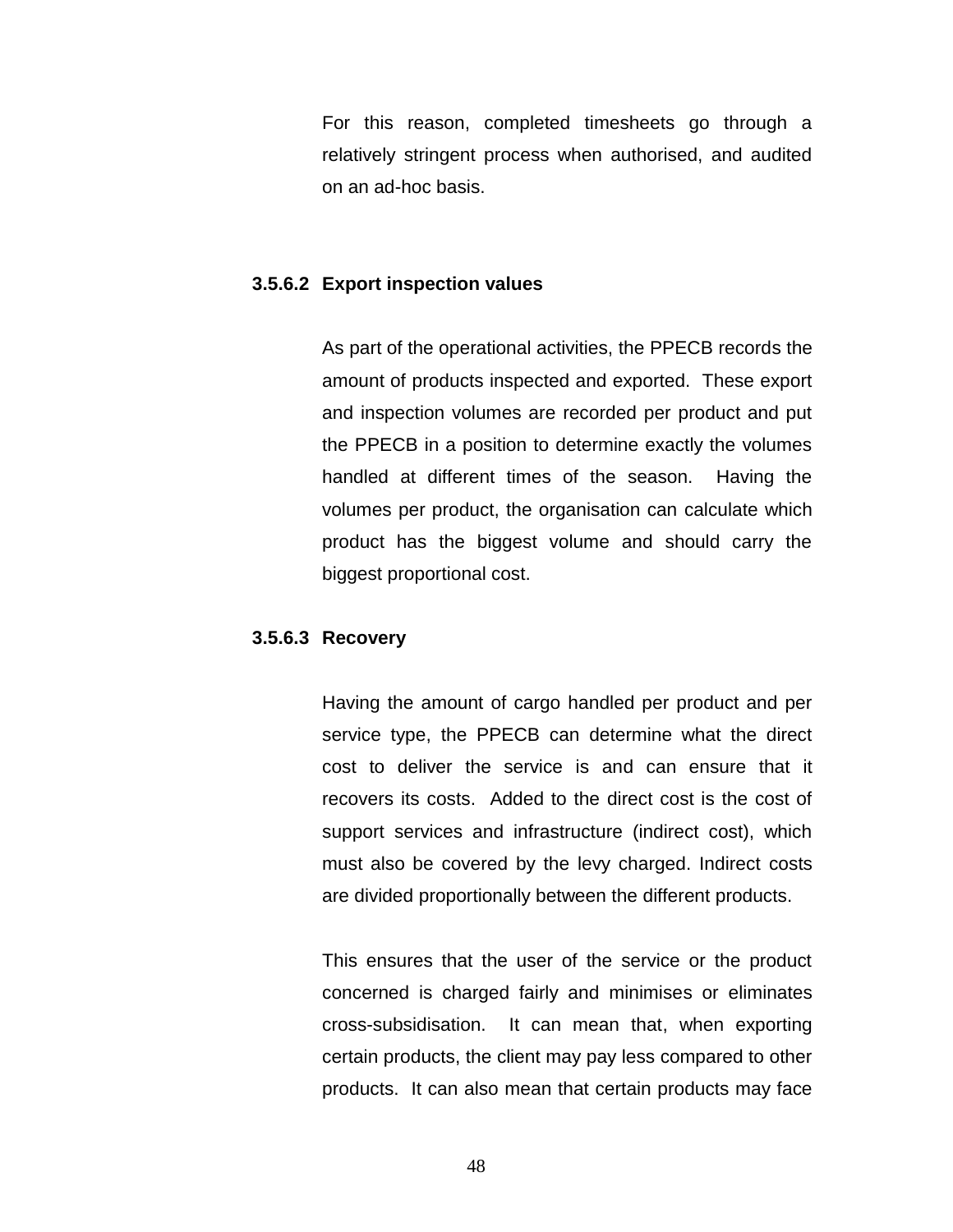a greater annual increase than others, and in extreme cases certain products may get a levy decrease (Van Zyl, July 2007, unstructured interview).

## **3.6 Deregulation**

The latest Perishable Products Export Control Board Act (Act 9 of 1983) was promulgated in 1983 and never reviewed since then. As mentioned previously, this Act gives the PPECB the right of existence and spells out exactly how the organisation shall operate and how it should be structured, amongst other things.

In terms of this Act, the PPECB has the monopoly in dictating the export of perishable products from South Africa. However, in 1997 South African fresh produce exports experienced an important environmental change – the deregulation of the marketing environment (De Beer *et al.,* 2003:83).

Persistent pressure from market conditions and consumer preferences forced the deregulation of South African exports and created the shift in responding to market demands as we know it today. (De Beer *et al*., 2003:83). The PPECB had to let go of some of the stringent controls and involvement as prescribed by section 10 of the PPECB Act, (Act 9 of 1983). In essence deregulation meant:

- No controlling of shipping space by the PPECB;  $\bullet$
- No PPECB involvement in the determination of freight rates;  $\bullet$
- Producers can establish their export market without the involvement of the PPECB;
- "Flooding" of export markets in the absence of a body to control the demand and supply of products.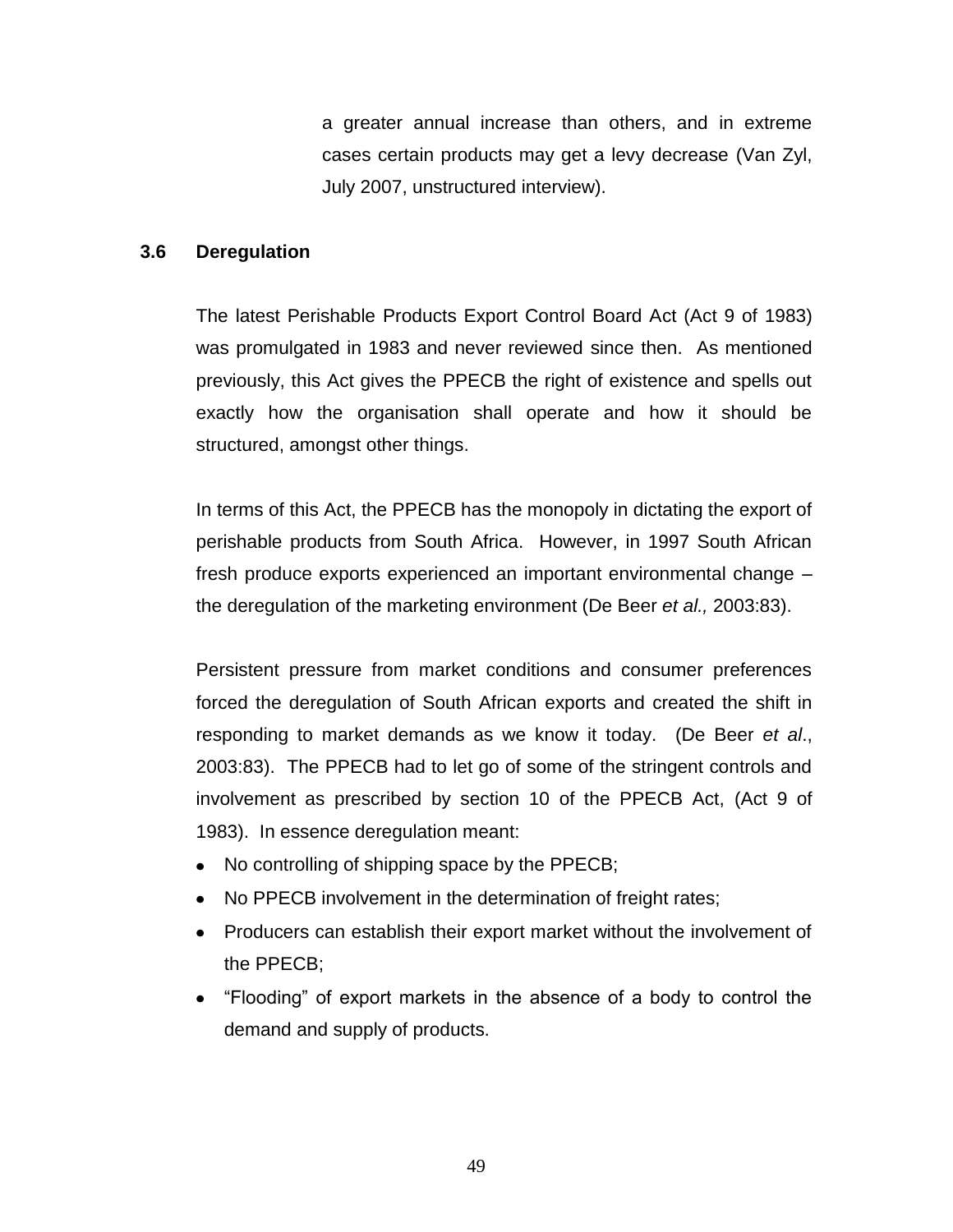#### **3.6.1 A new dispensation**

Before deregulation, the PPECB dealt mainly with two clients, namely Outspan and Unifruco. Fruit was mainly exported under the auspices of these two exporters, hence the PPECB only needed to deal with them. Deregulation created a situation where it initially seemed less stringent to export and PPECB"s client base increased to about 230 clients almost overnight (De Beer *et al*., 2003:81). The sudden increase in the client base became an administrative nightmare and the PPECB needed to adapt fairly quickly in order to accommodate its new clients.

Producers and exporters learned that the absence of a controlling body could create havoc, as more exporters can flood the markets through exporting uncontrolled volumes. Competing to establish export markets drove prices down, resulting in bankruptcies and bad debt. In addition, the fear that South African produce may loose integrity on international markets was also looming. At that stage deregulation seemed unmanageable and again required establishing the PPECB as statutory body to provide guidance (De Beer *et al*., 2003:81).

#### **3.6.2 Industry organisations**

It certainly became clear to the export industry that some form of regulation is needed for the successful export of perishable produce. On the advice of the PPECB, producer organisations such as the Deciduous Fruit Producers Trust (DFPT) and Grapes SA were the first of producers' organisations to be formed.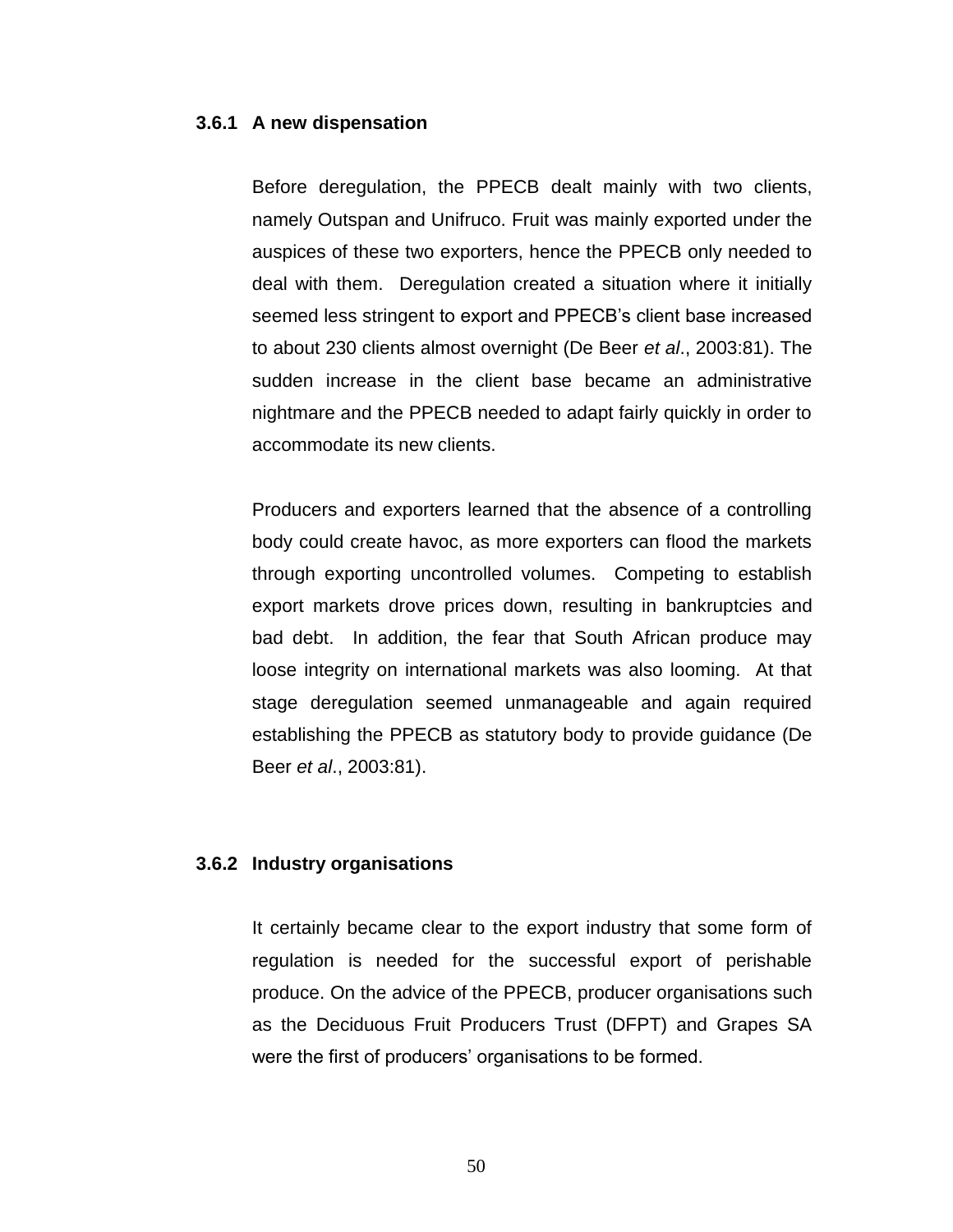#### **3.6.3 The role of industry organisations**

As discussed previously, industry organisations in South Africa were established as a direct result of deregulation of the export industry. The establishment of such organisations/forums is a clear attempt to regulate and streamline the export of perishable products from a producer and/or exporter"s perspective. Industry organisations focus on:

- Retaining disciplines that are necessary to ensure quality standards;
- Ensuring environmental and food safety adherence;
- Funding of research; and
- Development and promotions (Handbook of South African Produce Exports, p. 6, undated)

These objectives, combined with improved communication, are ultimately focused on protecting the integrity of South African exports.

Industry organisations in South Africa are fairly organised and members must comply with a list of criteria and sometimes undergo an interview before becoming a registered member. Such criteria may include:

- Signing a code of conduct;
- Submit written marketing agreements that they will use with their respective clients; and
- Registering a non-statutory producer trust banking account.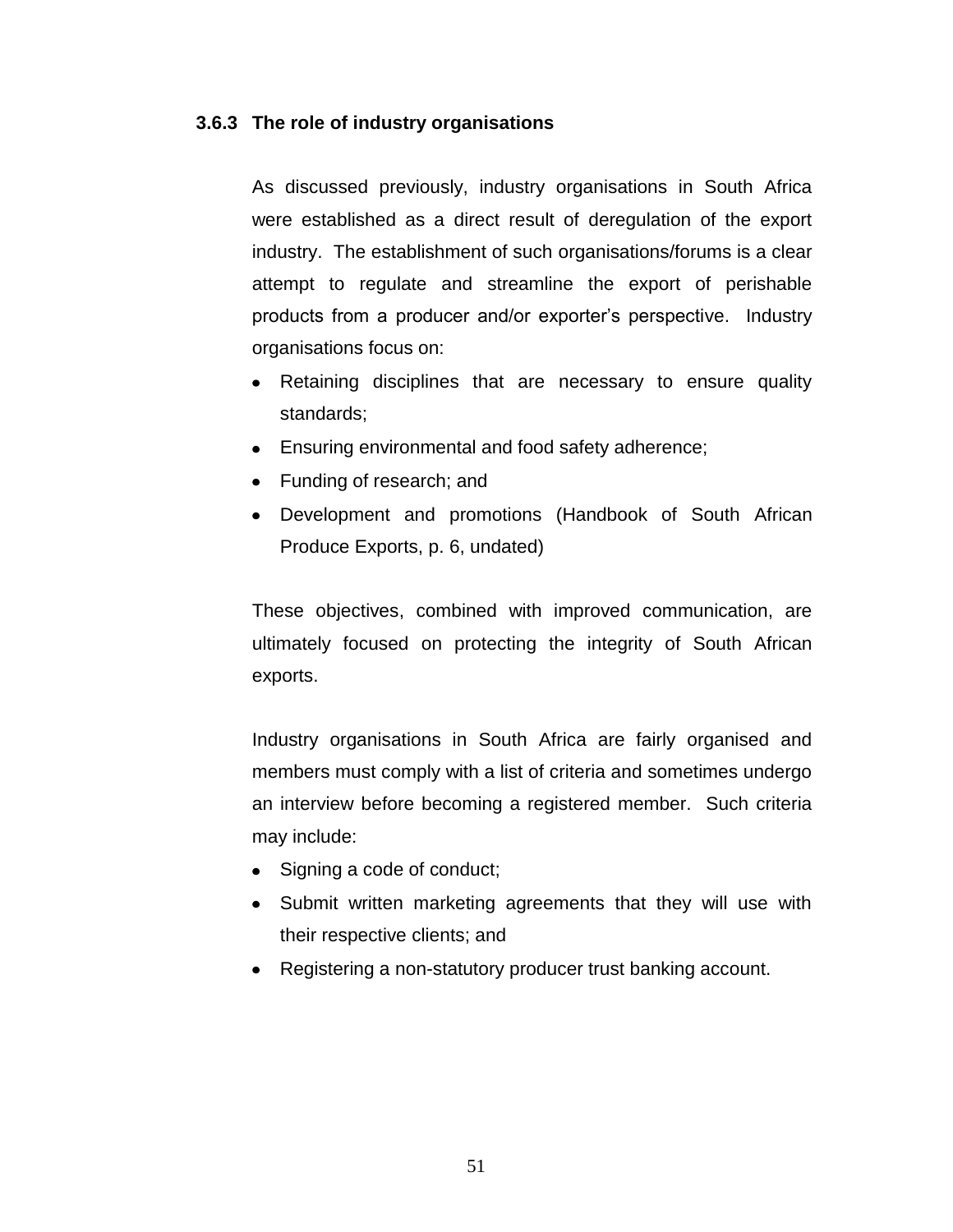It is said that these producers bring a measure of standardisation and security to the fruit export business. (Fresh Produce Exporters Forum; 2004:5)

Membership of such industry organisations is usually voluntary, but members will enjoy much more respect when belonging to a recognised industry organisation.

#### **3.6.3.1 Listed Bodies**

It is reported that in 2003 375 fresh fruit exporters were registered with the PPECB. Of the 375 exporters, 72 were registered with the Fresh Produce Exporters Forum (FPEF). Although this may not be the majority of exporters, they account for over 80 percent of fresh fruit volumes exported from South Africa – giving the FPEF a lot of bargaining power. The FPEF is a voluntary section 21 company with the objective to create order in export markets (Fresh Produce Exporters Forum; 2004:3-4).

Other industry bodies operating in the South African fruit industry are:

> Fruit South Africa Deciduous Fruit Producers Trust Grapes South Africa Citrus SA The South African Citrus Growers Association The South African Avocado Growers Association **Subtropicals** The South African Litchi Growers Association The South African Macadamia Growers Association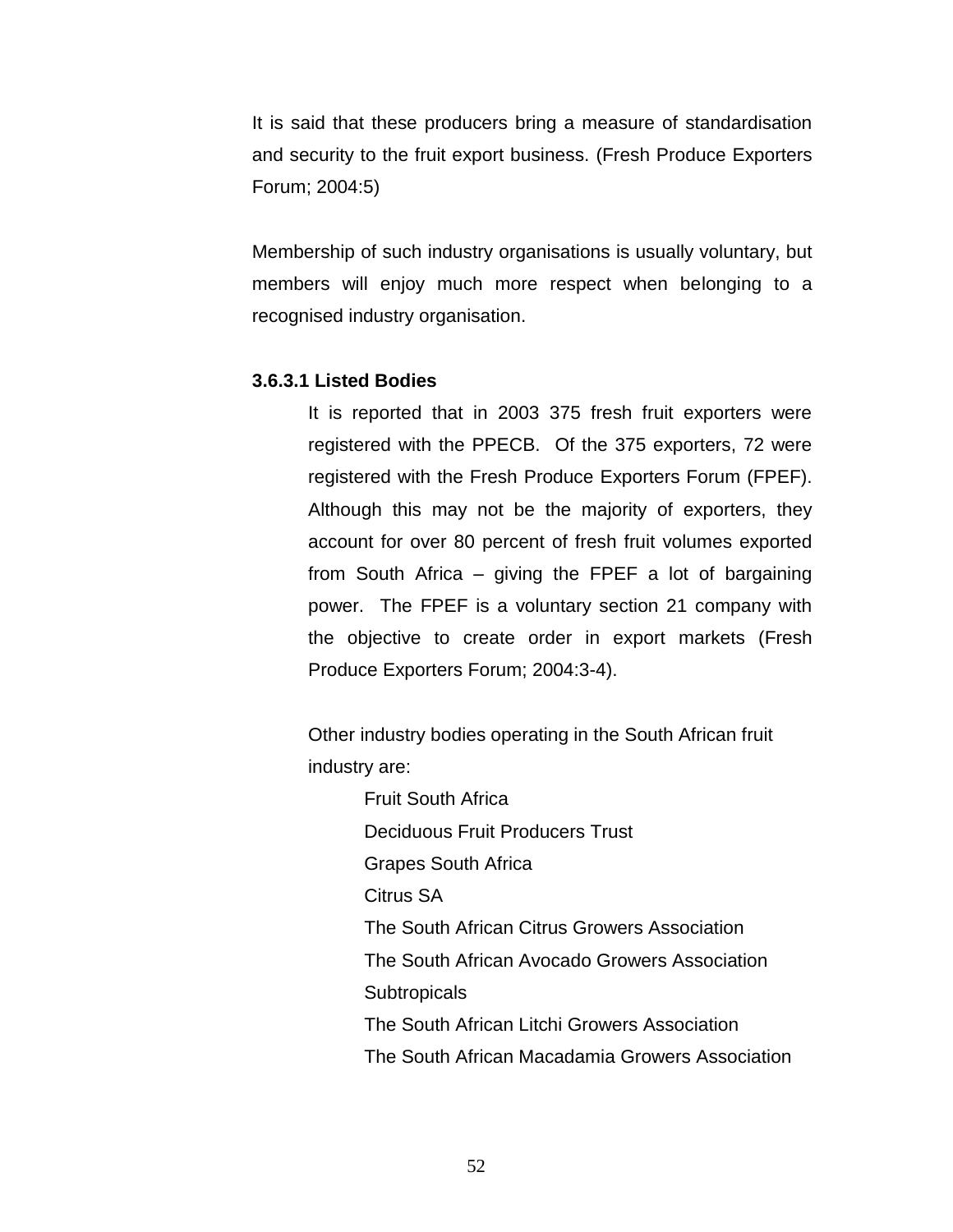It is reported that these bodies enjoy government recognition and great membership support (Handbook of South African Produce Exports, p 6). These bodies are free from government intervention, as elected members are from the private sector.

### **3.6.4 Industry bodies and the PPECB**

Because of the programme management approach followed by the PPECB, industry bodies are used as the main channel of communication by PPECB product programme managers, when they need to communicate with their respective clients. Product programme managers use the respective forums to negotiate levy adjustments and service-level agreements, and to discuss policy issues (protocols and standards), amongst other things.

The major role players are usually well represented at these industry bodies, making bargaining much more effective and minimising delays in decisions to be made.

Liaison with industry bodies allow for a more structured approach and minimising fragmentation. To a certain extent industry bodies fill the gap that was left by deregulation.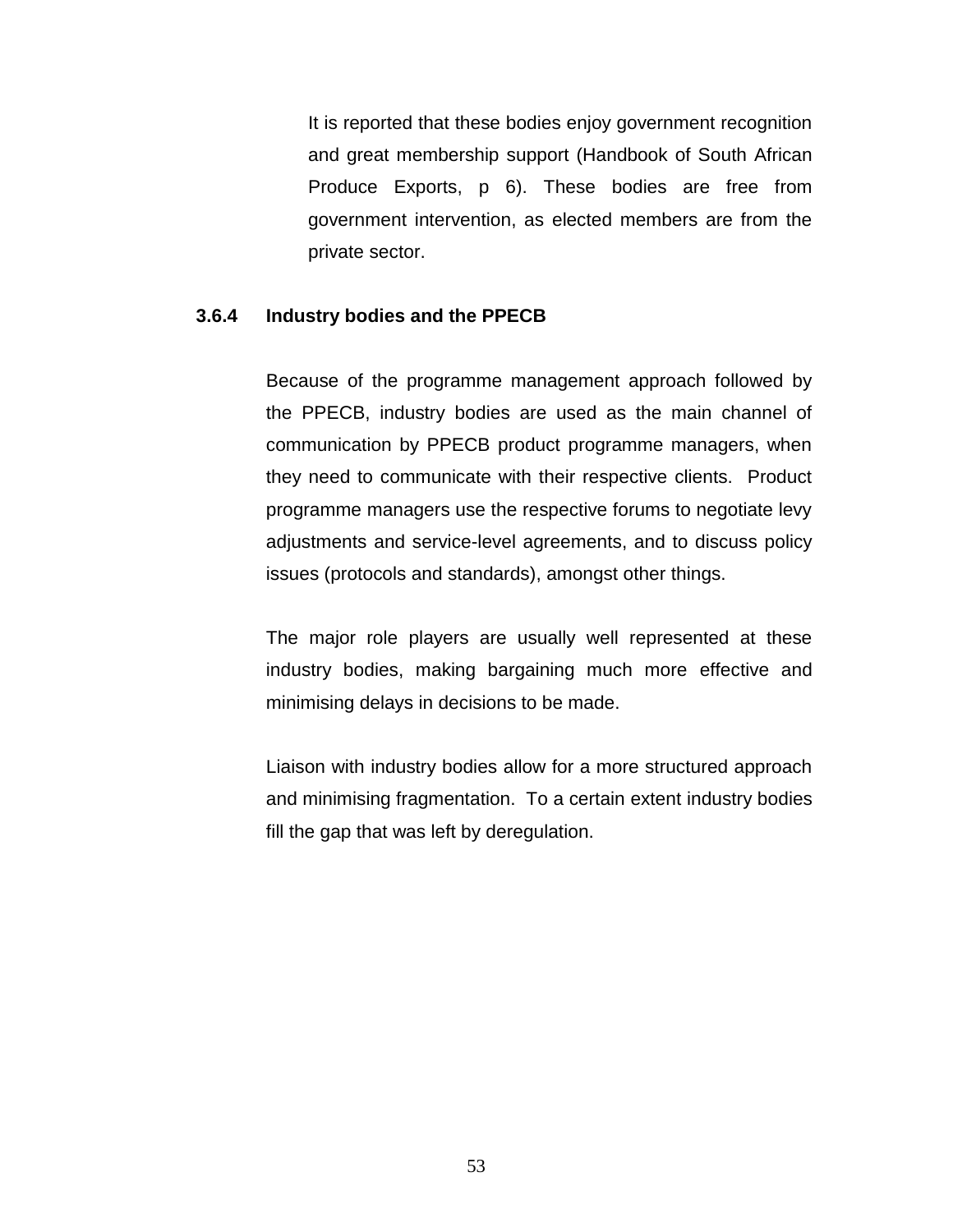# **3.7 PPECB and the Department of Agriculture, Forestry and Fisheries (DAFF).**

As discussed, the PPECB is a statutory body established in terms of legislation. This legislation spells out that the PPECB is accountable to the Minister to Agriculture and Land Affairs.

In addition, the PPECB was appointed as assignee of the DAFF for the Agricultural Product and Standards (APS) Act, (119 of 1990) in 1991 (De Beer *et al*., 2003:78). As the product standards and requirements under the APS act need to be updated on a annual basis, the DAFF has established a grading committee, of which the PPECB is a member. On this committee the PPECB and representatives of the export industry have an opportunity to propose amendments to these documents (Blaauw, October 2008, unstructured interview). It is thus obvious that there is a close relationship between the PPECB and the DAFF. PPECB is regarded by many as an extension of the DAFF – see Annexure B.

The PPECB reported in its 2005/2006 strategic document that the DAFF"s *programme 7* strategies relate directly to the core business and strategies of the PPECB. These objectives are:

- Monitoring the implementation of border control strategy;  $\bullet$
- Ensuring compliance with legislation;  $\bullet$
- Finalising the food safety strategy;  $\bullet$
- Improving communication and national coordination;  $\bullet$
- Centralising and harmonising legislation, codes and guidelines;
- Implementing progressive service standards that enhance credibility;
- Rationalising resources for maximum effectiveness;
- Utilising information technology to accelerate information flow,  $\bullet$ facilitate communication and expand surveillance capability;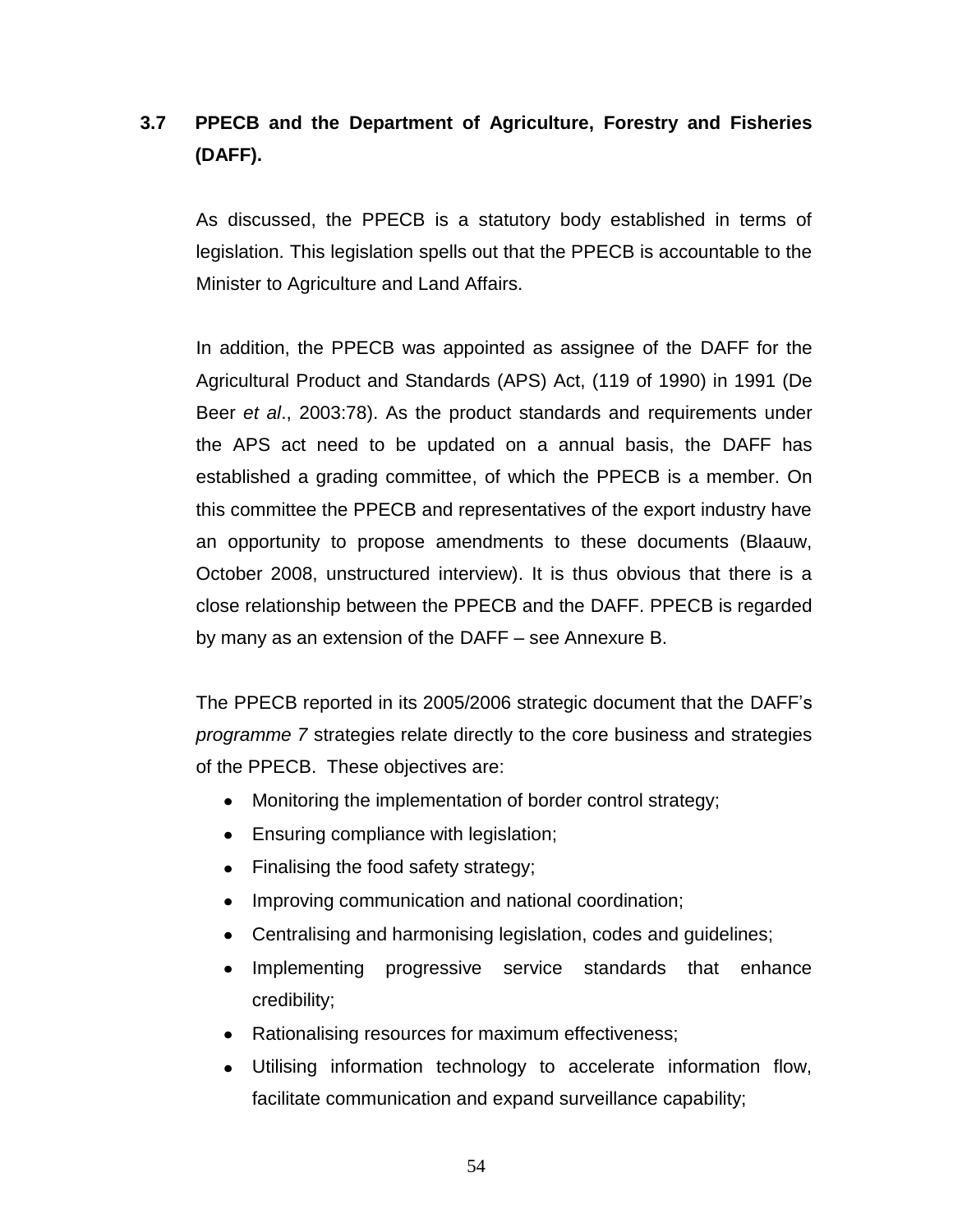- Participating in meetings of standard-setting bodies to influence  $\bullet$ policies on animal and plant health;
- Negotiating trade agreements to ensure equitable access to  $\bullet$ markets;
- Creating partnerships with industry and harnessing available resources; and
- Training and skills development to ensure rapid and efficient responses.

PPECB has ensured that its business objectives are aligned with those of the DAFF. Sharing the same objectives will prevent conflict between the DAFF and its assignee, the PPECB. This will foster sound working relations and a shared vision between the two parties.

As the Minister of Agriculture, Forestry and Fisheries may appoint a representative to serve on the PPECB board, the DAFF is certain of continuous contact and can also keep a close eye on matters.

# **3.8 Summary**

This chapter touches on the regulation of the export industry and agriculture as well as the establishment, roles and functions of the Perishable Products Export Control Board (PPECB).

The export of fruit became regulated in 1910 with the promulgation of the *Uitvoer van Vruchten Wet.* Since the inception of the legislation, the state had a firm grip on the export of fresh produce. The promulgation of the Marketing Act in 1937 gave government more control over access to agricultural land and access to markets. It is said that control over exports and agriculture were not unique to South Africa at the time, but a worldwide trend as a result of the Great Depression. This control was a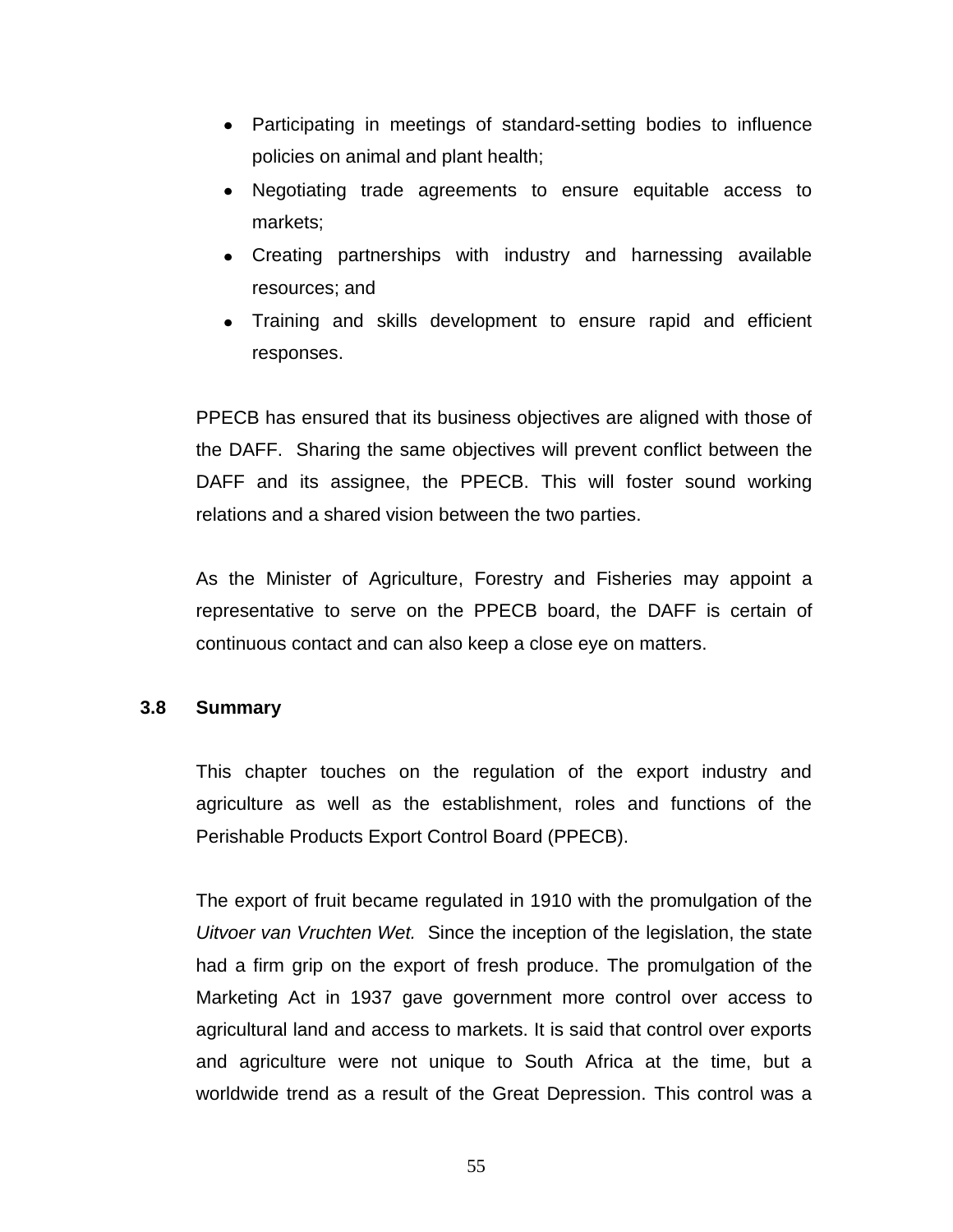definite measure of governments to ensure food security after the end of the World War II. The export and agricultural sectors were strictly regulated until the mid-1980s, after which controls were relaxed.

The PPECB was established in 1926 and was mainly tasked to control the shipment of perishable produce from South Africa. The PPECB is now a statutory organisation, reporting to the Minister of Agriculture, Forestry and Fisheries which oversees the export of perishable cargo. In addition, it also acts as an assignee for the Department of Agriculture, Forestry and Fisheries, (DAFF) and has taken care of product inspections since 1991 (De Beer *et al.,* 2003:11).

Because of the flat organisational structure and programme management approach, the organisation is fairly responsive to the needs of its clients and committed to client satisfaction. The organisation is funded through a unique statutory levy structure that is calculated per product and service type. Unlike government departments, the PPECB does not rely on subsidies from government, but generates its own income. Not having to rely on government for funding, the organisation is fairly independent in this regard. Organisational resources are used to allow for maximum efficiency with a strong focus on internal business processes.

In 1997 the PPECB was in the midst of a process of deregulation, forced by drastic changes in the market environment. This has lead to the PPECB losing a large degree of control over export shipping. This gap was later filled by the establishment of industry organisations, taking responsibility for regulating fresh fruit exports in fear of losing international markets. Over the years the PPECB and these established organisations have formed a close working relationship, as these organisations became established representative bodies of the export industries (De Beer *et al*., 2003:81).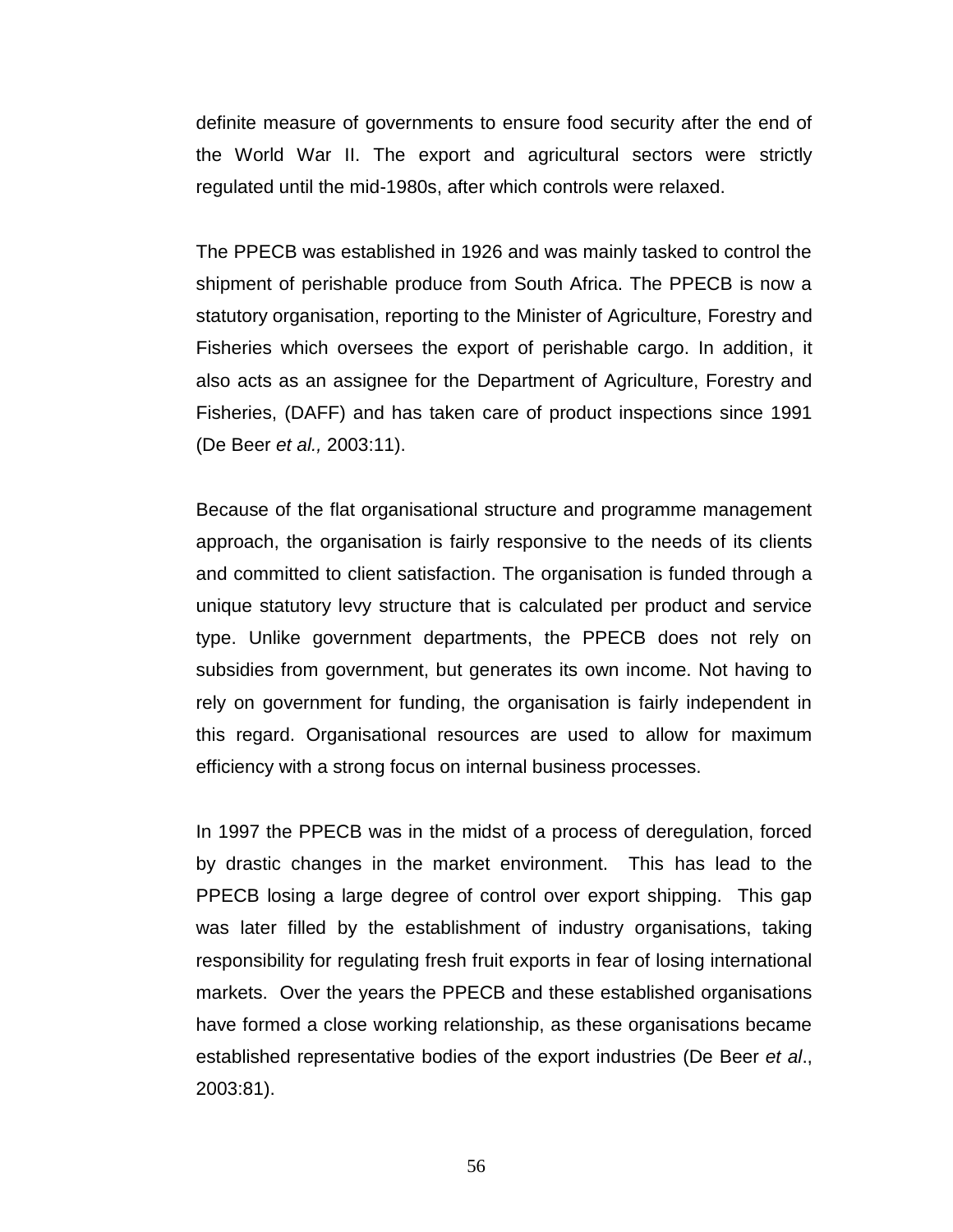The PPECB positioned itself to be on par with the objectives of the Department of Agriculture, Forestry and Fisheries, (DAFF). By doing this the PPECB ensures and acknowledge that they follow the lead of government.

The PPECB as the only mandated organisation in South Africa ensuring quality standards for perishable produce exports, does not only create a single export channel, but allows the South African government to keep a close eye on such exports. When we take a look at the relationship between the PPECB and government, it may create the impression that the PPECB is totally independent from government. However, when you take a look at the PPECB board, it tells a different story. By having a representative on the board, government keeps itself abreast of developments and will intervene when the need arises.

The following chapter will analyse the role of the PPECB within the South African export arena in the light of the new governance, regulatory governance and new pubic management categories, as reviewed in Chapter Two.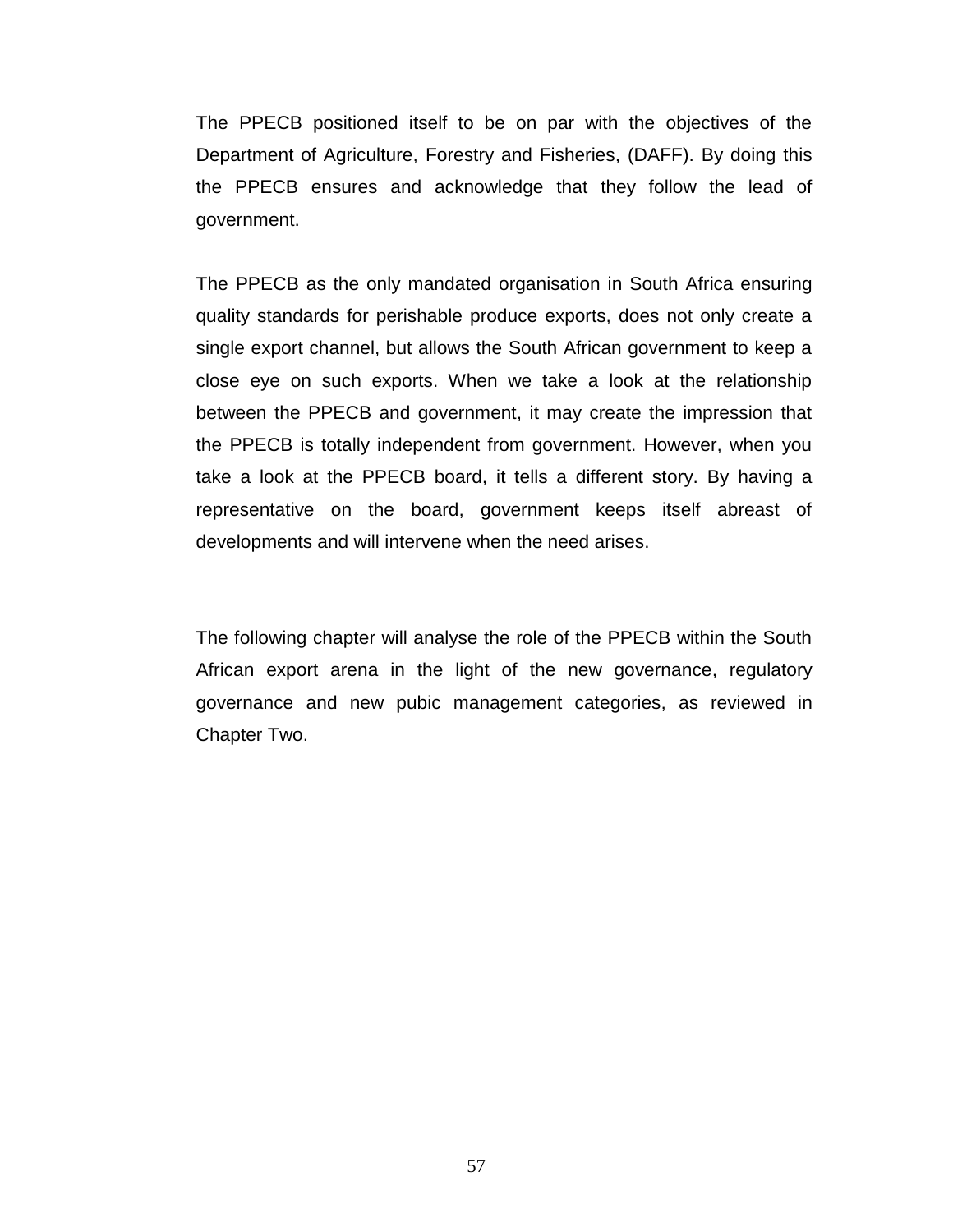# **CHAPTER 4: FINDINGS AND EVALUATIONS**

### **4.1 Introduction**

The purpose of this chapter is to compare the features outlined in Chapter Three with the list of criteria and characteristics for public sector reform in Chapter Two. The researcher will break this down into the three categories of new governance, regulatory governance and NPM, after which the relevant criteria will be listed under each of these headings.

This research study focused on investigating public sector reform within a South African context. The researcher investigated the occurrence of public sector reform in the form of new governance, regulatory governance and new pubic management (NPM). This is done by analysing the structure, roles and responsibilities of the Perishable Products Export Control Board (PPECB) as case study organisation.

Chapter Two of the study reviewed and outlined the theoretical aspects of public sector reform. Chapter Three of the study provided an overview of the establishment and operational structure of the PPECB.

Although the PPECB is a statutory organisation established to control the export of perishable products, the organisation"s objectives and business model tell a different story. It is clear that the organisation is caught between being a control body and a partner to the export industry. The question should be asked whether this is a healthy relationship or whether the PPECB finds itself in the midst of an identity crisis.

Furthermore, it is claimed that public sector reform is not common in developing countries such as South Africa, not even to mention its success in such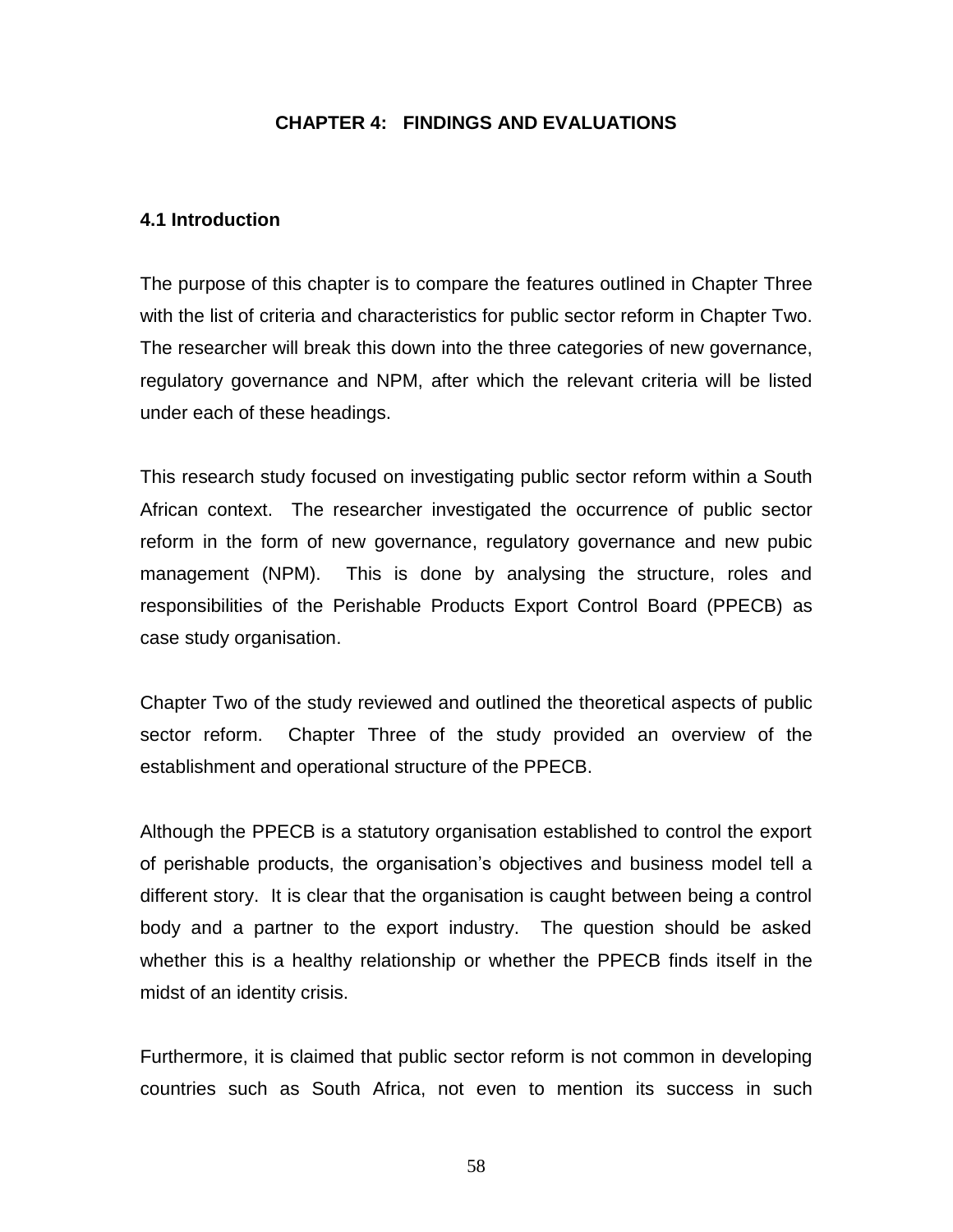countries. The researcher studied the unique relationship between the PPECB, government and the export industry of South Africa to determine whether it corresponds with any qualities of public sector reform.

In order to analyse and compare this unique relationship, the researcher developed a list of qualifying criteria and characteristics for public sector reform (Table 2.2), based on the theoretical information gathered. The list summarises the main characteristics of new governance, regulatory governance and NPM, as forms of public sector reform. The list will be used to explore similarities between PPECB and public sector reform.

# **4.2 Compared to new governance**

# Criterion 1: Involvement of third party actors

In terms of the South African Constitution, export of cargo ultimately remains government's responsibility. Given the statutory mandate of the PPECB, and the assigneeship from the Department of Agriculture, Forestry and Fisheries, the fulfilment of this responsibility rests with the PPECB. It can thus be argued that government has outsourced this responsibility by involving the PPECB as third party actor.

# Criterion 2: Collaborative service delivery, involving public and private sector

The PPECB"s board of directors is represented by representatives of industry organisations and government. Services are therefore delivered under the watchful eye of both parties.

# Criterion 3: Diversification of government services

Being an assignee of government, it can be argued that the PPECB delivers services on behalf of government. The PPECB delivers a multitude of services, including: Inspection and cold chain services, mycotoxin analysis, official food safety programme, certification services, specialised and agency services. The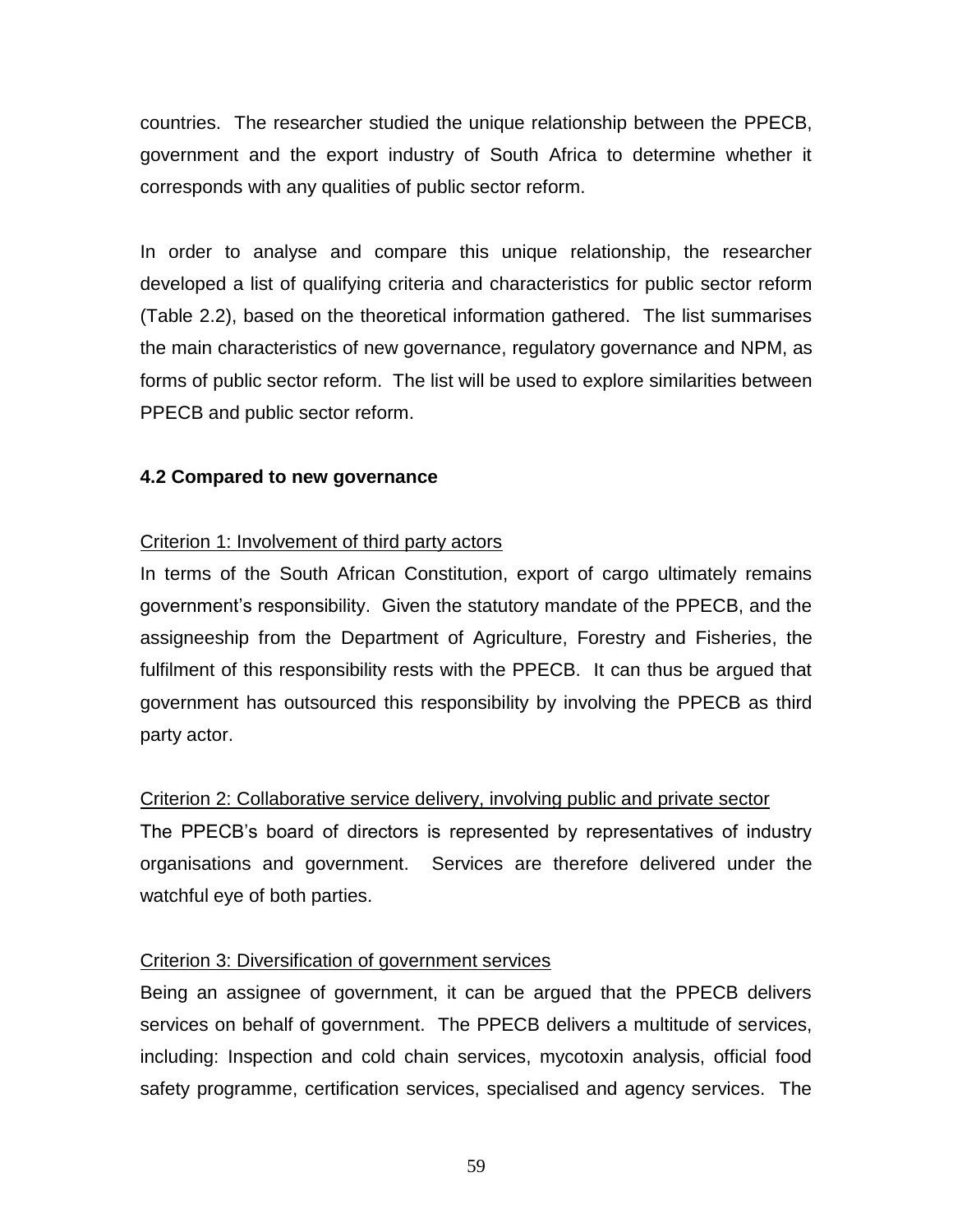PPECB can be seen as a one-stop service delivery organisation for the export industry. By having the PPECB as an assignee, government offers a diverse range of services, although in an indirect manner.

## Criterion 4: Establishment of close networks with the third party role players

Long before the PPECB received assigneeship from the Department of Agriculture, Forestry and Fisheries, the PPECB was established through an act of Parliament as a statutory organisation to deliver a service to the fresh produce export industry.

This gives the PPECB a right of existence as an entity in its own right. Assigning the PPECB to deliver services on behalf of government, it can be assumed that government is in partnership with the PPECB as third party actor. The latter is confirmed by the fact that the strategies of these two entities are aligned in order to reach shared objectives.

# Criterion 5: Activation and sustainability of networks

Although this study does not reveal the activation of these networks, their sustainability can be defined. It is reported that the Department of Agriculture, Forestry and Fisheries' strategies relate directly to the core business and strategies of the PPECB. By showing the same strategic objectives, the DAFF and the PPECB will not only sustain, but also strengthen, their relationship. The alignment of strategies will create a greater degree of co-operation between the PPECB as assignee and the DAFF as the mandate giver.

# Criterion 6: Introduction of rewards and penalties to stimulate co-operation

We have learned that the PPECB strives to recover all costs for the services they deliver. As with any other business, certain services will be more expensive than others. For this reason the PPECB has introduced a budgetary system that prevents cross-subsidisation between products and services. This allows the PPECB to determine how much a specific service will cost to deliver. As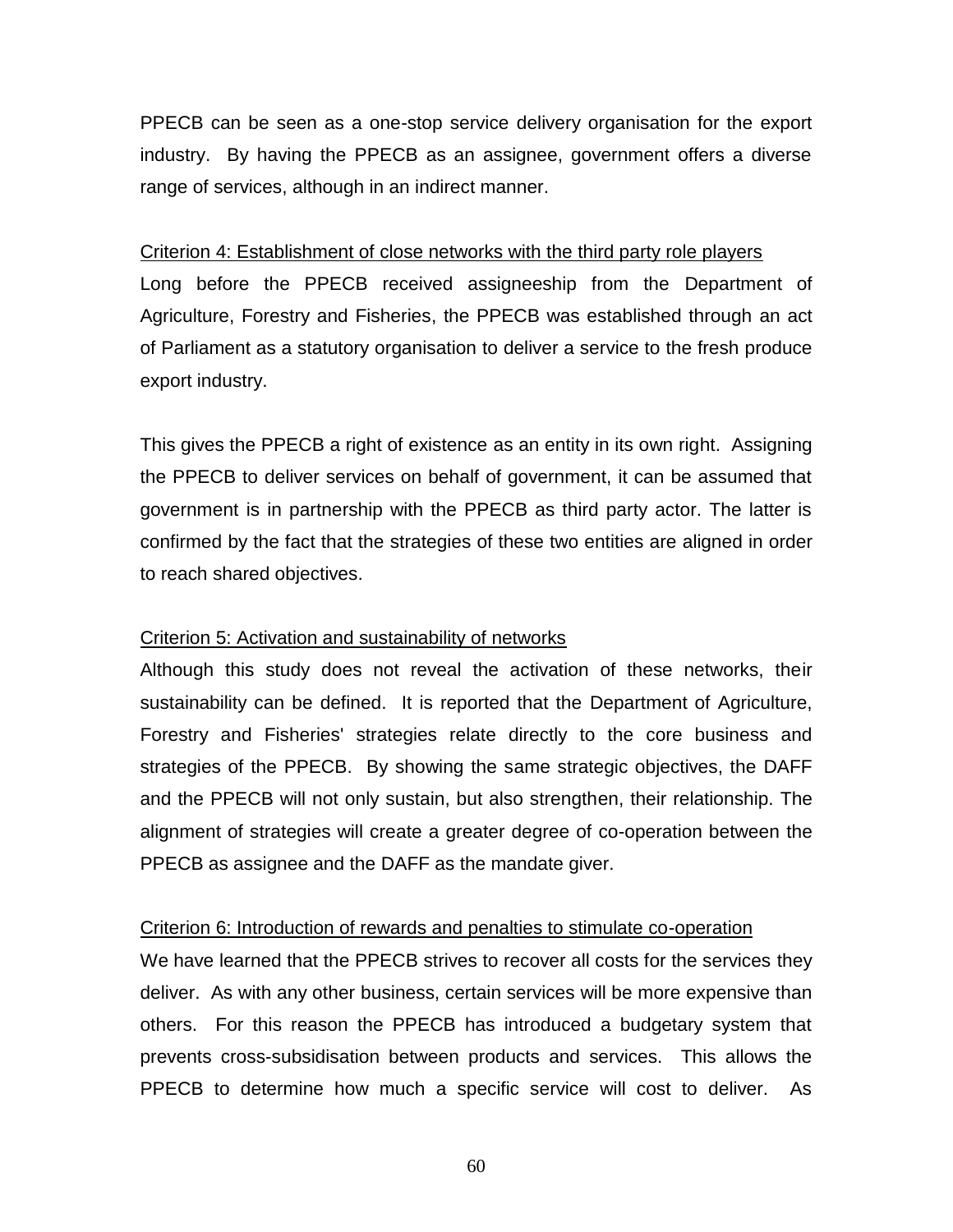services are paid for by means of a statutory levy, the latter is influenced by the expenditure generated by such service. Cost may therefore vary between the different types of service. The export industry may thus see a reward (in the form of a levy reduction) or penalty (in the form of a levy increase) in the following year"s service cost, depending on the number of hours the PPECB has spent on such a service. This gesture may motivate the export industry to get more organised and co-operate with other role-players such as the PPECB, otherwise they may forfeit any possibility of a levy reduction.

### Criterion 7: No rigid enforcement, but patience, discretion and tact

Although we"ve seen that the PPECB strives to establish networks through the programme management approach, it should be kept in mind that they do have a mandate to fulfil. In addition to this, they are protected by legislation and have the advantage of being a sole service provider for the export industry. When every soft-skill tactic in the book fails, the PPECB will have no choice but to revert to rigid enforcement to reach its objectives – provided that it is within their mandate. Patience, tact and discretion can therefore not be guaranteed in the case of the PPECB.

# **4.3 Compared to regulatory governance**

It is said that regulatory governance is essential to ensure certain standards, enforce uniform standards and create law and order, amongst other things. Regulatory governance is especially important when government is accountable for a specific service, but does not deliver the service itself.

# Criterion 1: Deployment of proper controls

The PPECB Act clearly states that the PPECB board should be comprised of industry representatives and a ministerial representative. Furthermore, the Act states that the PPECB Board is accountable to the Minister of Agriculture, Forestry and Fisheries. By including these aspects in the Act, the government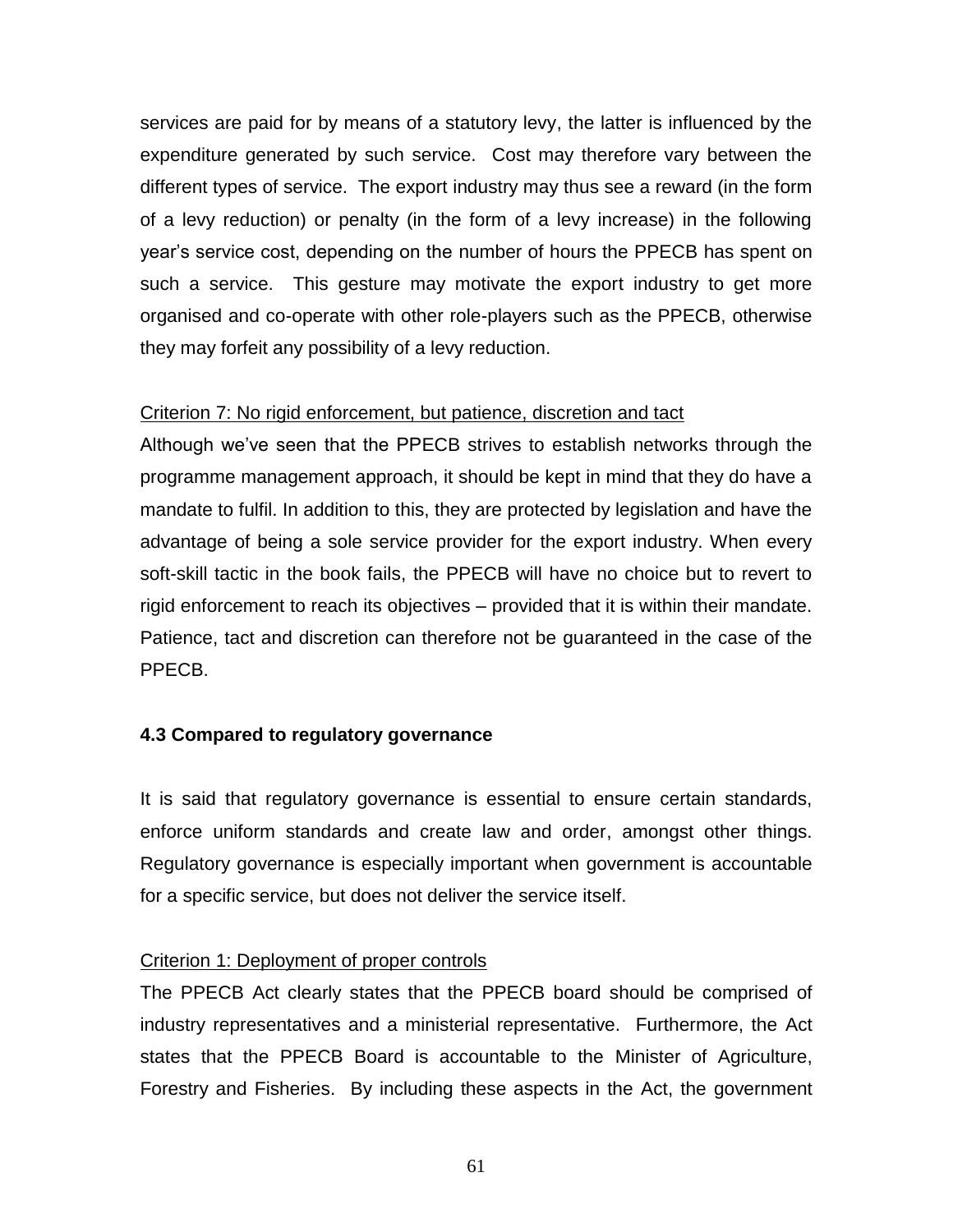can extend a firm degree of control over the functioning of the PPECB. Although distanced from government, a method has been secured for the government to keep a close eye on matters.

Although the PPECB acts as an assignee for government in terms of the APS Act (Act 119 of 1990), we have found that "the rules of the game" are dictated by government. The quality standards under this particular legislation are amended on an annual basis. This amendment process is dictated by government and eventually passed onto the PPECB for implementation. By doing so, government can ensure the publication of uniform and acceptable standards.

# Criterion 2: Government is distanced from a service they are accountable for, where such service is delivered by a third party

It has already been determined that government is the accountable authority for the export of perishable products. The responsibility for orderly exports of perishable products was transferred to the PPECB with its establishment in 1926. Later the PPECB was appointed as the inspection authority for agricultural products in 1991. In terms of the structure and establishment of the PPECB, they are regarded as an entity outside of government, although they remain accountable to government. It can be argued that the PPECB has a great degree of autonomy and may be seen as a third party, delivering a service on behalf of government.

# Criterion 3: The actions of a specific industry are controlled or guided by some form of policy or document

The actions of the export industry are governed by the PPECB Act and the APS Act. Both these pieces of legislation spell out the requirements that stakeholders within the export industry should adhere to, from the time that product gets inspected until it is exported. These two pieces of legislation can be regarded as the bible for the export of perishable products from South Africa.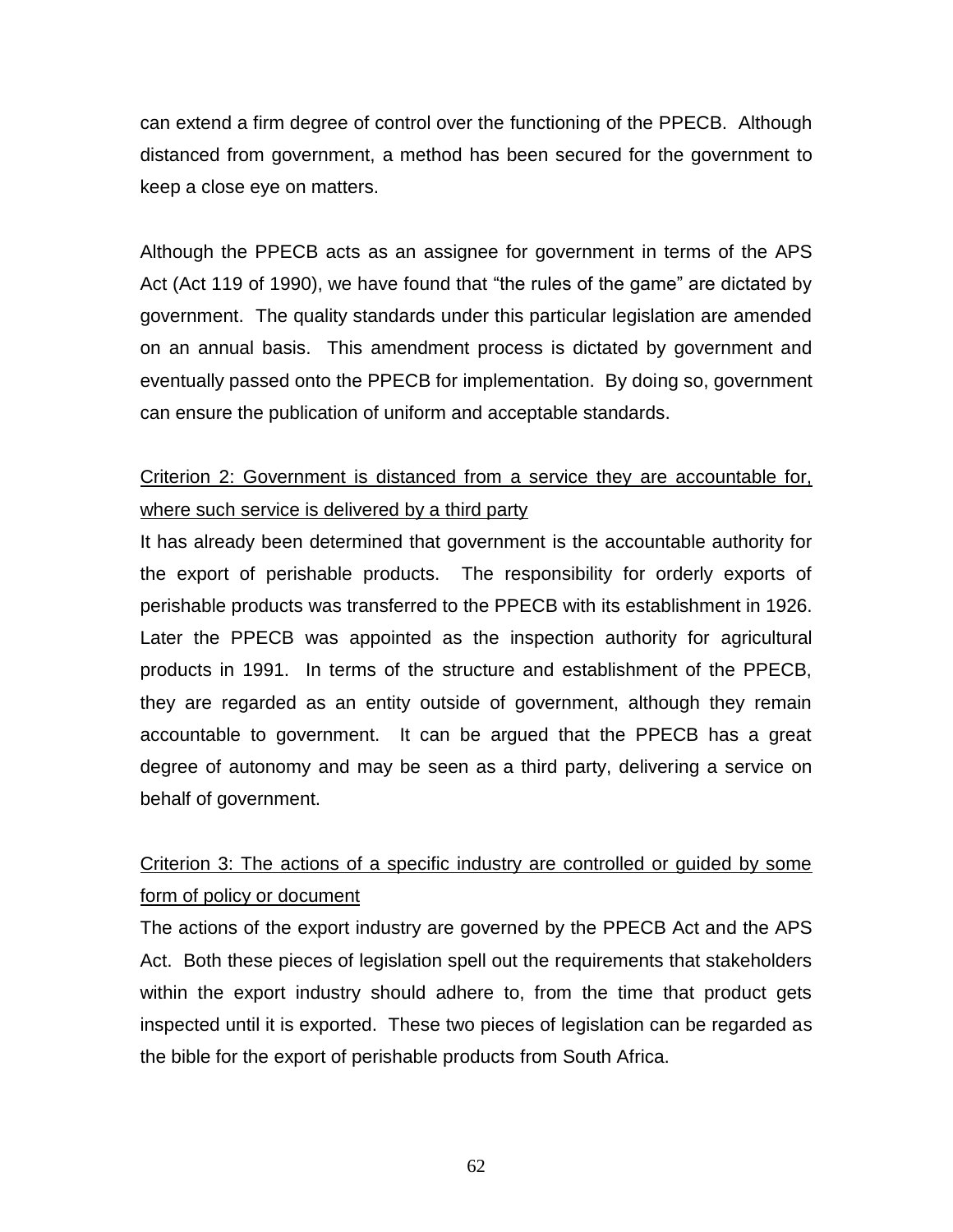# Criterion 4: The type of agency which the PPECB represents

The literature review revealed that regulatory systems can be divided into 4 main types, namely:

- An agency which is part of government;
- An agency which is semi-autonomous;
- An agency which is independent of government;
- An agency that is self-regulatory and independent from government.

It is interesting to note that the PPECB does not fit one single agency type described, but rather reflects a mixture of the different agency characteristics. When compared to these main types of agencies, the PPECB does have the following characteristics, amongst other things:

- The PPECB is not part of government, but seen as an entity established in terms of legislation;
- May turn to the outside for opinions;
- Is independent, but accountable to government;
- Has government representation;
- Certain rules (with reference to the APS Act) must be made in accordance with government policy/guidelines;
- Is subjected to the ratification of certain decisions by the relevant Minister;
- If a statutory organisation and acts in accordance with principles enacted by legislation;
- Certain PPECB board members are experts in their respective industries, recruited from non-government sources, without political affiliations;
- Some members represent public interest. In the case of PPECB, the ministerial representative represents the Minister, who in turn represents the public interest.

Having said this, it is clear that the PPECB operates as an agency on behalf of government, although it cannot be associated with one single agency type. It is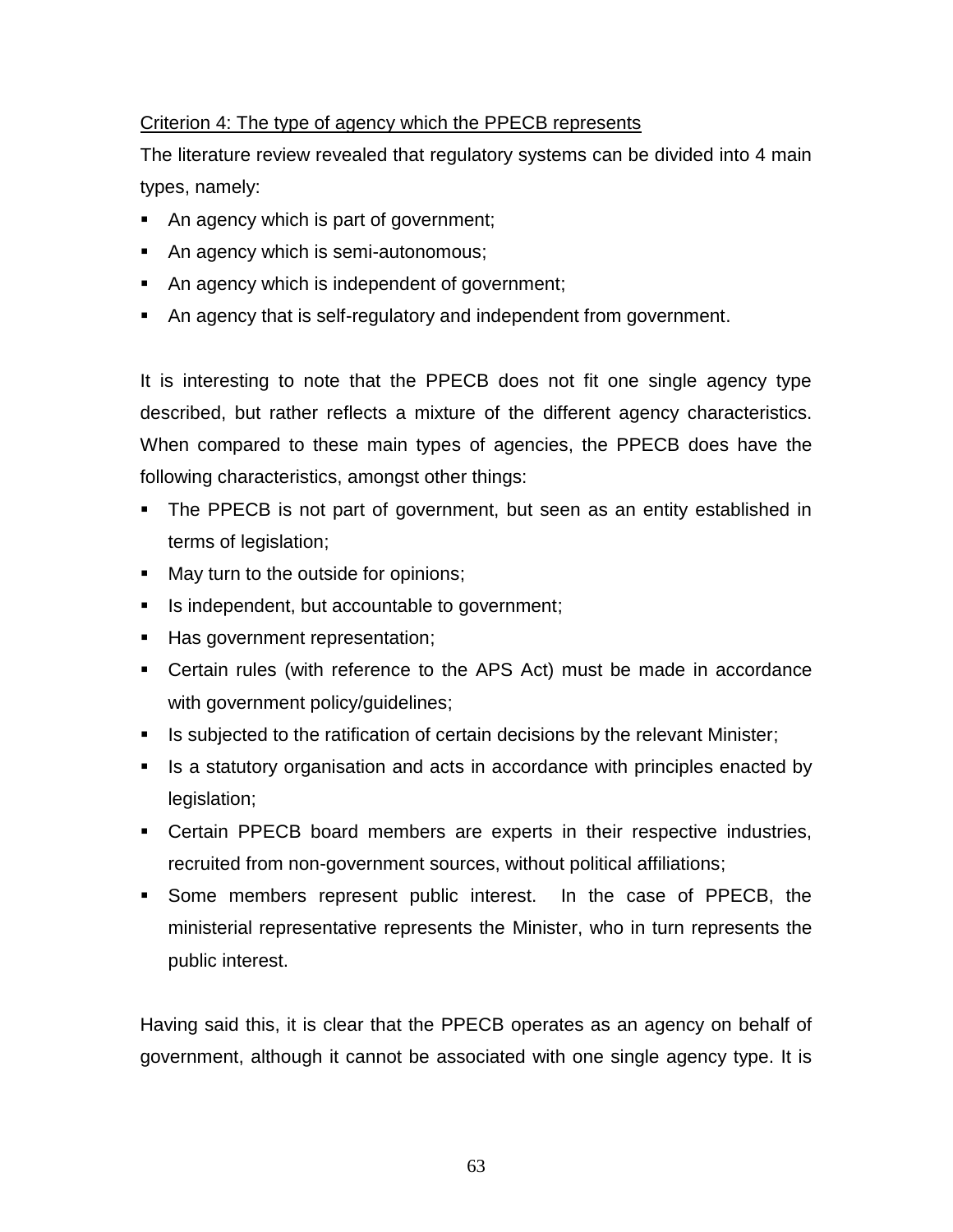evident, however, that government has deployed certain controls to ensure that it is kept abreast of certain matters.

### **4.4. Compared to the new pubic management (NPM)**

NPM explores ways and means to make government services more efficient and effective to the end user. In the context of South African perishable exports, the researcher touches on the delivery of the export service by the PPECB on behalf of government, in comparison with the following principles of NPM.

### Criterion 1: The promotion of competition and value for money

The export of perishable products from South Africa is a regulated industry. The assurance of quality compliance for agricultural products destined for export and their orderly export rests with the PPECB. It should be noted that the PPECB is the sole service provider, leaving no room for competition, which is in definite contrast with the principles of NPM. Furthermore, because of a lack of competition, it is extremely difficult to benchmark the service charges of the PPECB in order to determine if the end user is getting value for money. It should be stated, however, that the PPECB costs its services based on a break-even budget. In addition to this, industry representatives serving on the PPECB Board are probably keeping a watchful eye on the determination of these costs. It can thus be argued that, although the PPECB has the monopoly in delivering a service to the South African perishable export industry, the principle of "value for money" may be embedded in the determination of the service cost. In addition, representatives of industry serving on the Board will ensure that these service costs are kept to the bare minimum, as their respective industries are the paying clients.

## Criterion 2: Service quality and feedback from clients

Serving the export industry of South Africa, it is obvious that the PPECB should have a diverse client base and surely needs to be flexible. Being a sole service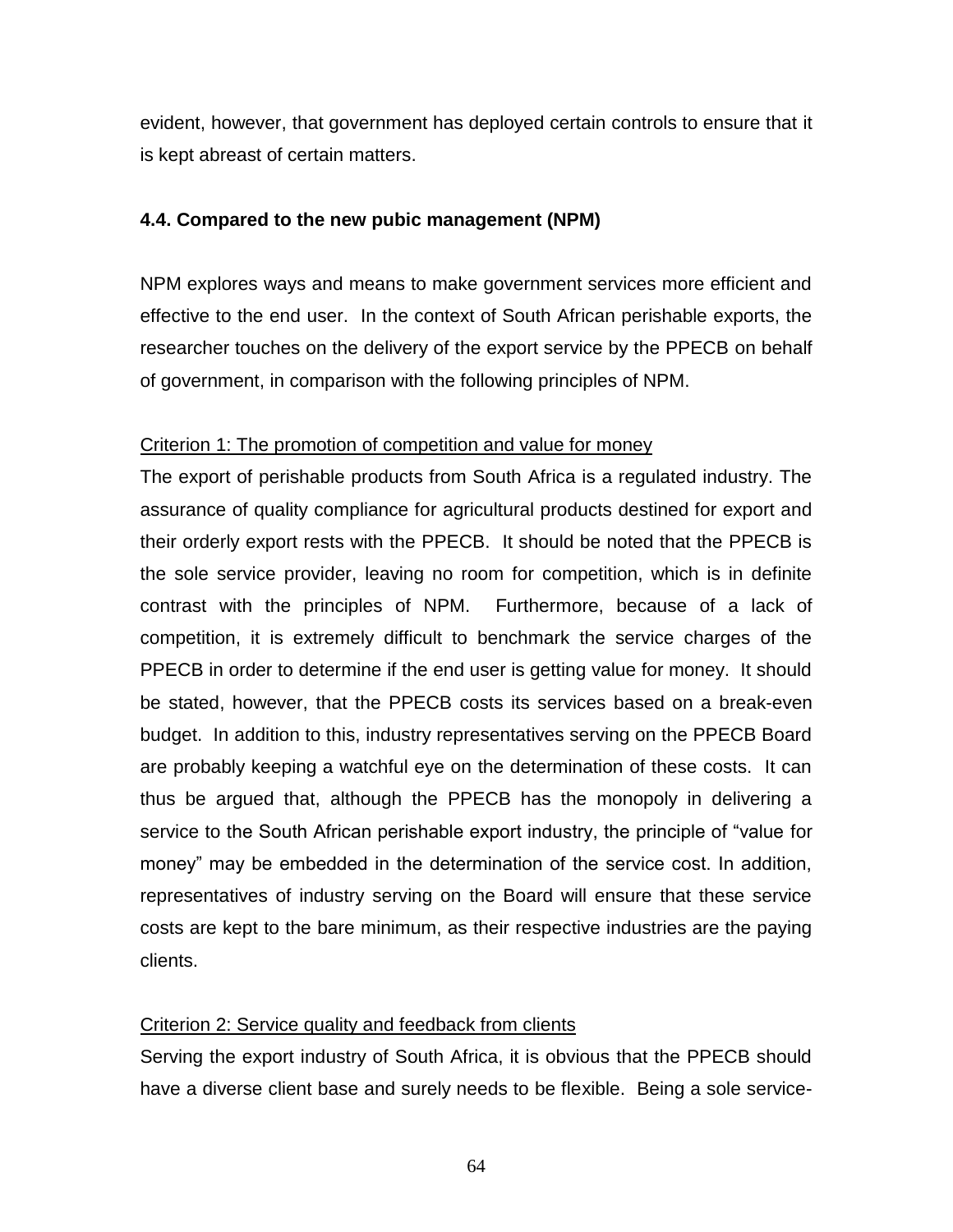providing parastatal, the idea of service quality would seem unlikely to the critics of traditional public administration. In order to create a culture of service excellence, flexibility and responsiveness, the PPECB embarked on a programme-focused strategy. This strategy claims to improve stakeholder relations and communication by being in touch with a specific product export industry. In addition, the PPECB CEO"s commitment to respond to the everchanging market requirements with service delivery par excellence is a testimony of the organisation"s intention to listen to the needs of its clients and respond accordingly. Clients are also given an opportunity to express their opinions on service delivery on an annual basis, when a service delivery questionnaire is handed to them. Although the questionnaire was not focused on as part of this research study, it is worth noting that the negative feedback gets recorded and a closing action is required.

#### Criterion 3: Outcome driven

The programme management approach discussed earlier is a well-defined method of managers focusing on one programme, seeking outcomes. The challenge for these managers is to keep in touch with relevant networks and act as a catalyst in reaching a desired outcome – scholars of NPM refer to the process as steering instead of rowing. Being protected by an Act of Parliament and a mandate from the Department of Agriculture, Forestry and Fisheries, the pitfall is that these managers get carried away and get involved to such an extent that they eventually dictate the whole process. The researcher can also not disregard the possibility that the respective programme managers may get so involved with their industries that they operate in silos and ultimately lose sight of the bigger organisational picture. This may cause the organisation to fall victim to one of the common problems of NPM, namely, fragmentation.

Notwithstanding the questions surrounding the programme management approach, having a dedicated manager for each programme, the organisation is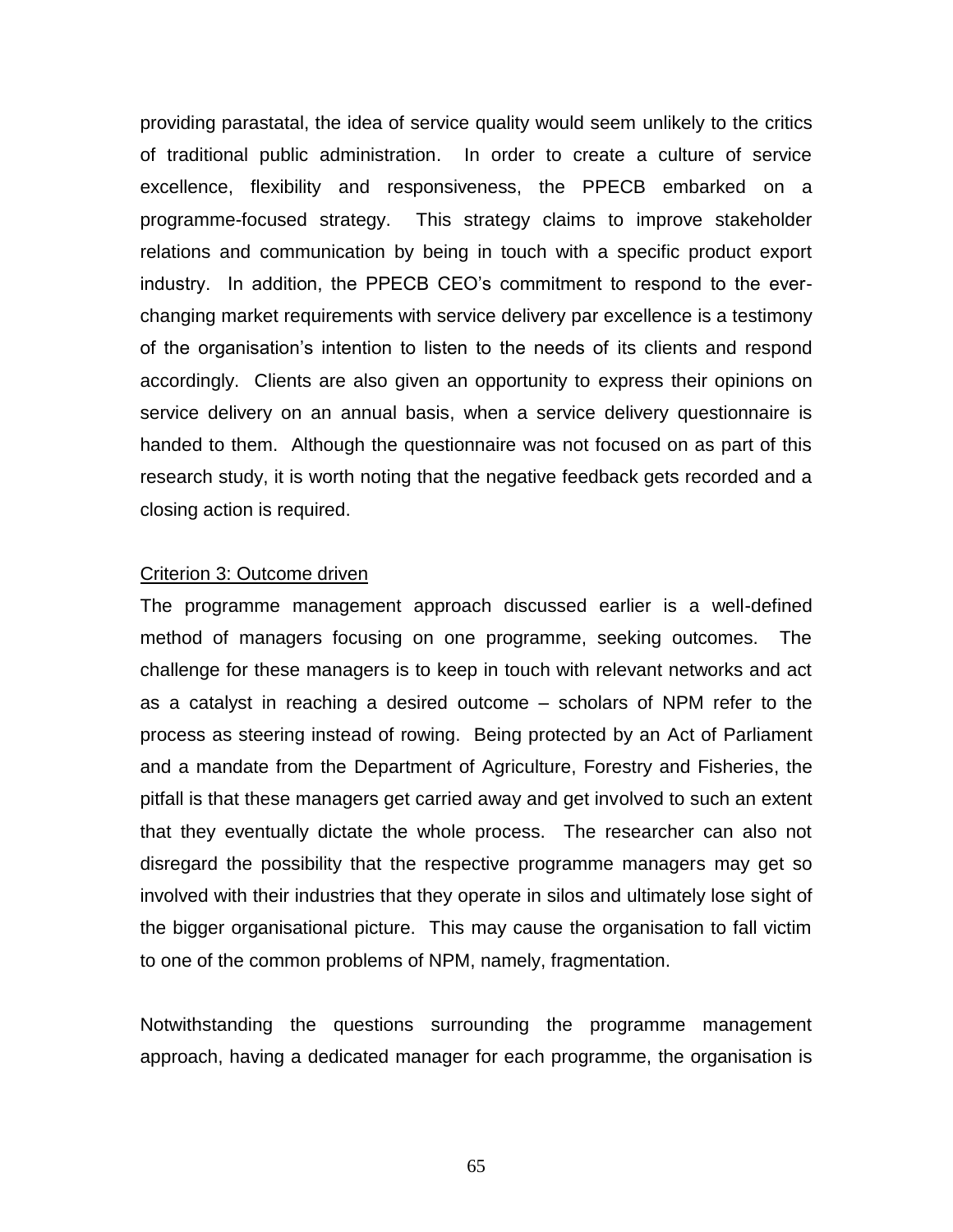looking for results. The programme management approach may as well increase the odds of getting these results

## Criterion 4: Hands-on approach

The operational structure (Figure 3.2) points out that each region is managed by a service manager, who is responsible for operational matters in the region. If clients in these regions are faced with problems, they may be addressed much faster because a manager is available. This decentralised structure may ensure that the PPECB is closer to its clients and that relationships with clients are strengthened. In addition, information from regions can constantly filter through to the decision-makers, allowing the organisation to become more responsive. Needless to say, the degree to which clients are assisted will greatly depend on the decentralisation of authority within the organisation.

The principle of decentralised authority is also applicable to the relationship between the PPECB and the DAFF, in order to empower the PPECB to deliver an effective and efficient service to its clients.

# Criterion 5: Measures performance and maintain performance through incentives and sanctions

Performance of PPECB employees is continuously measured and appraised. It is said that those employees who perform satisfactorily may receive a performance incentive. In the context of NPM there is a strong focus on improving performance and rewarding employees accordingly. The reward system of the PPECB is not clearly defined and for this reason it cannot be confidently said that the organisation has effectively established a performance management culture.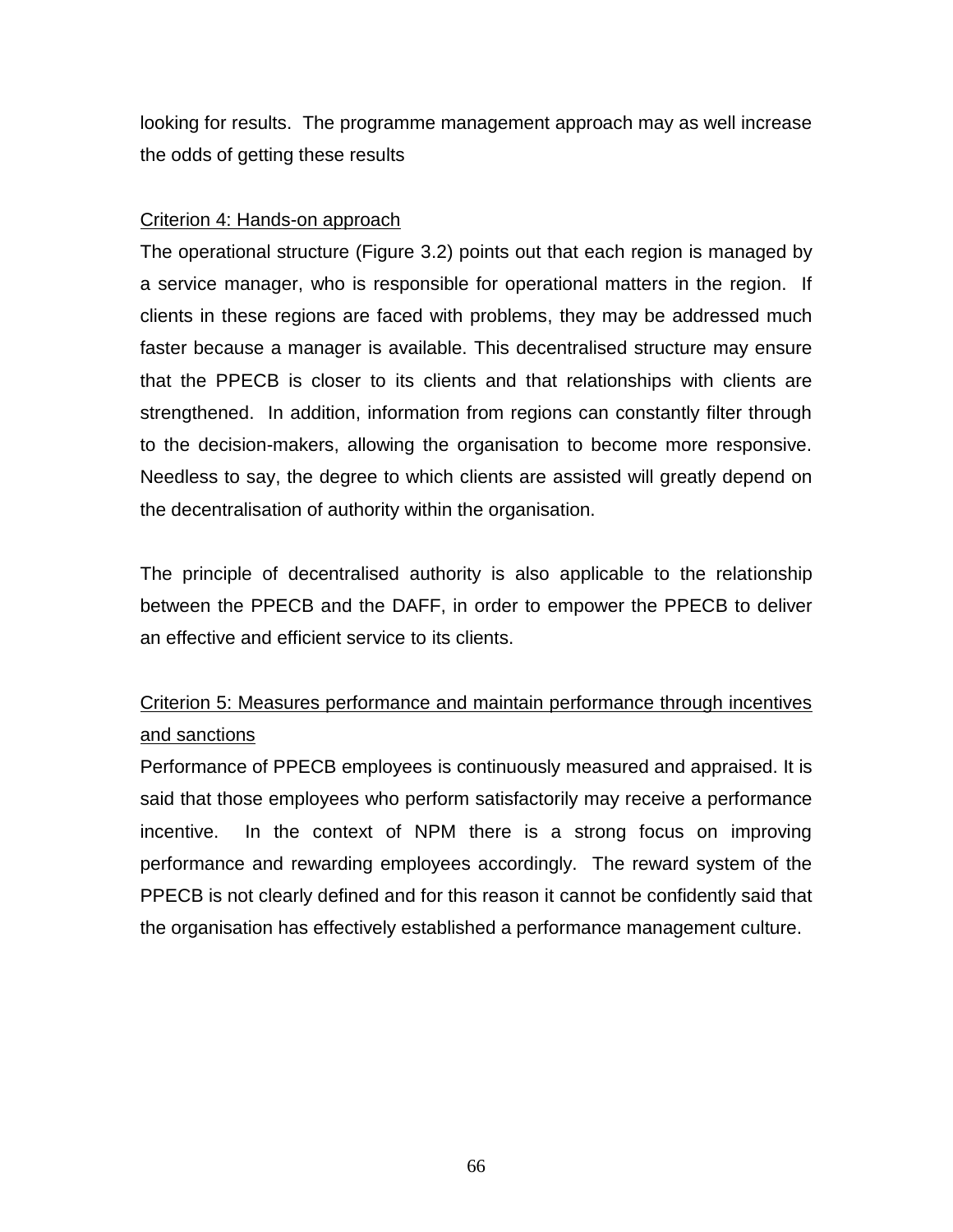Criterion 6: Allow services to be closer to the client through a process of deregulation

The South African industry was fairly regulated and dictated to by government until the mid-1980s, after which government adopted a more relaxed stance. This relaxation of the stringent approach spilled over to the perishable export industry, which saw a deregulation of mainly the PPECB Act in 1997.

Deregulation opened up the markets and allowed exporters to experience the joys of the free market system. The PPECB saw an explosion of its client base and needed to deliver services to many more clients than they were used to. To accommodate clients" needs, it is reported that employees move between production regions, depending on seasonal activities. The service is thus taken to the client, instead of being a centralised service strategy. At the same time this strategy is complemented by the regional management concept, as discussed earlier. Although the process of deregulation was driven by market forces, the end result remains the same – the PPECB is closer to the client than ever before.

## Criterion 7: Doing away with government subsidies and striving to recover all service costs

The PPECB Act, which gives the right of existence to the organisation, states that it is entitled to impose a levy to recover service costs. The PPECB clearly make use of this right and charges a levy for the services delivered. The organisation does not receive any financial assistance from government and is therefore financially independent from government. It is also reported that costs are based on a user-pays principle and cross-subsidisation between services and/or products is minimised. Although government remains the accountable authority, it can take comfort from the fact that the service delivered by the PPECB is financially self-maintained.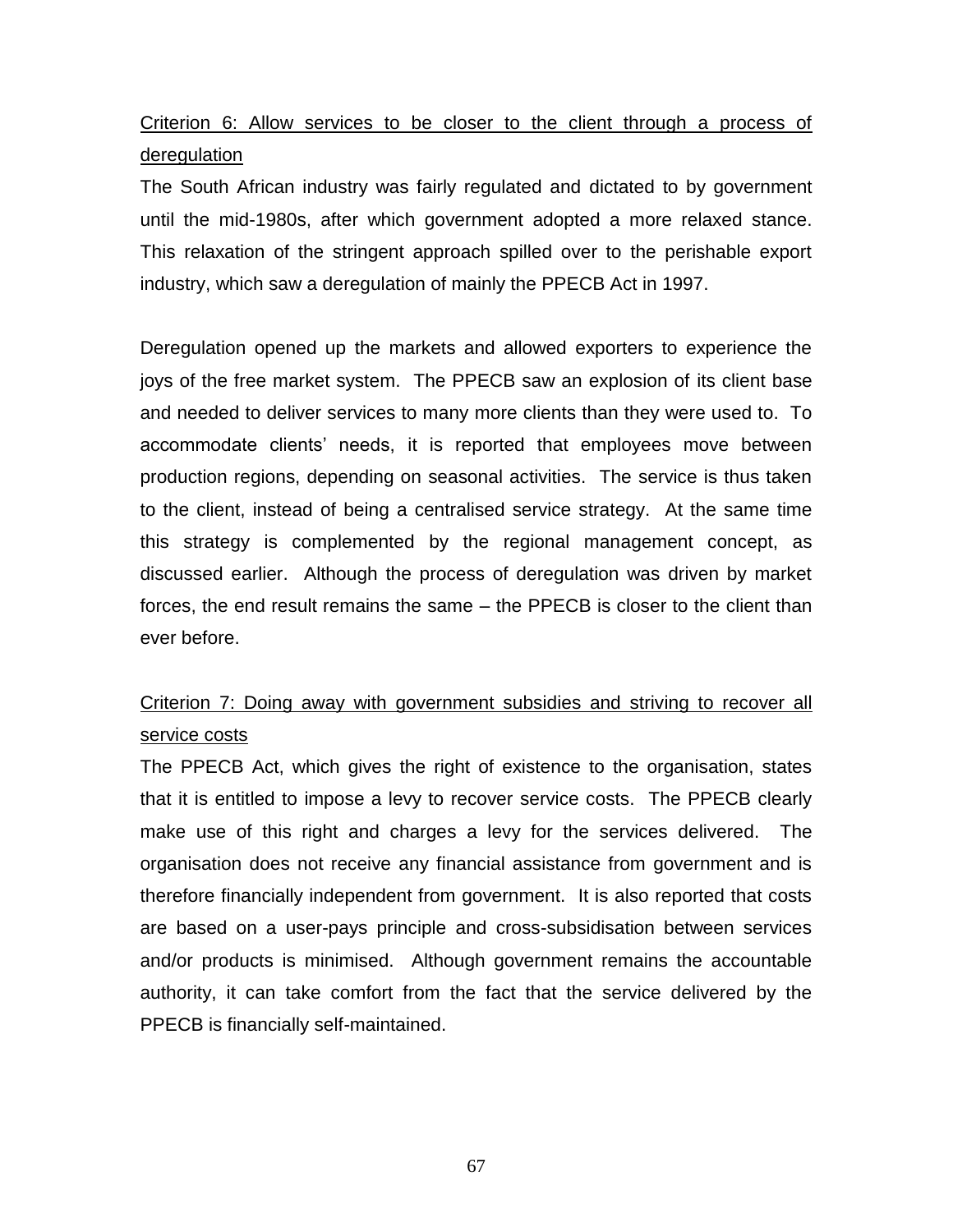## Criterion 8: Government should give direction and stand back to allow for participation

We have learned that the PPECB is an entity operating outside of government. Although accountable to government, the organisation is financially independent, has its own operational structure and does not report to government regarding operational matters. It can be argued that government is only involved on a strategic level and acts as a watch dog over the affairs of the organisation. With government not interfering with operational matters of the PPECB, decisions can certainly be made more quickly, making the organisation more user-friendly. We have also learned that the PPECB has a strong focus on the client and is willing to adapt to clients" needs. To do this, it is obvious that they need to follow a participative approach. It is also here where the programme management approach, as adopted by the organisation, plays a pivotal role. This approach allows these managers to remain closer to clients and increase visibility throughout the industry. Programme managers attend industry forum meetings, which is a great platform for information sharing. Assuming this information is relayed to the organisational core and back, this concept is a valuable tool to ensure that the industry has a voice in decisions to be made.

## Criterion 9: More concerned with the needs of clients than those of the service provider

As the study was not focused on service delivery per se, it is rather difficult to comment on whether the PPECB is satisfying the needs of their clients or not.

In the context of this study, the test would be whether the organisation is structured to accommodate clients" needs or to satisfy the needs of the organisation itself. By just reviewing what have already been discussed, the following aspects are instrumental in evaluating this point:

- The industry is well represented on the Board of the PPECB;
- The Minister of Agriculture and Land Affairs gets to appoint a member to serve on the Board;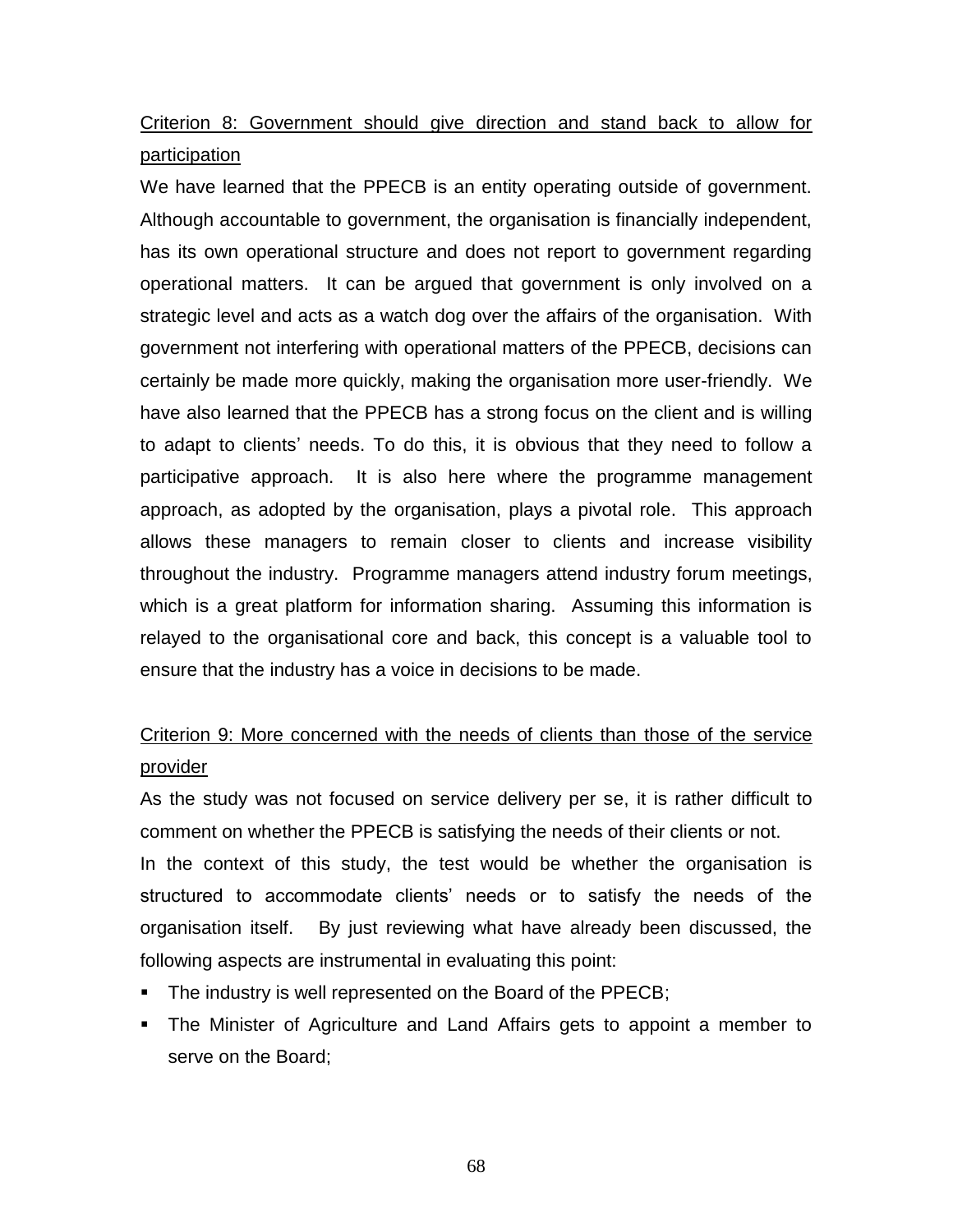- Although not clearly defined, there is evidence of a performance management system;
- **There is evidence of a client survey questionnaire;**
- The adoption of a programme management approach allows the organisation to be closer to the client;
- The regional management approach (in the form of service managers) allows for the service to be taken to the client; and
- The CEO"s clear commitment to adapt to the needs of stakeholders and clients.

Having said this, although the success of the above has not been tested thoroughly, a definite attempt has been made by the PPECB to extend a hand to clients.

## Criterion 10: The use of service contracts and public-private partnerships to reduce service costs

As discussed earlier, the PPECB is the sole provider that delivers a quality assurance and cold chain management service to the export industry. It is therefore difficult to benchmark the service cost of the PPECB. However, it can be argued that the PPECB and Department of Agriculture, Forestry and Fisheries, are in partnership, involving both private and public role-players. We have learned that the PPECB was assigned to deliver quality inspections on behalf of the Department of Agriculture, Forestry and Fisheries, in 1991. it should be remembered that by then the PPECB was a well-established organisation, delivering a cold chain management service to the export industry. It can be assumed that the organisation had an established infrastructure and was well known throughout the industry. Mandating the PPECB was most probably less costly than to establish new infrastructure or even keeping the service with the Department of Agriculture, Forestry and Fisheries. In this regard, the PPECB was therefore a good option to have as a partner.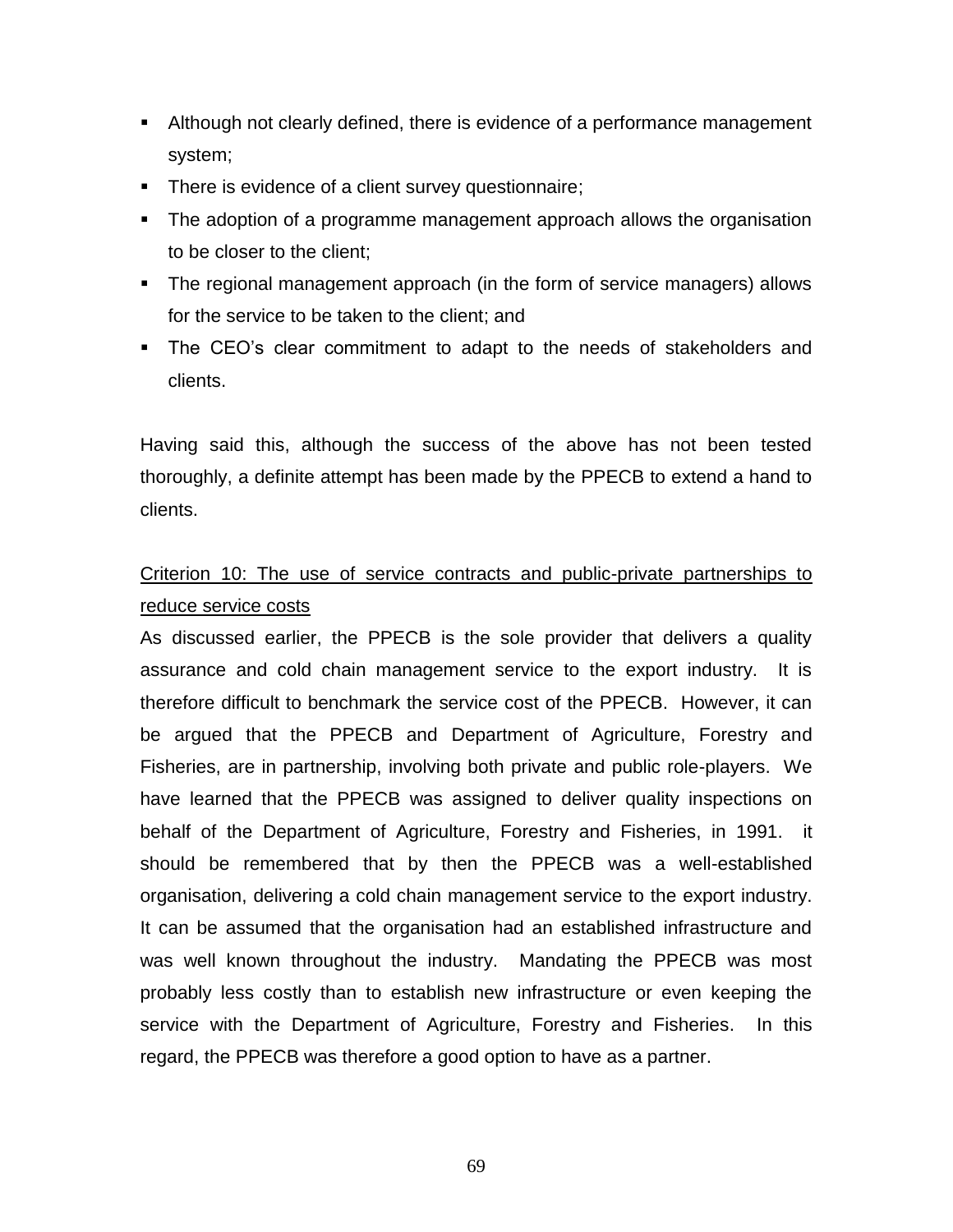#### Criterion 11: Calls for responsive, efficient and effective service delivery

Although the study did not focus on the evaluation of the service delivered by the PPECB or Department of Agriculture, Forestry and Fisheries, the following aspects could not be ignored.

Responsiveness – compared to government, the PPECB with  $\pm$  330 employees is a relatively small organisation. The advantages of this are that communication is quick, decisions can be made and implemented with fewer bureaucratic stumbling blocks, and hence the response time of the organisation as a whole can be quicker compared to that of large bureaucracies.

Effectiveness – The PPECB is focused on delivering a quality assurance and cold chain management service. If the service was to be delivered by government itself, it would probably have been a section within a government department. This would have meant that the focus of such department would have been divided between its different sections. The PPECB as an organisation devotes its whole strategy and operations to deliver a quality assurance and cold chain service to the export industry. The organisation therefore has the edge in being more effective in its business compared to larger bureaucracies delivering the service as part of their business strategy.

Efficiency – One of the aspects that stood out was the way in which the PPECB utilises its human resources. Employees are moved between production regions following fruit seasons. Although this might be uncomfortable for personnel, by doing this the organisation uses its personnel to their full potential. This prevents the unnecessary appointment of additional personnel and amounts to a saving on personnel cost. Furthermore, personnel get more exposure and gain experience at the same time.

Having said all this, the question remains whether there is enough evidence to say that the relationship between PPECB and government as well as the manner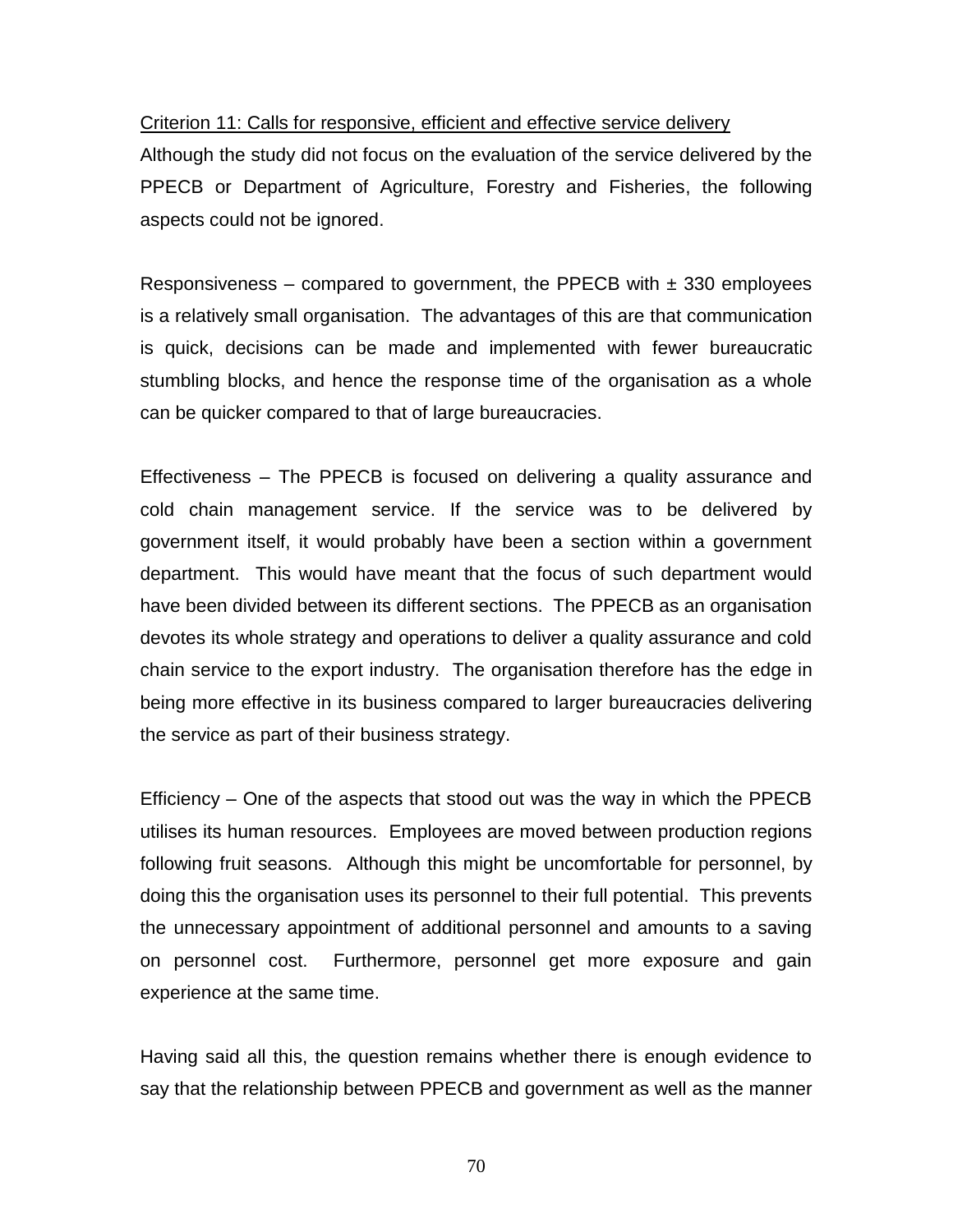in which the service by the PPECB is delivered can be regarded as a phenomenon of public sector reform in a South African context.

Based on the analysis made, it is clear that there are certainly criteria counting in favour of the public sector reform debate and others counting against it.

The mere fact that the PPECB is established by an Act of Parliament is certainly one of the greater stumbling blocks in the argument in favour of public sector reform, especially measured against NPM. This statutory right of existence makes the PPECB the sole service provider for cold chain services and gives it the monopoly in delivering the services. This automatically prevents the promotion of competition and gives clients no alternative but to make use of the PPECB when they intend to export perishable products.

Furthermore, when compared to regulatory governance, the PPECB structure did not fit one specific agency type, but contained characteristics of all four recognised agency types. On face value, the PPECB may be seen as an entity operating totally independently from government. Investigation has shown that, although not obviously in evidence, the government has ensured that it does keep proper control by making the PPECB accountable to government and ensuring ex officio representation on the PPECB Board of Directors. Government is therefore controlling the PPECB closely.

It should also be remembered that, because the PPECB is mandated by legislation, it is obligated to fulfil this mandate at all costa. When reflecting on new governance, there is a strong belief that organisations should establish networks with stakeholders and create a culture of negotiation – as the PPECB rightfully did. It should be remembered, however, that the PPECB can negotiate with stakeholders only to a certain extent. The bottom line of the negotiation will be that the PPECB needs to honour its legislative obligations. It is therefore no secret that certain aspects are non-negotiable as they are prescribed by law.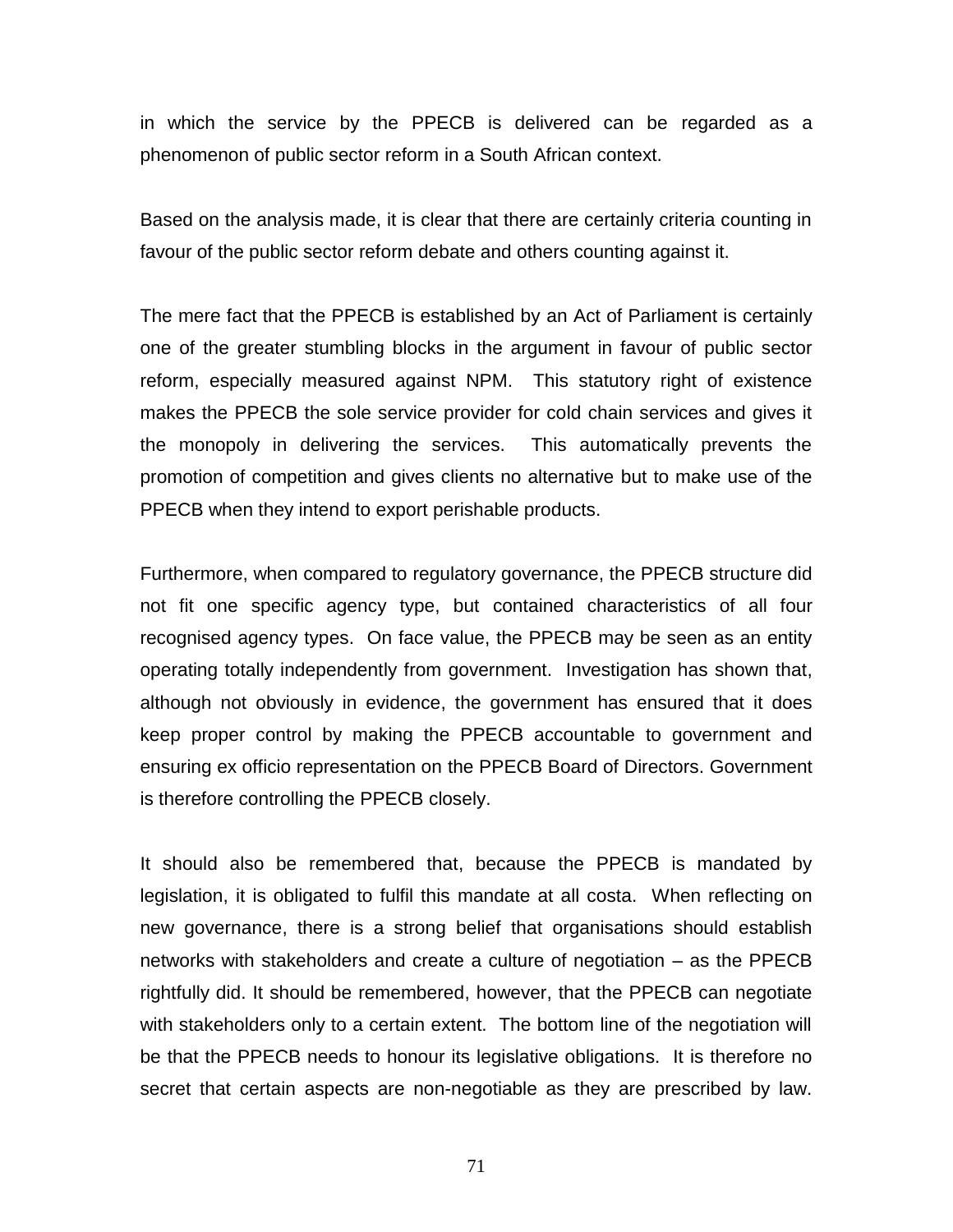The PPECB will go into a negotiation, provided that this is within its mandate, having the upper hand. When such negotiation fails, the PPECB will always have the benefit of referring back to the Act.

In addition, the PPECB's commitment to serve the client's needs is quite clear. It makes use of a structured system to keep in contact with clients and networks. This gives the organisation the opportunity to be responsive and address client needs accordingly.

The organisation measures the performance of its employees continuously by means of a performance management system.

The PPECB Board of Directors is represented by role-players from both the public and private sectors. It can thus be assumed that decisions on this level are therefore made to the satisfaction of both government and role-players from the respective industry.

On the financial front, the organisation is financially independent from government and does not receive government subsidies in any form. The author has learned that all service costs are recovered by means of a statutory levy.

Taking into consideration arguments counting both for and against this being a phenomenon of public sector reform, it can be safely argued that the PPECB is a hybrid between traditional public administration and public sector reform (defined as new governance, regulatory governance and NPM). The organisation will continue to face an identity crisis of being both a regulator and service provider to the export industry. The test will be whether the organisation can withstand the increased pressure of true reform. Government may in future be faced with calls for competition to the PPECB that will provide an opportunity to choose between service providers. Another alternative is also to explore the possibility of selfregulation by the export industry.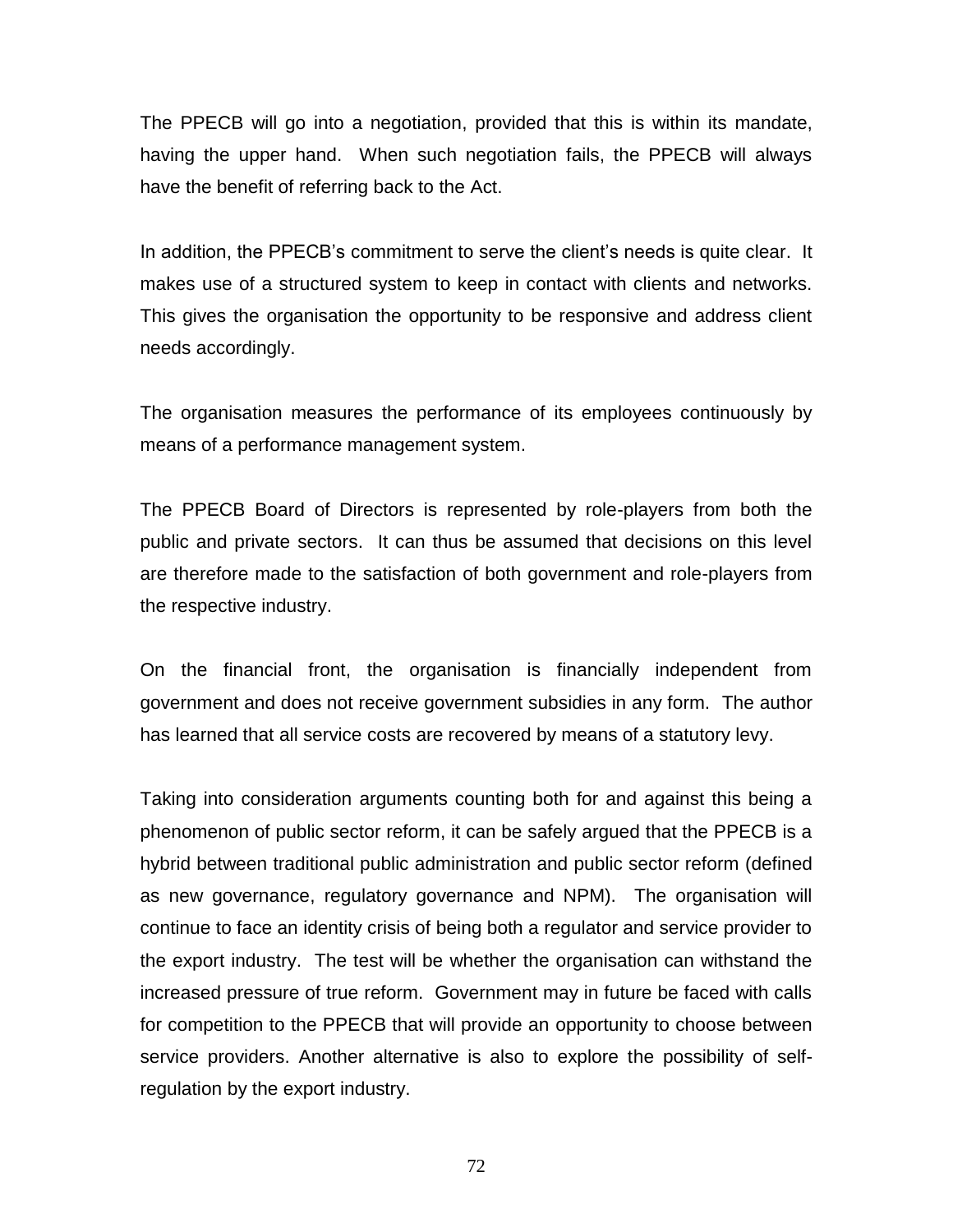Although the current operation is functioning, it is recommended that a more defined model be developed that allow for competition in delivering a quality assurance service to the South African export industry.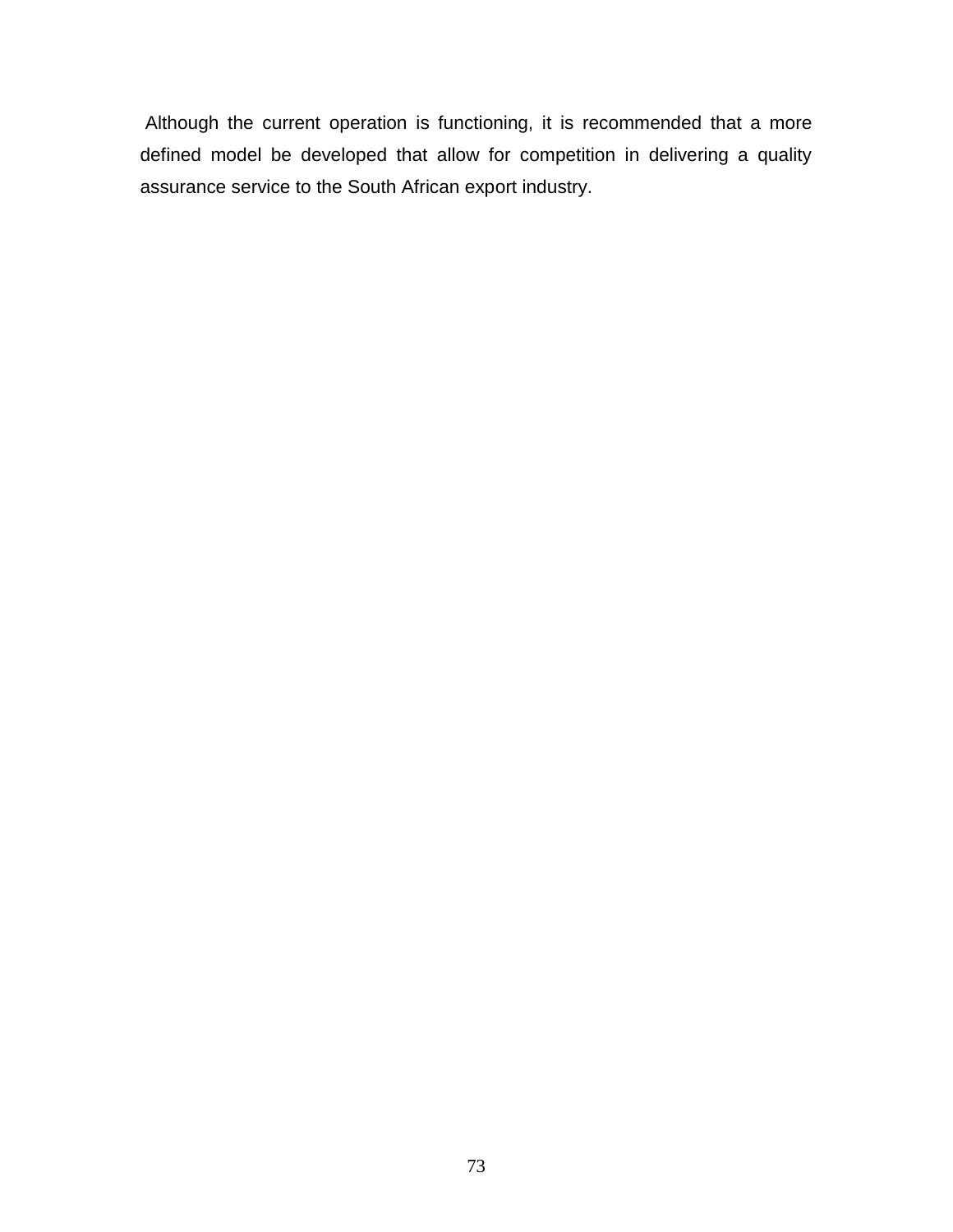### **CHAPTER 5: SUMMARY AND CONCLUSION**

### **5.1 Introduction**

As the world changes at an ever-increasing pace, society is forced to change in order to keep abreast with these developments. Public sectors across the globe have not been spared the need to adapt to such change.

As long as most of us can remember, public institutions have stuck to the traditional ways and means of addressing public needs. The traditional model of public administration came under attack during 1980s. It was said that the model is too slow, inefficient, ineffective and unresponsive to the needs of service users. Critics accused the model of being outdated and not suitable to address current needs. Slowly but surely it was accepted that perhaps the traditional model did have a few shortcomings and that the public sector was due for reform. Such reform is needed to ensure that the public sector become effective and efficient by adapting to the changes in society.

The foregoing pages investigated public sector reform under the umbrella of new governance, regulatory governance and new pubic management (NPM) as a substitute for traditional public administration.

It should be stated, however, that traditional public administration is well rooted throughout the public sector and will surely not be phased out overnight and without repercussions.

#### **5.2 Public sector reform**

Calls for public sector reform have been around for some time and different examples of different models can be found throughout the world, surprisingly even in developing countries. We have learned that certain forms of public sector reform are fairly common in some developing countries and have even produced positive results by increasing the amount of revenue collected. The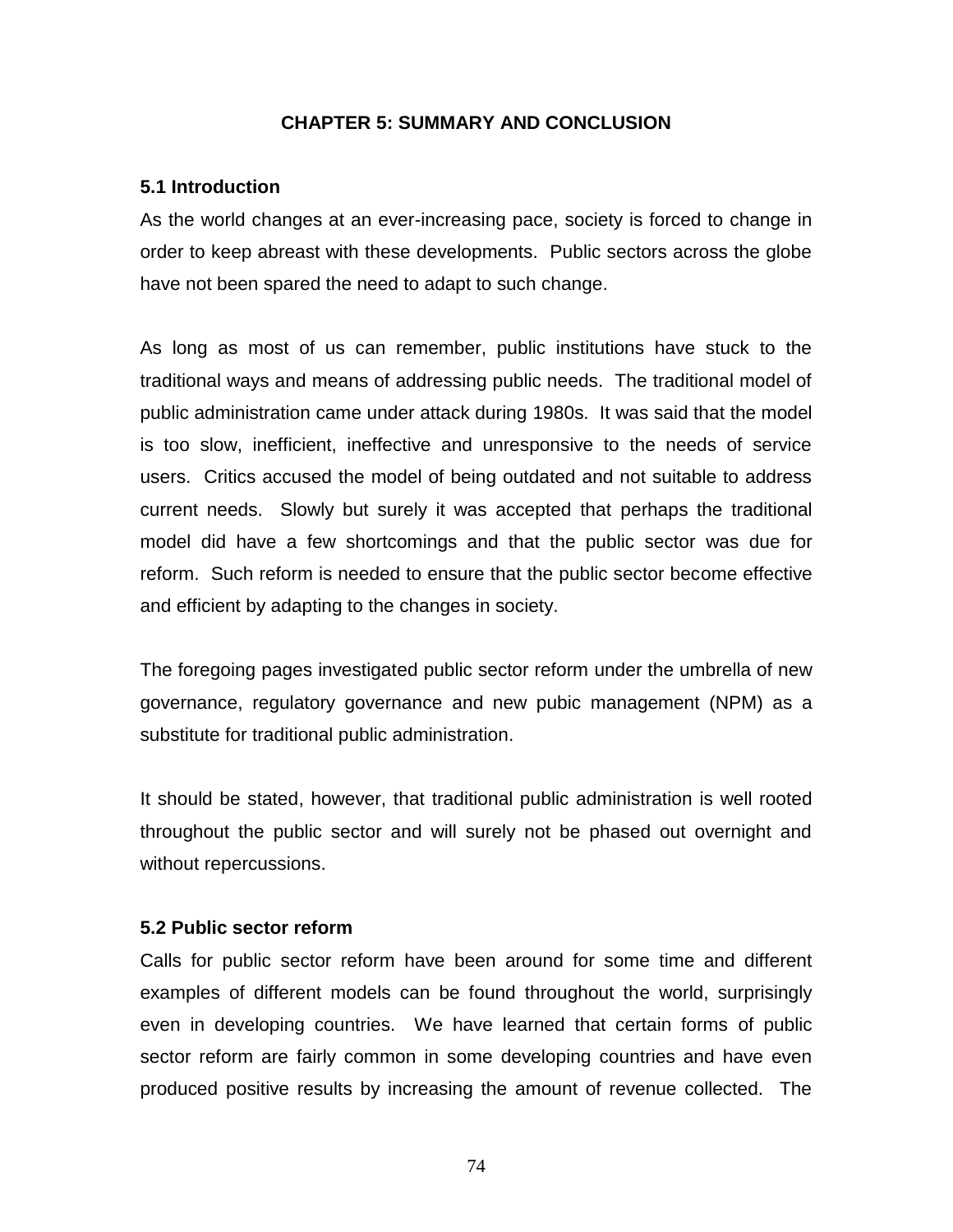drawback of such bureaucracies in developing countries is that they are often characterised by huge and clumsy bureaucracies, often still depending on centralised decision-making. In order for public sector reform to be a success, the public sector needs to redefine itself completely. Reform requires change in structure, skills and the way the public conducts its business. The question that needs to be asked is: how did reform evolve?

Not so long ago, the public sector was at the centre in providing societal needs. The public sector was then used to provide only the basic needs of the population. As time went by, the needs of society have changed and the public sector was forced to extend the services it delivers. This trend continued for some time and the services that were demanded by the needs of society have become so diverse that the public sector could not meet this demand.

In many instances government found itself short of expertise or even capacity, hence the need to involve outside actors to deliver such services. Although the actual delivery of such services could be outsourced, government remains accountable for such services. This called for some form of control over these outside actors, as the accountable authority and those responsible to deliver the service are now separated. It was noted that with the traditional administration model government had direct control over those delivering government services. Government was then in a position to easily dictate the way these services should be delivered and could intervene at any stage. With outside actors involved, the picture is a bit different. Government no longer has direct control over these actors as they fall outside hierarchical structure of government.

#### **5.3 New Governance**

It is at this point where the principles of new governance become very prominent. It is said that when government reforms, it should not only adapt in structure, but also in the way they operate and importantly their approach. Amongst other things, some of the outstanding principles required by new governance are for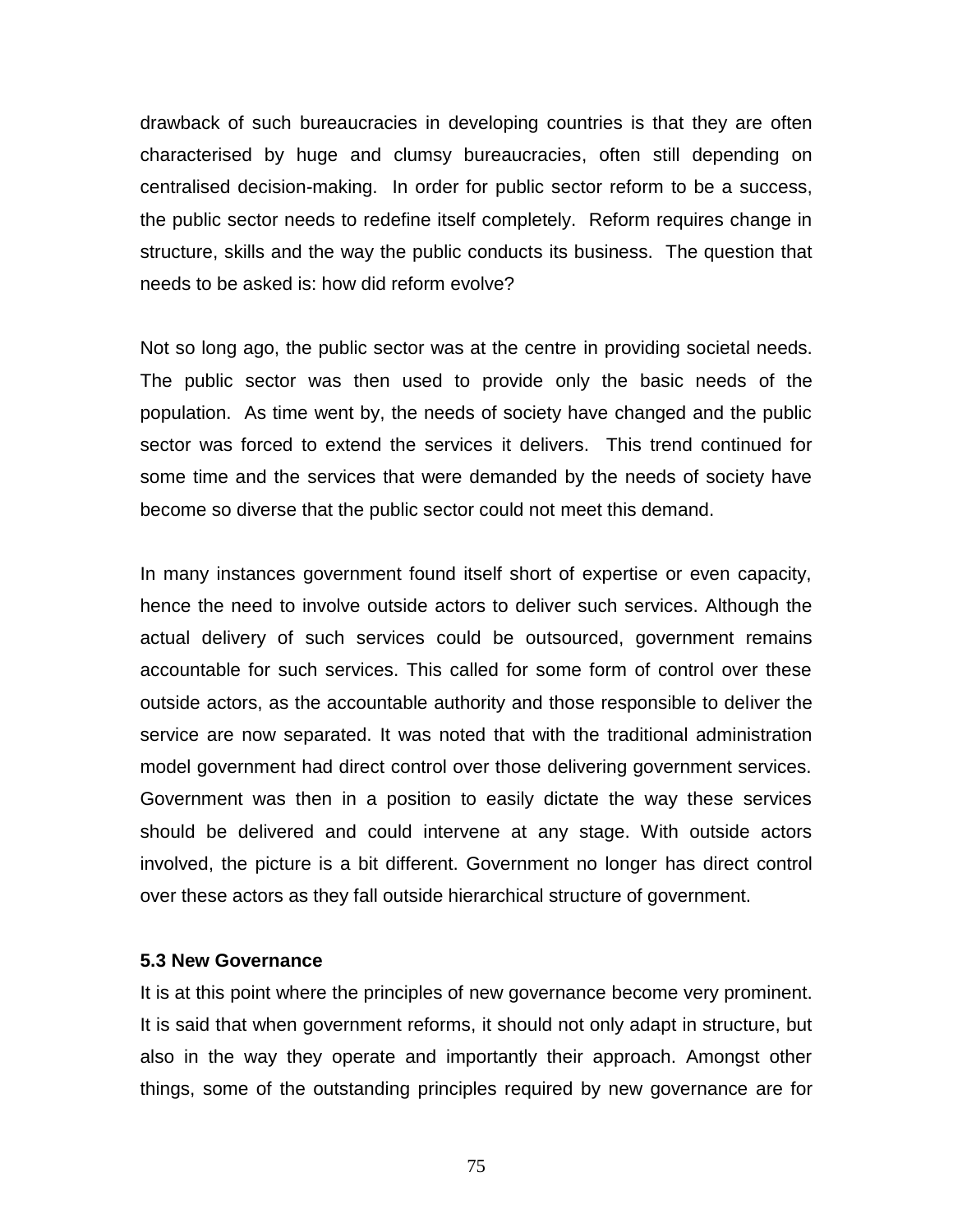government to move away from a hierarchical approach to a network approach. Government needs to interact with third party actors and establish a network of players they can rely on to assist with service delivery.

Government also needs to regard private sector actors as a partner to reach the desired objectives, and not as competition. Government needs to narrow the gap between itself and the private sector. These two sectors must learn to work together and complement each other by bringing their respective expertise to the table. It is also said that government is so used to dictating and controlling that they need to adapt their approach to negotiation and persuasion. Government officials should also accept that they are not in a position to command private actors and decisions need to be based on consensus.

## **5.4 Regulatory governance**

This is also where the phenomenon of regulatory governance becomes relevant. As government is no longer in direct control of the services they are accountable for, they need to put measures in place to regulate these services – such methods of control will depend on the situation, and may include legislation and the ratification of decisions by government personnel. Again government should realise that it is now in partnership with these third party actors and not in control of them.

## **5.5 New public management (NPM)**

In addition, NPM focuses on customising techniques from the private profit sector and uses them in the public sector. The main objective of NPM is also to ensure that the public sector functions more effectively and efficiently. NPM also has a strong focus on feedback from service users. Government therefore needs to recognise the importance of client feedback and create a system where clients are afforded the opportunity to give feedback. Such feedback should be noted and, if valid, used to inform future service delivery. Furthermore, NPM regards the measurement of employee performance as important to ensure that the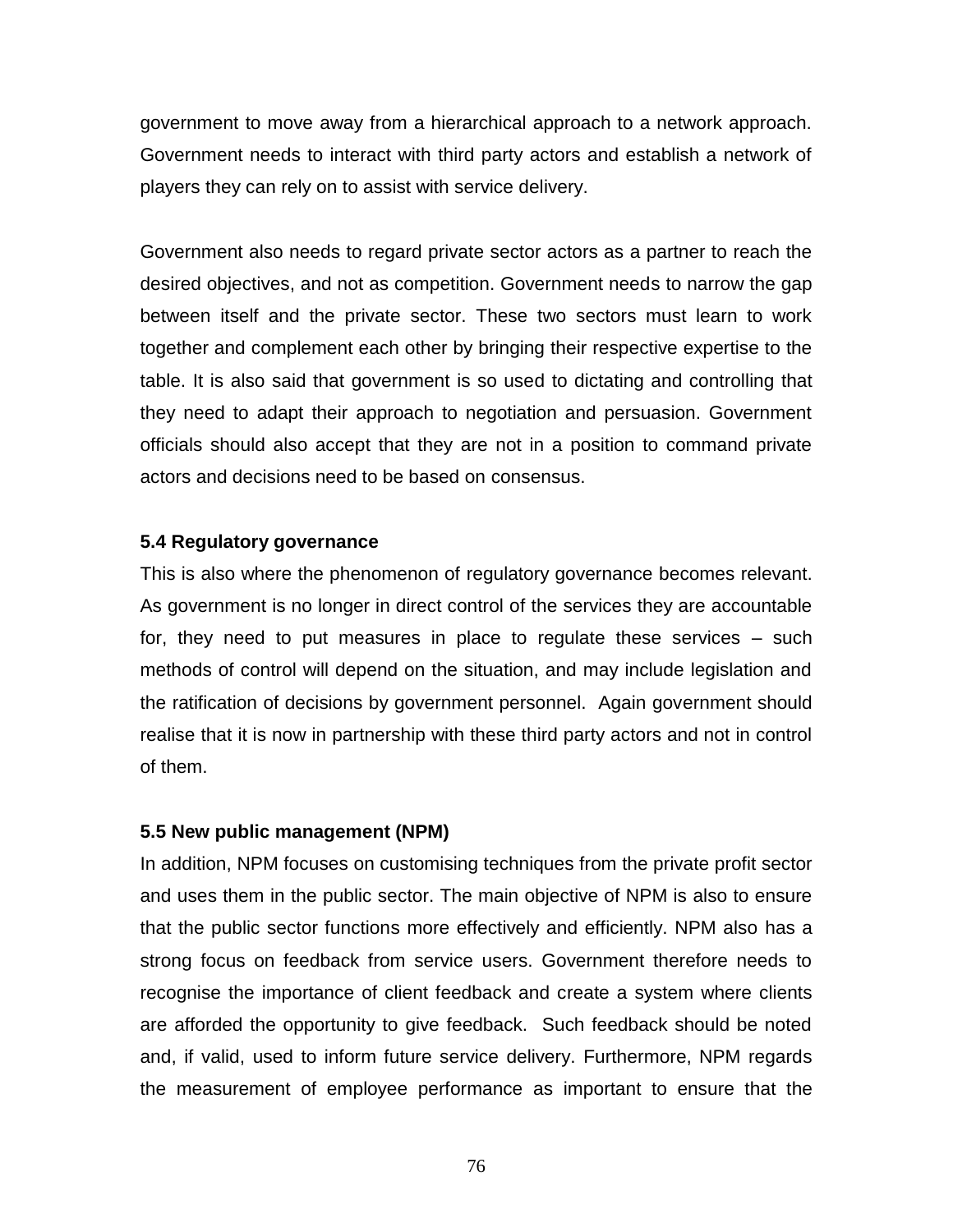service standards of the organisation are met. NPM is outcome driven and believes that the service should be close to the client.

Where the traditional public administration model was much concerned with the bureaucracy itself, public sector reform has a strong focus on involving outside actors and getting feedback from service users. It is believed, however, that successful public sector reform is fairly new and said to be uncommon in developing countries. This research study highlights the regulation of the perishable product exports in South Africa, based on the principles of public sector reform.

In order to distinguish between public sector reform and traditional public administration, the researcher has developed a list of qualifying criteria and characteristics for public sector reform, divided into the categories of new governance, regulatory governance and NPM.

When light is shed on the model on which the export of perishable products from South Africa is based, the model appears to be ahead of its time and rare for a developing country. The researcher analysed the structure and operation of the Perishable Products Export Control Board (PPECB), an organisation mandated to oversee the export of perishable products and the inspection of agricultural products.

#### **5.6 The role of the Perishable Export Control Board (PPECB)**

It is stipulated in the Constitution of South Africa (Act 108 of 1996) that the responsibility of trade is that of government. Though it is widely speculated as to why this responsibility was already handed over to the PPECB back in 1926, the researcher can assume government wanted the service to be delivered by a body dedicated to dealing solely with exports – as times changed, so the economic and political environment of South Africa has changed drastically. Surprisingly the arrangement with the PPECB has been kept intact. Even more,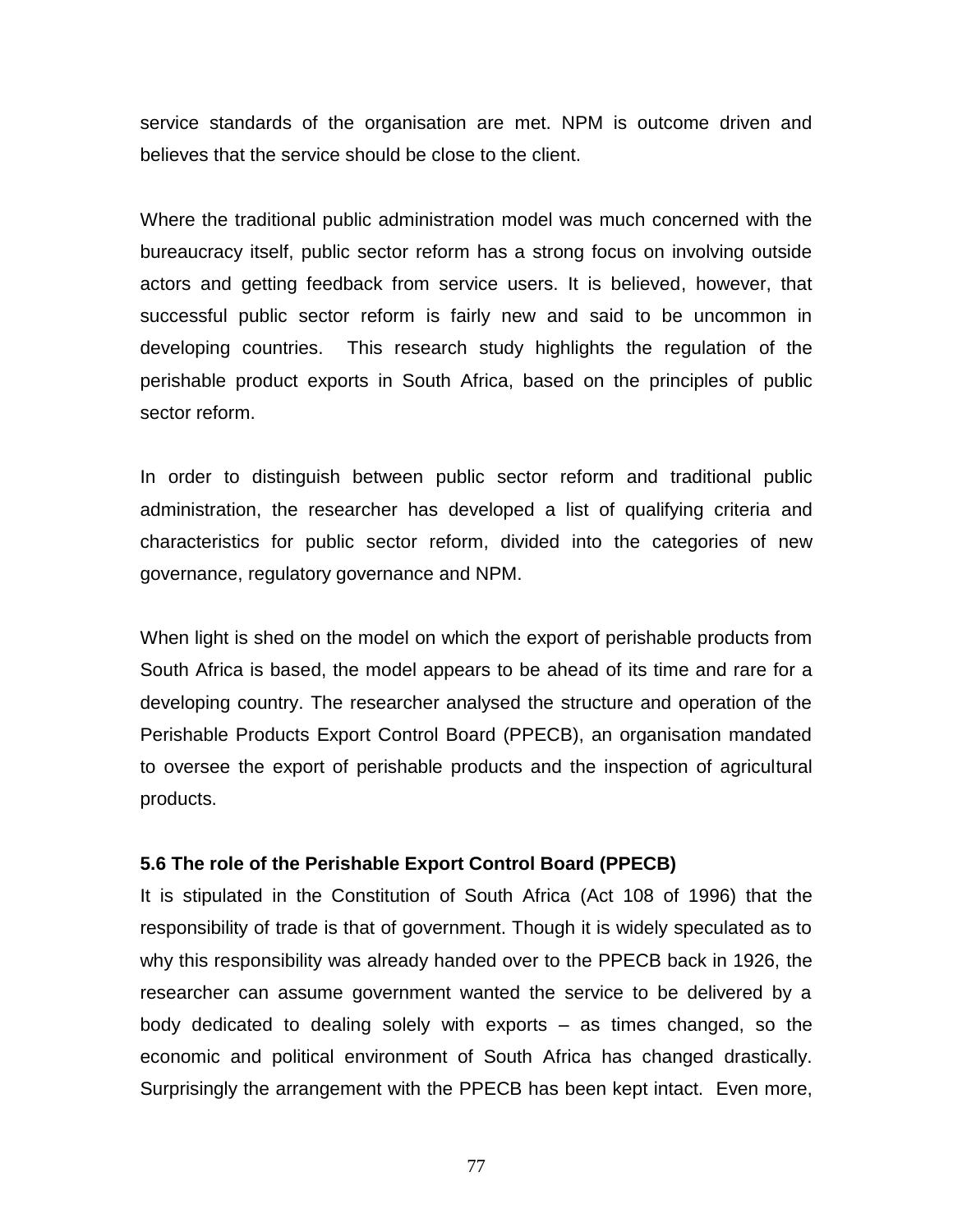in 1991 the PPECB was mandated to deliver the quality inspection services on behalf of the Department of Agriculture, Forestry and Fisheries (DAFF). Though it is again speculated as to why the PPECB was trusted to do so, it is safe to assume it was because the PPECB had an established infrastructure and proven success with regulating the export of perishable produce.

With the democratisation of South Africa the Constitution paved the way for government to be committed to service delivery and public participation, amongst other things – aspects which form some of the main building blocks of NPM.

The PPECB has been controlling perishable exports for more than 80 years and its familiarity with the business is definitely noteworthy. The model on which the export control service is based corresponds with quite a few of the requirements in the list of qualifying criteria or characteristics for public sector reform. The fact that the PPECB is a statutory organisation blurs many of these resemblances.

Although the PPECB is directly responsible for overseeing the export service, the South African government remains accountable to ensure that exports as a whole stay on track. It is said that the South African export industry makes up a massive 25 percent of everything produced locally, of which perishable exports amounts to R7 billion. It is therefore no surprise that government wants to keep a watchful eye on the services delivered by the PPECB. By having a ministerial representative serving on the PPECB board, government (in the form of the Department of Agriculture, Forestry and Fisheries) ensures that it forms part of decisions made on the highest level within the organisation.

Given the fact that the PPECB is established in terms of legislation, and that it has ministerial representation but is independent from government, it is a classic example of regulatory governance. Although the model consists of criteria that are indicative of all four of the familiar regulatory agency types, the objective of regulating an agency of state cannot be overlooked.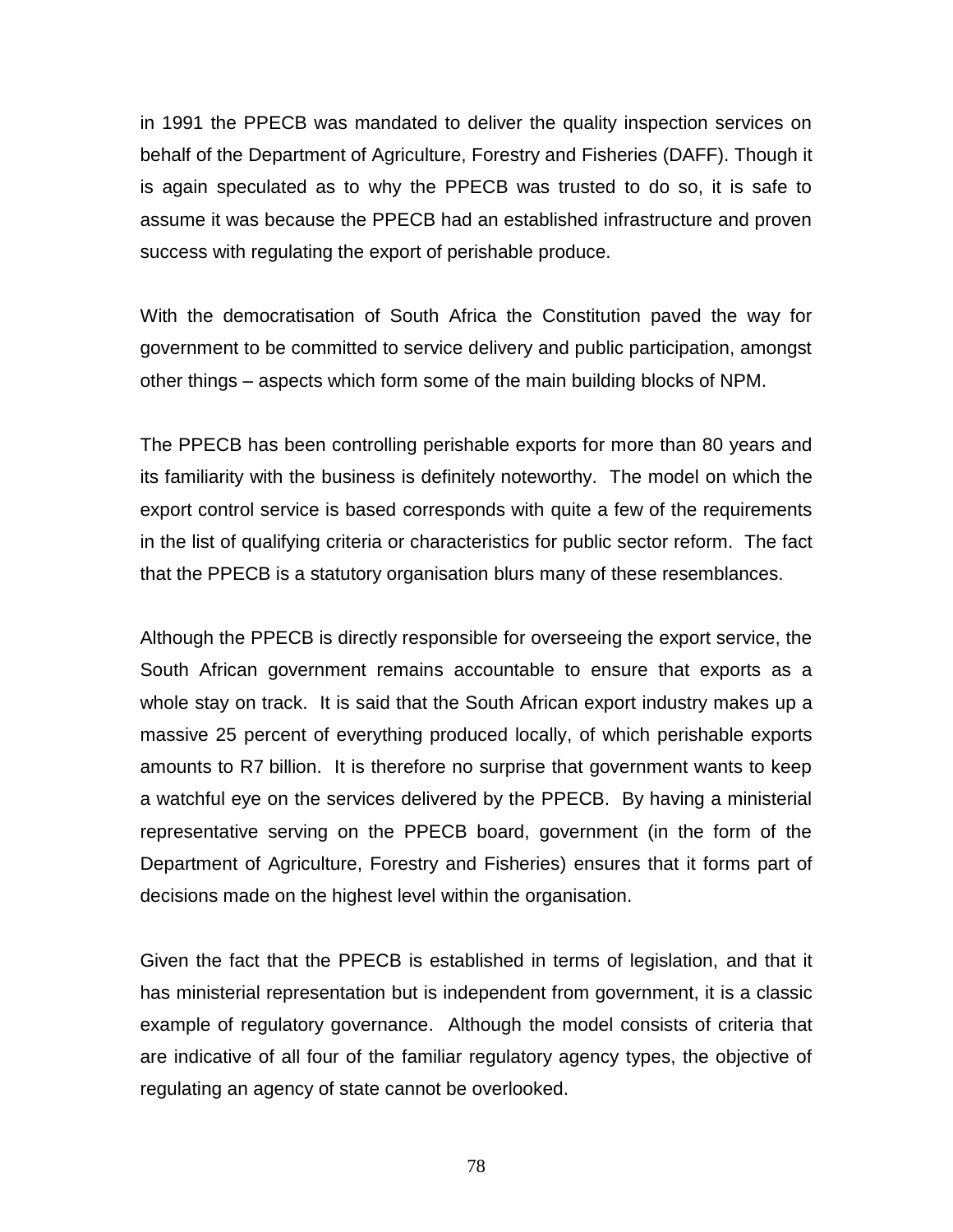When reference is made to the services delivered by the PPECB, and more so the way these services are delivered, it should be noted that the organisation may find itself somewhere between being a regulator and a service-providing organisation.

It was noted that the PPECB is structured to take the service to its clients. The somewhat decentralised approach, by having regional managers spread across the country, is said to increase the response time as it allow for better flow of information. The needs of clients can be attended to almost immediately, without having to follow a long bureaucratic process so often synonymous with traditional public administration. In addition to the client-friendly structured design, the organisation uses a client feedback system to evaluate the service delivered to clients. These qualities, to mention only a few of them, are indicative of a new pubic management (NPM) style. Irrespective of its statutory mandate, the PPECB is almost bending backwards to serve the needs of its clients. As can be recalled, NPM was initially brought to life to focus more on the importance of clients.

When the PPECB is thus measured against the qualifying criteria or characteristics of NPM, the way that the PPECB does its business comes relatively close to meeting these requirements. In addition to the PPECB"s core services being decentralised, it includes its major stakeholders in its decisionmaking, measures the performance of its employees and has a strong focus on excellent service delivery. Having said all this, however, it should be noted that one of the most important aspects of NPM is the promotion of competition and ensuring that service delivered represents value for money.

Because of the statutory nature of the PPECB, service users do not have an option when it comes to the export of perishable products other than the PPECB. This criterion appears to be the biggest stumbling block between the South African export model and NPM. When this aspect was unpacked, the point of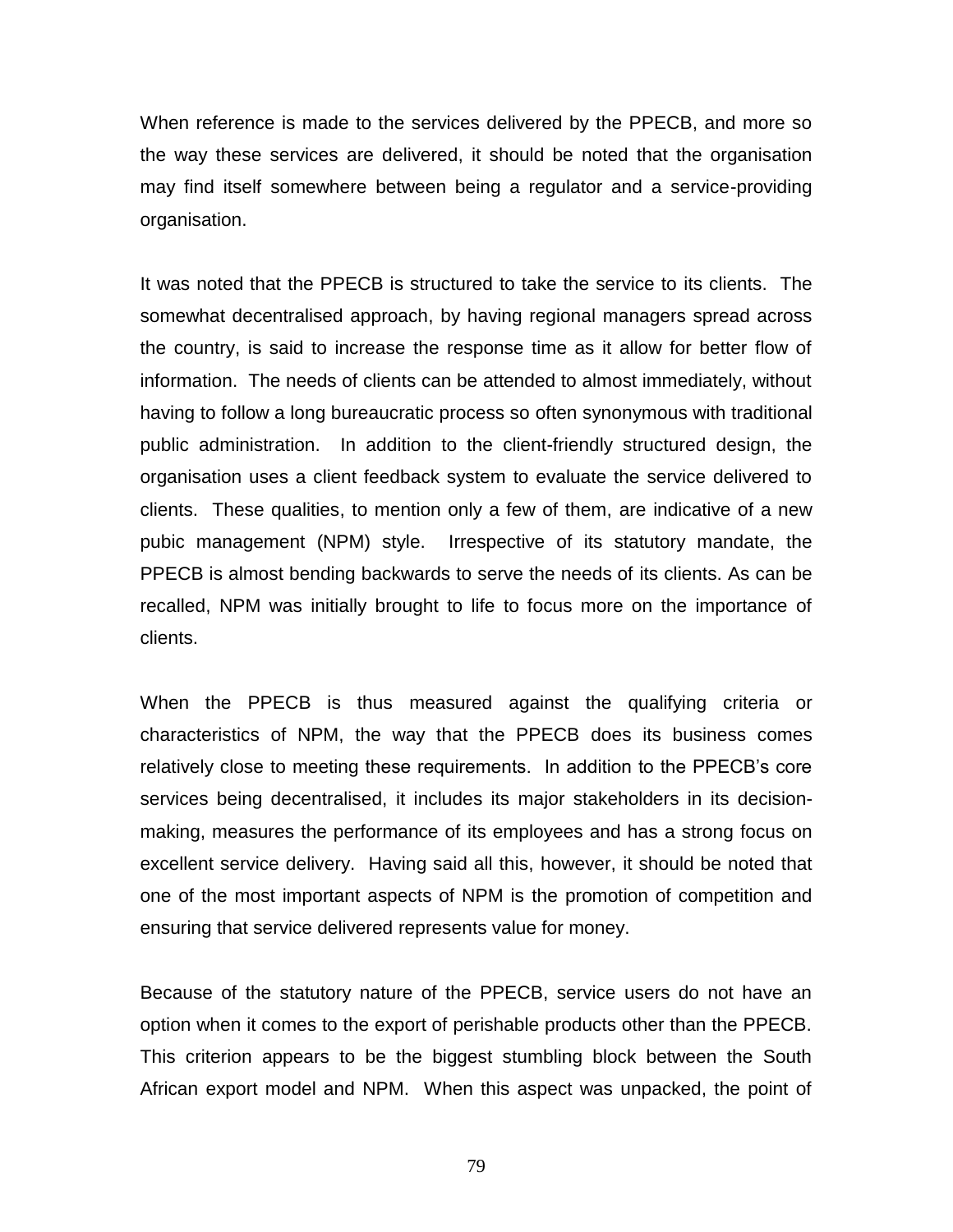value for money seems to be established by the representation of the export industry on the PPECB board. The adherence to promotion of competition does not feature in any way; hence it is in contrast with the principles of NPM.

Notwithstanding the above, in order to determine whether the regulation of the South African perishable export industry represents public sector reform in any way, the answer will certainly not be bound to one simple factor. When looking at the functioning of the model from a macro perspective, certain aspects cannot be argued against.

The South African government does not regulate the export of perishable products itself, nor does it deliver the quality inspection service. Both these functions are delivered by a third party actor.

In the light of what was discussed in the study, it is clear that when the model is tested against the qualifying criteria for public sector reform, most of the arguments were in favour of the model showing resemblances to public sector reform. The breakthrough in establishing these resembles is both in how the model is structured and the methods used by the PPECB to deliver the service. A further major factor is the fact that, although the PPECB and DAFF do have a close working relationship, the PPECB is mostly left alone to dictate the delivery of the service, with the exception of the determination of quality standards for the season.

What stood out about the model is that it contains a mixture of the qualities of new governance, regulatory governance and NPM. When compared to regulatory systems, we have learned that the model even contains qualities of all four major agency types. With the exception of promoting competition, the model used to regulate the export of perishable products in South Africa is a hybrid between new governance, regulatory governance and NPM. The model displays enough qualities, both from a macro and micro perspective, to convincingly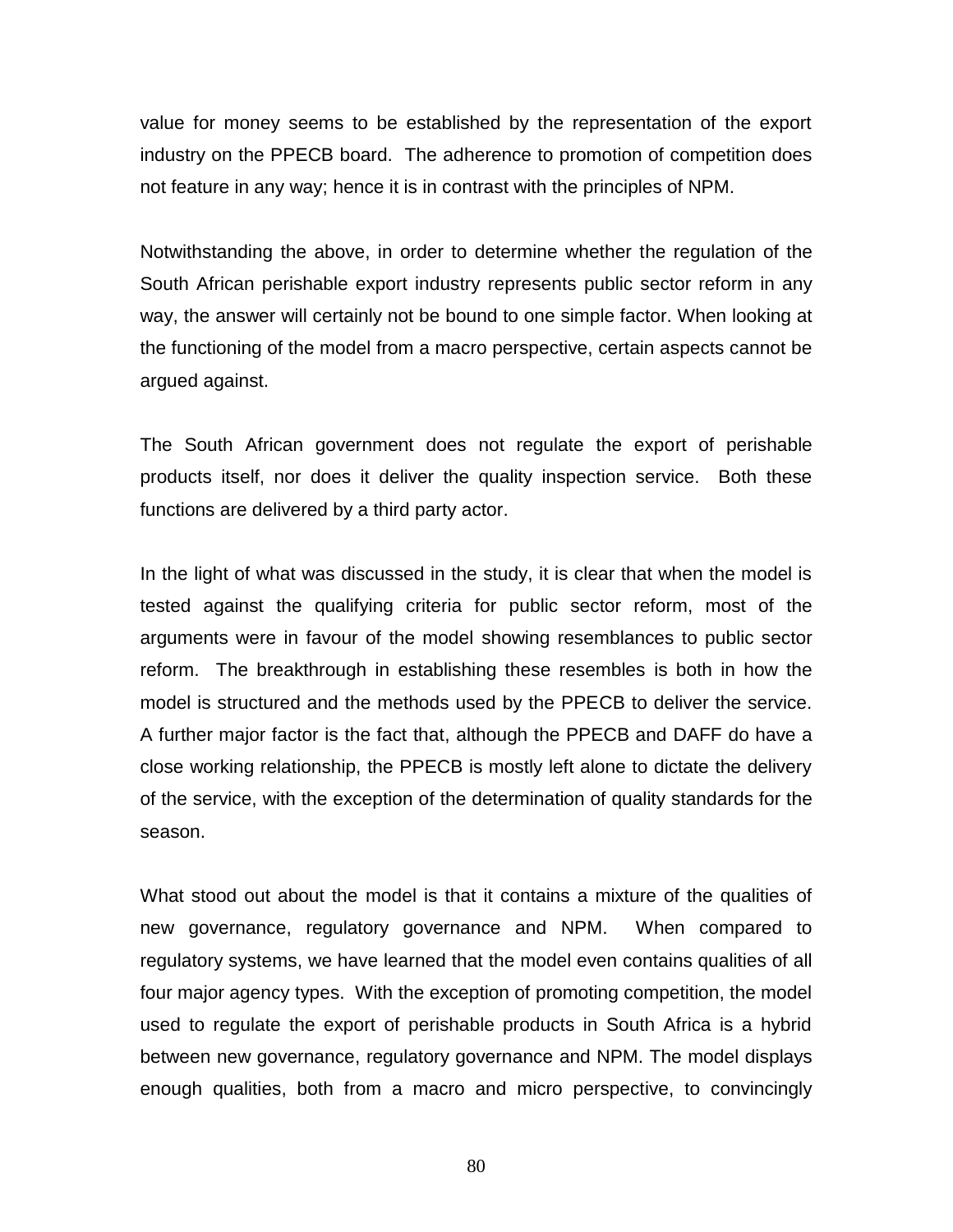qualify as public sector reform in its basic form. Though successful public sector reform appears to be fairly uncommon in developing countries, South Africa has been using such unconventional strategies successfully for a number of years.

The challenge of this model is whether it can continue to function successfully in its current form. Furthermore, it should also be asked whether the PPECB can keep on acting as referee and player by being protected by legislation to regulate the export industry and projecting an image of being a partner with industry stakeholders. The South African government will probably face calls for competition for the PPECB, if the financial pressure increases in the industry. In order to ensure the existence of successful perishable exports, government will eventually be forced to look at alternative models.

## **5.7 The road ahead**

This particular study did not look into possibilities for alternative models on which South African exports can be based. It is recommended, however, that the perishable product export environment be analysed to determine the needs of this influential industry. It should then be determined what the role of government should be and if the industry should be regulated in future. Also, it should be considered whether the solution would not be a clear separation between the mandate giver (government) and a service provider to the export industry.

The outcome of the investigation should then guide the design of a model, displaying the functioning of the South African perishable product export industry. This study leaves space for further investigation and research with endless possibilities.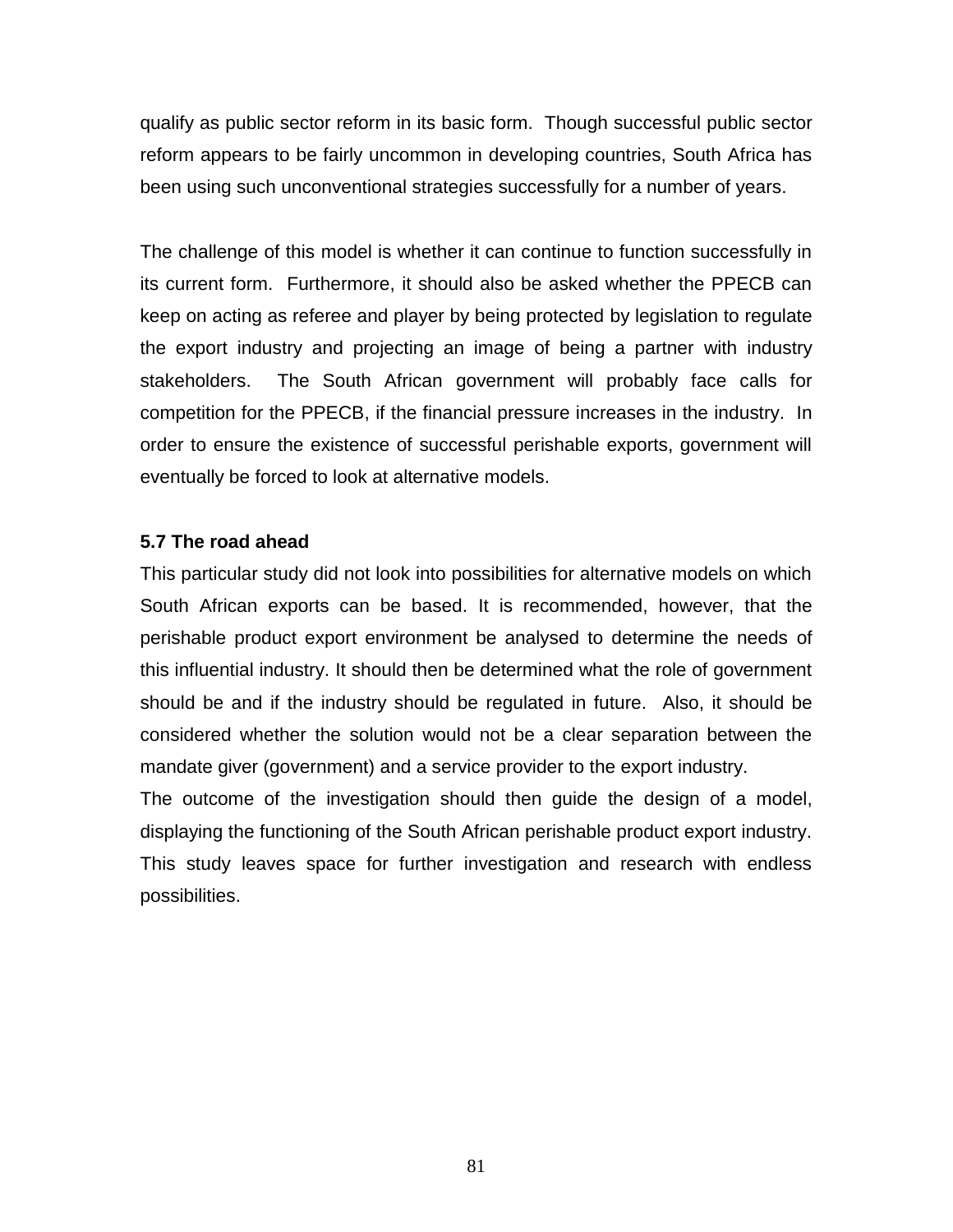## **6. REFERENCES**

African National Congress. 1955. *Freedom Charter*. Pretoria: ANC.

Batley, R. and Larbi, G. 2004. *The changing role of government*. New York: Palgrave Macmillan.

Burger, A.P. 2005. *Public Management – Comparative Public Sector Reform*  **Trends. Conserverse Confirmation Confirmation Available: Available: Available:** *[http://web.uct.ac.za/depts/politics/courses/otherstaff/Pre%202006/POL506X%20](http://web.uct.ac.za/depts/politics/courses/otherstaff/Pre%202006/POL506X%20outline%202005.rtf) [outline%202005.rtf.](http://web.uct.ac.za/depts/politics/courses/otherstaff/Pre%202006/POL506X%20outline%202005.rtf)* Accessed: 19 June 2008.

Collins Cobuild. 1988. *Essential English Dictionary*. William Collins and Sons.

Craythorne, D.L. 1993. *Municipal Administration – A Handbook*. Kenwyn: Juta & Co, Ltd.

CRC Policy Brief. 2004*. Why regulatory governance matters*. [Online] Available: [http://www.competition-regulation.org.uk/publications/policy](http://www.competition-regulation.org.uk/publications/policy-briefs/pdbi/issues%202.pdff)[briefs/pdbi/issues%202.pdff.](http://www.competition-regulation.org.uk/publications/policy-briefs/pdbi/issues%202.pdff) Number 2 of 2004. Accessed 15 May 2008.

De Beer, G., Paterson, A. and Olivier, H. 2003. *160 Years of Export – The history of the Perishable Products Export Control Board.* Cape Town: PPECB

Department of Agriculture, Forestry and Fisheries. 2006. *Strategic Plan 2006*. Pretoria: Department of Agriculture, Forestry and Fisheries.

DPSA. [http://www.dpsa.gov.za/about.asp. 2007](http://www.dpsa.gov.za/about.asp.%202007) Accessed 15 June 2008.

Encarta Reference Library. 2002. [CD].

Ferlie, E., Lynn, L., Pollitt, C. 2005. *The Oxford Handbook of Public Management.* New York: Oxford University Press.

Fox. W, Schwella,E. and Wissink, H. 1991. *Public Management*. Kenwyn: Juta & Co, Ltd.

Fraser-Moleketi, G. 2005. Input to the State of the Nation Address, 15 February 2005. [Online] Available: *<http://www.info.gov.zs/speeches/2005/05021609151001.htm>*. Accessed 6 September 2005.

Fraser-Moleketi, G. 2002. UN Programme in Public Administration & Finance. [Online] **Available:** Available: **Available: Available: Available: Available: Available: Available: Available: Available: Available: Available: Available: Available: Available: Available: Availa** *[http://www.info.gov.za/speeches/2001/0105151145a1001.htm.](http://www.info.gov.za/speeches/2001/0105151145a1001.htm)* Accessed 7 May 2002.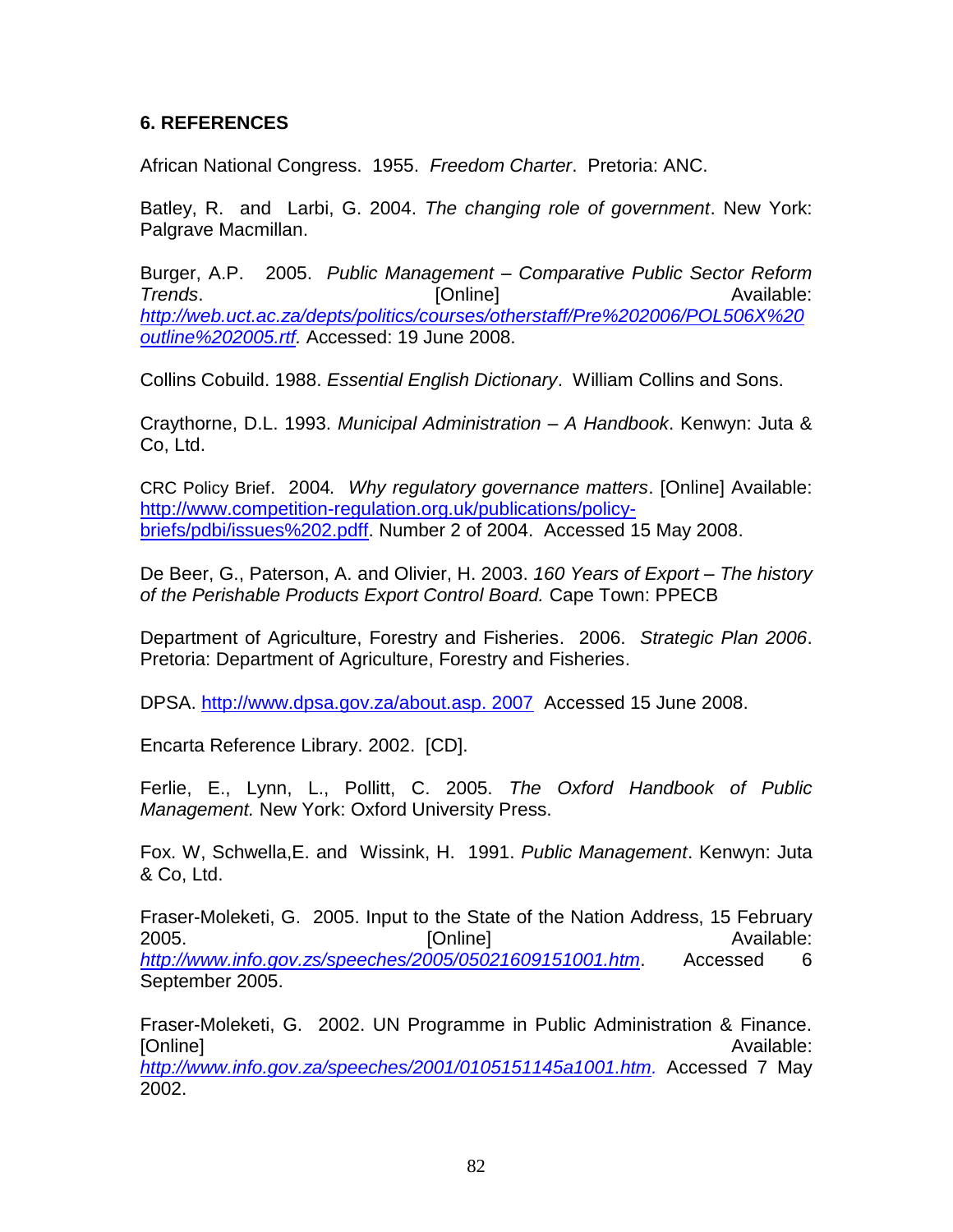Fresh Produce Exporters Forum. 2003. *The Trade Chain of the South African Fresh Fruit Export Industry: Consumer Demand.* Book 6 of 9. Newlands: Fruit South Africa.

Fresh Produce Exporters Forum. 2004. *The Trade Chain of the South African Fresh Fruit Export Industry: Exporter Activities.* Book 9 of 9. Newlands: Fruit South Africa.

Fruit South Africa. (undated). *Handbook of South African Produce Exports*. Fred Meintjies and Associates.

Gildenhuys. 1991. *Ethics and the Public Sector*. Kenwyn: Juta & Co, Ltd.

Hood, C. 1991. *A Public Management for all seasons*. Public Administration – Vol. 69. Royal Institute of Public Administration.

Kassier, W., De Wet, G.L., Du Toit, C.M., Krügel, H.W.L., Van Zyl, J., Vink, N. and Van Der Merwe, B.K. 1992. Report of the committee of inquiry into the Marketing Act, December. [Online] Available: *[http://www.agri](http://www.agri-africa.co.za/documents/Kassier%20Report.doc)[africa.co.za/documents/Kassier%20Report.doc.](http://www.agri-africa.co.za/documents/Kassier%20Report.doc)* Accessed 22 April 2008.

Kleynhans, T. Personal e-mail – Agricultural developments in South Africa. 22 April 2008

Kotze, D.A. 1997. *Development Administration and Management – a holistic approach*. Cape Town: CTP Book Printers (Pty) Ltd.

Kruger, D., De Wit, P. and Ramdass, K. 2005. *Operations Management*. Cape Town: Oxford University Press.

Luwaga, L. 2003. *Assessing prospects for adequate service delivery in a rural South African municipality: a case study of Engcobo Municipality*. Unpublished MPA Assignment. University of Stellenbosch, Stellenbosch.

Mclaughlin, K., Osborne, S.P. and Ferlie, E. 2002. *New Public Management – Current trends and future prospects.* London: St. Edmundsburry Press Ltd.

Meyer, I. and Theron, F. 2000. *Public Participation in Local Government: A Framework for Action.* Goodwood: NDB Printers.

Minogue, M. 1998. Changing the state: concepts and practice in reform of the public sector. In Minogue, M. Polidano, C & Hulme, D. (eds) *Beyond the New Public Management.* Cheltenham: Edward Elgar.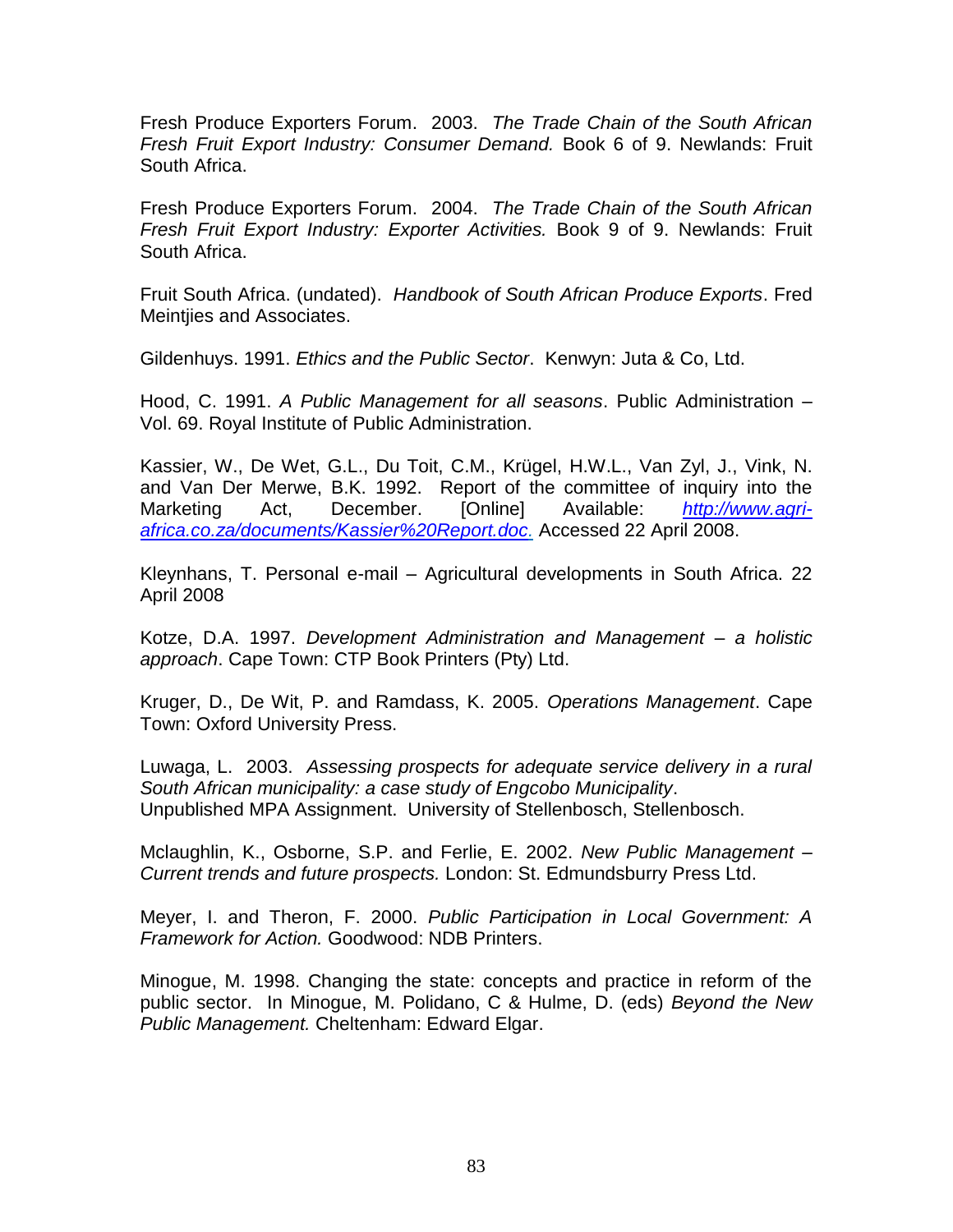Müller, K. 2004. The institutional and policy framework for regulation and competition in South Africa. In Cook, P *et al* (eds). *Leading Issues in Competition, Regulation and Development,* Cheltenham: Edward Elgar.

Ogus, A. 2005. Comparing regulatory systems: institutions, processes and legal forms in industrialised countries. In Cook, P *et al* (eds). *Leading issues in Competition, Regulation and Development.* Cheltenham: Edward Elgar.

Oxford Policy Institute. Public Sector Reform: What role for the centre? [Online] Available: *[http://www.opi.org.uk/pdf/OPI%201\\_Issues\\_Notes.pdf?](http://www.opi.org.uk/pdf/OPI%201_Issues_Notes.pdf)* No1. January 2000. Accessed 4 June 2008.

Pieterse, E. 2002. Participatory local governance in the making: opportunities, constraints and prospects. In Parnell,S *et al* (eds). *Democratising Local Governance the South African Experiment.* Landsdowne, Cape Town: UCT Press.

Pollitt, C. and Bouckaert, G. 2000. *Public Management Reform – A comparative analysis.* New York: Oxford University Press Inc.

PPECB. 2008. *www.ppecb.com*

PPECB Annual Report – 2006/2007. Parow: PPECB.

PPECB Strategic Document – 2005/2006. Parow: PPECB.

PPECB. 2006. *PPECB Export Directory*. Helderberg: Makulu-Malachite Publishing. South Africa.

Republic of South Africa. 1925. *Vruchten Uitvoer Wet (Wet 12 of 1925*). Pretoria: Government Printer.

Republic of South Africa. 1926. *Wet of reeling van uitvoer van bederfbare produkte. (Wet 53 of 1926)*. Pretoria: Government Printer.

Republic of South Africa. 1937. *Marketing Act (1937)*. Pretoria: Government Printers.

Republic of South Africa. 1996. *The Constitution of South Africa (108 of 1996*). Pretoria: Government Printers.

Republic of South Africa. 1983. *The Perishable Products Export Control Board Act (9 of 1983)*. Pretoria: Government Printers.

Republic of South Africa. 1990. *The Agricultural Product Standards Act (119 of 1990).* Pretoria: Government Printers.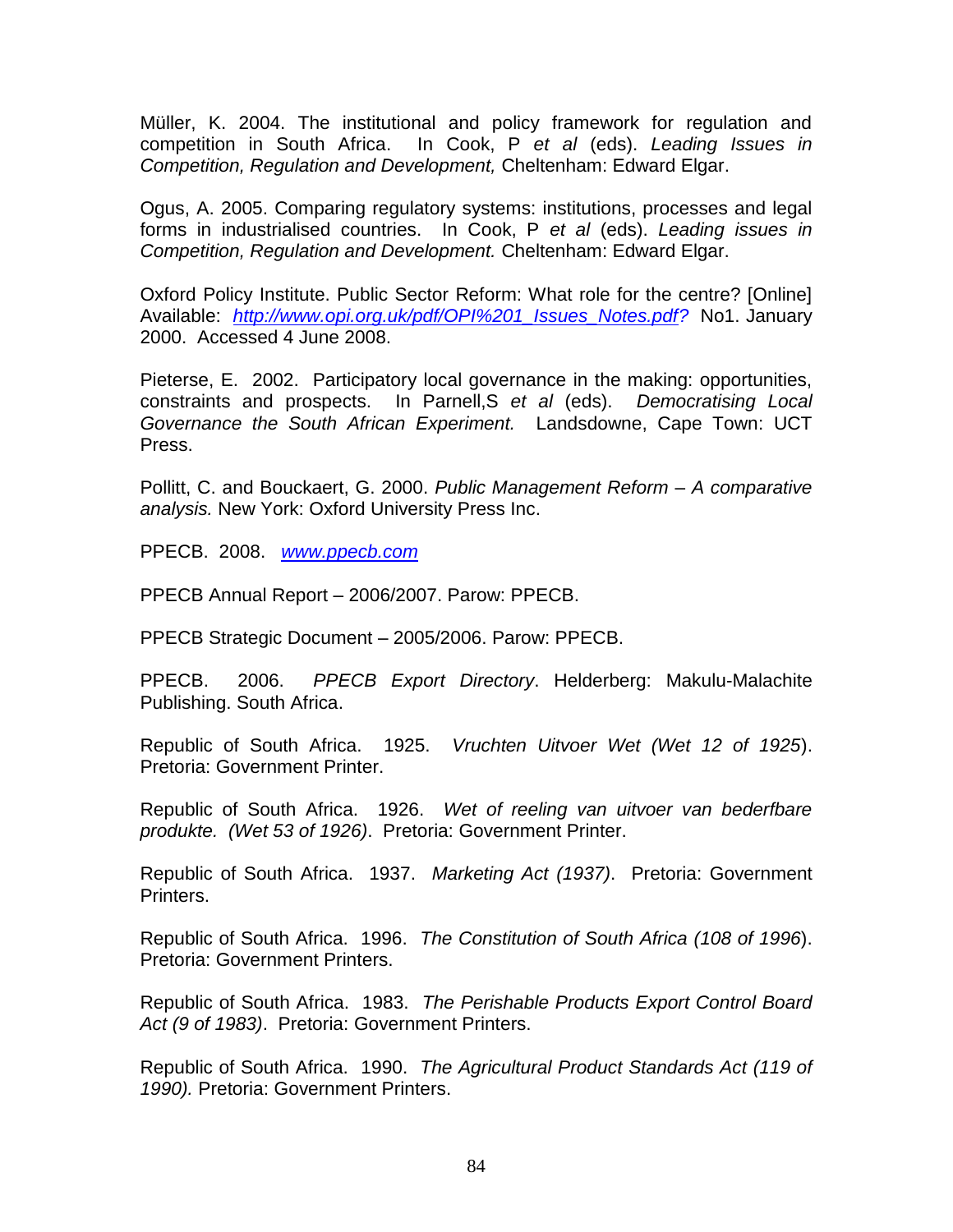Republic of South Africa. 1999. The *Public Finance Management Act (1 of 1999).* Pretoria: Government Printers.

Rhodes, RAW. 2002. The New Governance – Governing without government. In Osborne SP (ed), *Public Management – Critical Perspectives*, Vol. II. London: Routledge.

Robbins, S. and Barnwell, N. 2002*. Organisation theory– concepts and cases*. Fourth Ed. French Forests. Australia: Pearson Education (Pty) Ltd.

Roux, A. 2002. *Everyone's Guide to the South African Economy*. Paarl: Paarl Print.

Salamon, LM. 2002. The New Governance and the Tools of Public Action – An Introduction. In Salamon, L.M. (ed), *The Tools of Government – a guide to the New Governance.* New York: Oxford.

Schwella,E. Burger,J. Fox, W. and Müller,J.J. 1996. *Public Resource Management*. Kenwyn: Juta & Co Ltd.

Shafritz, J.M. and Russell, E.W. 2005. *Introduction to Public Administration*, Fourth edition. New York: Pearson Education Inc.

Smismans, S. New Modes of Governance and the Participatory Myth. [http://www.connex-network.org/eurogov/pdf/egp-newgov-N-06-01.pdf.](http://www.connex-network.org/eurogov/pdf/egp-newgov-N-06-01.pdf) March 2006

Sonn, F. 2000. Good Governance and South Africa, in *Good Governance for people: Policy and Managemen*t. Bellville: School of Public Management and Planning.

The People Shall Govern – Build People"s Power. [Online] Available: *[http://www.sacp.org.za/main.php2include=10thcongress/people.html.](http://www.sacp.org.za/main.php2include=10thcongress/people.html.%202005)* 2005 Accessed 5 June 2008.

Unstructured Interview with the Manager Inspection Services at PPECB: Johan Blaauw. October 2008

Unstructured interview with the Financial Manager at PPECB: Willie van Zyl. June 2007

Vink, N. and Kirsten, J. 2000. *Deregulation of Agricultural Marketing in South Africa – lessons learned.* Sandton: Free Market Foundation.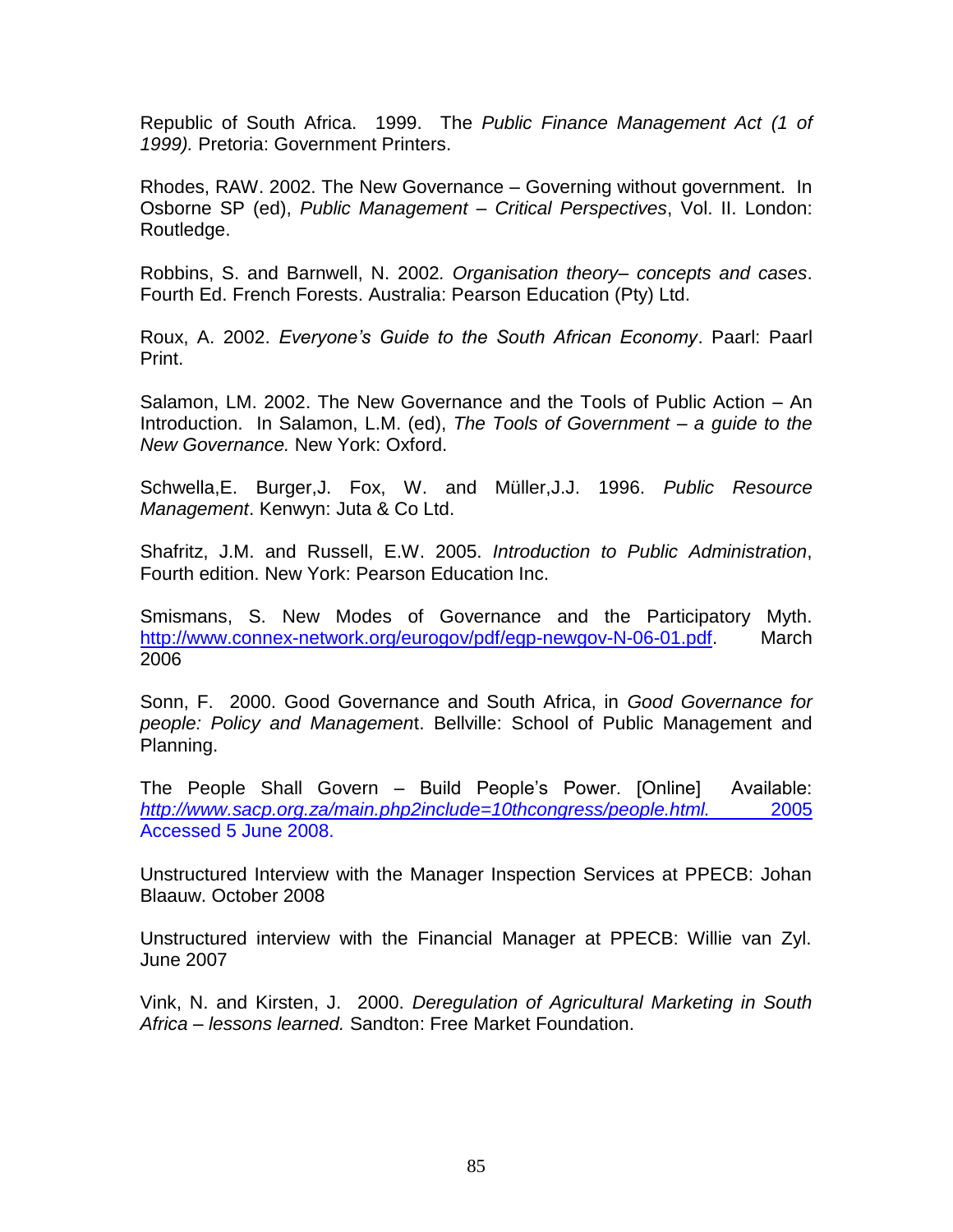## **ANNEXURE A: South African Fruit Distribution Table**



**Source:** Fresh Produce Exporters Forum (2003:8)